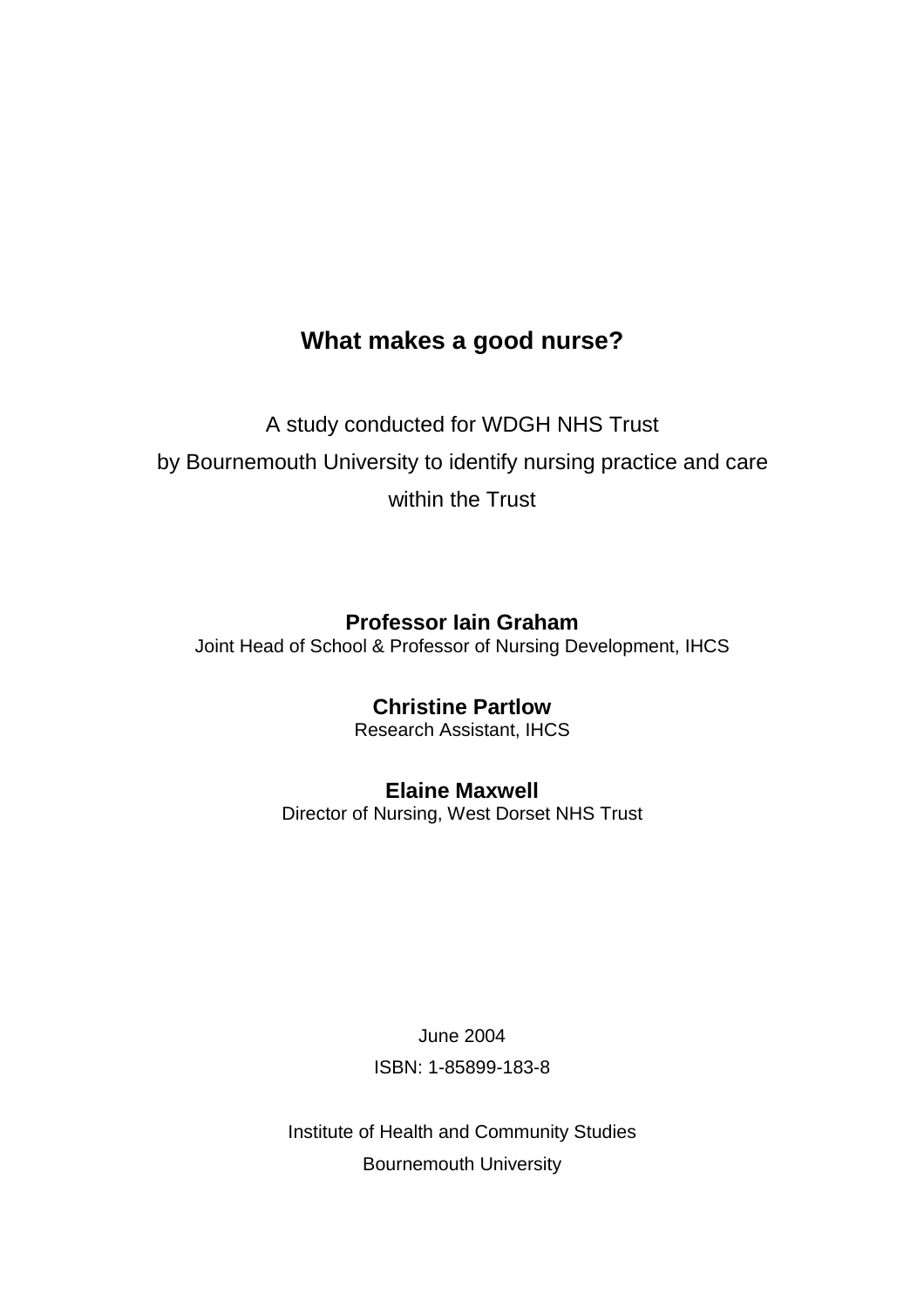## **Contributors**

Significant contributions were made to the project by: Vanessa Read, Assistant Director of Nursing; Sally Pinnock, Assistant Director of Nursing; and Claire Damen, Assistant Director of Nursing, from West Dorset General Hospital (WDGH) NHS Trust.

## Acknowledgements

The steering group members from WDGH NHS Trust were Elaine Maxwell, Director of Nursing; Vanessa Read, Assistant Director of Nursing; Sally Pinnock, Assistant Director of Nursing; and Claire Damen, Assistant Director of Nursing. Steering group members from Bournemouth University were Professor Iain Graham, Joint Head of School IHCS, Professor of Nursing Development; and Christine Partlow, Research Assistant. They would like to acknowledge with gratitude everyone who contributed in any way to this project.

Special thanks go to all focus group volunteers, the staff of WDGH NHS Trust and local people served by the hospital. Thanks also to Chris Chutter PA, staff at the Thomas Sydenham Education Centre, Mr Pike and the catering staff at Dorset County Hospital. Additionally, research colleagues at Bournemouth University: Julie Childs and Sandra Allen, Lynne Humphreys, Anita Somner, the administration staff, and everyone else who gave their time and support to this project.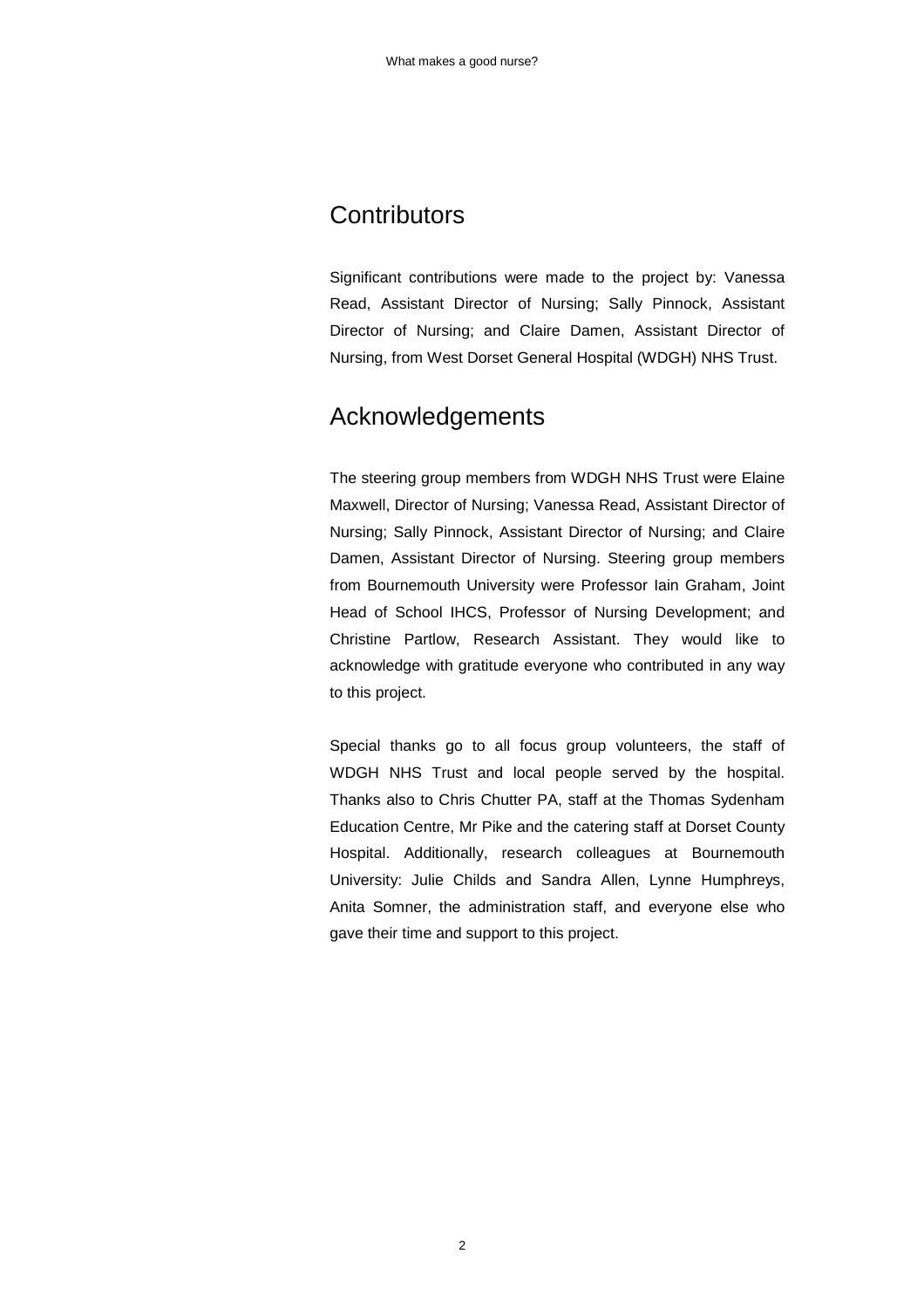# **Contents**

|                                                | 4   |
|------------------------------------------------|-----|
|                                                | 5   |
|                                                | 8   |
|                                                | 9   |
|                                                | 14  |
|                                                | 18  |
|                                                | 31  |
| Founding the National Health Service           | 34  |
|                                                | 36  |
|                                                | 42  |
|                                                | 46  |
|                                                | 47  |
| Analysis of key points and repeating themes    | 50  |
| The project for WDGH NHS Trust                 | 52  |
|                                                | 54  |
|                                                | 65  |
|                                                | 67  |
|                                                | 70  |
|                                                | 86  |
|                                                | 96  |
|                                                | 97  |
|                                                | 99  |
| Appendices                                     |     |
| Advertisement for the Dorset Evening Echo      |     |
| (Dorchester) and the Blackmore Vale newspapers | 102 |
| Information sheet June 2002                    | 103 |
|                                                | 105 |
|                                                | 107 |
| Focus group information sheet                  | 108 |
| Focus group - order of events                  | 109 |
|                                                | 110 |

Page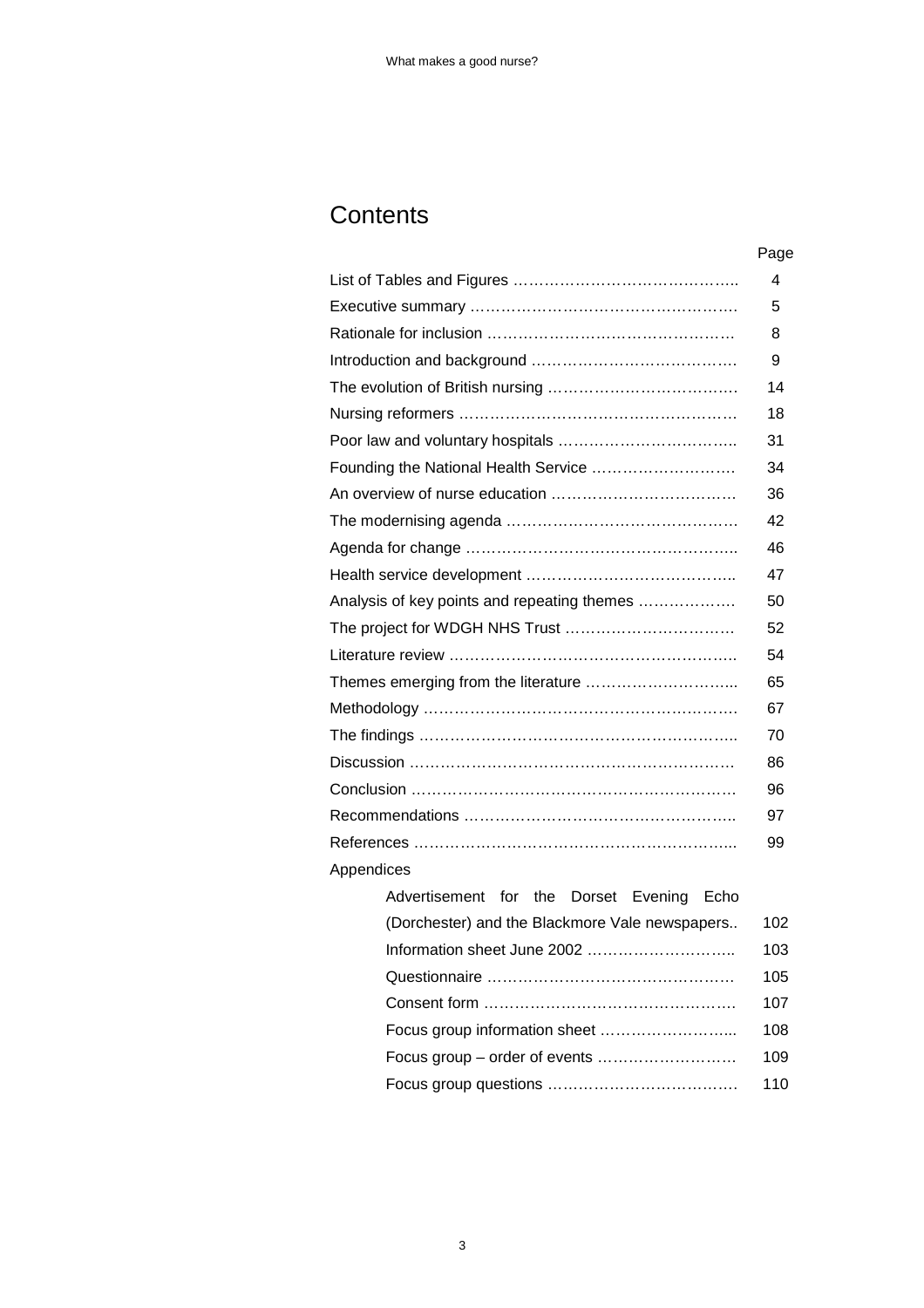# List of Tables and Figures

|     | <b>Tables</b>                                               | Page |
|-----|-------------------------------------------------------------|------|
| 1.  | What are the important activities and functions registered  |      |
|     |                                                             | 70   |
| 2.  | Are there important things nurses should be doing that they |      |
|     |                                                             | 72   |
| 3.  | What stops registered nurses from doing these things?       | 73   |
| 4.  | What are the barriers that prevent registered nurses from   |      |
|     |                                                             | 74   |
| 5.  |                                                             | 75   |
| 6.  | What do patients most remember about nurses?                | 75   |
| 7.  | When you and others use the term 'nurse', who do you        |      |
|     |                                                             | 77   |
| 8.  | Sisters and charge nurses $-$ are they nurses or something  |      |
|     |                                                             | 77   |
| 9.  | What are the most and least important things that nurses    |      |
|     |                                                             | 78   |
| 10. | What is the impact of the modernising agenda on nurses      |      |
|     |                                                             | 78   |
| 11. | Questions answered by nurses about their job at WDGH        |      |
|     |                                                             | 79   |
| 12. | Other issues raised by staff during the study               | 80   |
| 13. | Overall views about a nurse's role and attributes required  | 81   |
| 14. |                                                             | 83   |
|     |                                                             |      |
|     | г.                                                          |      |

#### **Figures**

|  |  |  | 49 |
|--|--|--|----|
|--|--|--|----|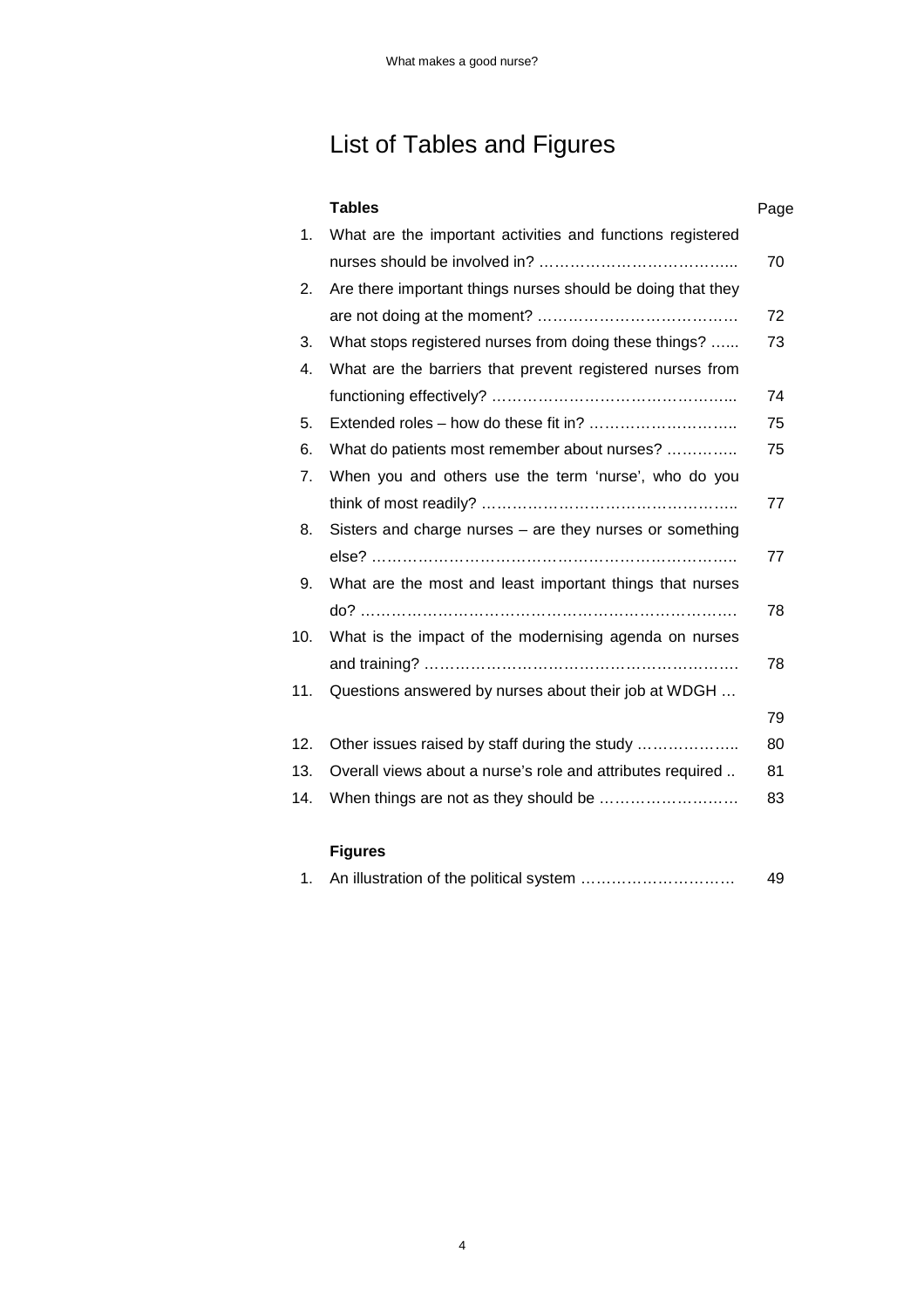## Executive Summary

The aim of the project was to identify for the Trust Board of WDGH NHS Trust, Dorset County Hospital, the activities and functions staff and members of the public valued most from registered nurses. A qualitative research methodology was used and a series of focus groups took place with various staff and public participants. The participants were selfselected volunteers.

A potted history relating to context is provided and areas such as the evaluation of British nursing and the role of nurse leaders, including Nightingale, are discussed. The evolution of the health care system within the UK is also addressed with common themes and key points identified. For example, recognition that nurses need to be educated for their roles and that there is tension between meeting their learning needs and the service provision to patients. Lack of investment in nurse education and a view that nursing is a 'doing' rather than a 'thinking' activity prevails, corrupting the ideology and philosophy of nursing.

Nurse leaders have battled with medical and hospital authority to establish their view of standards and quality. Nursing has struggled to be recognised as a health care profession contributing to the benefit of society. Understanding the practice of nursing requires employers and government to provide appropriate conditions of service, welfare, investment and development so that the craft of nursing can flourish. Failing to do this impairs the ability of nurses to meet the changing needs of patients and the health care system.

The emergence of hospital systems has brought challenges and conflict for nurses and nursing practice. In many ways hospital practice, dominated by medical hegemony, shaped the role and position of nurses. This raises questions about whether health/hospital care requires general hospital workers or health practitioners and who should hold the title of 'nurse'.

The impact of the NHS and its funding is raised but not fully explored. This is done in other texts that discuss nursing as a nationalised industry and the issues this raises.

Nurse education is considered by reflecting on the recommendations of the various committees that have looked at nurse education and its role in preparing nurses for a proper role and function. Clay (1987) wrote that a succession of reports over the past 50 years have either been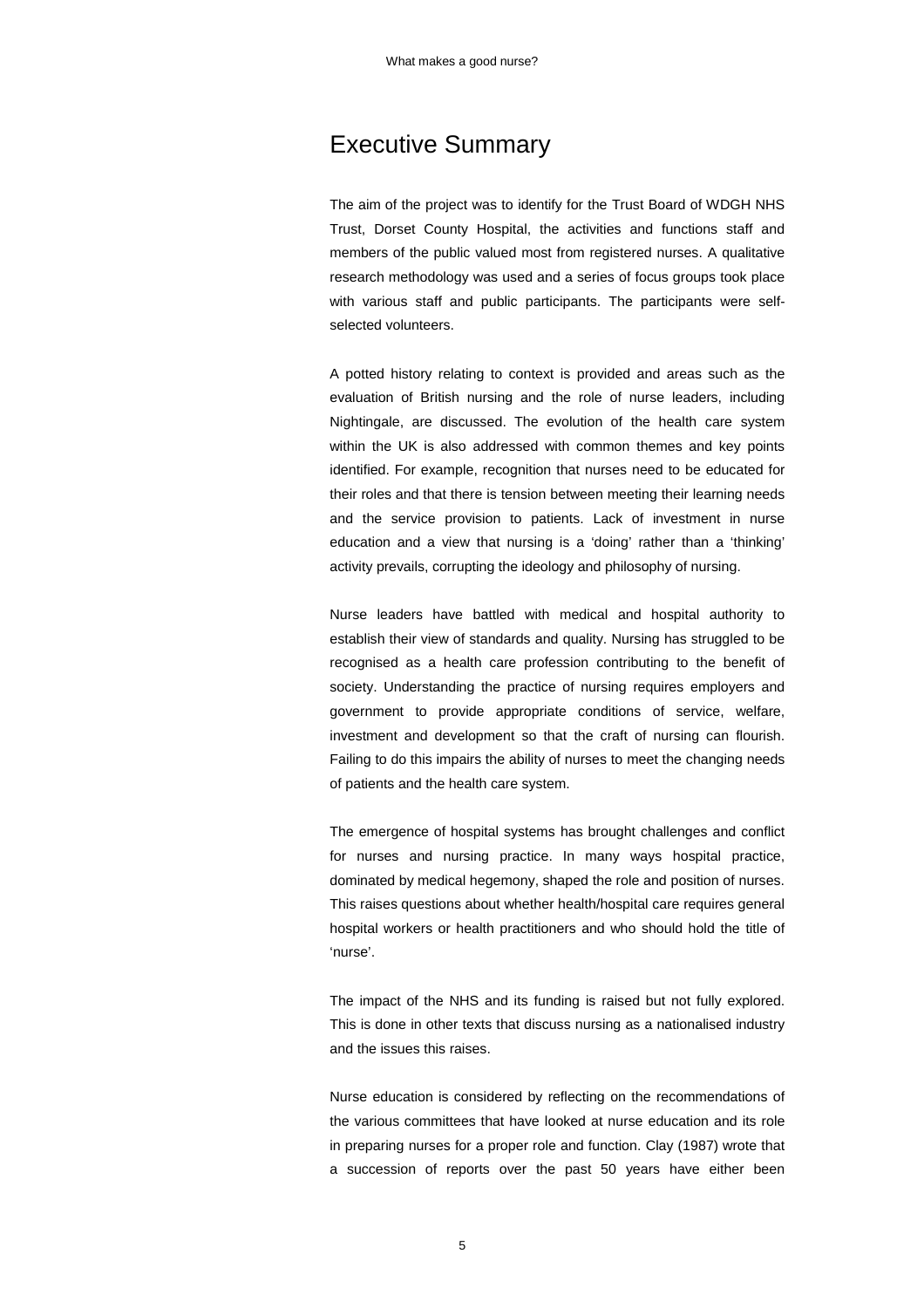misunderstood, ignored or only partially implemented. This is reflected in the view that the difficulties which doggedly pursue nursing lie as much within parts of the profession as they do with external factors. A general lack of consensus and consistency continues to be a major stumbling block for the development of appropriate education and other issues.

The challenge for nurses in the 21 $\mathrm{^{st}}$  century must be for them to find their voice; to decide unanimously who they are, where they are going and the education they require to meet their personal and professional goals and the health needs of people. This must be set in a thorough understanding of the modernisation agenda.

Reflecting on all the key points raised in the first part of this report, there are various repeating themes that seem to reveal no real long-term solutions. It is against this background that this study was commissioned.

The report highlights the context and methodology exploited to achieve the findings. These findings suggest the following as areas of consideration when exploring what makes a good nurse and what the important activities and functions are that registered nurses should be involved in:

- Patient care;
- Co-ordinating care;
- Creating and maintaining a safe environment;
- Teaching and promoting learning in patients, carers and others;
- An advocacy role;
- Being a role model;
- Report writing/patient assessment notes;
- Dealing with relatives:
- Working in a variety of patient care settings;
- Providing leadership for nursing practice and standards.

The findings also explore how nursing practice is affected by the demands of today's health care system. Many nurses find that, because of the demands put on them, they are:

- Not giving patient care;
- Not spending time with patients:
- Not teaching;
- Not making decisions;
- Not practising autonomously;
- Not involved in budget decisions:
- Not involved in improving systems.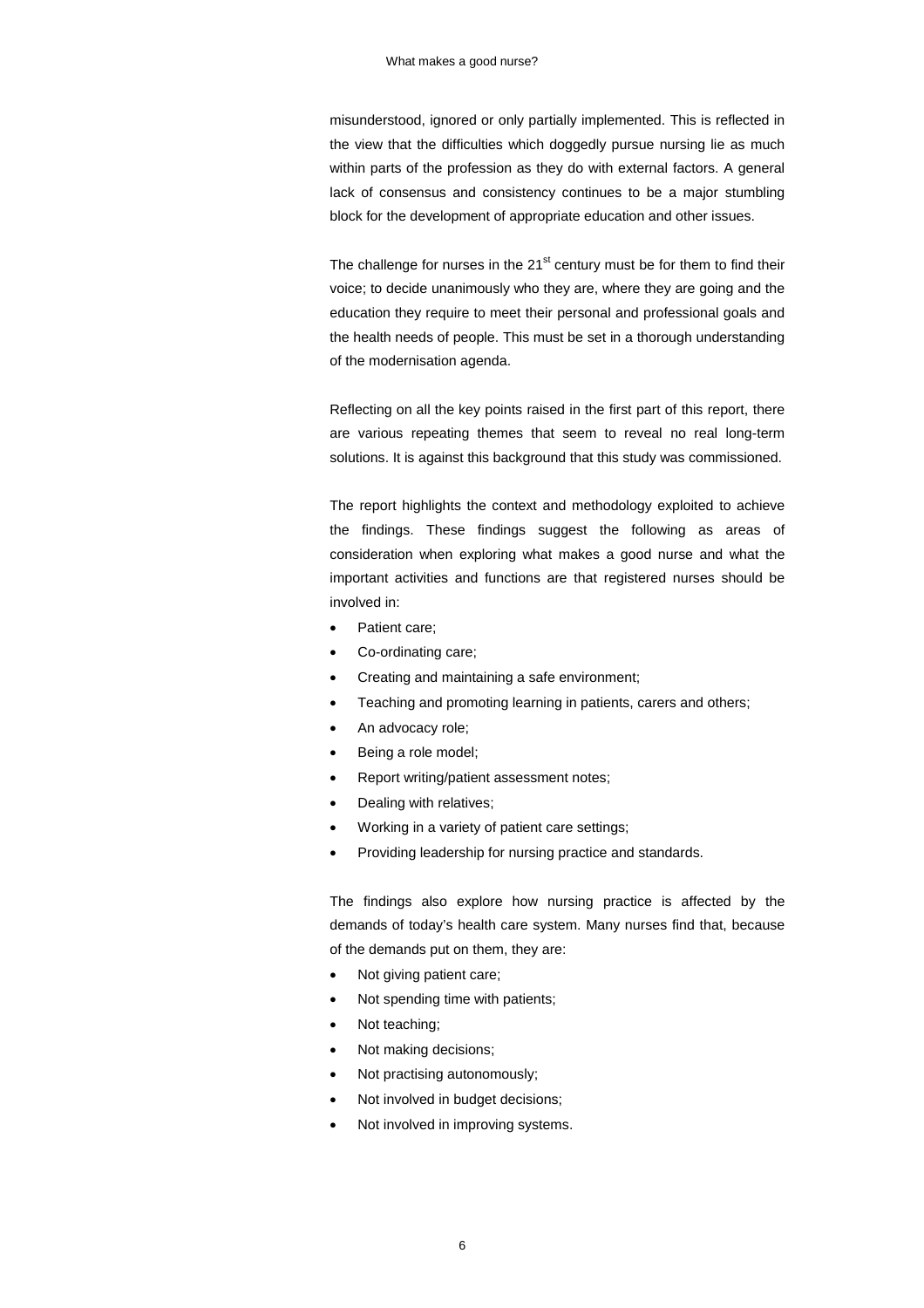#### What makes a good nurse?

The findings also show the blocks to nursing activity in the form of:

- Bureaucracy;
- Poor system design;
- Other responsibilities;
- Technology;
- Managerial emphasis;
- Perceptions:
- The demanding reality of work places;
- Poor communication systems.

These themes are further explored in the report, highlighting barriers to effective functioning, views about extended roles, quality measures and, importantly, the humanistic aspect of nursing and being a nurse.

Overall three key themes emerged from the study:

- Nurses doing a range of non-nursing work (aggravated by reduced numbers of registered nurses);
- A lost sense of the patient (and family) as people, a generalised loss of respect in professional and other relationships (for many different reasons);
- The loss of the one(s) in charge, few 'captains' remain, particularly at ward level.

Each of these three elements has implications for patients and their care. They also impact on the culture and capability of staff, particularly for those working in hospital wards, to provide care.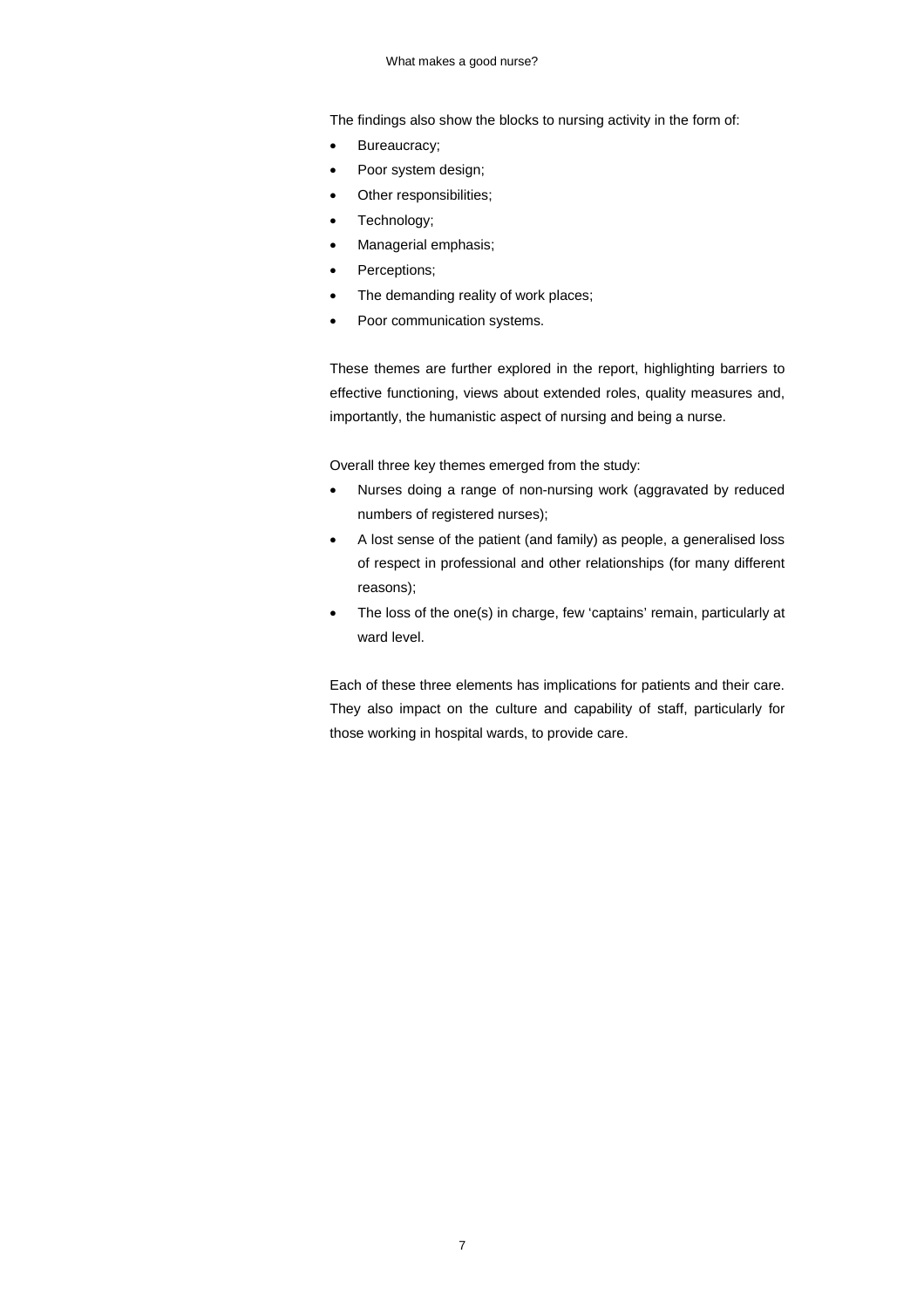## Rationale for inclusion

During the process of constructing this report it became evident that a lot of other factors and actors played their parts in shaping and developing nursing. They affected how nurses and nursing came to be facing the challenges they do at this time. Some of these include the history of health care development, historical aspects relating to Florence Nightingale and other nurse leaders and the challenges they faced, the development of nurse education and nursing practice, the formation of health policy and the National Health Service (NHS). In more recent times NHS reforms and modernising agendas have played their part in shaping nursing into the forms found today.

This report attempts to give readers a historical overview up to and including some recent developments, as well as providing what was required in terms of the report. It has been presented in a way that is intended to be accessible, with links made between some of the different important events, so that readers can gain a sense of the whole.

The report focuses on the activities and functions of registered nurses. It is acknowledged, however, that many other people, health care workers, administrators, support workers, professionals, specialists and managers are also involved in the provision of care.

The range of inclusions (although there were still many omissions) meant that depth of critique was sacrificed. No particular point of view has intentionally been presented. All conclusions drawn were believed to be true at the time of writing but further study and analysis could lead authors and readers to different conclusions in the future.

It is hoped that readers will enjoy the report and find something interesting and useful, as well as learning about issues relating directly to this report.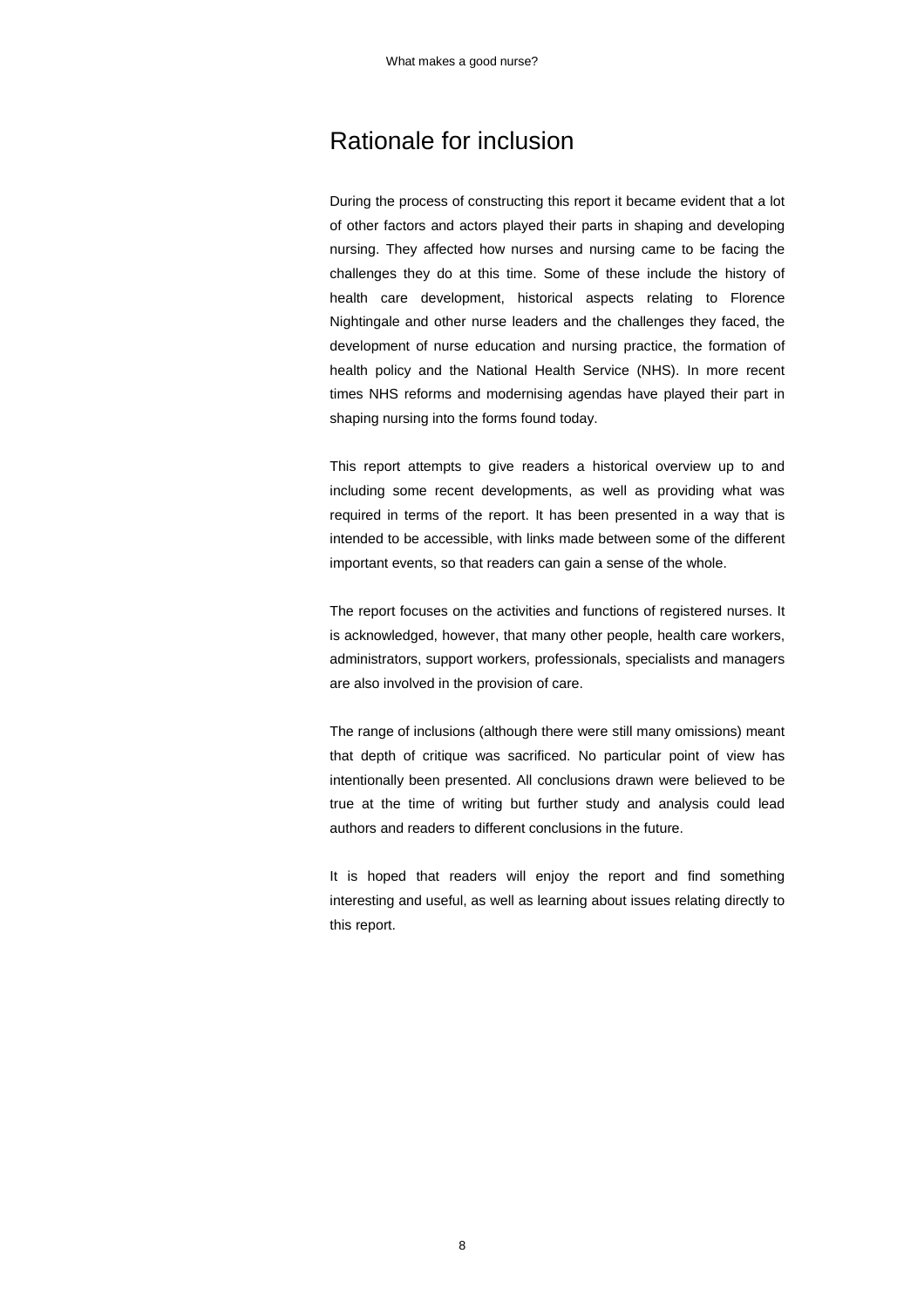## Introduction and Background

Nursing and its various branches have developed over many years in response to different needs being identified within the population. Specialised needs, as identified within children's nursing, lead to that branch of nursing developing its own knowledge and technical base.

This report focuses on the work of hospital nurses, often seen as the 'Cinderella workforce', because their specialised knowledge and technical base remain largely unrecognised and/or disregarded. In acknowledgement of the continuing shortage of hospital nurses, it was the intention of this project to identify the nursing roles and activities most valued by patients/clients and staff so that they could be retained and developed.

#### **Context**

Before the mid-19<sup>th</sup> century, health care was very different to today. Following trauma, patients rarely survived. People admitted to hospital with skin conditions like open ulcers, or people who were weak or disabled, generally responded well to the diet and rest they were given. Anyone who was obviously infected or terminally ill was not admitted (Dingwell & Allen 2001). It is easy to forget that germ theory was not understood until mid-Victorian times. People believed that sickness was spread by bad smells, 'miasmas'.

Cholera was a prevalent and devastating disease. In 1853, outbreaks of cholera in Newcastle, Gateshead and London killed 10,675 people. In 1854, the Soho area of London was a filthy, smelly place and a serious outbreak occurred here. Dr John Snow, an epidemiologist and anaesthetist, speculated that the source of the cholera outbreak was contaminated water from the local well. He arrived at this assessment through careful deduction. As an experiment, he asked for the pump handle to be removed. It was, and the spread of the disease dramatically stopped. A few outlying cases were investigated and all led back to the pump being the source of the infection. Dr Snow published his findings with considerable evidence, but people remained sceptical for a long time (Summers 1989).

In Britain before 1860 there was little public or professional recognition that nurses needed any training. Nursing was seen as domestic service at best, or at worst, just a way to earn a living. It was only after the Nightingale reforms of 1860 that nursing became established as a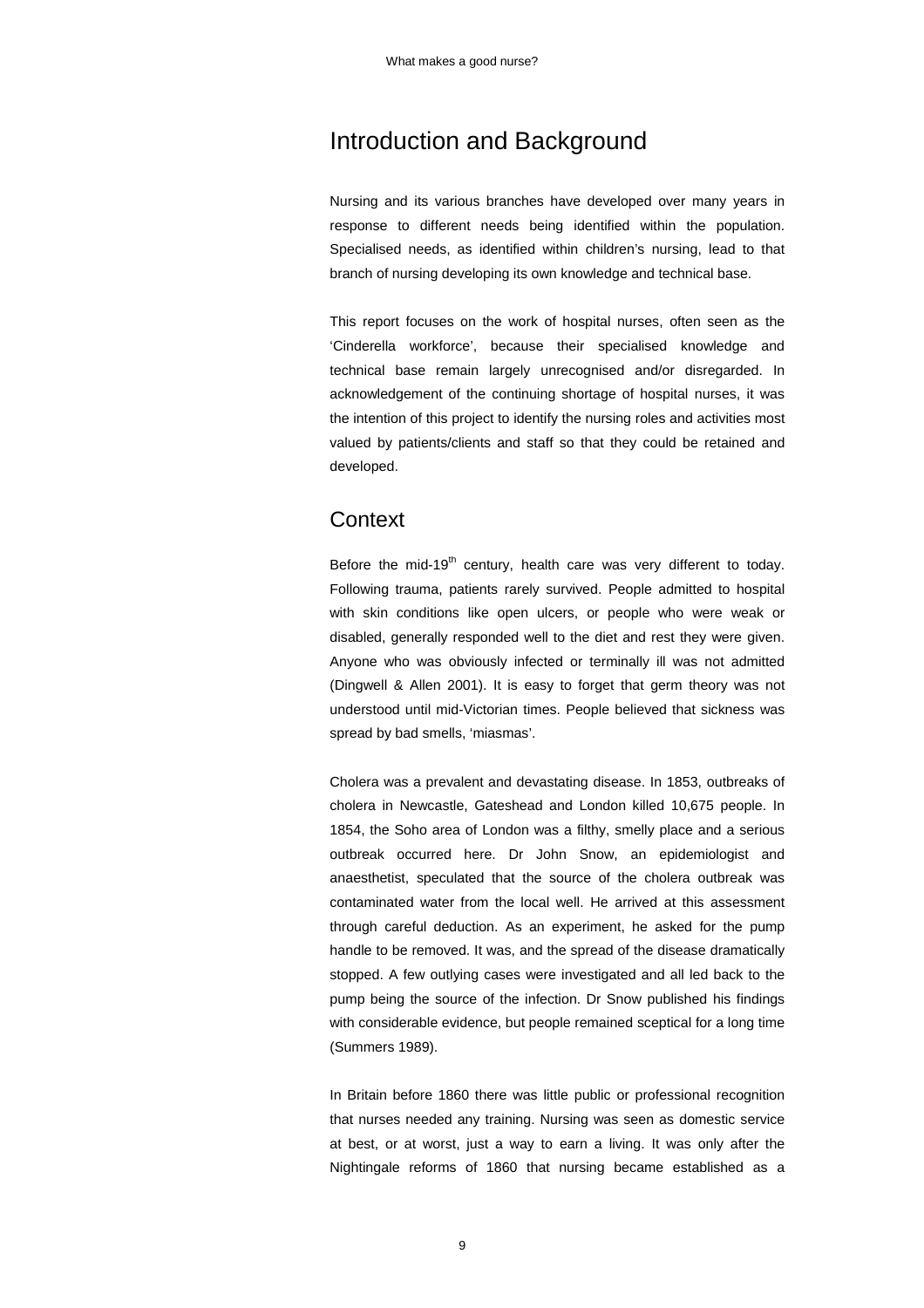respectable career for middle-class women. These women were expected to have a good education so that, once trained, they could move immediately into leadership positions and spread the nursing movement. Even after this time, hospital patients were usually poor people. The wealthy were cared for at home well into the 1920s. This pattern only changed as surgery developed and home conditions could no longer support treatment and care.

Interestingly, midwifery remained the domain of women until recent times. Obstetrics did not really develop in England as it did, for example, in the United States. It was in 1902 that the Midwives' Act was successfully passed – a testament to the diligence of interested groups. The act provided the mechanism for the organisation and registration of midwives. However, by 1918 one in five state-registered midwives in England still had no training (Oakley 1983). But it would be unfair to dismiss the experience of lay midwives. There was a long tradition of apprenticeship for midwives, and skills were acquired through experience. The passing of the Midwives' Act (1902) helped nurses to gain recognition for their work and was regarded as an important precedent by those who sought registration for nurses (Abel-Smith 1960).

The reasons why midwifery remained under the control of women for such a long time is open to speculation. One theory relied on the traditional belief that anything to do with menstruation and childbirth was dirty and a danger to society. This belief is still evident even today in some parts of the world. Childbirth was regarded as 'women's business' (Oakley, 1983, p32). Men were only brought into midwifery when there were complications. Only men were allowed to use surgical instruments to overcome obstructed delivery. These men usually belonged to the Barber-Surgeons Company (later to become the Royal College of Surgeons<sup>1</sup>). Surgery was at that time an unrecognised and disreputable branch of medicine. This is why surgeons are called 'Mr' rather than given the honorary title of 'Dr'. Women continued to take care of 'normal' births and men-midwives were called for problems. These men were to become the obstetricians of today (Oakley 1983).

Life for most people was unbelievably difficult and it was risky for all. Many babies and children died and many women did not survive childbirth. All had to face disease, under-nourishment, squalor and ignorance. It was not until the mid-20<sup>th</sup> century that things significantly improved. The introduction of the first antibiotics, powerful weapons

l

<sup>&</sup>lt;sup>1</sup> Surgeons and barbers became united under Henry VIII in 1540. At that time surgery was limited and treated with suspicion. During the 18<sup>th</sup> century, surgery began to develop its own knowledge and practice base. The surgeons broke away from the barbers in 1745 to form the Company of Surgeons, which was granted a Royal Charter to become The Royal College of Surgeons in 1800 (RCS 2003).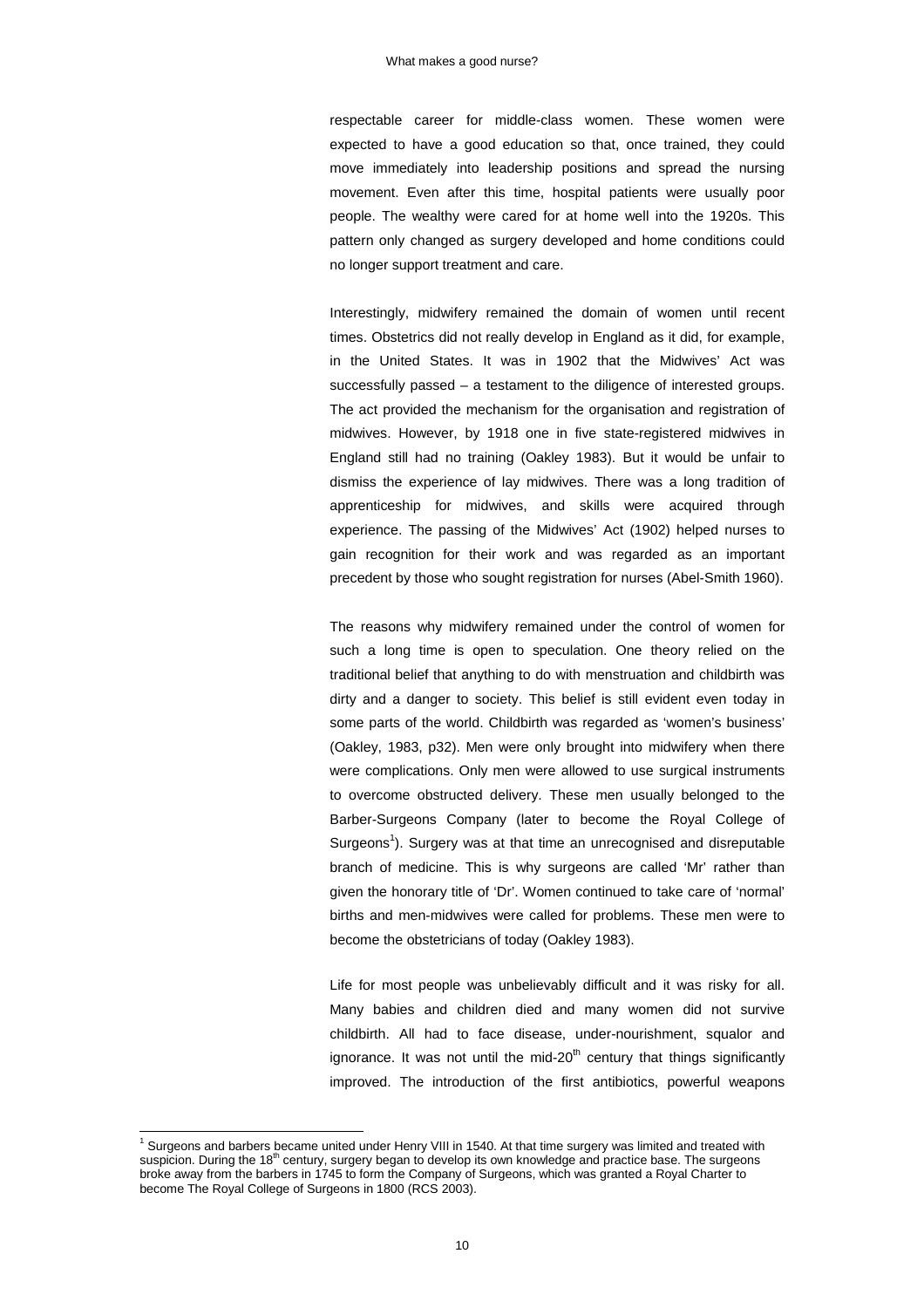against infections, better housing, improved water supplies and sanitation all helped people to be healthier and live longer. Immunisation, improved nutrition and, more recently, technological advances mean that fewer people now die young. The combination of these and other factors, together with declining birth rates in the western world, have led directly and indirectly to a shift in the age of the population and the demographic changes we are seeing today.

#### Myths

Medicine has built its reputation on curing the sick. As a result, society has become dependent on medicine and this dependency has subsequently provided the medical profession with much of its power.

Medicine's roots are to be found in the early Church. In 1512, the English Church authorities passed an Act that was the first attempt to regulate medical practice. Doctors were forbidden to treat patients who refused confession (Oakley 1983). All doctors were men because only men could enter university. While there, medical students studied the works of Plato, Aristotle, Christian theology and the Hippocratic physicians of ancient Greece (Oakley 1983). Medical education relied on astrology, theology and superstition (Illich 1976). Throughout the 19<sup>th</sup> century it was believed that sickness was spread through bad smells (even though evidence supporting germ theory was starting to emerge towards the end of that century). Links with science developed later. Many of medicine's early successes could equally have been attributed to other factors, like improved cleanliness and sanitary conditions, and better nutrition.

Many diseases left untreated follow specific patterns of growth, peak and decline, as was recently demonstrated by the SARS epidemic:

> The main reason for the decline in infectious diseases was not to be advances in medical science, but developments in the system of public health. It was these developments which provided an effective counterweight to the sorts of urban living conditions created by the industrial revolution and within which infectious diseases could flourish. (Ham 1999, p5)

It is worth considering that there may even be considerable risks associated with hospitalisation (Hogg 1999, Illich 1976) and medical intervention (Illich 1976). Risks include infections, complications and sometimes death. This is not to decry the contributions made by medicine; rather it is an attempt to put things into perspective. Some authors suggest that science may not have the answers to all the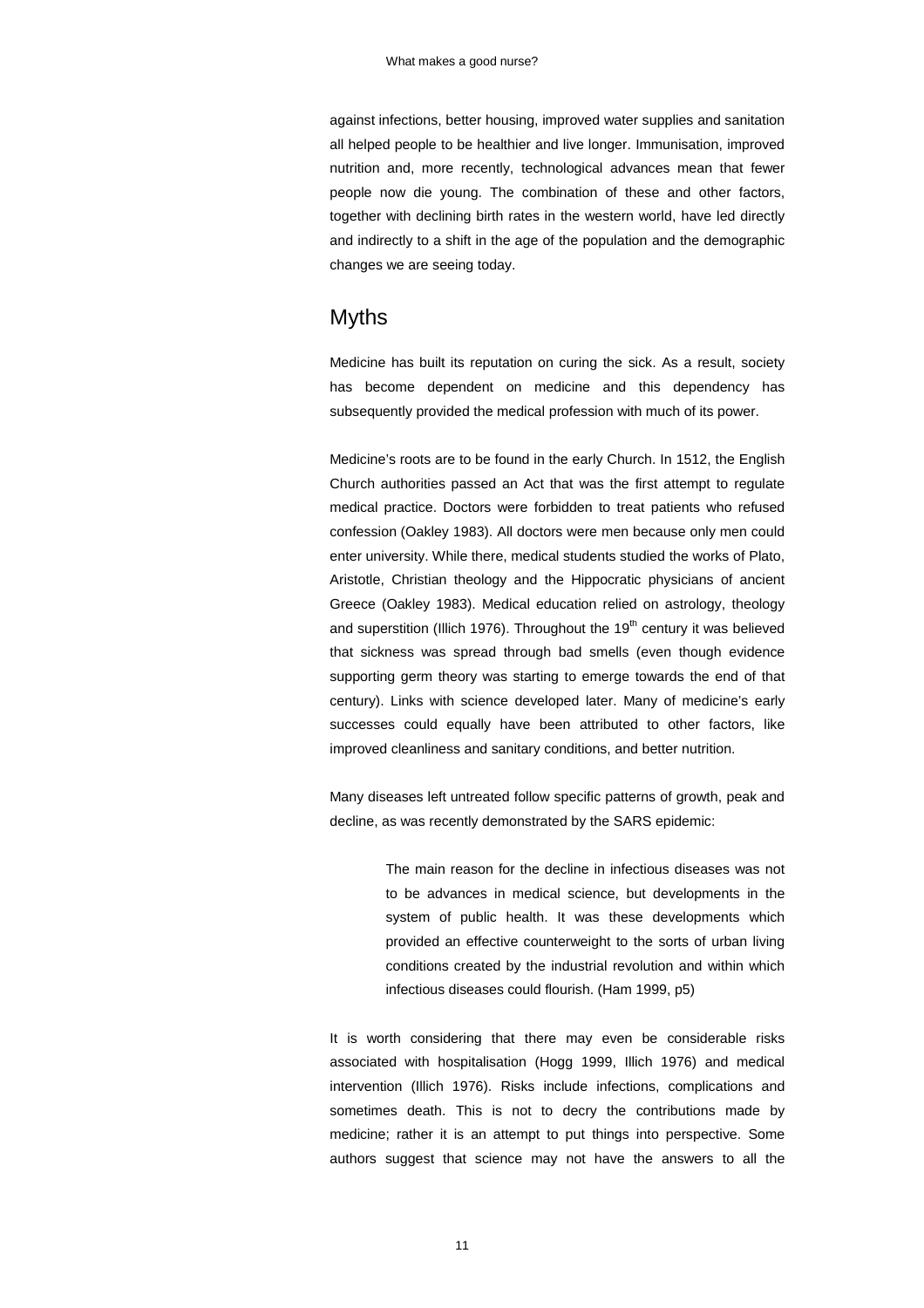problems. In a review of the progress made in the treatment of cancer, Hogg (1999) cited Lesley Doyal and Samuel Epstein (1983) to say that:

> [They] have argued that the problem of the rise in cancers may not be so much scientific as political and economic. Causes that lie in the individual are exaggerated at the expense of researching hazards that lie in the environment (p162).

Perhaps scientists and doctors are sometimes looking in the wrong places for answers.

These days, where health care is necessarily controlled by economics and escalating costs, it must surely be worth re-evaluating the nature of health expenditure. We need to examine whether or not we are getting the best value for money by ploughing more money into medical research, at the expense of environmental and sociological research, all of which influence health.

> Medical progress is not straightforward and treatment is not always beneficial. Sometimes treatment can cause more problems for patients than the original illness. (Hogg 1999, p162)

There must be other approaches to health and healing worth considering.

Science **Science** Our confidence in science is amazing. When we get sick we want to believe that we will be diagnosed, treated and cured, and that science will provide all the answers for us. This may not be the truth. The health service is free and available to everyone; it is an ideal and a treasure and must not be compromised. However, it is not perfect. Hogg (1999) reminds us that:

> There is little certainty in medicine and many common treatments are not scientifically proven to be effective. Even for routine conditions and with the most expert staff, it is not always possible to predict with certainty the outcome of treatment. Some people may not get better even though the prognosis was good. Others get better when they were expected to die (p159).

There is much that is still unknown and misunderstood. Great strides have been made but there is a wealth of knowledge still waiting to be discovered. It is foolish to trust in science completely and it is not without its contradictions (Chalmers 1999).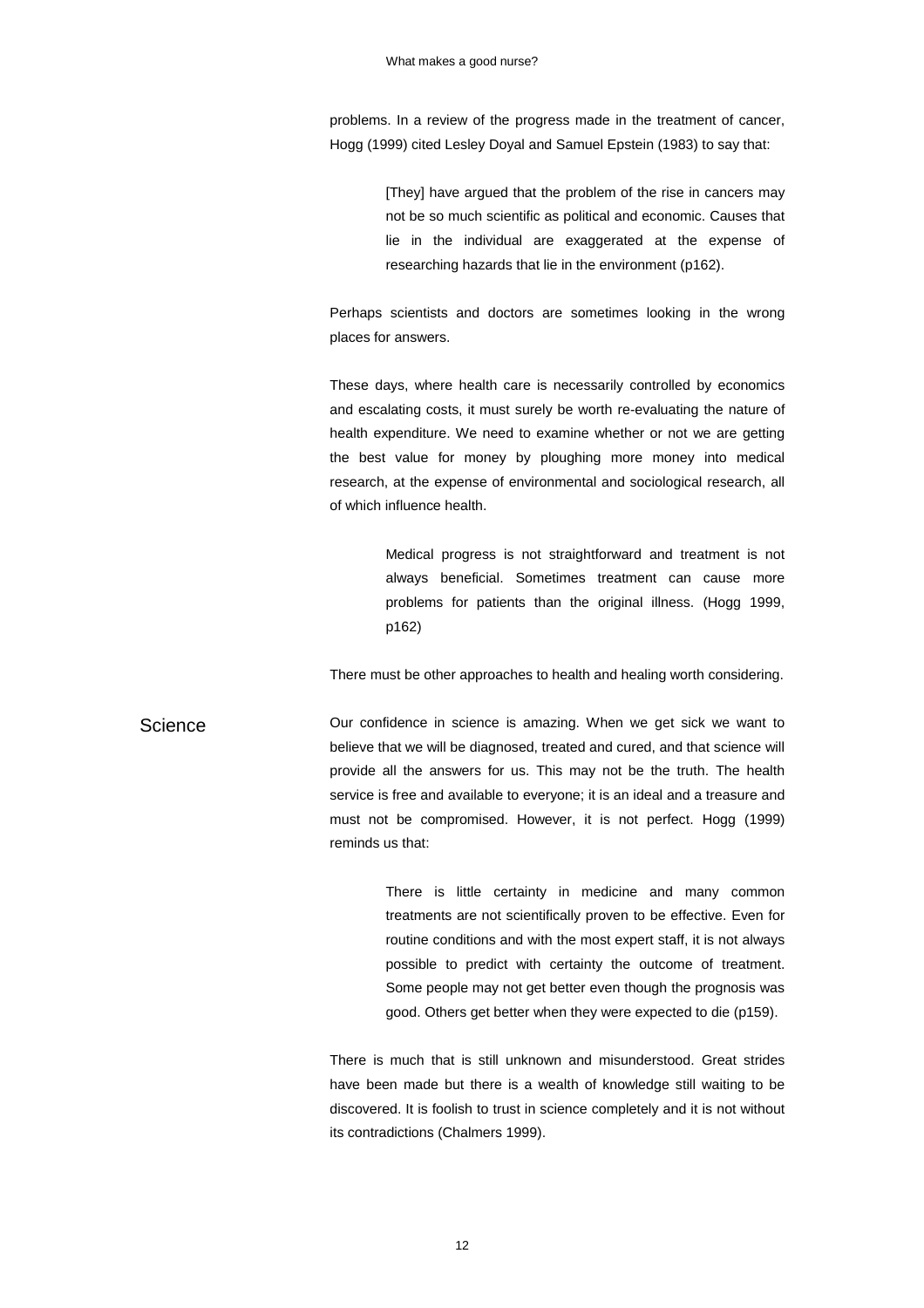A medical myth A medical myth is that patients arrive at the hospital sick, they are treated, they recover and are discharged home to continue with their lives. This is a myth because, increasingly in the modern world, this does not happen. Patients may or may not be treated, they may or may not recover, and they may or may not be discharged. They then may or may not go home and they may or may not be able to continue with their lives as increasingly patients may need extended, often complex, aftercare.

> Having unrealistic expectations gives people a false sense of security. They may be reluctant to take steps to care for their own health, trusting instead in 'the system' to take care of them when they get ill. This optimism may lead to frustration and disappointment in the health service when expectations, however unrealistic, are not met (Hogg 1999).

- A nursing myth A popular nursing myth is that in the past hospital wards were staffed by trained nurses. This has never been true (Salvage 1985, Dingwall & Allen, 2001). Learners, with varying degrees of competence, have always staffed hospital wards. The role of trained nurses was largely to oversee and guide learners and auxiliaries. In 1985, Salvage reported that approximately one quarter of the ward staff complement would be learners and another quarter would be auxiliaries. From the remaining number, some registered nurses would hold managerial positions, which meant that less than 50% of ward staff were likely to be trained nurses.
- Non-myths (truths) One thing that has changed is the nature of hospital patients. They are frequently older, more often seriously ill, and are likely to have a complex range of disorders. These patients are less stable and need significantly more expert care than patients did in the past.

A second change is more subtle. In the past, nurses were very clear about their place in the ordered hierarchy but their roles have now changed. A range of people who work differently are replacing nurses. Nurses are no longer sure what their place is or the extent of their responsibilities. Many nurses have moved away from nursing, often pressured into administrative, organisational and other non-nursing roles, far removed from patients.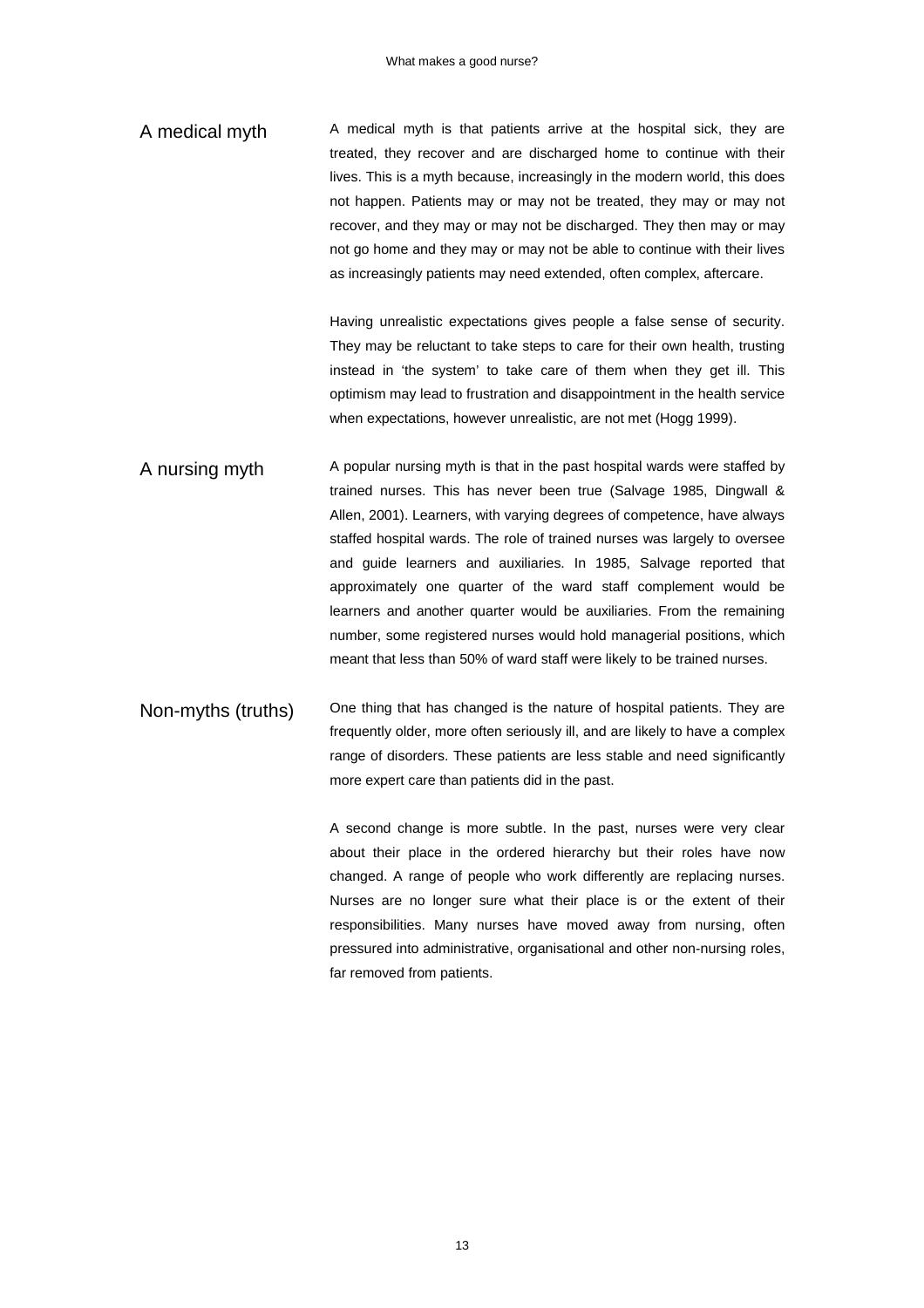## The evolution of British nursing

#### Foundations of nursing

Since the dawn of civilisation, people have responded to the care needs of the young, the sick and the elderly. Priests and their acolytes originally provided this service at a time when medicine and religion were closely linked. During the  $1<sup>st</sup>$  century, the rise of Christianity reinforced this trend. Christian men and women cared for those in need. The Churches organised women called deaconesses to provide this service (Baly 1980, The Lancet Commission 1932). The Crusades  $(11<sup>th</sup>-13<sup>th</sup>$  centuries) saw the continued development of nursing as a service in both religious and secular settings, caring for the sick across Europe. Later, as the religious side of nursing became accentuated, recognition and support was only given to those who had taken vows. This association was later identified as one of the factors that undermined the ability of nuns to be successful nurses. In England, the demands of the two roles eventually proved too great and were abandoned (The Lancet Commission 1932).

The  $17<sup>th</sup>$  and  $18<sup>th</sup>$  centuries saw a decline in nursing. Growing populations, too few hospitals and deplorable management led to a significant decline in standards compared with those in society. England had lost the influence of nurses following religious orders, and nothing significant had taken their place. In Europe this had not happened so they fared better, but nowhere had hospital services kept up with the advances made by society (The Lancet Commission 1932).

Kaiserswerth movement The growth of the Kaiserswerth movement in Germany in the early 19th century is noteworthy because of the impact it had on nursing in ways that are recognisable today.

> Nursing as a calling was at its lowest level by the beginning of the  $19<sup>th</sup>$  century, nowhere having shared in the general development of social amenities. But in 1822 the Kaiserswerth movement preluded real advance. Theodore Fliedner, the Protestant clergyman of the small town of Kaiserswerth, near Dusseldorf, visited England to obtain financial help for his poor parish, and with his initiative the modern period opens. He became interested in the work of prison reform, inaugurated by John Howard<sup>2</sup> and carried on by Elizabeth Fry<sup>3</sup>.

> On his return home, and with the co-operation of his wife Friederike, as able and as charitable as himself, Pastor Fliedner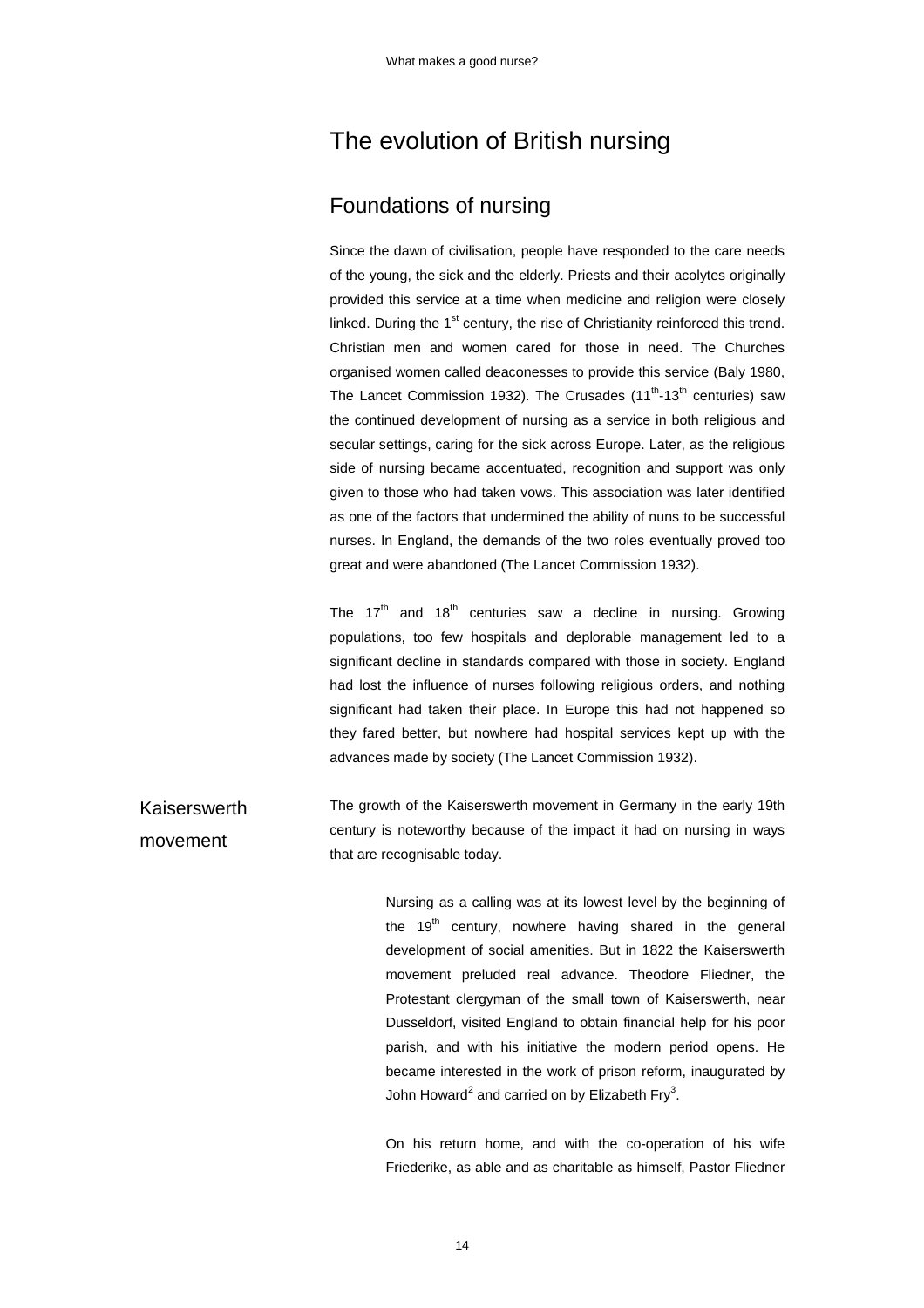decided to institute a refuge for the care, physical and moral, of women who had been discharged from prison. Out of this idea, and by rapid stages, Kaiserswerth developed as an institute for the training of a supply of nurses for the sick poor, using the example of the Order of Deaconesses of the early Church. The movement in this shape developed rapidly, with Caroline Fliedner, the second wife of the founder, being also an outstanding character.

The organisation was a religious association, but not seeking the support either of the Church or the State. The women whom the Fliedners enrolled took no vows, but were expected to remain five years in the service, when they could if they wished return to their homes or marry.

The work before the Institute was divided into four branches – nursing, poor-relief, care of children, and succour of prisoners and fallen women, the last heading representing the original design.

Nursing was arranged under three heads – institutional, private, and district – and a system of training was arrived at in which we can recognise much that is with us today, such as a course of preliminary training, a classification into probationers, nurses, head-nurses, and superintendents, and a recognition of the authority of the head-sister. The head-sister was working under a clergyman, the Pastor, so that religious authority was present, but without the obligation on the nurses of taking the vow and surrendering all property to a community. This was an important difference from conventional example, for it allowed the Deaconess to cease from her work, when she chose, and live an independent life (The Lancet Commission 1932, pp16-17).

At the start of the 19<sup>th</sup> century there was no organised nursing in this country. Nursing was non-existent for the poor and in hospitals it was rudimentary at best, in the hands of the unskilled.

> The horrors of goal [prison] and asylum life had begun by this time to make a strong appeal to the compassion of the public, not on the grounds of unjust incarceration, but because of the miserable plight of the incarcerated; but the fate of the sick poor, especially in hospitals, aroused no such pity. An awakening of the public conscience did not come about until some 20 years after the Kaiserswerth example had been set. Then the need of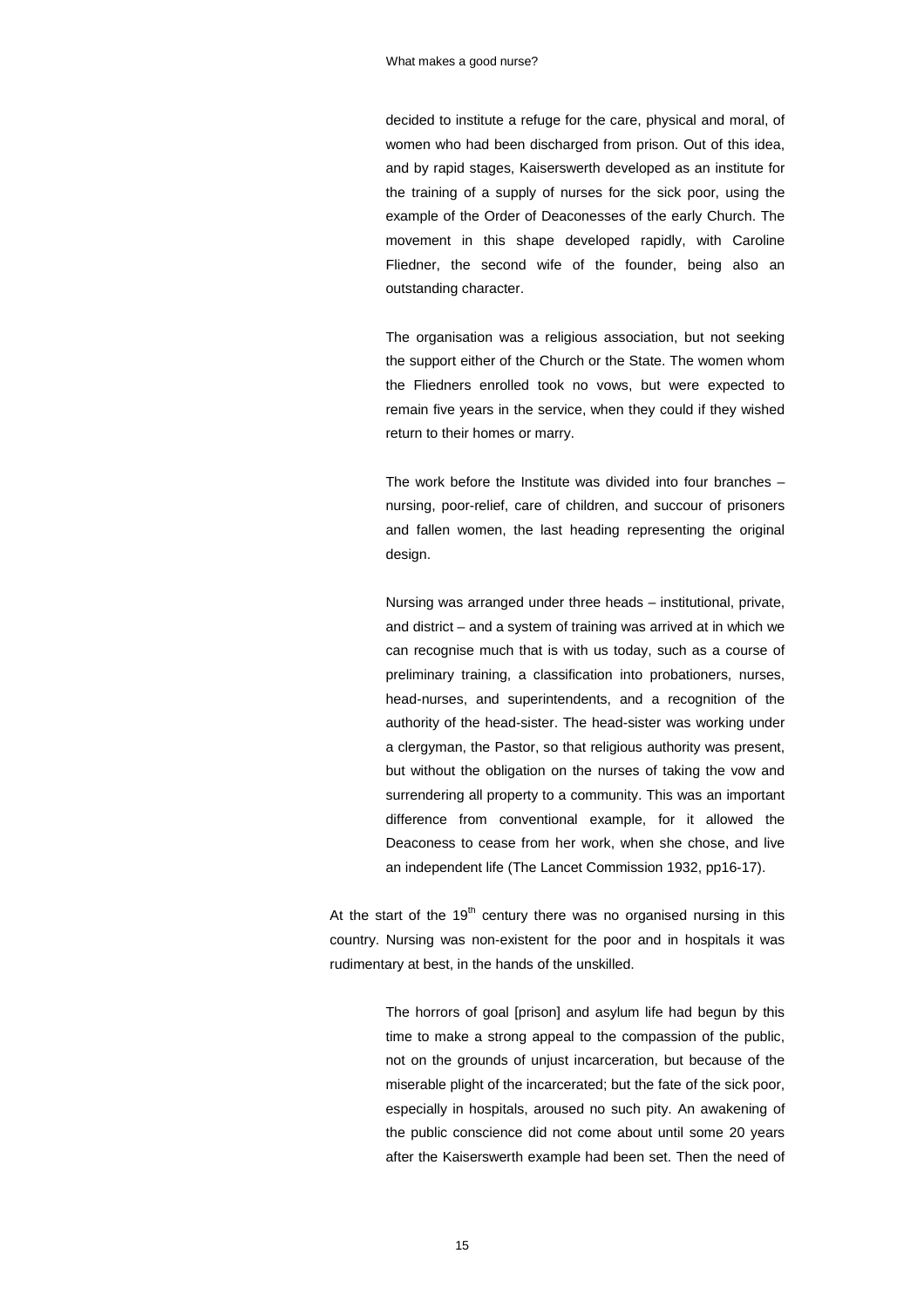an organised supply of nurses became recognised by many, but not in any general manner by the medical profession, who, save for certain, notable exceptions, appear to have regarded the quality of nursing as of secondary importance. How this could have come about seeing the condition of things in hospitals is difficult to understand (The Lancet Commission 1932, p18).

Standards were appalling, and nurses required courage or callousness to cope. However, The Lancet Commission (1932) reminds us that:

> It is not the failings of women placed in such circumstances that should be wondered at, but their virtues (p20).

These women often fell through no fault of their own; they were frequently uneducated, so were ill equipped to change conditions. At this time, nurses' lives were lives of great hardship and self-sacrifice.

- Key points Although caring for the sick originated through the priesthood, nuns and other women gradually became the main carers.
	- As populations increased, there were too few hospitals to keep up with the demand and this, combined with poor management, led to a significant fall in standards.
	- Formal education for nurses did not exist. With some exceptions, care was usually basic, given by uneducated, unskilled people. The quality of nursing care was not considered important by the medical profession.
	- Nurses had no means of changing conditions even if they recognised a need.
	- At Kaiserswerth in Germany, nursing was gradually becoming divided into different branches: nursing, poor-relief, care of children, and help for prisoners and fallen women. Care was given under three main groupings: institutional, private and district.

 $^2$  John Howard (1726-1790), High Sheriff of Bedfordshire and staunch Baptist, first became interested in prison reform when he visited prisons in Bedfordshire. He appealed for improvements which were refused, and in 1777 undertook a journey to tour prisons across England, and later Europe, comparing the conditions he found. Through this work, Howard became interested in the spread of infections (before germ theory was understood) and advocated separating the sick from the well, bathing, the treatment of infected clothes, and access to medicines. As an authority on penal reform and hygiene, Howard then turned his attention to hospitals. These, for the most part, he condemned, vigorously supporting practical improvements to diet, cleanliness, and the use of fresh air. Howard's records, collected over 20 years, provided 'the foundations for a new science of social study' (Baly 1980, p47).

 $3$  Elizabeth Fry (1780-1845) was an early reformer who became associated with nursing although she was best known for her work with prison reform. Motivated by her Quaker faith, Mrs Fry visited prisoners (sinners) for them to repent and be saved from eternal damnation. She was appalled by the atrocious conditions she found and despaired at being able to save prisoners when they were forced to live in such conditions. Despite opposition, with a group of sympathisers she organised improvements for female prisoners, which were recognised by reformers throughout the world. Mrs Fry was less successful in England where the American system of large buildings with single cells was being adopted. Her prison reform work brought Mrs Fry into contact with Pastor Fliedner and she visited Kaiserswerth. Mrs Fry was impressed by the deaconesses and, in 1840, attempted to establish a similar system of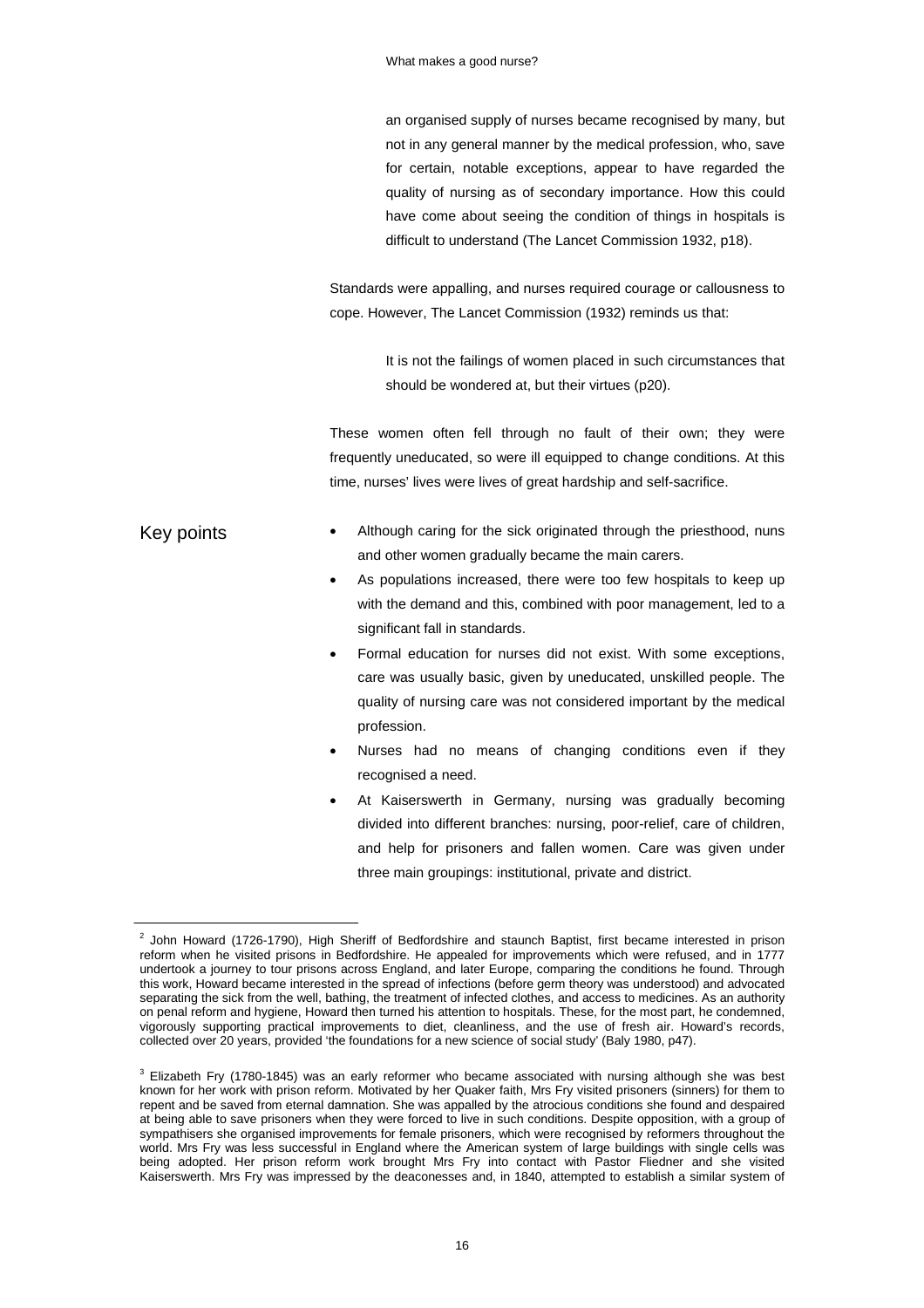nurse training in England. However, with her ongoing commitment to prison reform, Mrs Fry was unfortunately unable to dedicate sufficient time and energy to this new project and so it was not successful. Historians also suggest that perhaps England in 1840 was not yet ready to engage with the idea of systematic training for nurses (Baly 1980).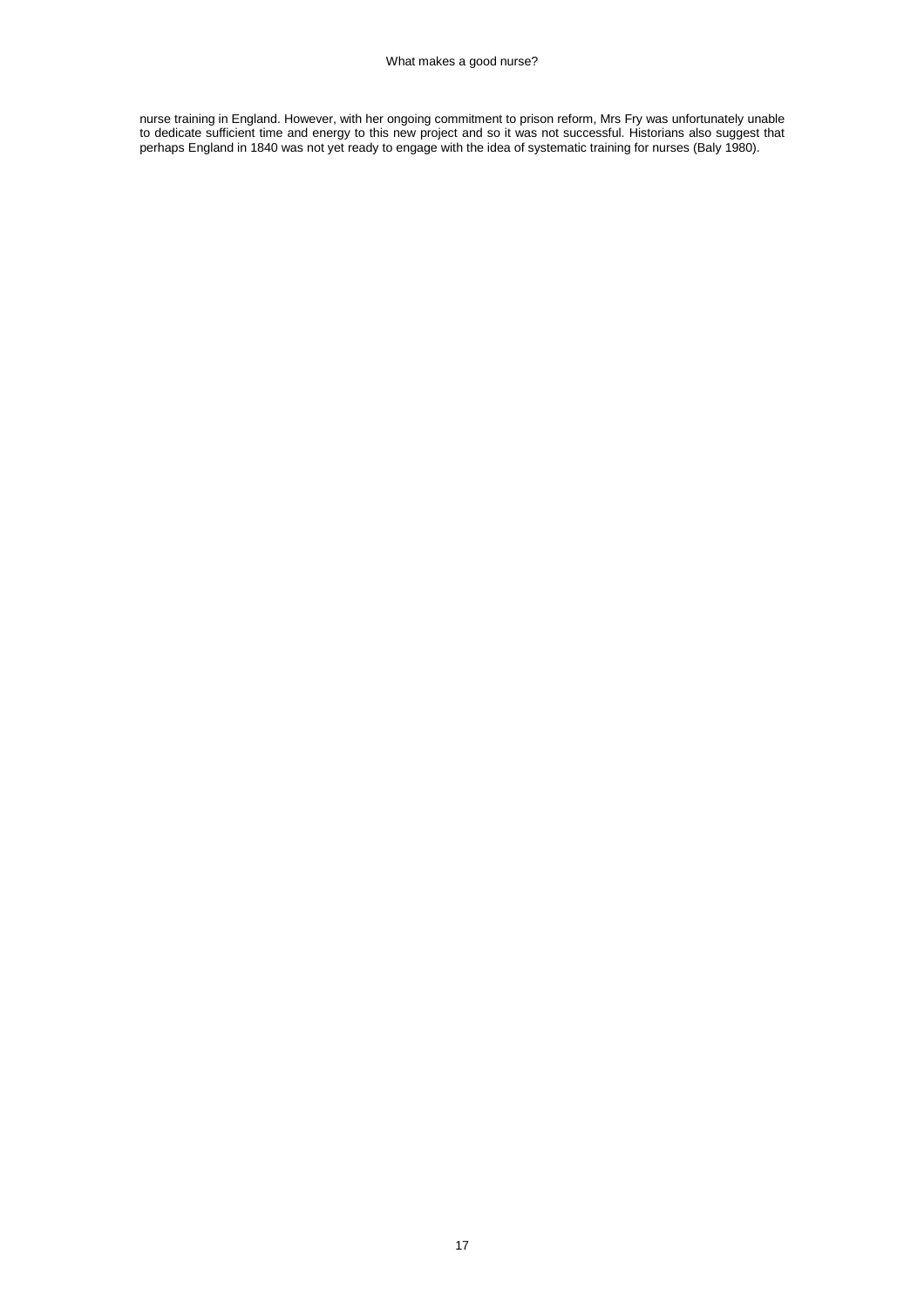## Nursing Reformers

#### Florence Nightingale 1820-1919

The founder of British nursing Florence Nightingale was a well-educated, intelligent and accomplished woman who, in the manner of the times, led what she considered to be an empty life. Distressed by the poverty and misery she saw as she travelled in England and Europe, and influenced by her religious beliefs, Miss Nightingale believed her destiny to be somehow linked with caring for the 'poor and miserable' (Baly 1980, p116). In 1845, she decided she wanted to be a nurse. She visited hospitals across the country and in Europe, formulating her ideas. Miss Nightingale was particularly influenced by Kaiserswerth, which she visited in 1849. It is usually reported that Miss Nightingale received training when she returned there shortly afterwards, although later in life she denied this, saying that:

> 'The nursing was nil and the hygiene horrible' but she was impressed by the atmosphere of devotion…and she learned that good nursing cannot be achieved by devotion alone (Baly, 1980, p117).

However, following this experience, Miss Nightingale was now committed to nursing in a large hospital. In a bid to leave home, her first appointment was arranged. In London in 1853, Miss Nightingale was appointed as 'Superintendent for the Institution for the care of Sick Gentlewomen in Distressed Circumstances' (Baly 1980, p117).

While waiting to take up this appointment, Miss Nightingale worked with the Sisters of Mercy in Paris where, at her own expense, she conducted a survey using questionnaires, eliciting information from all the hospitals across Germany, France and England, which she then collated. On her arrival back in London, armed with all her factual information, Miss Nightingale finally had the opportunity to put her ideas into practice. Her reforms included proposals for lifts, piped hot water and other laboursaving devices, described by Baly (1980, p117) as 'exacting and revolutionary'*.*

Miss Nightingale continued to visit hospitals and collect information. She recognised the need for hospital nursing reform and urged her political friends to support her. The following year, destiny took a hand. The Crimean War (1854-1856) began and through reports published in *The Times,* the public were able to read about the horrors of war and the lack of hospital care for the first time. Miss Nightingale was contacted and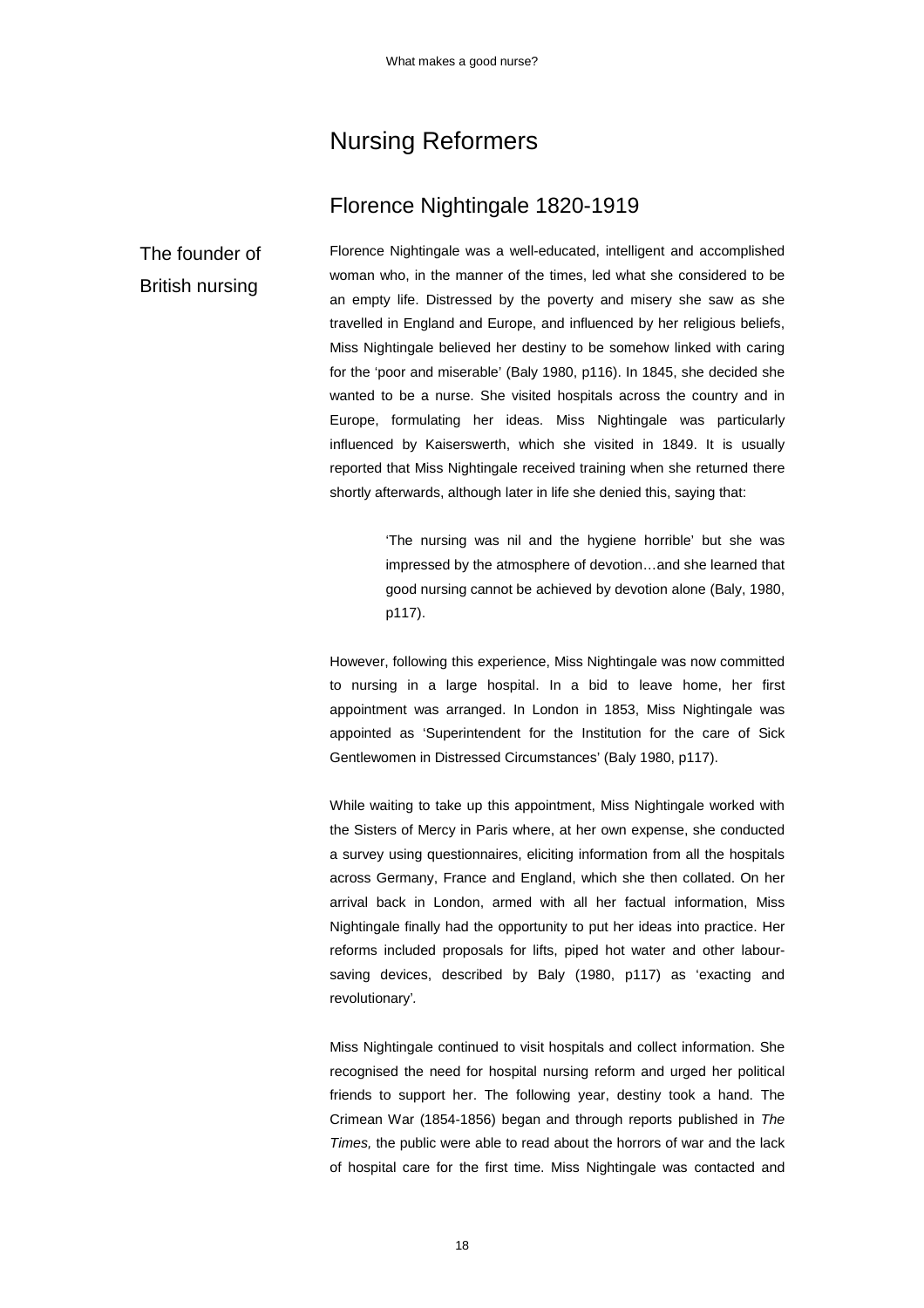within six days (21 October 1854) she and a team of 38, non-sectarian nurses headed for Scutari. She saw this as an opportunity to prove to the world the benefits of good nursing.

> The barracks themselves were built round a vast courtyard, and everything was filthy and dilapidated; the courtyard was a refuse dump, equipment and sanitation were non-existent and the building was over a dammed-up cesspool from which came a frightful stench; in the cellars below lived two-hundred prostitutes and around the walls lodged a filthy rabble.

> Across the Bosphorus, in great splendour lived the British Ambassador, Lord Stratford de Redcliffe, who had orders to equip the hospital but in fact had never even visited it until compelled to do so by Miss Nightingale herself, and whose excuses she countered with the famous, 'Mr. Ambassador, I never gave an excuse, I never take one'.

> The arrival of the Nightingale party was greeted with sullen opposition; the doctors received the news with disgust, but because of the government backing and the power of the press they dared not show open hostility; they simply refused the help offered by Miss Nightingale and her nurses (Baly 1980, p119).

Miss Nightingale would not let her nurses nurse until the doctors requested it. She had funds raised by public subscription so she and the nurses spent their time 'Buying equipment, stuffing mattresses, making bandages, and cleaning the place' (Baly 1980, p199).

> On  $9<sup>th</sup>$  November the situation changed. The battle of Balaclava over in the Crimea was a disaster; stupidity and ineptitude brought catastrophe; the harbour heaved with dead bodies, and in the chaos and confusion the sick, the wounded and the dying began to pour across the Bosphorus to Scutari. The hospital filled, the doctors were overwhelmed and they turned to Miss Nightingale.

> Out came the mattresses and the bandages, and although 'the doctors worked like lions' it might be two weeks before they could see a patient; at one stage there were four miles of patients on mattresses on the floor; there were over a thousand cases of diarrhoea and the privies had become useless. In the confusion it was realised that someone had the power to spend money without army red tape; Miss Nightingale had at her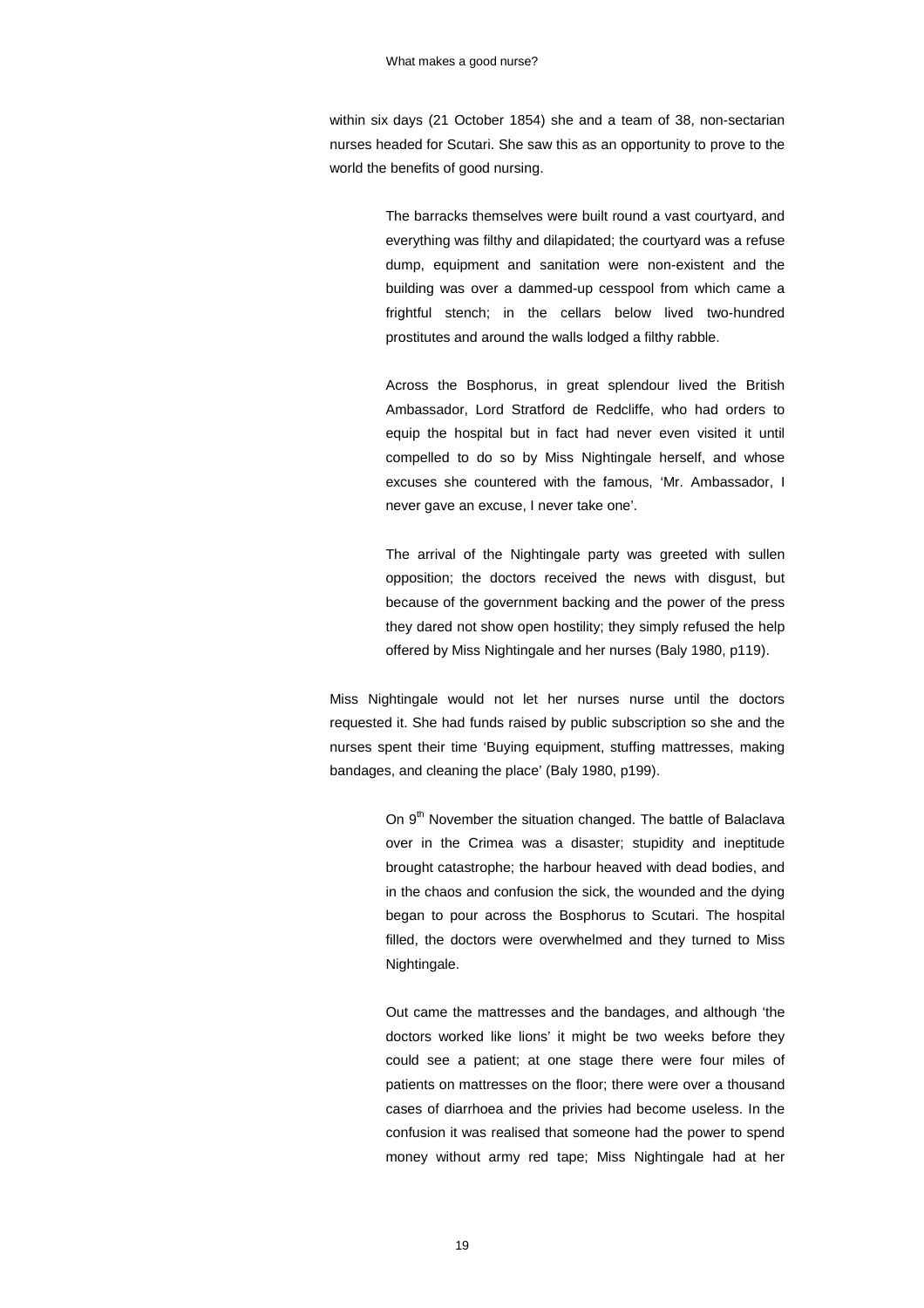disposal £30,000. A visiting member of parliament Mr Augustus Stafford, and Mr MacDonald, the administrator of 'The Times' Fund, were pressed into service as quartermasters and the main requirements were bought in Constantinople. Now the opposition collapsed (Baly 1980, pp199-120).

This had been an extraordinary effort and by the spring of 1855 Miss Nightingale was exhausted. She had become famous, she was adored by her charges, and it is suggested that her greatest contribution may have been

> …that she was one of the first people who regarded the British soldier as having a dignity of his own and not 'the scum of the earth enlisted for drink' [as was the popular opinion] (Baly 1980, p120).

There continued to be many trials and challenges for Miss Nightingale. She became ill and was expected to die, but she recovered and worked on, continually trying to improve the conditions for soldiers. In 1856 there was peace and Miss Nightingale returned to London. A fund had been established to thank her for her work and this money was used to found the first nurse training school in England, at St Thomas' Hospital in 1860. There was considerable opposition and so it became necessary for the pupils to be beyond reproach. Once trained, these nurses were expected to go out into other hospitals and set up similar training schemes (Baly 1980).

| Key points                | ٠         | Although Miss Nightingale was a person of exceptional ability she     |
|---------------------------|-----------|-----------------------------------------------------------------------|
|                           |           | was still constrained by the norms of her time.                       |
|                           | ٠         | Even with government backing, at the hospital in Crimea, Miss         |
|                           |           | Nightingale and her nurses were powerless to help with caring for     |
|                           |           | the sick in the face of opposition from the doctors.                  |
|                           | $\bullet$ | Miss Nightingale and her nurses were educated women who had           |
|                           |           | received nursing training.                                            |
|                           | ٠         | The British soldier was treated with dignity for the first time.      |
|                           | ٠         | The need for nurses to be educated was recognised as important        |
|                           |           | and the first nurse training school in England was established at St  |
|                           |           | Thomas' Hospital in London.                                           |
|                           | ٠         | Nursing became formally recognised as a respectable occupation for    |
|                           |           | women.                                                                |
|                           |           |                                                                       |
| <b>Historical context</b> |           | The period before the first World War saw increasing unrest spread    |
|                           |           | across Britain. There was conflict in Ireland, both men's and women's |
|                           |           | suffrage movements were gaining momentum and there was industrial     |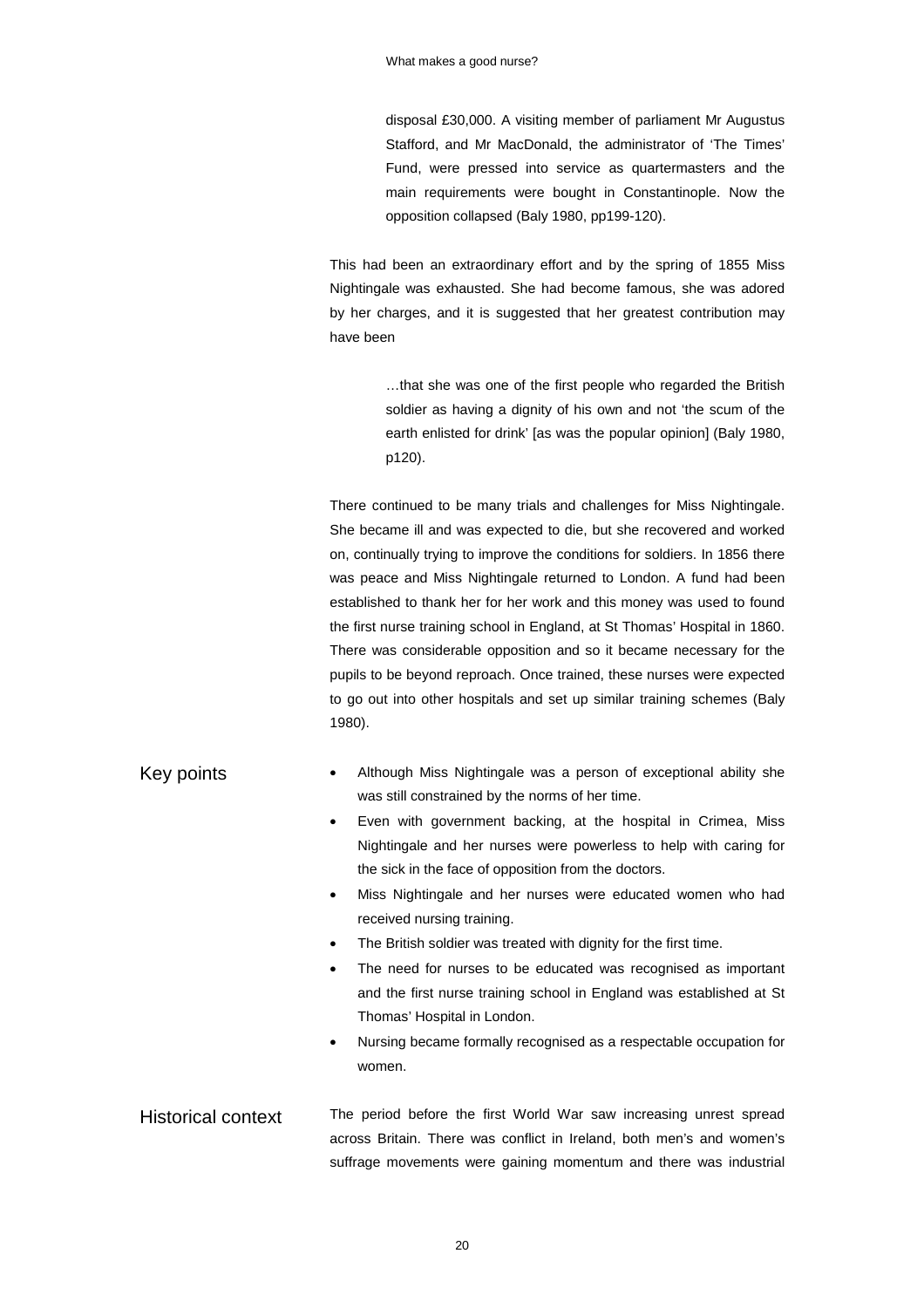upheaval. Workers who had never before challenged employers were forming trade unions to demand fair treatment. Women were particularly disadvantaged but they were finding ways to be heard. People from all walks of life were engaged in activities that challenged the status quo (Rowbotham 1977).

Between 1880 and 1930, many people besides Florence Nightingale were involved in nursing reforms. McGann (1992) gives interesting accounts of eight notable reformers, three of whom are featured below. There were protracted battles both for and against professionalisation and nurse registration.

#### Eva Charlotte Luckes 1854-1919

Miss Luckes trained as a nurse at the Westminster Hospital, completing in 1878. From there she became a night sister and then Lady Superintendent before clashing with the authorities and resigning.

> Like many matrons at the time, she tried to raise the standard of nursing in the hospital and her reforms were regarded by the medical staff and hospital authorities as a threat (McGann 1992, p10).

In 1880, Miss Luckes, although still young, impressed the hospital board with her enthusiasm, and was given the position of matron at The London Hospital in Whitechapel, an area 'notorious for its poverty' (ibid). Here Miss Luckes was challenged with reforming nursing. She quickly identified grave shortages in the quality and quantity of nurses. With the committee's support, she was successful in obtaining more nurses, and she reformed the system of training by introducing both practical and theoretical instruction. Miss Luckes was also responsible for introducing the first nurses' home, which provided nurses with better food and accommodation. She also started a private nursing service and the hospital gained financially from this arrangement.

Miss Luckes however still had her critics. She was required to defend her decisions on numerous occasions. Under-funding was an issue even then, but the hospital grew as the patient population increased with many new services being offered. Midwifery training for qualified nurses was introduced in 1900 and it was only then, with midwives going into people's homes, that the full extent of the local poverty was revealed. The hospital authorities responded appropriately and set up a fund to provide milk for mothers and baby clothes for those in need. Miss Luckes cared especially for the children of the poor, and she taught: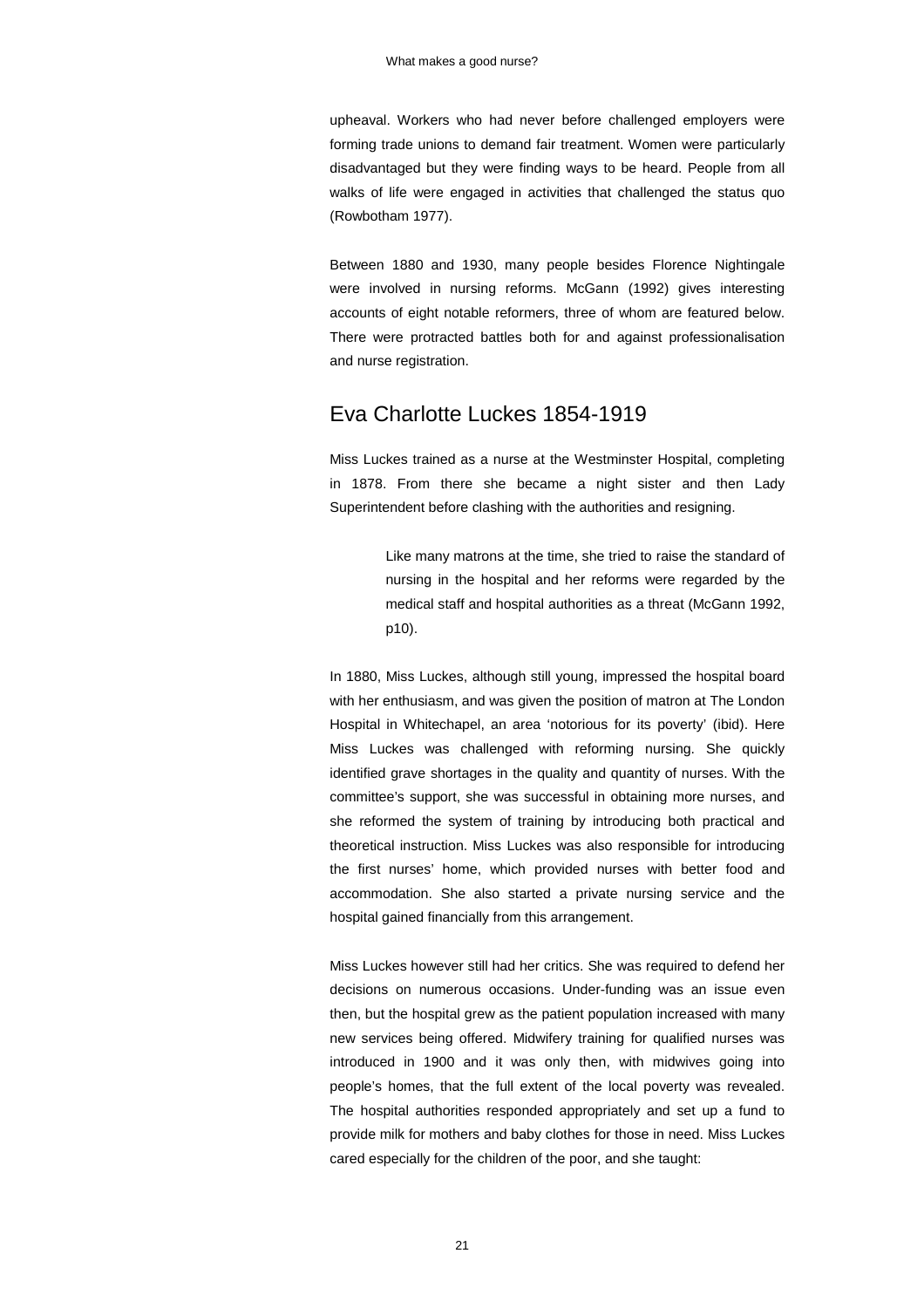The nursing of children requires special care, special training and special study. It needs infinitely more knowledge, more skill, more observation and more patience to become a really good children's nurse than it does to attain an average amount of efficiency in nursing adult patients.

It is essential for nurses to recognise that when they enter a children's ward, they find themselves in a new world, of which the inhabitants are 'little people', with a different language, different manners, different feelings and different thoughts (McGann 1992, p24).

Miss Luckes, like Miss Nightingale, believed that nursing should be taken up, not for personal gain, but to serve. (The Victorian context and the position of women in that society should be acknowledged here.) This shared view meant that Miss Luckes and Miss Nightingale became firm friends. Believing that nursing should be purely vocational in nature put Miss Luckes and Miss Nightingale into conflict with their contemporary Mrs Fenwick (see below), who was championing registration and the professionalisation of nursing. Registration required nurses to be examined on theoretical knowledge before their names could be entered on a register. It was this point that Miss Luckes and Miss Nightingale objected to, arguing that only the training school and its matron could know

> …if a nurse was a good nurse and therefore competent. If the certification of nurses were removed from the training schools and vested in an independent body, such as a general nursing council, certificates would become meaningless. The examination could only be of the nurses theoretical knowledge and this gave no value to the nurse's personal characteristics which were the difference between a good nurse and an indifferent nurse McGann 1992, p25).

World War I (1914-1918) led to an increase in patients from the battlefields and also an increase in applications from women wanting to become nurses. (The war caused society to radically change and these changes were permanent.) During this time, the activities of trained nurses brought them into contact with other nurses from all over the country. From their discussions, many of them realised that the disorganised state of nursing and the disparity in training was not helping them or their patients. Much of the training was mediocre. There followed a public and professional swing towards registration, which was eventually successful in 1919.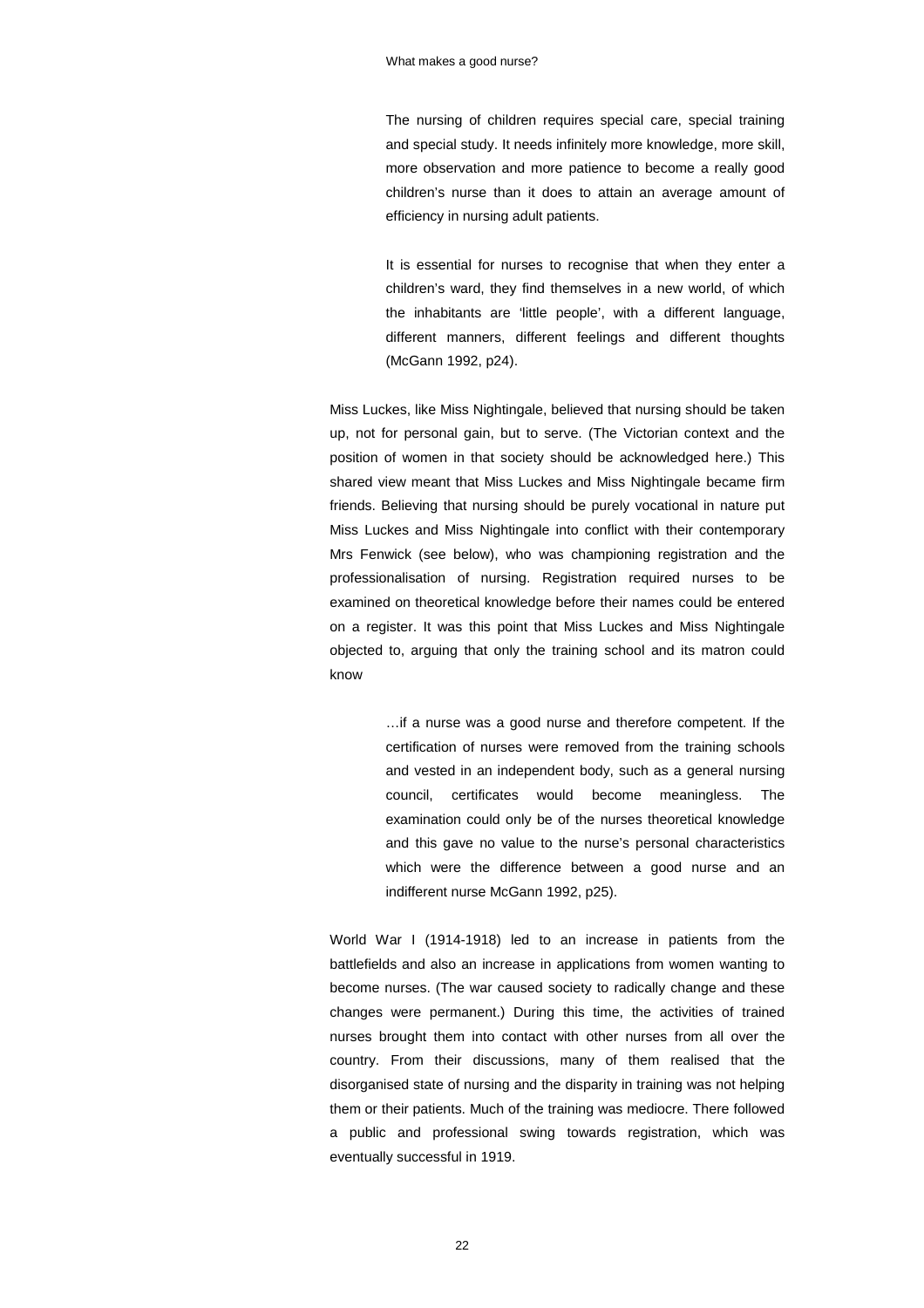| Key points |           | Miss Lukes wanted to raise the standards of nursing but experienced<br>opposition from the medical staff and hospital authorities who<br>perceived the reforms as a threat. |
|------------|-----------|-----------------------------------------------------------------------------------------------------------------------------------------------------------------------------|
|            |           |                                                                                                                                                                             |
|            | $\bullet$ | She identified shortages in both the quantity and quality of the                                                                                                            |
|            |           | nurses.                                                                                                                                                                     |
|            | $\bullet$ | Miss Lukes introduced a system of training that used both theory and                                                                                                        |
|            |           | practice.                                                                                                                                                                   |
|            | $\bullet$ | She introduced the first nurses' home with food provided, to improve                                                                                                        |
|            |           | conditions for nurses.                                                                                                                                                      |
|            | $\bullet$ | She introduced a private nursing service which benefited the hospital                                                                                                       |
|            |           | financially.                                                                                                                                                                |
|            |           | Midwifary training was introduced which revealed the extent of local                                                                                                        |

- Midwifery training was introduced, which revealed the extent of local poverty, and other services for mothers and children were subsequently introduced.
- Miss Lukes identified the need for special training to prepare nurses to work with children.
- Miss Lukes and Miss Nightingale were like minded in their belief that nursing should be vocational. They challenged the fight for registration believing that only the matron could adequately assess the personal characteristics of each nurse, as these characteristics were believed to make the difference between a good nurse and an indifferent nurse. Miss Lukes and Miss Nightingale believed that centralised registration could only measure theoretical knowledge, and not the character of the nurse.
- WWI brought nurses together from different backgrounds and training schools. The disparity in training, much of which was mediocre, became evident. The result was a strong public and professional swing towards registration as a means of developing a standard.

### Mrs Bedford Fenwick née Manson 1857-1947

Miss Ethel Gordon Manson began her nurse training when she was 21 years old. She worked first at the children's hospital in Nottingham then moved to Manchester where she worked for a time in surgery. When she qualified in 1879, Miss Manson was offered the post of Sister on a women's medical ward in London, which she readily accepted. Miss Manson showed an early aptitude for management. She was hard working, popular with patients and staff, and got on well with the physicians. The work was hard, and she worked long hours, but she enjoyed it. In 1881, Miss Manson applied for the post of matron at St Bartholomew's Hospital. She was successful even though she was only 24 years old.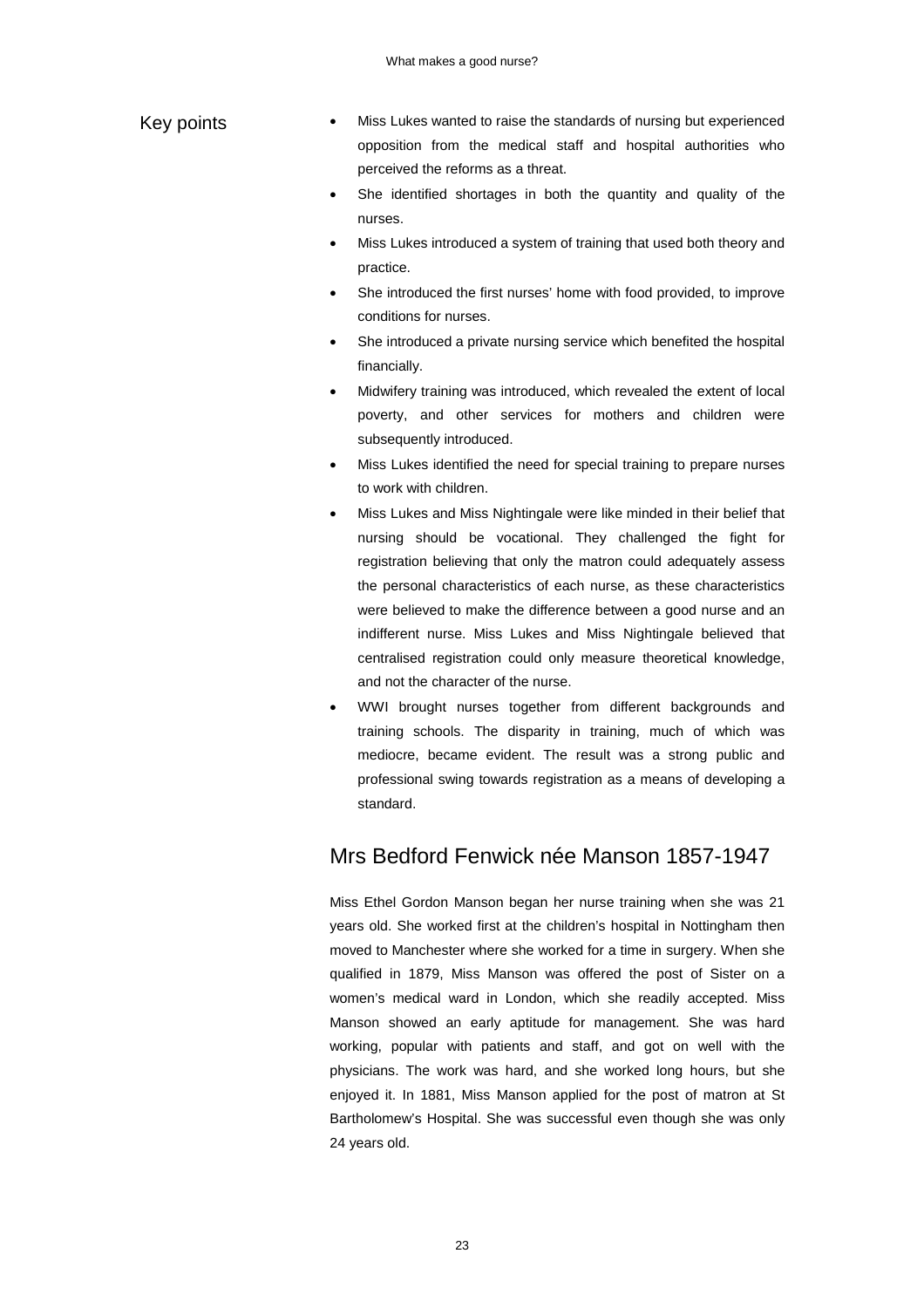Miss Manson extended the period of nurse training to three years and reorganised it to include both practical and theoretical instruction. She also took paying probationers whom she felt were a good influence on the staff and started a private nursing department. Miss Manson had high standards and expected the same from her staff. She improved the food for nurses, their off-duty hours and their holidays. She took a professional interest in the health of her staff and kept reports cataloguing their infections and illnesses. These provided Miss Manson with an illustration of the risks associated with nursing at that time.

While Miss Manson was matron at St Bartholomew's Hospital, she became aware of the need for nurses to have professional independence. There were two issues that concerned her. The first was the lack of protection for trained nurses and patients from people who called themselves nurses but who were untrained. The second issue concerned the exploitation of nurses sent out to do private work. Usually, the employing institution took the fee and Miss Manson fought for the fee to be paid directly to the nurses. The need for nurses to have a professional standing became her life's work. In 1887 she married a wellknown physician, Dr Bedford Fenwick, and resigned from her position as matron, but she continued to work for nurses and began the campaign for registration. Shortly after her marriage, Mrs Fenwick, with 30 like-minded matrons, founded an organisation that they called the British Nurses Association (BNA) in 1888, as a means of organising the future of the nursing profession.

> The aim was to raise the standard of the profession as a whole by uniting all trained nurses in membership of an association which would support and protect their interests and provide their registration (McGann 1992, p37).

> The founders considered that the best way to protect the trained nurse was to establish a register of trained nurses similar to the register of doctors. They decided that the minimum qualification for registration should be three years training in a hospital. Mrs Fenwick was determined to set the standard of the 'trained nurse' as high as that of the best nurses. She considered that nursing was a worthwhile career and she wanted to make sure that it had professional standing which would attract intelligent women (McGann 1992, p38).

The BNA was well received and attracted large numbers of nurses and physicians as members. However, there were opponents, primarily among the medical profession and hospital managers. Criticism was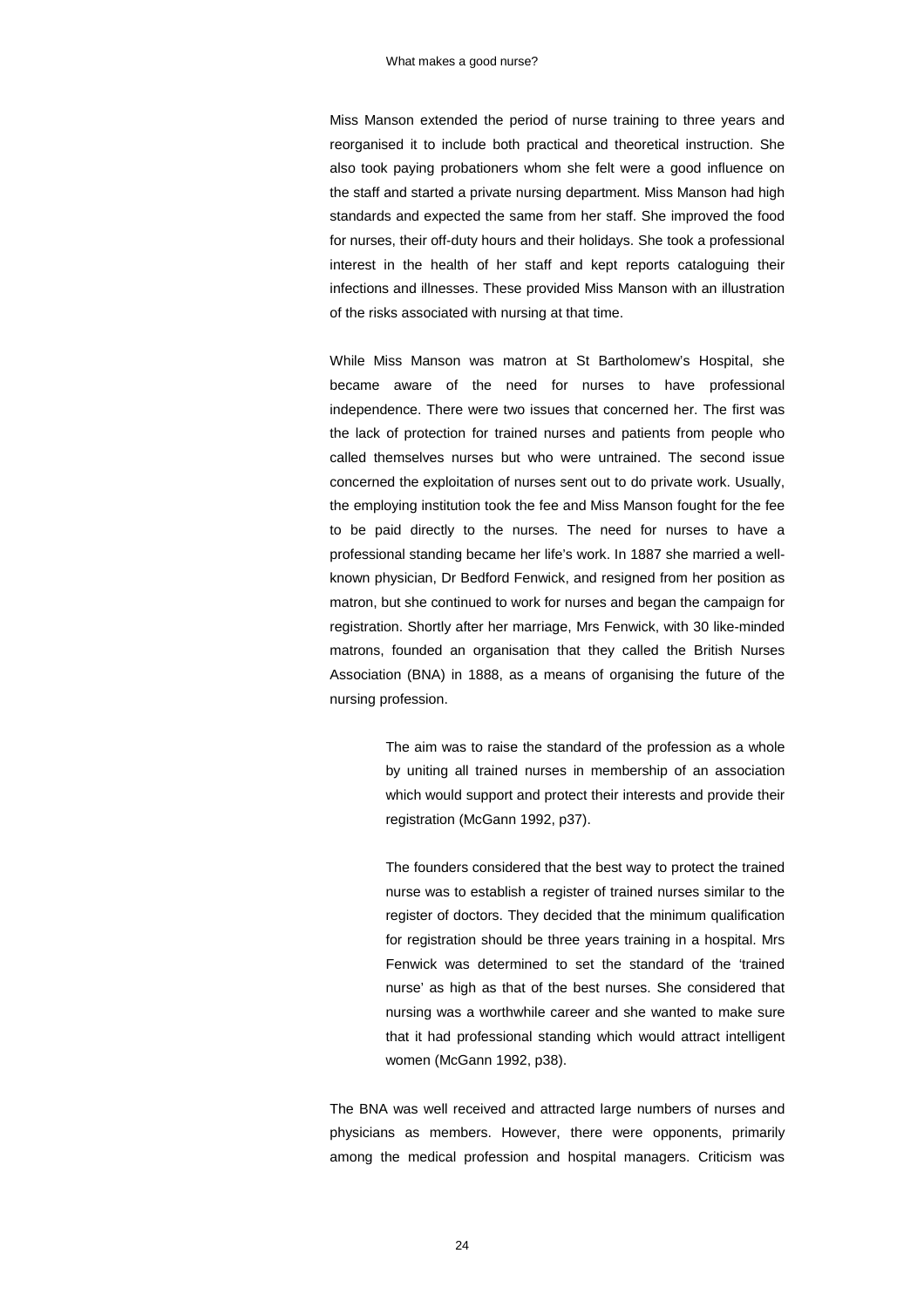raised in the journal *The Hospital,* which had a new nursing section called *The Nursing Mirror,* and was the journal read by hospital managers. *The Nursing Record,* a journal 'written by nurses for nurses' (McGann 1992, p39) supported the BNA and the fight for registration. This journal attacked the critics and opponents to registration, especially Eva Luckes (matron of The London Hospital), who had written questioning the need for registration. (Dr and Mrs Fenwick both contributed articles to the journal and in 1893 they became editors.)

Mrs Fenwick was active both nationally and internationally between 1892 and 1912. She met Lavinia Dock, Assistant Director of Nursing at the John Hopkins Hospital in Baltimore, and found they were:

> …Kindred spirits, sharing a dream of a nursing profession, well organised and independent (McGann 1992, p40).

With Mrs Fenwick's involvement, the International Council of Women (ICW), founded by Mrs May Wright Sewell in Chicago, held a congress in London in 1899 where:

> …Distinguished nurses from America, Denmark, Holland and the Cape Colony attended (McGann 1992, p41).

This was the first time international nurses had been able to gather together. As a result of this meeting, the following year The International Council of Nurses (ICN) was established:

> …To promote international co-operation between nurses of all countries and to provide them with opportunities to meet and discuss professional issues (McGann 1992, p42).

In 1902, the Society for the State Registration of Nurses was launched. Two Bills for nurse registration were drawn up and presented in 1906 and 1907 but they did not have government support and were unsuccessful. In 1908, a Bill was presented to the House of Lords by the Central Hospital Council for London (which represented the London general hospitals):

> The Bill proposed the establishment of an official directory of nurses, to be maintained by an official registrar. No provision for the self-governing of nurses and no minimum standard of training was made. Mrs Fenwick called it "the Nurses' Enslavement Bill" and urged all nurses to protest against this piece of reactionary legislation (McGann 1992, p44).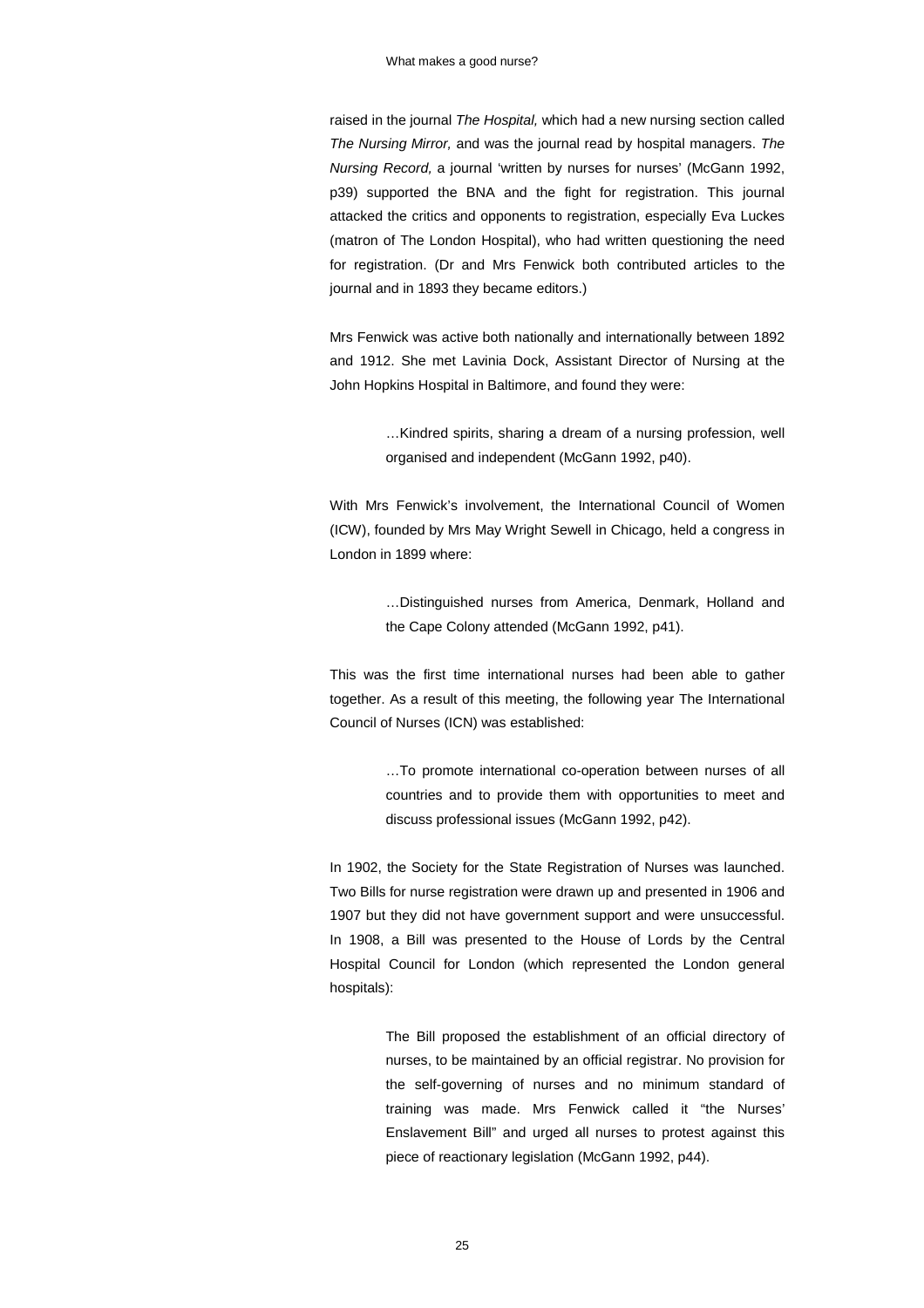This Bill was also unsuccessful at the second reading, not because of the content, but because nurse registration still lacked government support.

Registration for nurses had already been adopted in New Zealand, South Africa in the Cape Colony and Natal, and in ten of the United States. Mrs Fenwick continued to pursue registration for nurses in the UK, achieving some support as well as strong opposition from the Central Hospital Council for London. In 1909 the Central Committee for the State Registration of Nurses was formed to try and get a new joint Bill (with representatives from the trained nurses' associations) presented to Parliament. Mrs Fenwick was one of the joint honorary secretaries. Between 1910 and 1913 the joint Bill was introduced to the House of Commons every year, but still lacked government support and so was not heard. With the outbreak of war (1914-1918) presentation of this kind of Bill was not allowed, and so the battle for registration was suspended.

The British Red Cross was given responsibility for organising nursing services and the government was duly criticised for not preparing for a serious shortage that could have been avoided if nursing had been given appropriate recognition and authority through registration.

In 1916 the College of Nursing was launched to promote a standard training for nurses. It gained support among matrons (but not Mrs Fenwick and the professional lobby) and in 1918 the College drew up a Bill for the registration of nurses. This Bill was condemned by Mrs Fenwick who called it:

> …An 'employers' Bill, because it failed to give nurses the degree of self-government which she regarded as essential for professional independence (McGann 1992, p48).

Heated debate between the College of Nursing and the Central Committee for the State Registration of Nurses followed as they each haggled for position. Eventually The Nurses Registration Act was passed in 1919 and the General Nurses Council (GNC) was formed to maintain the register.

Mrs Fenwick was at first optimistic, having been promised a nursing majority of two-thirds on the council. However, when the council was complete, the supporters of the College of Nursing outnumbered Mrs Fenwick and her supporters. The old disputes were carried forward into the new council and it was just a matter of time before Mrs Fenwick became isolated and was removed from the council.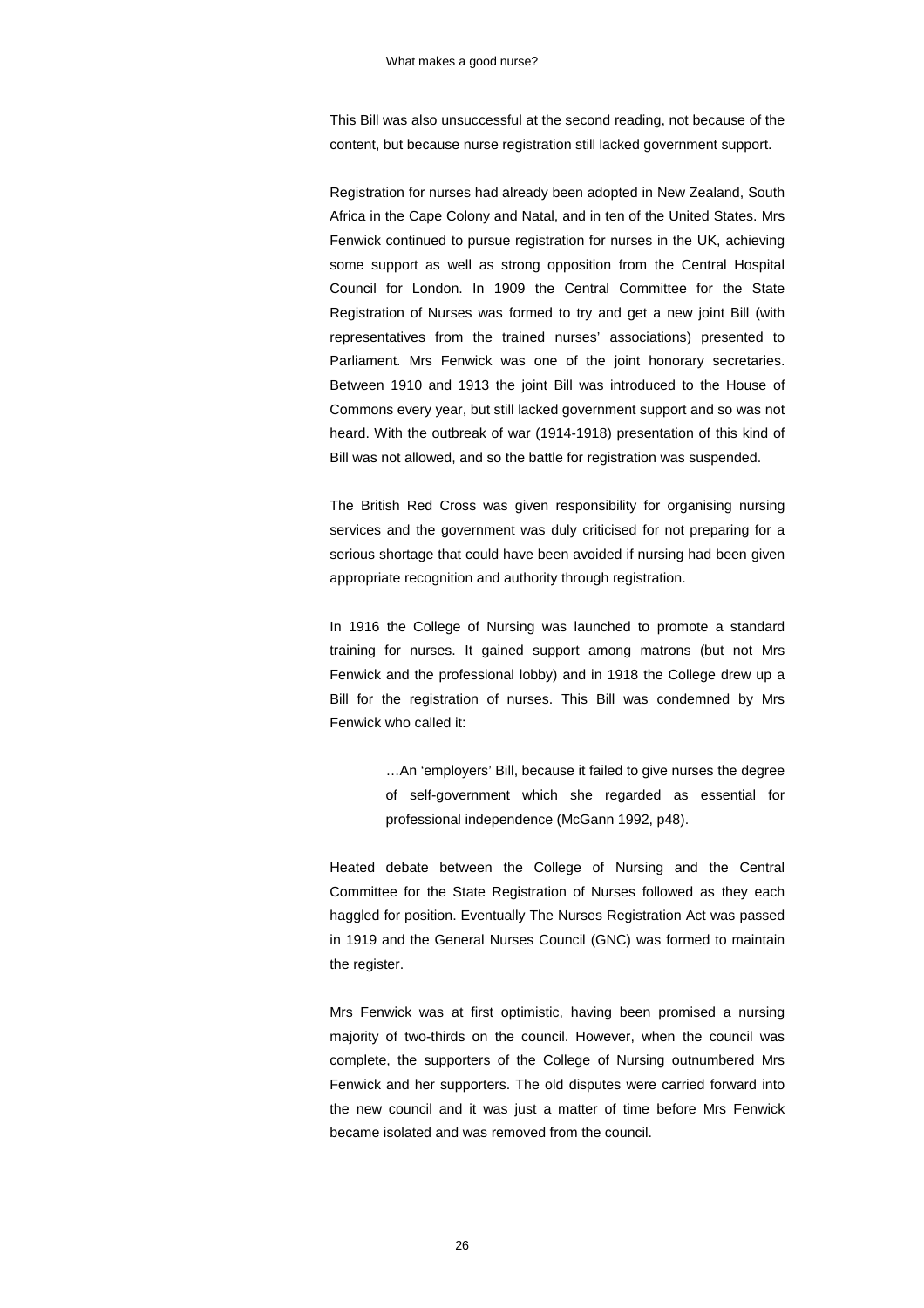She continued to write and reproach nurses for not maintaining their fight for professional independence. She criticised nurses for not paying attention to what was happening to them:

> Had the majority of nurses taken an intelligent interest in their own affairs, acquainted themselves with the privileges granted to them by Parliament…acted for themselves, instead of allowing themselves to be manipulated by a company of lay men, there would have been a very different tale to tell.

> (British Journal of Nursing, Editorial, Dec 1922; cited by McGann 1992, p50).

Mrs Fenwick continued to be a strong supporter of nurses with an ongoing interest in their professional development, even though in her opinion, 'Nurses constantly demonstrated their lack of foresight and political awareness' (McGann 1992, p56). McGann (1992) records that perhaps Mrs Fenwick's greatest achievement was:

> …The creation of the International Council of Nurses. She developed the idea of a world-wide organisation of nurses from her experience of the meetings of the International Council of Women. At these meetings she absorbed the optimism of a new century and the belief that women could regenerate the world. These feelings matched her own inclinations and, with her abilities as an orator and as a journalist, she inspired a generation of nurses to realise their part in international peace and progress (p56).

- Key points Miss Manson (who became Mrs Fenwick) was committed to raising the standard of nurse training. She introduced a longer training period with both practical and theoretical instruction.
	- She improved nurses' food, off-duty hours and holidays.
	- She started a private nursing service and fought for nurses to be paid the fee rather than the hospitals.
	- She had two main areas of concern. Firstly, the need for nurses and patients to be protected from people who called themselves nurses but who were in fact not trained. Secondly, as above, she identified the exploitation of nurses doing private work. Following her marriage she committed herself to the establishment of registration and the development of nursing as a profession.
	- She founded the British Nurses Association and was influential in the founding of the International Council of Nurses. She thus established nursing both nationally and internationally.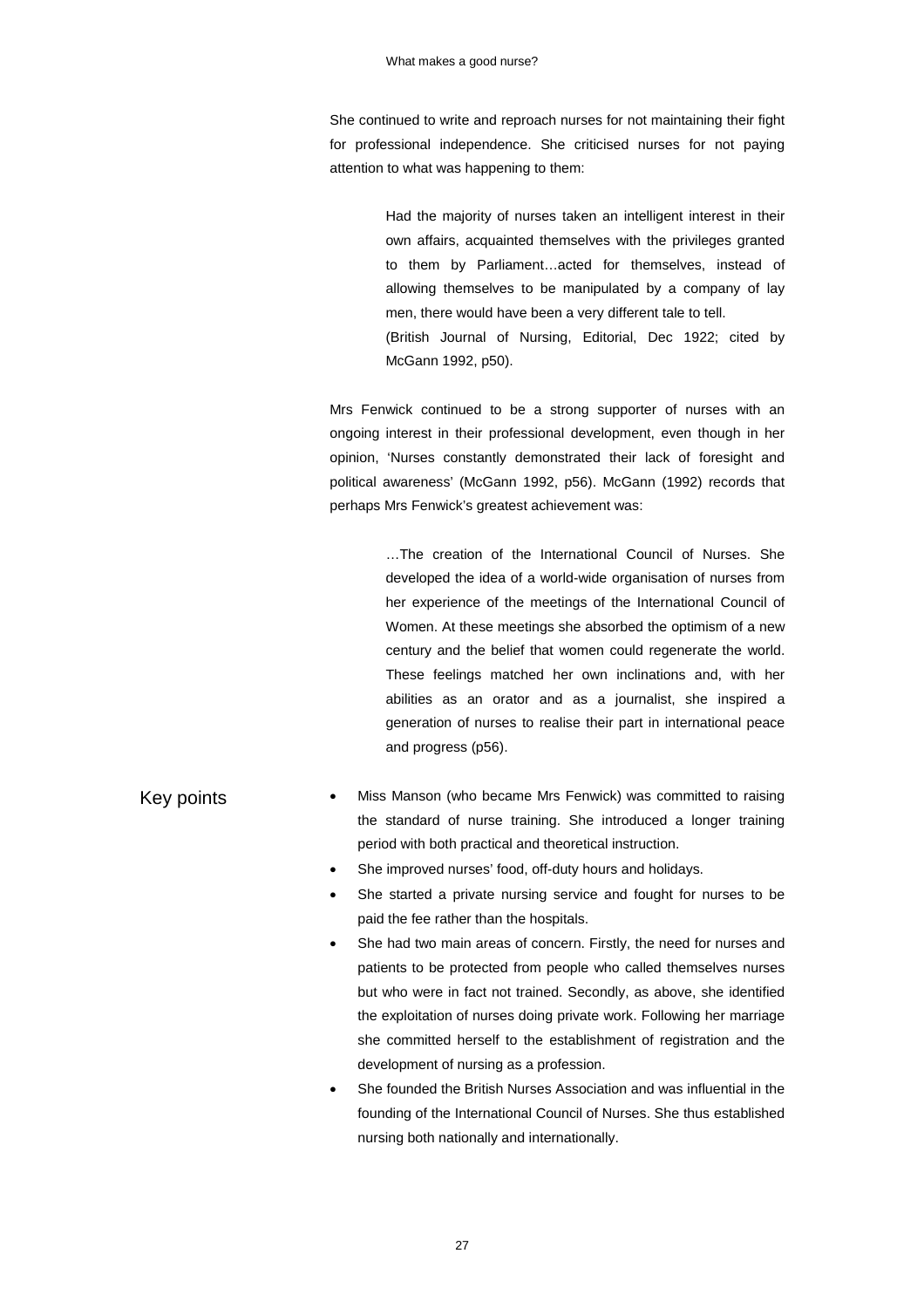She wanted nurses to have self-government and professional independence so that they could shape and determine their own future and not be continually at the mercy of physicians and hospital authorities. Mrs Fenwick was not well supported by the people she was trying to protect and over time became isolated. She reproached nurses for not taking an interest in their own affairs and for not fighting for professional independence. The battle for registration took 30 years and in the end the result was weak, and nurses have been at the mercy of stronger authorities ever since.

#### Isla Stewart 1856-1910

Miss Stewart was born and raised in Scotland, daughter of soldier and journalist John Hope Johnstone Stewart. She started her nurse training at the Nightingale School for Nurses, St Thomas' Hospital, London in 1879 aged 23. Miss Stewart was strongly influenced by the emphasis the school put on discipline, the importance of practical nursing experience, and the moral values displayed, which she believed helped shape the character of the nurse.

> After nine months as a probationer Miss Stewart was appointed a sister of Alexandra Ward, a women's surgical ward of 20 beds. Many years later, looking back, she remarked that she was ill equipped for the post with only nine months' experience, 'After I had been a Sister for a couple of years I realised how much I had learned as a Sister at the expense of my patients. I do not like to remember how much my inexperience must have cost them (McGann 1992, p59).

In 1885 Miss Stewart was invited by Sir Edmund Currie to become matron of the smallpox camp near Dartford, Kent, established in haste to cope with the smallpox epidemic of 1884-5. All were housed in tents, and with unusually wet weather when she arrived, Miss Stewart described the scene as chaotic. Despite the terrible conditions and the lack of trained nurses, nurses were not attracted to this site, Miss Stewart reorganised the nursing and achieved high standards, which were officially recorded. She said of her achievements,

> …Sir Edmund's dictionary had not contained the word 'impossible' and he helped me to erase it from mine, for which I have every reason to thank him (McGann 1992, p60).

In 1887 Miss Stewart took over the post of matron at the prestigious St Bartholomew's Hospital. This job was described as 'the biggest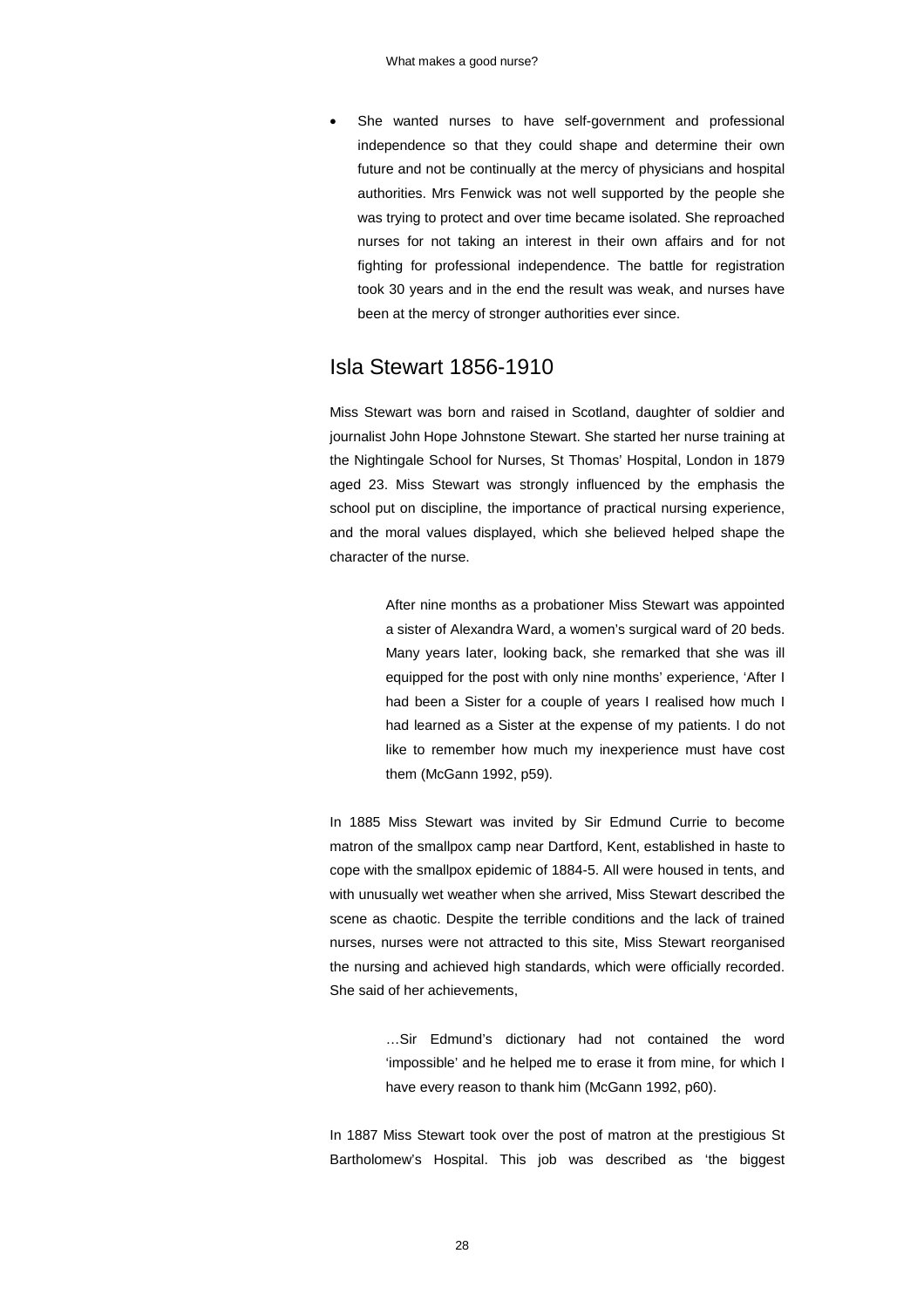appointment in the nursing world', which acclaimed the successes of the previous matron Miss Ethel Manson when she resigned to marry Dr Bedford Fenwick (ibid.).

Miss Stewart and Mrs Fenwick became friends and they worked together towards establishing registration for trained nurses and many other innovations. They shared a common interest in developing nursing nationally and internationally.

Miss Stewart was involved in the establishment of a military nursing service. She was a member of the Army Nursing Board, Queen Alexandra's Imperial Nursing Service, 1906-1910, and Principal Matron, Territorial Force Nursing Service, 1908-1910.

Miss Stewart was also a leading educationalist. It was her achievements over 23 years as Superintendent of St Bartholomew's Training School for which she was admired throughout the world. Miss Stewart developed nurse training to meet the increasing and changing demands of medicine, the hospital and the nursing profession. As her reputation and that of the hospital grew, Miss Stewart was in frequent demand to speak at conferences until her death in 1910.

> The American Federation of Nurses made her an honorary member and the French government presented her with a special silver medal in recognition of her contribution to nurse training in France (McGann 1992, p78).

- Key points Miss Stewart was strongly influenced by her training school, which emphasised discipline, practical nursing and moral values to shape the character of the nurse.
	- She managed a smallpox epidemic and was acknowledged for reorganising the nursing workforce and achieving high standards.
	- With Mrs Fenwick, Miss Stewart influenced the development of nursing nationally and internationally.
	- Miss Stewart was involved in the development of the military nursing service and became principle matron.
	- Superintendent of St Bartholomew's Training School for 23 years, Miss Stewart was a leading educationalist who developed nurse education to meet the changing needs and demands of the profession. She was in frequent demand to speak at conferences until her death.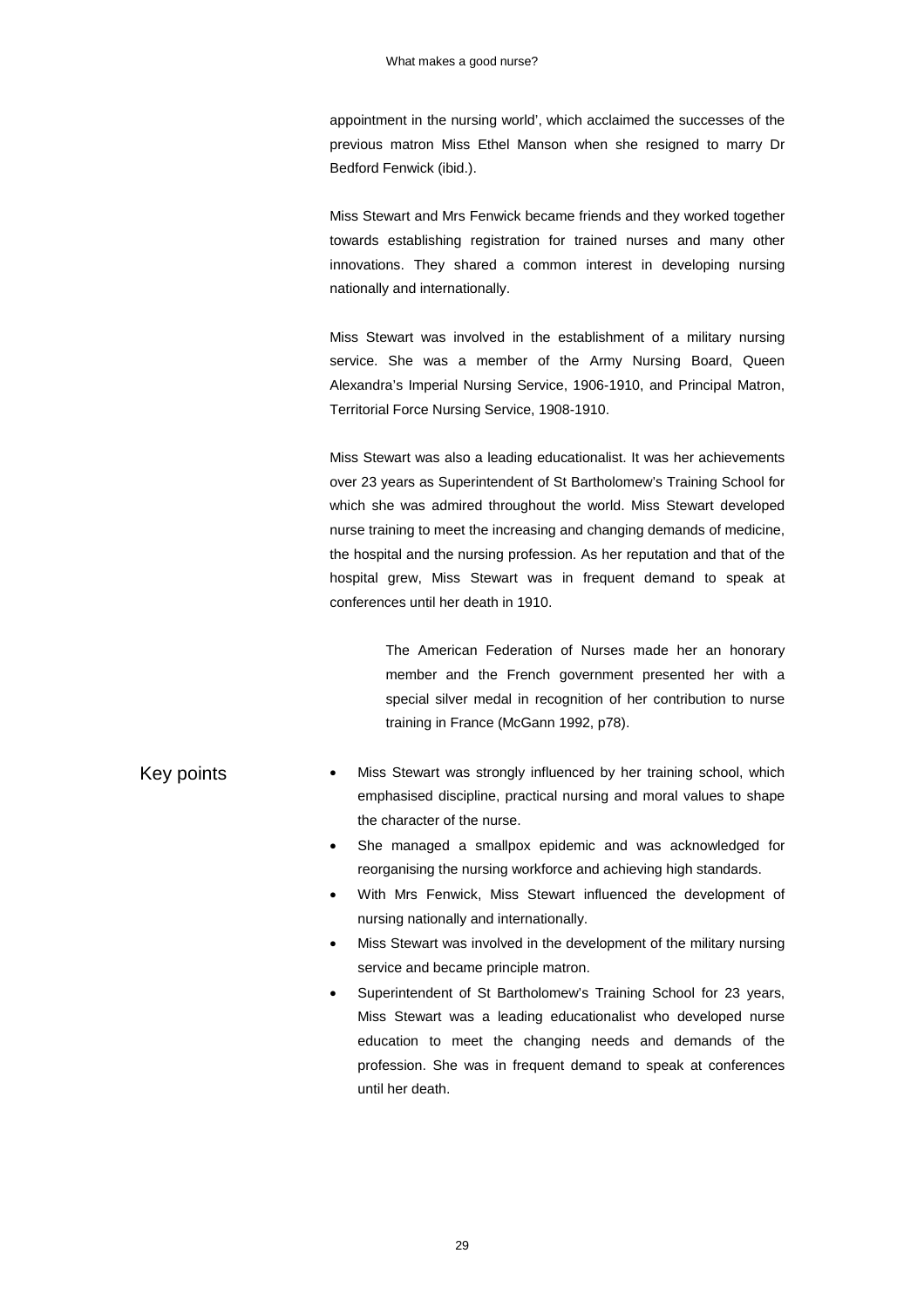### Summary

These extraordinary people, with their amazing achievements, could be an inspiration to nurses today, but nurses rarely hear about them. Nurses do not ordinarily learn about the history of nursing and the people who have contributed, in many different ways, to the development of their profession.

Nursing remains predominantly female and suffers as a result. The contributions of women tend to be ignored by historians (Achterberg 1990, Miles 1988). When men went to war it was their achievements that were celebrated, not the roles of the wives and families who supported them and often travelled with them onto the battlefields.

Nurses play an essential part in providing care. Neither doctors nor hospitals could function without them. Given the opportunity, nurses have always been creative in their approach to practice. For example, nurses were the first people to identify a need for hospice care and to provide this service. Hospitals and communities need nurses. They are needed to care for the sick, and to advise so to keep people well.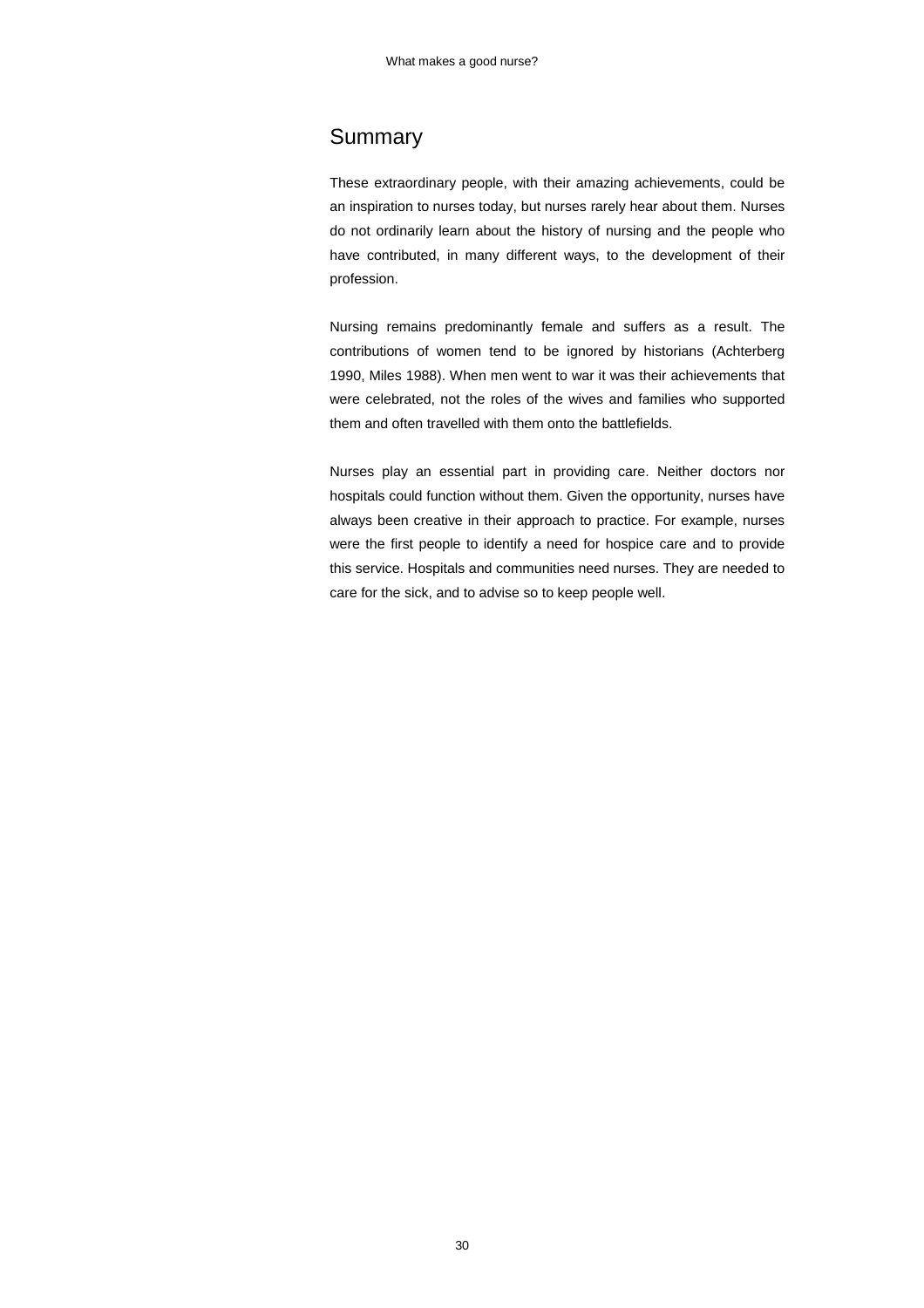## Poor Laws and Voluntary Hospitals

The Poor Laws are a collective term for Acts of Parliament that governed assistance to the poor in Britain. From the  $16<sup>th</sup>$  century, parishes were responsible for providing for their poor and from 1572 they levied taxation for poor relief (Isaacs et al. 1987). However, it seems that farmers came to exploit the Poor Law as a means to pay very low wages to workers whose income would then be made up by the poor rate. This increased costs and put an unnecessary burden on taxpayers. The Poor Law Amendment Act 1834 was introduced to abolish this 'outdoor relief', which meant that labourers were no longer able to claim relief on top of their very low wages. The change solved the problem for taxpayers, but not for the labourers who needed more money. After this Act, if anyone wanted help they were forced to go to the workhouse (Dingwall et al. 1988).

The workhouses were institutions set up in  $17<sup>th</sup>$  century Britain and elsewhere to provide employment and shelter for paupers. The changes in the Poor Law Amendment Act 1834 made it necessary for anyone seeking any kind of assistance to enter a workhouse. They became overcrowded and unhygienic and had such inhuman rules that they soon became dreaded places (Isaacs et al. 1987).

It was not intended that the sick and the elderly would be affected by this Act but in practice the workhouses gradually filled up with these people, as the able-bodied, including the carers, migrated to the cities in search of work. The economic upturn of 1844-6 was followed by a downturn, and payment of outdoor relief had to be reintroduced because the workhouses were now full (Dingwall et al. 1988). The Poor Law system was not abolished until 1947.

Poor Law hospitals In the early  $19<sup>th</sup>$  century, if people became sick most would be cared for in their own homes. If they did not have homes and became destitute, they had no choice but to enter the dreaded workhouses. The Poor Law hospitals were the infirmaries of the workhouses. It is hard to judge the nature of the care that people received in the workhouse. It would seem that for some it was the elderly inmates (often sick themselves) who provided care for no wages, but others did make the system work and care of a reasonable standard was given (Dingwall et al. 1988).

> Into the  $20<sup>th</sup>$  century, these infirmaries grew and developed services with funding from central government. The Poor Law hospitals continued to house mainly the chronically sick and the elderly (Rivett 1998).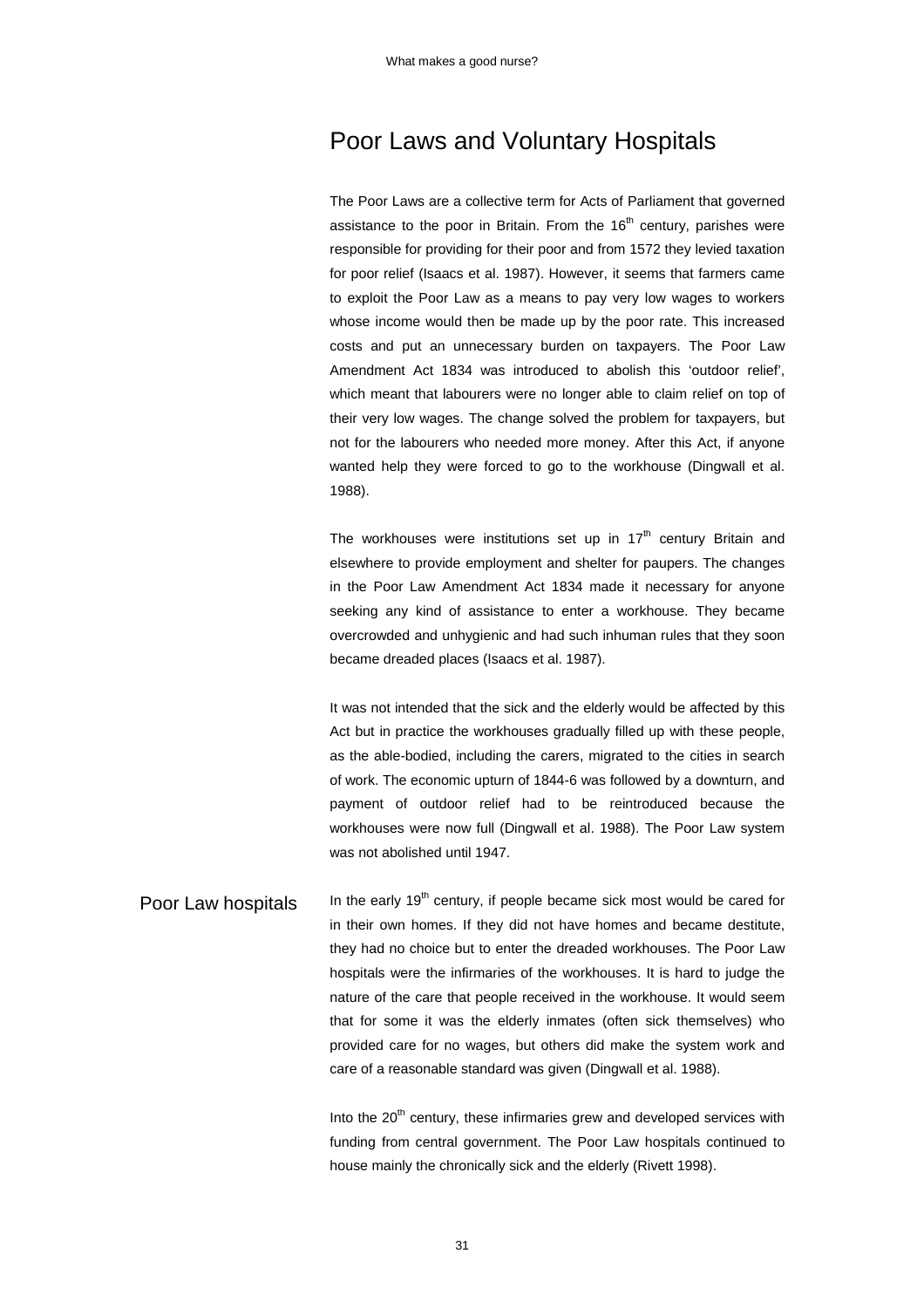### Voluntary hospitals The voluntary hospitals were originally monastic depending later on voluntary contributions and income from investments for finance. They were the most prestigious of the early hospitals. These hospitals had complete autonomy. Some of the voluntary hospitals were wellestablished, like the teaching hospitals in London, whereas others were more recent developments, established to commemorate towns or individuals (Rivett 1998).

There are few records to indicate the nature of patients and their illnesses but it is suggested by Dingwall et al. (1988) that patients in these hospitals during the early years were not particularly sick or poor. This is reflected in the nature of the funding mechanisms. Contributors would not want to be linked to hospitals perceived as killing people. They would also likely expect favours in return for their donations and, although the hospitals were 'charitable', most prospective patients would have to pay or be sponsored for their treatment.

With the development of medicine these hospitals expanded and were able to offer more services to greater numbers of people, but they remained selective, focusing on the acutely ill, which meant that the Poor Law hospitals continued to receive the elderly and people with infectious diseases and chronic illnesses (Ham 1999).

The voluntary hospitals were well run and maintained a strict discipline. As such they became the dominant model for the National Health Service in 1948. All services became centralised. Medicine was always fiercely independent and habitually opposed to government, but the centralisation of services into hospitals gave medicine the base from which the medical profession could further develop its authority and power. This central base also provided the right environment for scientific study and allowed for technological advances to take place. These same advances have now made it possible for people to be treated at distances away from hospitals and so there is currently a shift to try and decentralise services back into communities. Decentralisation is also a response to consumerism, improving patient involvement, and widening access and choice. These changes in thinking are reflected in the new Health and Social Care Act currently before Parliament, which could show in time a shifting of power bases away from the big general hospitals.

Key points • Two types of hospital systems developed. The different funding mechanisms meant that the Poor Law hospitals mainly cared for the elderly, the chronic sick and the poor. The voluntary hospitals' funding system meant they were able to concentrate on acute care, the development of surgical techniques and scientific study, which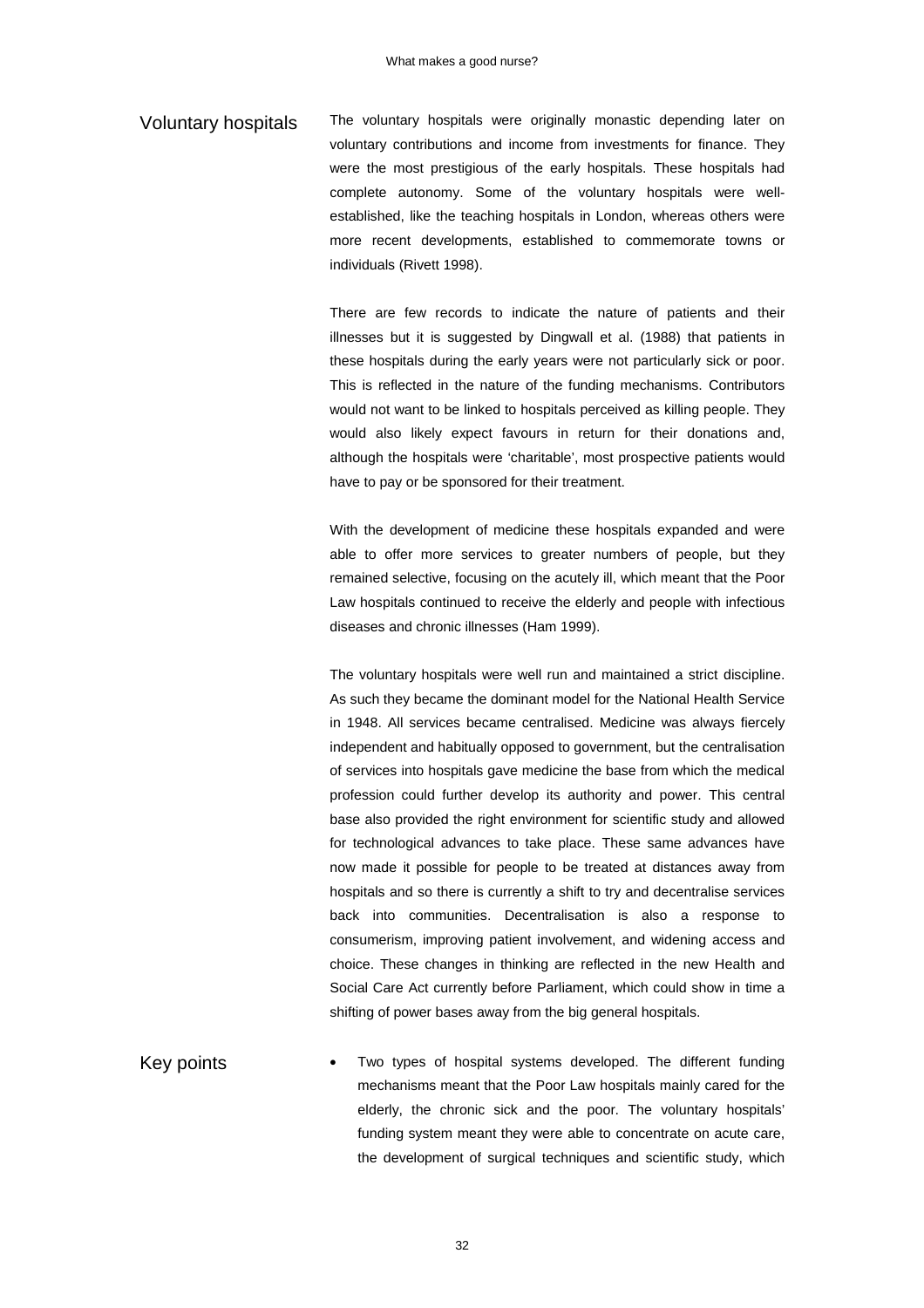provided scientists and physicians with a growing power base. These hospitals were to become the models for centralised NHS services.

• More recently, technological advances have led to the possibility of decentralising services again. Consultations can be conducted from a distance and information is widely available, which means that more conditions can be treated locally. These changes, in combination with rising consumer expectation and choice, could mean that decentralisation of services occurs. Decentralisation could shift the balance of power away from the big general hospitals back into communities.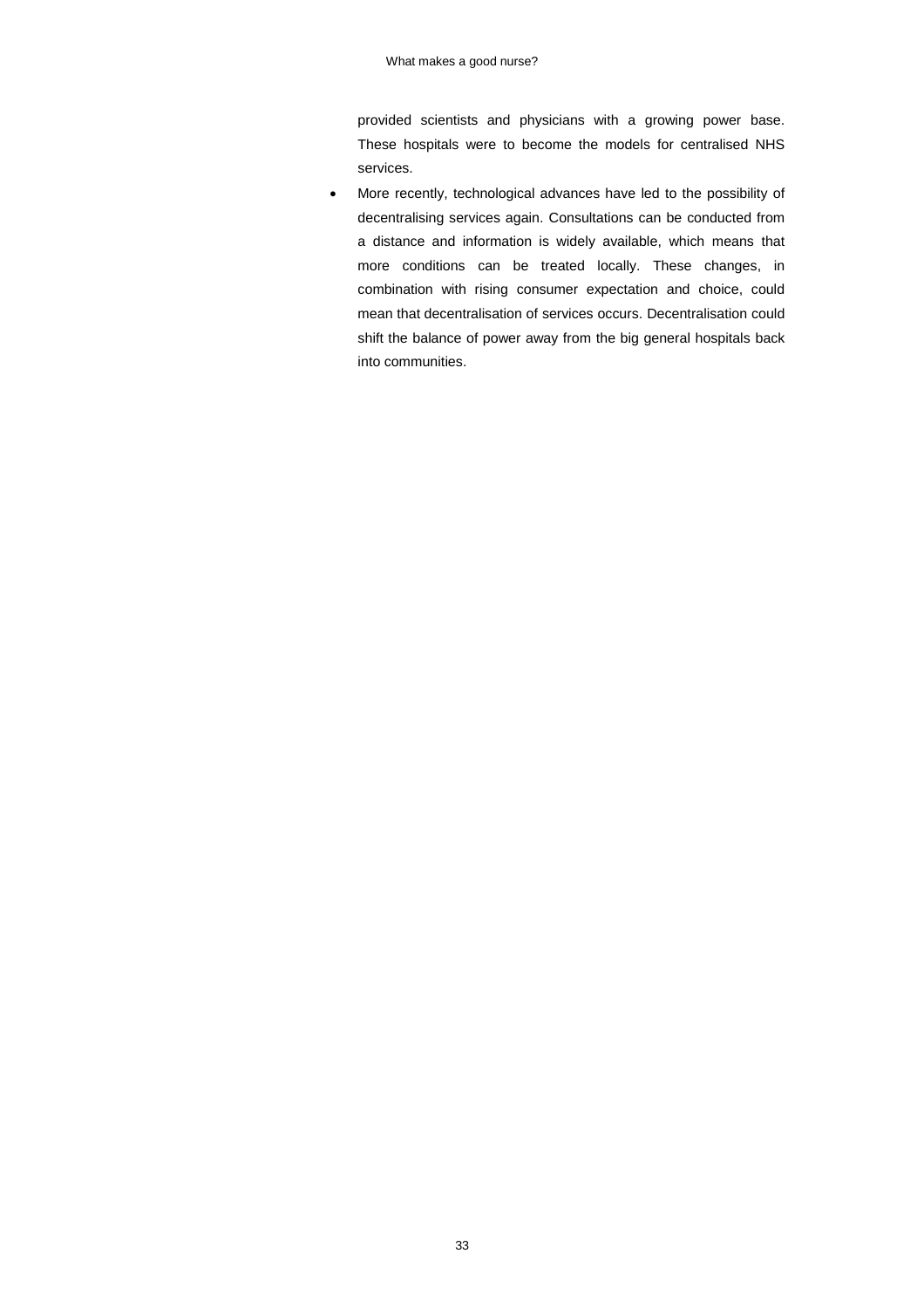## Founding the National Health Service

It would be a mistake to think that the National Health Service (NHS) came about by a process of natural evolution. It actually took years of painstaking work by many people to achieve even small measures of success and the result reflected what was possible rather than what might have been desirable (Ham 1999).

As recently as 1920 when the Dawson Report was published, most of the population were found to live in conditions described as 'Dickensian squalor' (Webster 1998, p4). Some men may have had access to health care through their employment (after the National Insurance Act 1911), but their wives, families and elderly relatives had nothing. Working class women were identified as particularly disadvantaged. They were dependent, were unable to access what medical provision there was, had too little money even for food, and their troubles were compounded by repeated pregnancy.

The UK health services had fallen behind those of other western societies. The next 20 years saw little improvement. The existing services were fragmented, wasteful, inefficient and chaotic. There were two rival hospital services, the voluntary hospitals and the private sector hospitals, which operated in conflict and without co-ordination.

As Webster (1998, p6) reported that:

It took the second world war to shatter the inertia of the established regime. In anticipation of likely air raid casualties amounting to at least 300,000, with remarkable speed and efficiency an Emergency Medical Service was set in place. The Luftwaffe achieved in months what had defeated politicians and planners for at least two decades.

The threat of war and large numbers of casualties motivated people to work together at last.

Difficulties arose when plans were initiated to design the post-war health service. The old animosities resurfaced. The different groups were inflexible, each wanting to maintain their own positions of power. The most successful of these were the voluntary hospitals and the medical profession, which had gained ground but were ready to fight for more. Three years of fierce negotiation (1942-1945) achieved little.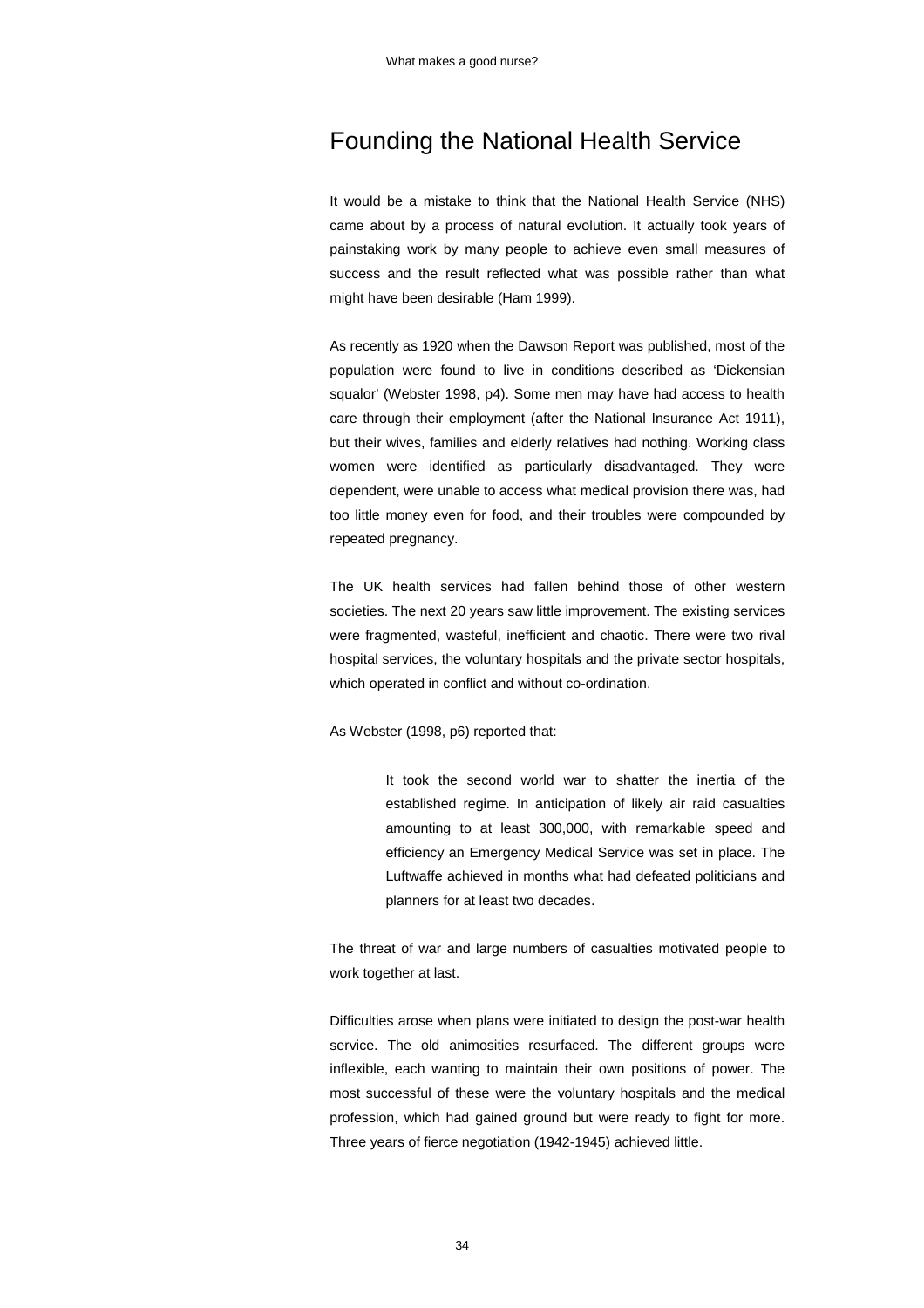The Labour landslide victory of 1945 presented a new opportunity. Labour had long been committed to providing a government-operated, comprehensive health service for its citizens. Aneurin Bevan was appointed Minister of Health with the huge responsibility for housing and health. Bevan was a young ex-coal miner from South Wales. As a backbencher he had acquired a reputation as a maverick. Many people doubted his abilities, especially in such an important role, but Bevan quickly dispelled their doubts and proved to be a gifted and talented politician. Against resistance he used pragmatism and common sense to forge ahead. Instead of revisiting old battlegrounds, Bevan proceeded into new territory by choosing nationalisation as an alternative route to success. He regained control over the policy-making process (which had previously been given away though repeated, unfruitful negotiations with the voluntary hospitals and the medical profession, who wanted that control for themselves) and translated policy into legislation within a year (Webster 1998).

Once the plan was revealed it took a further two years to work out the detail of how the health service would be administered and run. Each of the groups still battled to try and maintain as much authority as possible, but in the end there was a smooth transition and the National Health Service was introduced on 5<sup>th</sup> July 1948.

- Key points In 1920 most of the population were living in squalor. Some men had access to health care but their wives, children and the elderly did not. Working class women were identified as particularly disadvantaged.
	- UK health services had fallen behind those of other western societies.
	- The two rival hospital systems operated in conflict and without cooperation.
	- One particularly talented and gifted politician, Aneurin Bevan, was able to take the idea through to fruition.
	- The process was challenging and the resulting NHS service represented what was possible rather than what might have been desirable.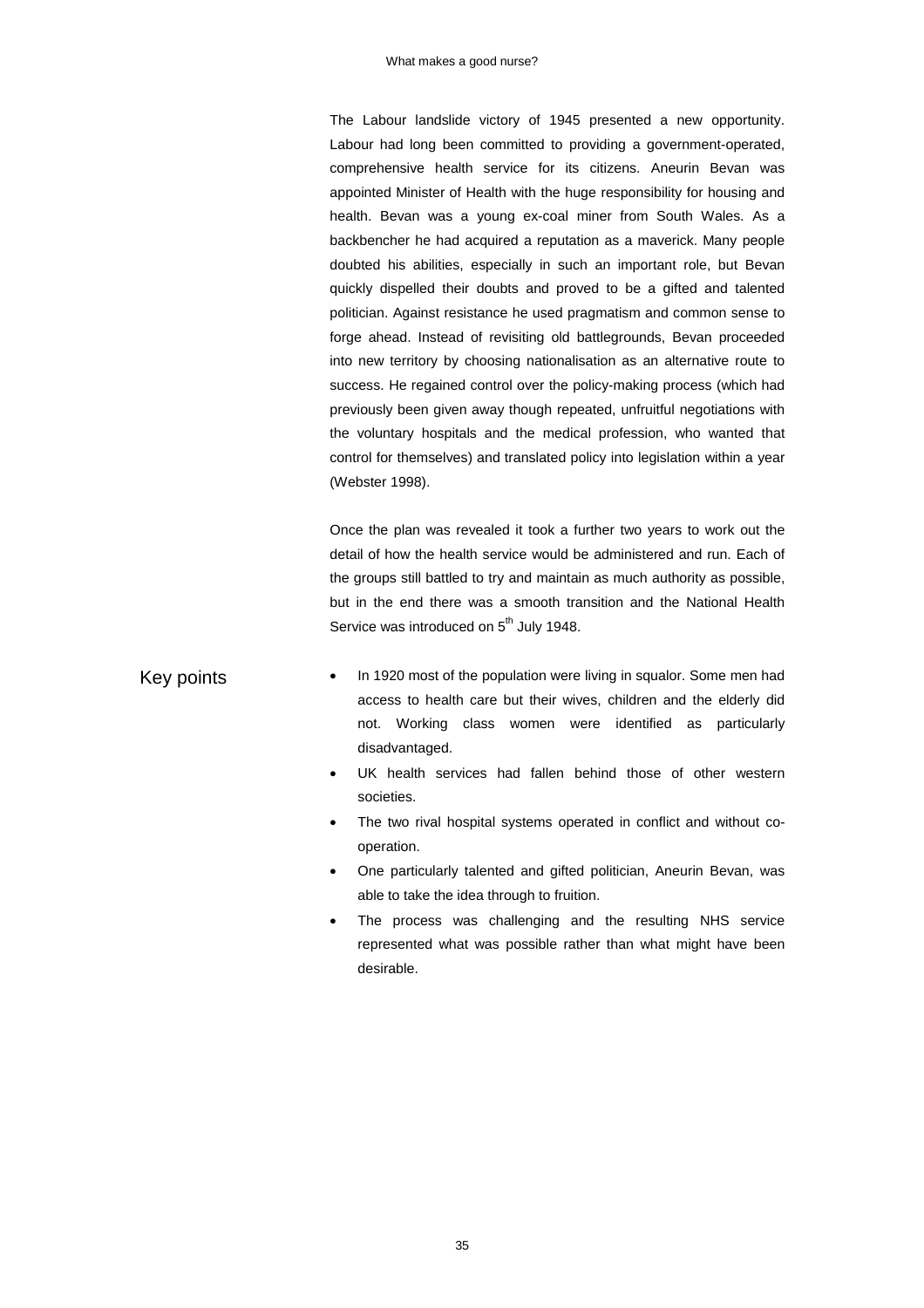## An overview of nurse education

The history of nurse education has always been one of compromise; the aspirations of nurses to raise the status of their work, set against the need for large numbers of nurses to do the work. Mrs Fenwick argued (at the beginning of the  $20<sup>th</sup>$  century) that nursing wanted to attract 'the pick of the basket, not the leavings' (cited by Abel-Smith 1960, p123). But each time standards were raised, improvements were undermined. The relentless demand for more nurses to do more work has continued.

### The Lancet Commission 1932

The Lancet Commission on Nursing was published in 1932. The work was commissioned (due to the initiative of one female member) in December 1930 to investigate the reasons why there was a shortage of nurses, trained and untrained, throughout the country, and to offer suggestions for making nursing 'more attractive to women suitable for this necessary work' (The Lancet Commission 1932, p7).

The language suggests that nursing was seen as an appropriate occupation for 'suitable women', although suitable was not clarified, and that nursing work was 'necessary'. The word necessary is defined in two separate dictionaries as 'indispensable', and 'absolutely needed to accomplish a desired result'. The doctors recognised that they needed nurses if they were to accomplish their goals.

Data were collected using questionnaires distributed to all the General Nursing Council approved training schools and a sample of hospitals not so approved. Subsequent questionnaires were completed by selected groups of trained nurses, probationers and two different age groups of girls. The commission only claimed to report the views of female nurses in England and Wales. It was decided that there was not adequate information to draw conclusions on the conditions for male nurses or for those nurses working in Scotland and Ireland.

By the middle of 1931, the impact of the great depression was beginning to be felt and people were attracted into work that offered food and accommodation. This change relieved some of the acute nursing shortages but the commission believed that if nursing numbers were to be maintained, and future shortages were to be avoided, the recommendations had to be made.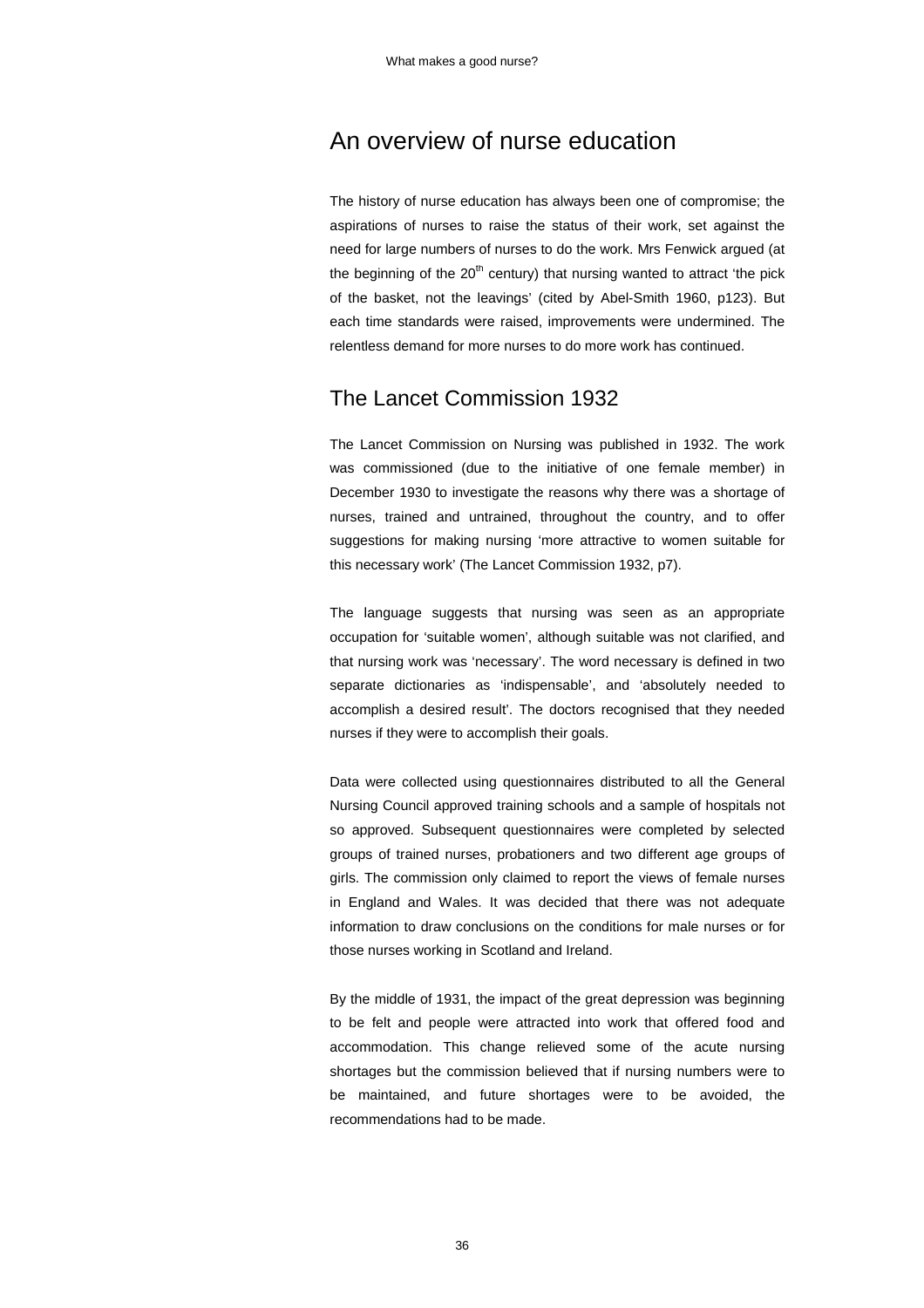The recommendations of 1932 included aspects such as allowing nurses to live off the hospital site. This is not really relevant today, but other aspects are more pertinent. The commission referred to nurses' pay and their lack of freedom. A modern interpretation could suggest that an appropriate salary is still important to attract and keep registered nurses. Freedom could refer to aspects within and outside the work environment. These freedoms could be things like the freedom for nurses to be creative when caring for and managing patients or it could mean being able to manage a family or maintain important social contacts as well as working. One-dimensional nurses will not stay happy or effective for long.

The commission also recommended that the workload between nurses and ward-maids be redistributed. This would then relieve nurses of tasks that did not relate to patients. Again it may be possible to draw comparisons with today's nurses – it may not be domestic work that they become engulfed in but paperwork. It may be appropriate for someone else to do this important work so nurses can be free to concentrate on caring for patients.

### The post-war years

In the years after World War II, nursing and teaching were seen as ways for young women to improve their lives. Nursing provided young women with a means to earn a living, move away from home and create a life for themselves. This development boosted nursing numbers for a time but there remained a shortfall. The expansion of higher education in the post war years had given women many new employment opportunities.

To encourage more recruits to take up nursing, it was proposed by The Wood Report (1948) that nurse training should be taken out of the control of the hospitals and put into the hands of powerful regional committees. It was believed that under the control of the hospitals, the need to staff the hospital wards would always serve to undermine the education of, and therefore the needs of, the nurses (Abel-Smith 1960, Clay 1987). The Wood Report also recommended that more married nurses, part-time staff, and male nurses and male orderlies (but not enrolled nurses) be employed (Clay 1987). The reasons for the exclusion of enrolled nurses in this recommendation are not clear.

The government gave serious attention to the recommendations and in 1949 the Nurses Act achieved some success, but the matrons retained their power and nurse training stayed in the hands of the hospitals. It was opposition from the Royal College of Nursing and the General Nursing Council that prevented these early reforms, not government intervention (Clay 1987).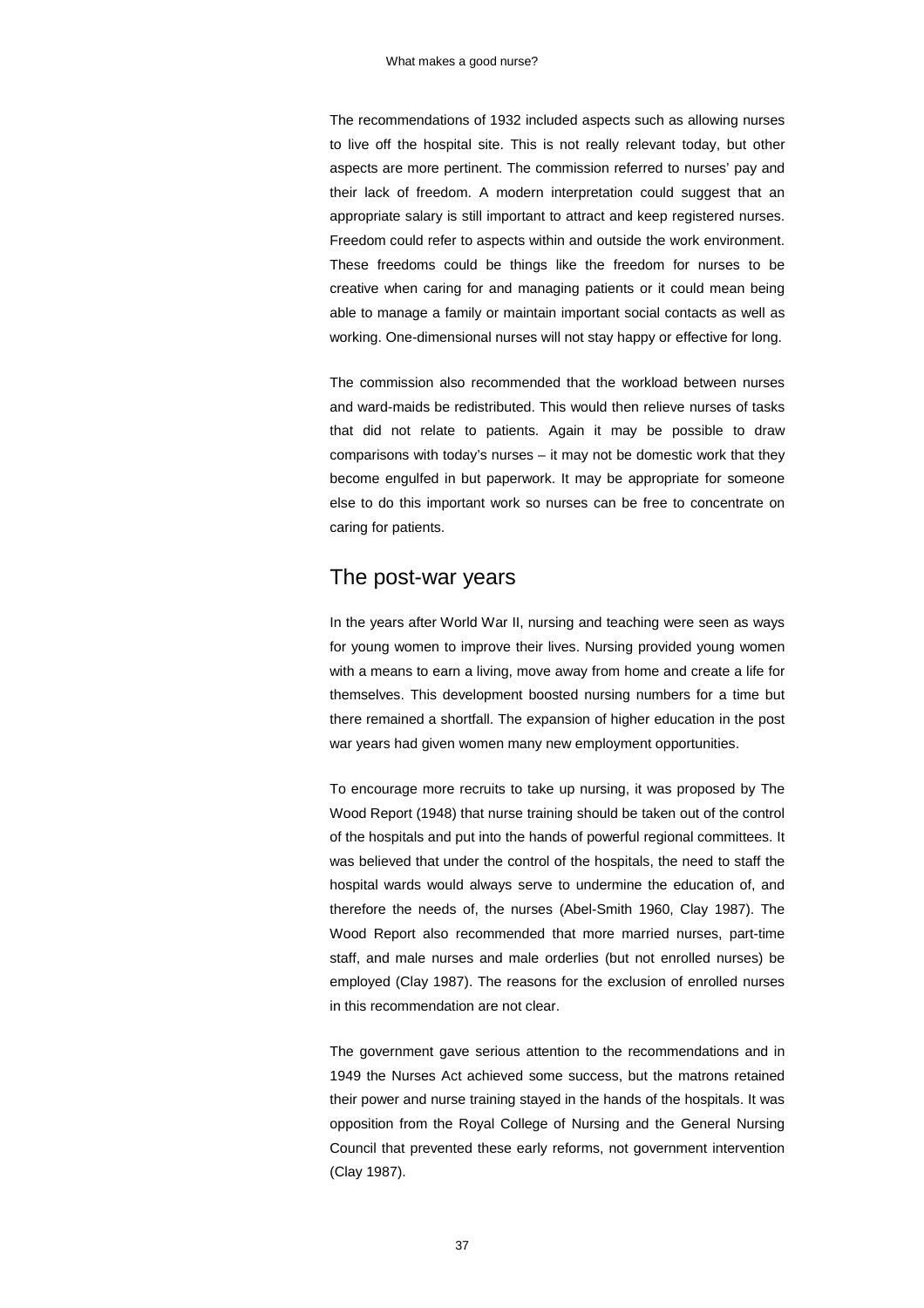The recruitment of nursing staff remained problematic. In the years following the founding of the NHS, the recruitment of nurses was in competition with other occupations. Sufficient nursing numbers depended on a supply of young, unmarried students and a core of unmarried qualified staff. It was recognised that:

> If the nurses were rushed, it was hard [for them] to give good care and to supervise the clinical training of students (Rivett 1998, p186).

Advances in treatment compounded the demand and the difficulties.

In 1961 the Royal College of Nursing commissioned a complete reappraisal of nurse education. The outcome of the review (The Platt Report 1964) recommended that nurses should be educated along two different pathways. The recommendations were that student nurses should meet an educational entry standard of five 'O' levels and have two years' academic study before gaining clinical experience. Student nurses should also take an examination at the end of their education. Enrolled nurses should have less academic focus; they would instead follow an apprenticeship type of training with more emphasis on clinical experience. These were standards recommended to try and improve the quality and uniformity of nurse education (Rivett 1998).

Over the same period, discussions were taking place to improve the working hours and conditions for nurses. The recommendations would also make it possible for married women to become nurses. Improvements in nurses' pay did not follow these discussions and it was only much later that this was achieved.

The Platt Report (1964) had similar objectives to those of The Wood Report (1948) some years earlier, but had even less impact. According to Clay (1987) this latest report was quickly killed off by people who prioritised staffing the wards and maintaining the status quo over nurse education.

The enlightened reformers Sir Robert Wood and Sir Harry Platt proposed:

> Real educational change that would give both students and patients the deal to which they were entitled (Clay 1987, p73).

But they were perceived as the villains rather than the heroes of nurse education.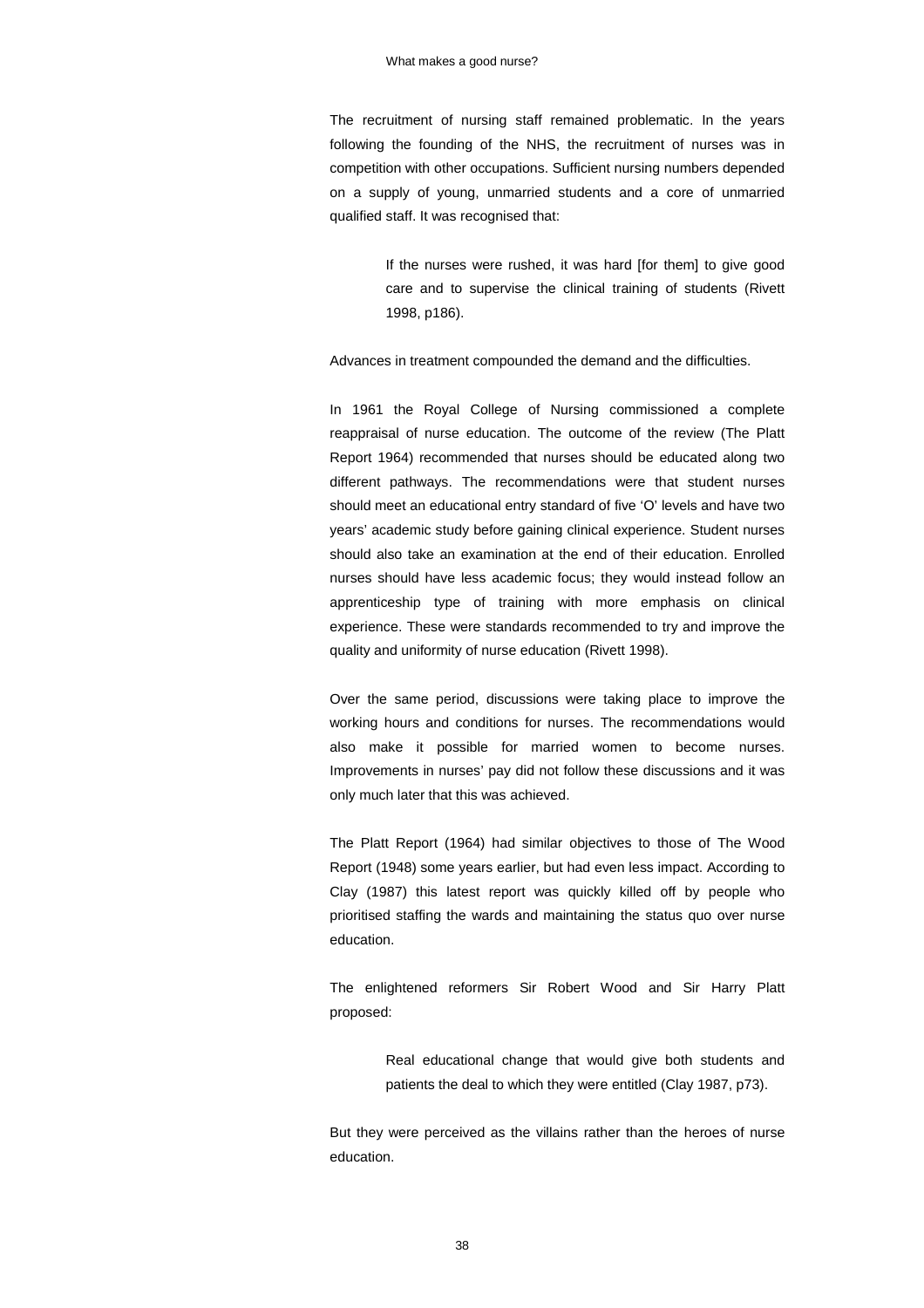Just six years later in 1970 the Briggs Committee was set up, against background of industrial unrest, to again address how best to educate nurses and midwives. The Briggs Report was published in 1972, and Professor Briggs was of the opinion that gradual change could no longer be tolerated. He recommended radical proposals for structural reform, with only small changes to education (which Clay (1987) said were still unrealised). However, the structural reforms led to the Nurses, Midwives and Health Visitors Act 1979, which created the UKCC statutory body, with responsibility:

> To establish and improve standards of training and professional conduct for nurses, midwives and health visitors (Clay 1987, p73).

The creation of the UKCC was a sweeping change. Old structures gave way to new and presented the opportunity for educational reform. The development of Project 2000 followed in 1986.

White (1988) referred to the ongoing ambiguity surrounding the education of nurses. She identified that entry gates to nursing in the UK are constantly being modified. When entry requirements are raised, changes only last until the next nursing shortage, which leads to entry gates being lowered again to boost nursing numbers. It could be argued that quality is repeatedly sacrificed in favour of quantity. Paradoxically this is happening again now, at a time when nurses are expected to function at levels that require them to have higher education and more, to be effective. The juggling act with numbers may have led to some of the disparity found within the nursing profession. Some nurses are educated to PhD level while others do not recognise any need for higher education (Clay 1987).

Nurses remain a diverse group with different goals and aspirations. The professional bodies should perhaps be taking the lead to determine standards and clarity for nurses and patients so that the best interests of both can be protected. Other professions have successfully achieved this.

Over many years the education of nurses has remained a challenge. In 1987, Clay wrote:

> A succession of reports over the past 50 years have either been misunderstood, ignored, or only partially implemented. Crystal clear, far sighted recommendations such as those in the Wood Report (1947) were watered down, not primarily by the government but by the profession itself  $-$  or sections of it  $-$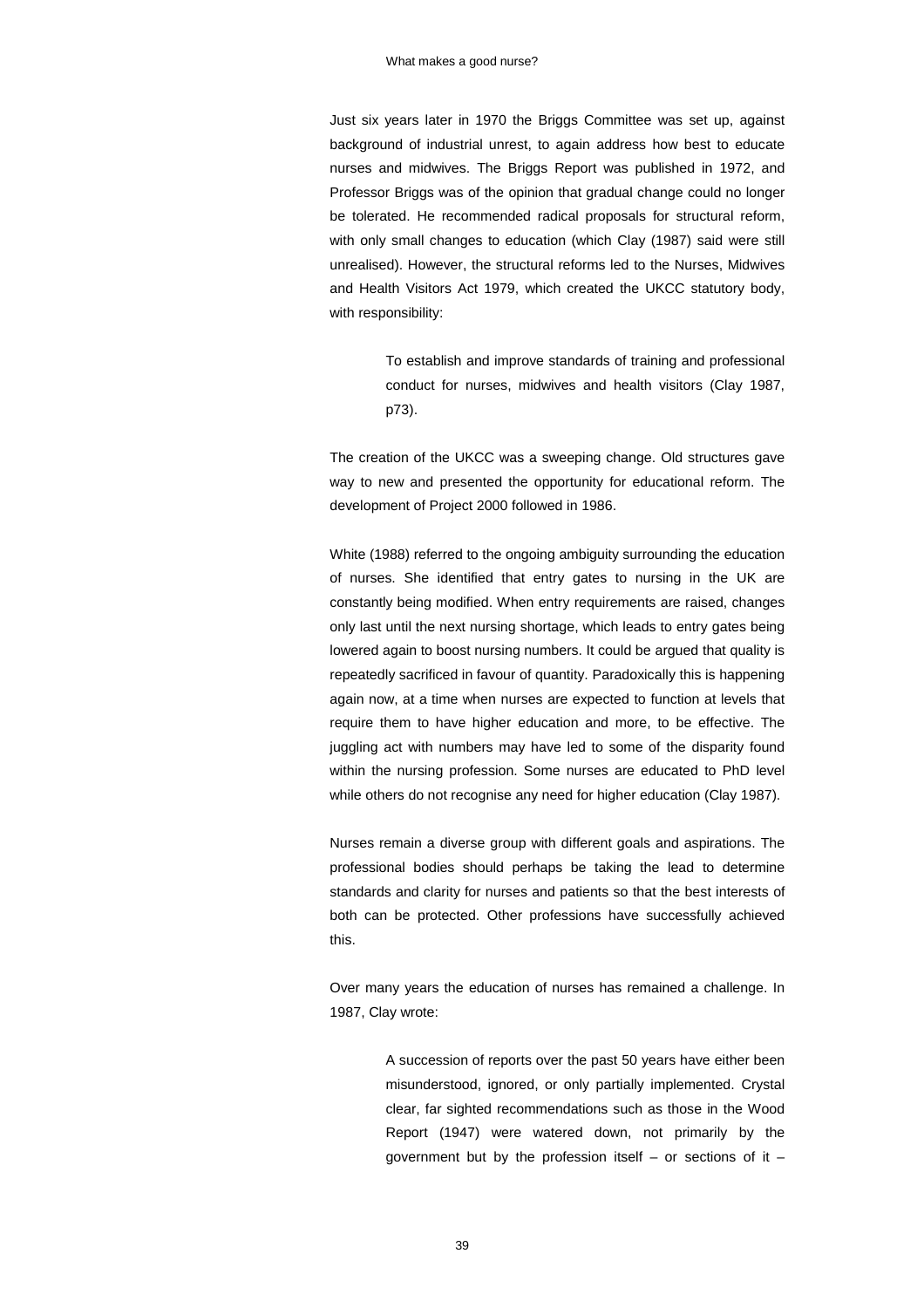anxious to preserve the system, nervous of radical change and determined to move only as far as they were pushed (p70).

This view illustrates that the difficulties which doggedly pursue nursing lie as much within parts of the profession as they do with external factors. The general lack of consensus and consistency within nursing continues to be a major stumbling block for the development of appropriate education and many other issues.

Clay (1987) cites Dr Harry Judge, who was involved with the development of Project 2000, as saying when interviewed in 1985:

> I do believe that when nurses say what they want in terms of the education they require they will get it, until they do, they won't (p70).

People may think that nursing is currently at a cross-road, but Clay (1987) reminds us that nursing seems to be ever at a cross-road unable to get beyond it, choosing instead to bear the burden and continue to live 'The subservient role under the patriarchal system rather than taking a new road that can lead beyond patriarchy' (p117).

The challenge for nurses in the 21<sup>st</sup> century must surely be for nurses to find one voice, to decide unanimously who they are, where they want to go, and the education they require to achieve their personal and professional goals and meet the health needs of the people.

- Key points In 1930 a commission was launched to investigate the reasons why there was a nursing shortage throughout the country.
	- The recommendations made in 1932 included more freedom for nurses with improved pay and conditions.
	- In 1948 the Wood Report recommended that nurse training should be taken out of the control of hospitals, fearing that the need to staff the wards would always dominate local decisions and undermine the development of nursing. The matrons, the Royal College of Nursing and the General Nursing Council, not the government, defeated this move.
	- As other roles and professions have opened up to women, nursing numbers have continued to fall.
	- Each time nurse education has been improved and entry gates raised, the need to staff the wards has undermined these improvements and entry gates have been modified.
	- The creation of the UKCC in 1986 offered the potential for real reform with Project 2000.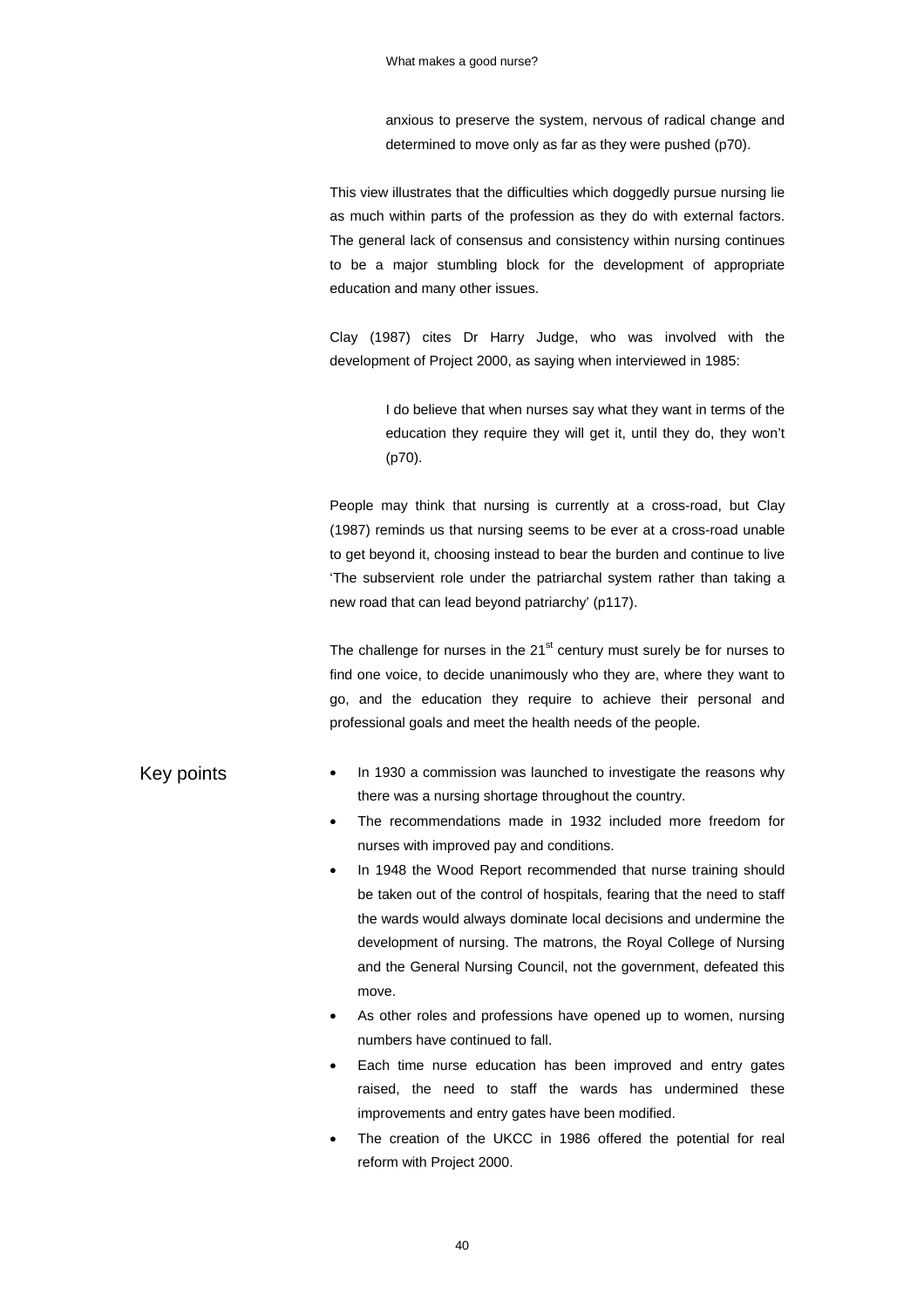- Ambiguity persists and quality of nurse training is repeatedly sacrificed in favour of quantity (the production of nursing numbers).
- Nurses remain a diverse group with little parity, which further defeats efforts to raise the profile of nursing.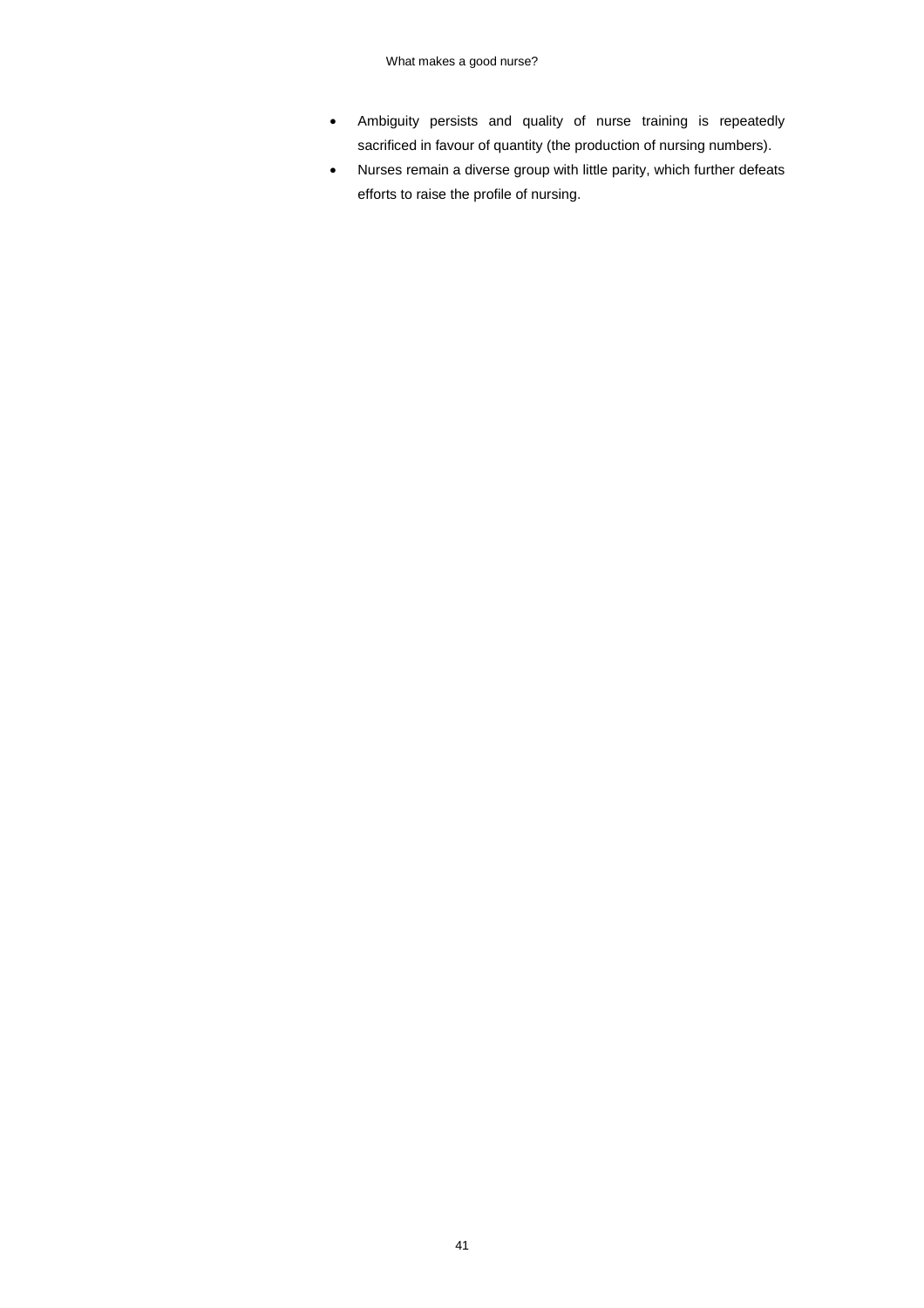# The modernising agenda

The modernising agenda for the NHS arguably began in January 1988 when Mrs Thatcher announced that the NHS was to be reformed. The announcement was made against the backdrop of attempts to avoid financial crisis in the NHS. New words entered the vocabulary of the British people, such as hospital Trusts and GP fund-holding, internal markets, competing for contracts and the purchaser/provider divide. Health services became pseudo businesses. This was a good idea except for the fact that people are not commodities and they should not be treated as if they are.

However, White (1986) perceived the changes and the Griffiths reforms as an opportunity for nurses. Where general mangers were in charge of budgets White believed there were opportunities for nurses. She encouraged nurses to concentrate on developing quality assurance tools and for nurses to become re-focused on their ideological claim to be there for their patients. White called for nurses to re-establish patients at the centre of care, instead of bowing to the agendas of the service. In 1992, *The Health of the Nation* (DOH 1992) was the first document to have a real health focus.

The newly elected labour government of 1997 produced *The New NHS: Modern, Dependable* (DOH 1997). It promised a modern and dependable health service, giving high quality treatment and care wherever it was needed: at home, in the community and in hospital. The internal market was scrapped and replaced by the concept of integrated care. Nurse-led services were endorsed and NHS Direct was created. There was talk of multi-agency health centres and of professionals working in partnership.

In this document there was recognition that:

Old centralised command and control systems…stifled innovation and put the needs of institutions ahead of the needs of patients (DOH 1997, p10).

*The New NHS: Modern, Dependable* (DOH 1997) was designed to drive change in the NHS, by recognising the need to develop quality and efficiency, and introduced standards. This approach was called 'The 'third way' of running the NHS – a system based on partnership…driven by performance' (p10).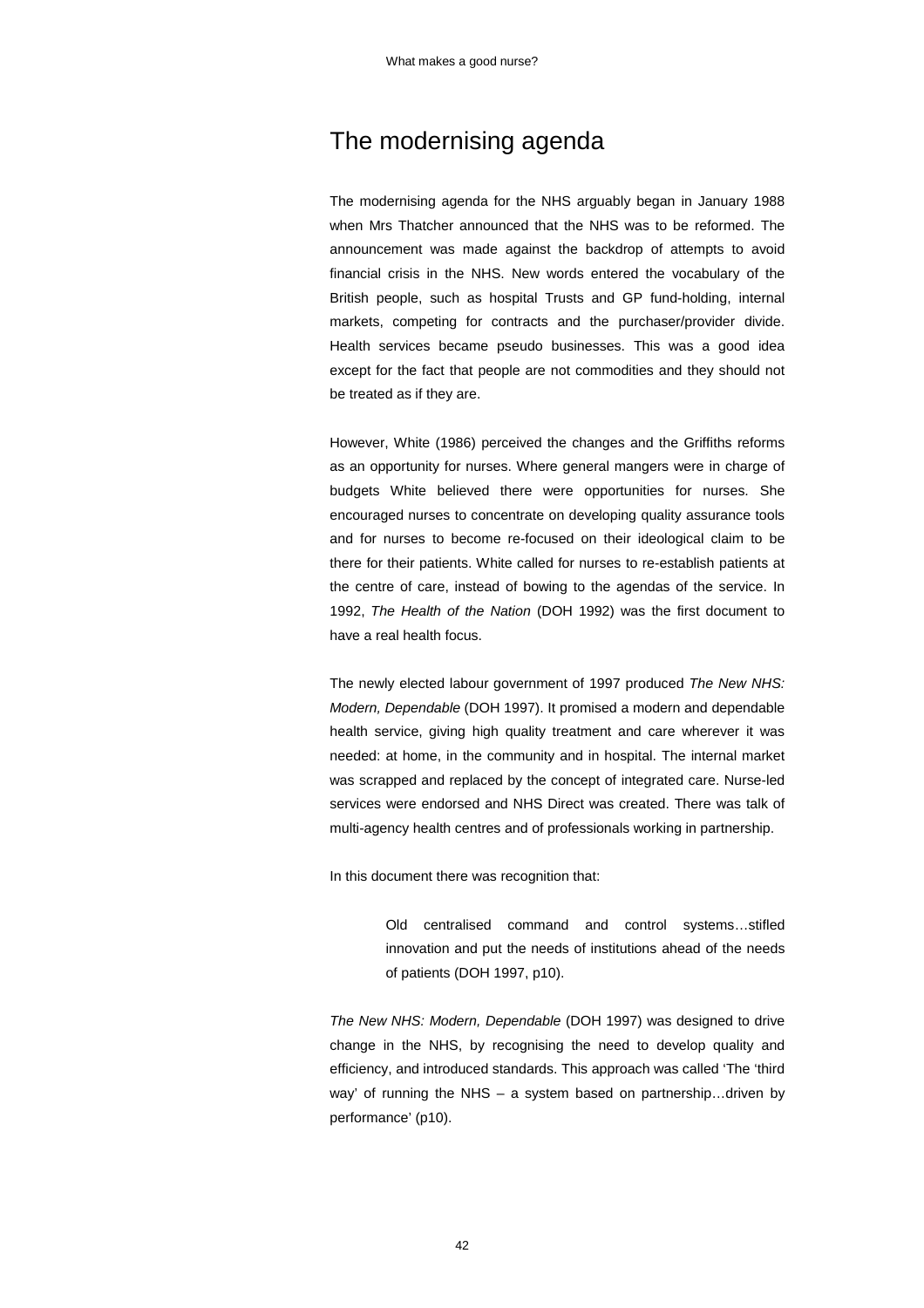This document spells out the need for high quality treatment and care. The vision of this document relies on nurses to make it happen, to make it become a reality; it gives nurses permission, it practically begs them, to become involved.

In *Making a Difference* (DOH 1999), the forward was written by The Rt Hon Frank Dobson MP, the Secretary of State for Health in 1999. He said:

> Wherever I go in our country most people have nothing but praise for nurses, midwives and health visitors. Their jobs are very demanding (DOH 1999, p2).

He promised to see that nurses, midwives and health visitors would be properly rewarded and looked after. This goal was to be achieved by improving recruitment, education and training, introducing family friendly policies, and the development of career pathways. It was as a result of these proposals that the roles of consultant nurse, consultant midwife and consultant health visitor, were created.

In *The NHS Plan* (DoH 2000), the government identified that the NHS was the public service most valued by British people. The government supported the fundamental principles of the NHS as being, 'A universal service for all based on clinical need not the ability to pay', and that the NHS would provide, 'A comprehensive range of services' (DoH 2000, p3). To achieve this, the government promised more money and the modernisation of the health service.

An organisation could be described as a place where individuals are systematically united to achieve some end. The hospital could fit into this description. But most importantly, organisations are made up of people with values and belief systems that have often been formed over many years. These values and systems give rise to the activities and functions of different groups within organisations and form a cultural web (Johnson & Scholes 1999). A cultural web is a powerful thing constructed of many taken-for-granted aspects relating to rituals and routines, stories and symbols, controls and rewards, and reinforced by the traditional holders of power. A document like *The NHS Plan* (DoH 2000) challenges many of these aspects. It calls for people to work differently, for different rituals and routines to be created and for new stories and symbols to replace the old ones. This document also challenges the traditional holders of power to surrender their hold and allow other people and other groups to thrive.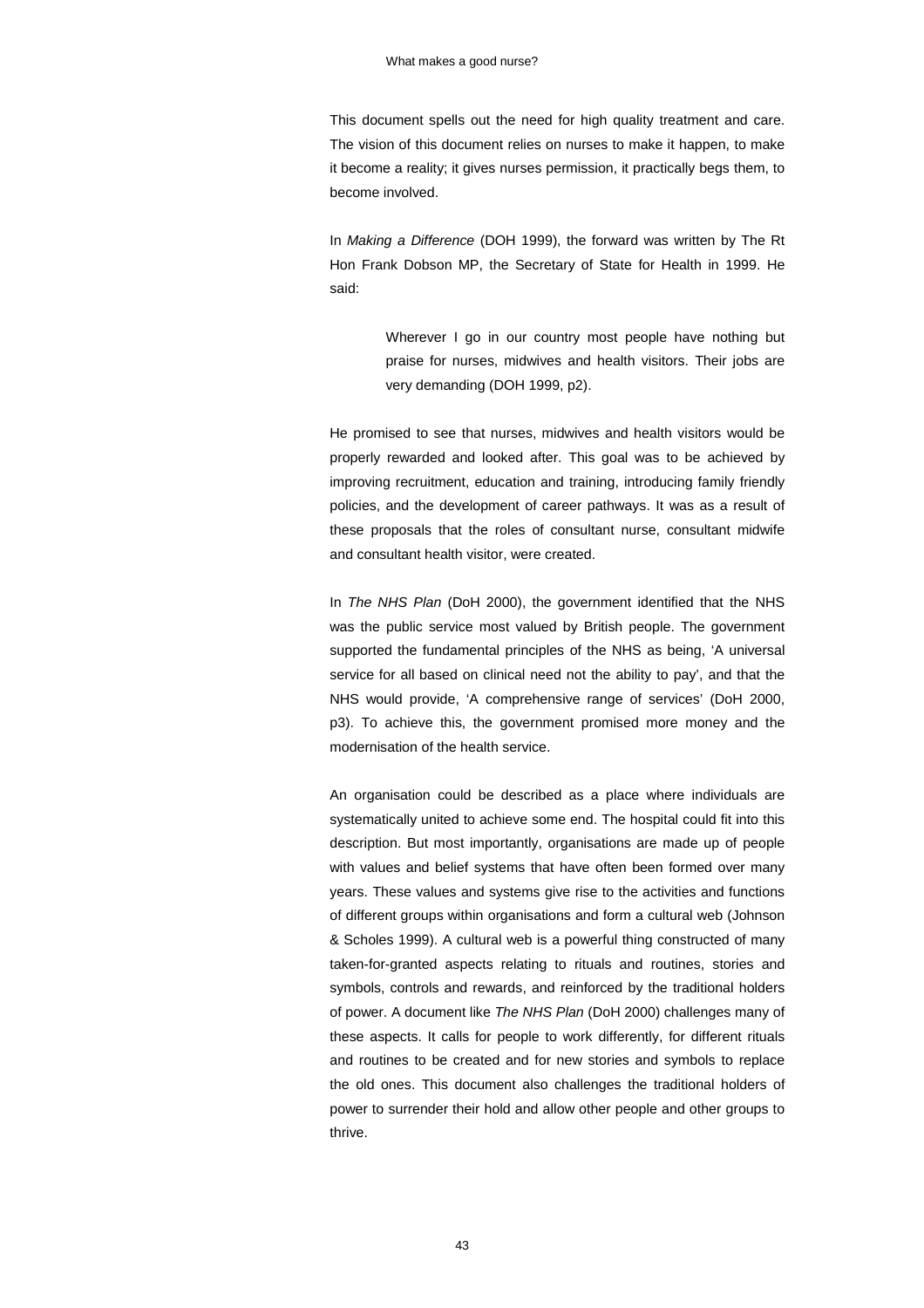For the objectives of *The NHS Plan* (DoH 2000) to be achieved, nurses and others within NHS organisations are required to work differently than in the past. This means that the culture must change but this will not be achieved without considerable negotiation as people try to hold on to their traditional power bases.

The new roles for nurses outlined in *The NHS Plan* (DoH 2000) are:

Chief Nursing Officer's 10 key roles for nurses:

- To order diagnostic investigations such as pathology tests and x-rays.
- To make and receive referrals direct, say, to a therapist or a pain consultant.
- To admit and discharge patients for specified conditions and within agreed protocols.
- To manage patient caseloads, say for diabetes and rheumatology.
- To run clinics, say, for ophthalmology or dermatology.
- To prescribe medicines and treatments. (DOH 2000, p83)

The supporters of this document may say that it is at least a start. The critics may say that it does not go far enough. Statements like those in the document give nurses a legitimate claim to work differently, but presented in this hesitant way, unsupported by any real government monitoring, they fail to give nurses the necessary authority or power. Cultural change will not come easily or quickly.

*The NHS Plan* (DoH 2000) has been the driving force for the current reforms in the NHS, and the new Health and Social Care Act, currently before Parliament, is set to be the driver for even more radical changes.

*The NHS Plan – an action guide for nurses, midwives and health visitors* (DoH 2001) contains a message from the Chief Nursing Officer, Sarah Mullally. This document highlights the things patients want nurses, midwives and health visitors to be involved in. These are:

- Improving the quality of care;
- More staff more time see Improving Working Lives Standard, nurses actively working to improve conditions for staff in their Trust www.doh.gov.uk/iwl/;
- Strong nursing and midwifery leadership from all levels of staff:
- Working in new ways innovative nursing practice;
- Clean and pleasant environment for patients and staff;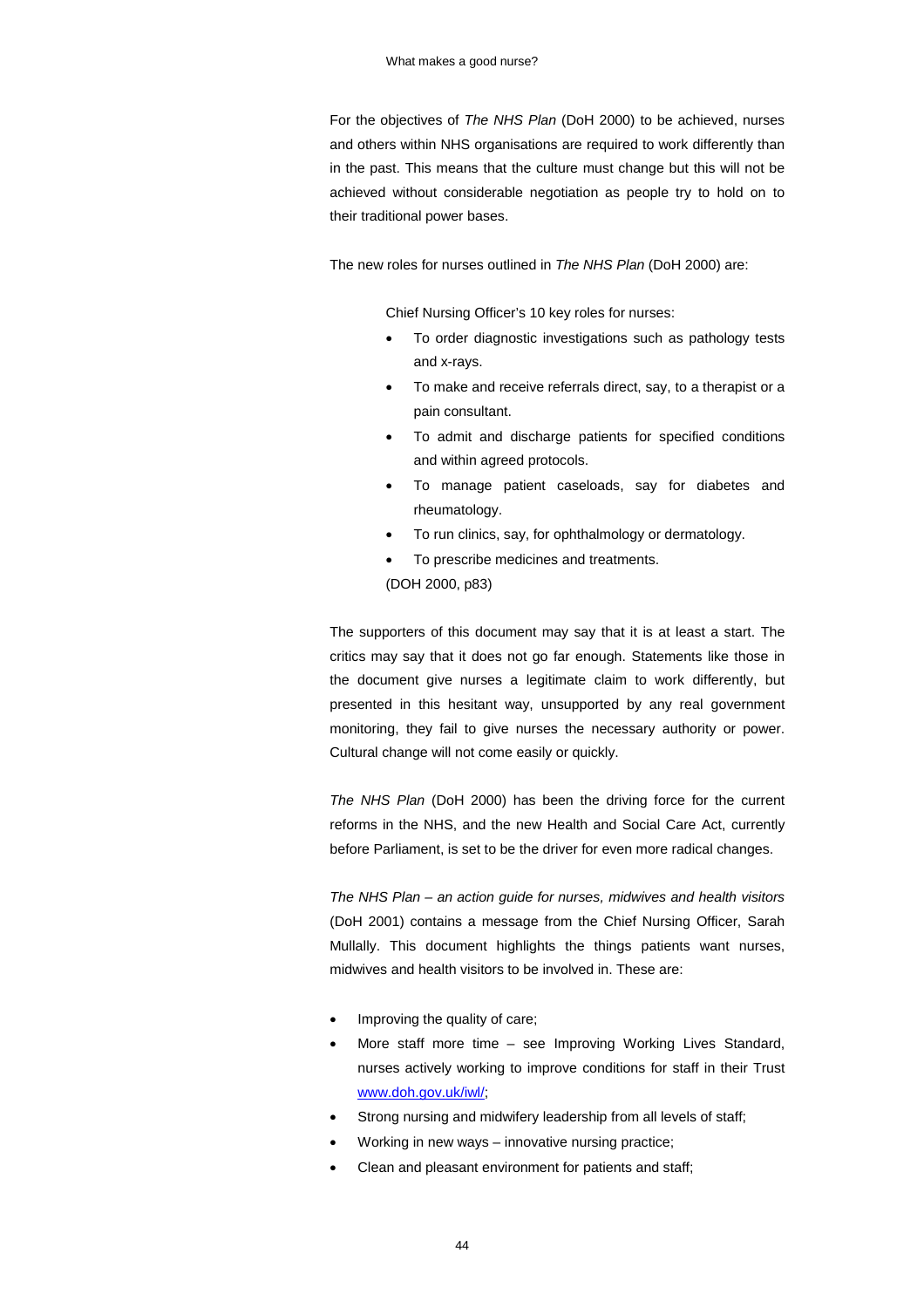- Involving patients forming new relationships with patients, allowing patients to have more say in their treatment and more influence over the way the NHS works, shaping care around their needs and convenience;
- Prioritising cancer, coronary heart disease and mental health www.doh.gov.uk/cancer/cancerplan.htm www.doh.gov.uk/nsf/coronary.htm www.doh.gov.uk/nsf/mentalhealth.htm;
- Older people developing services that promote independence. Inclusive partnerships with them and their carers, and anticipating their needs while in hospital – food, drink, hygiene, skin care, maintaining continence. Be aware that older people are often reluctant to ask for help. www.doh.gov.uk/olderpeople.

- Key points The modernising agenda was proposed to try and avoid a financial crisis within the NHS.
	- Managing the money and budgets became the focus of attention.
	- Business culture dominates.
	- Bold attempts to challenge traditional roles and ways of working.
	- Patient/user involvement.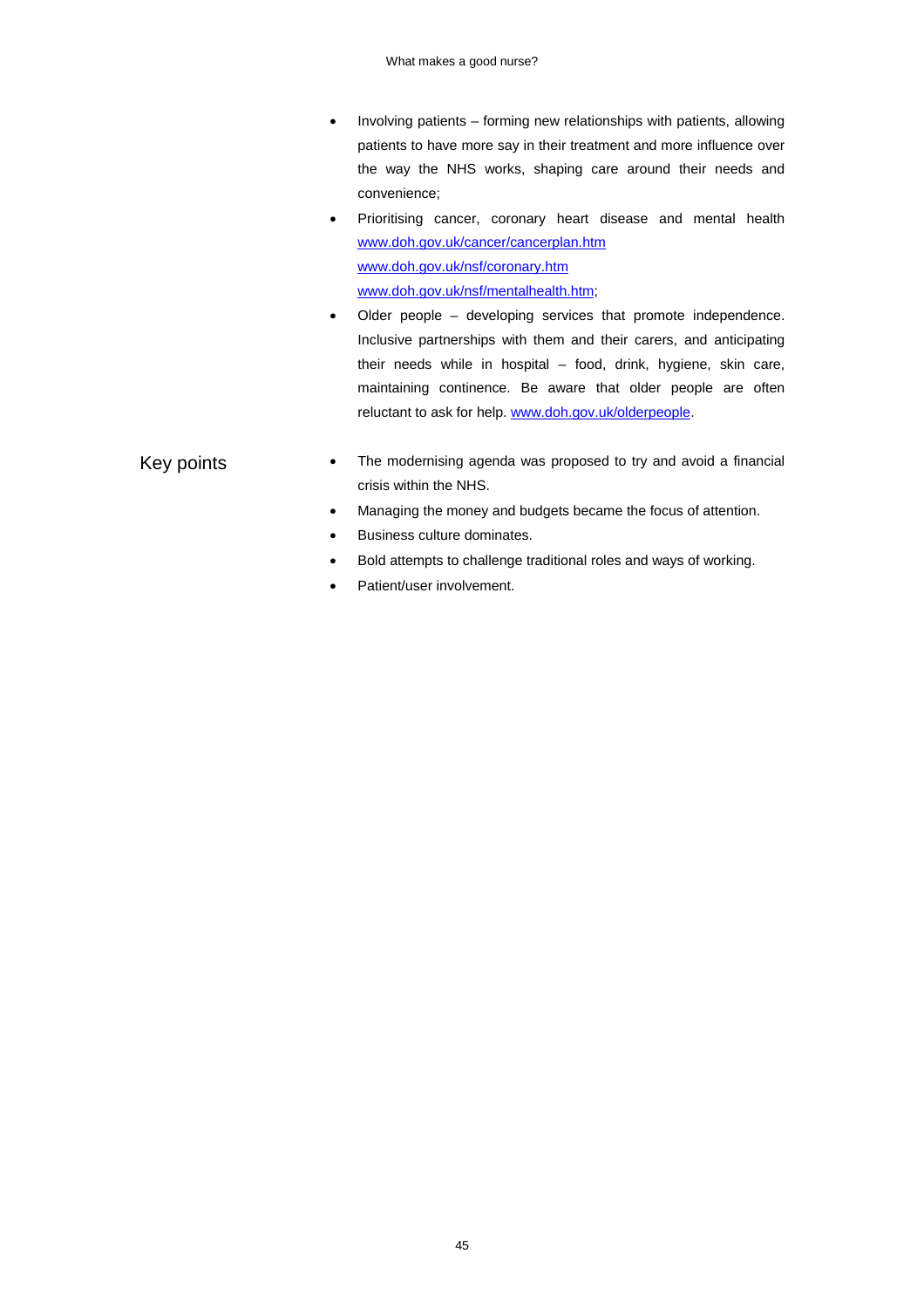# Agenda for change

Agenda for change refers to the new salary framework that came into effect from April 2004. It is a system of pay and conditions that aims to reward NHS staff fairly for the roles they perform while at work. It affects all NHS staff, nursing, allied health professionals and service support staff. Medical staff have made separate arrangements but they will also experience changes in pay and conditions.

Under this system pay is linked to responsibility, accountability, competency, ability, knowledge and skills. These elements are contained within the National Service Frameworks. More information and detail about the agenda for change can be found on the web at: www.rcn.org.uk/agendaforchange

The agenda for change is also about transforming centralised services that have been in place since the introduction of the NHS in 1948. Centralised services meant that, as technology developed, it could be incorporated into existing systems. However, technology has now moved on. It has become even more sophisticated and is not large and cumbersome anymore. In fact technological applications are increasingly small and portable. This means that services can now be decentralised, moved back again into communities, making it easier and more convenient for staff, and easier and more convenient for patients to access care.

The changes are designed to support the new Health and Social Care Act currently before Parliament.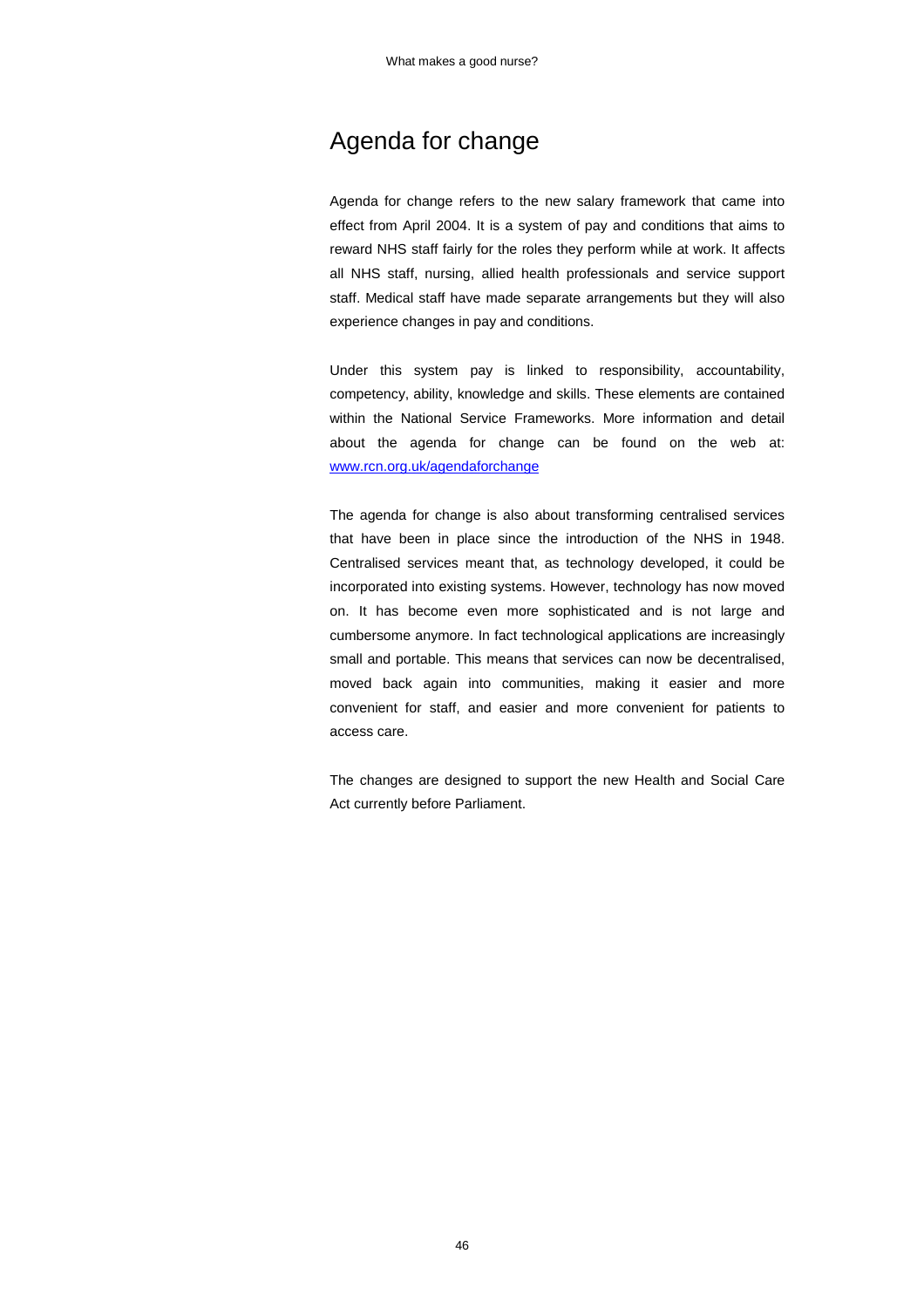# Health Service Development

The development of health services and health policy is not accidental or evolutionary. It comes about in part due to the efforts of dedicated and committed people, but these people are acting under conditions over which they have little or no control. Any resulting policies are therefore the end product of long negotiations and bargaining among many people with differing agendas.

The second half of the  $18<sup>th</sup>$  century saw the beginning of the industrial revolution. People began moving from farms and villages into the towns for work. The factories with their power-driven machines were reshaping the economy and the way people lived. Where people had once lived in small open communities they were now forced to live in overcrowded and increasingly squalid conditions in the towns. These places provided the perfect conditions for the spread of infectious diseases such as cholera, which was spread through water contaminated by infected sewage. In cities across the land outbreaks of cholera erupted regularly, with devastating consequences and loss of life.

The public health movement led by Edwin Chadwick and his supporters identified the need for clean water and effective sewage disposal to tackle cholera in particular and other infectious diseases. The Public Health Act 1848 aimed to establish the construction of systems to provide clean water and effective sewage disposal. It appeared to be a straightforward plan to implement such a policy, but this was not the case. The Act was opposed by people who made money out of the insanitary conditions and by taxpayers who were anxious about the costs being passed on to them. It took considerable jostling before the Act was eventually passed and several more years and subsequent legislation before effective changes were made. The most significant of these was the Public Health Act of 1872, which called for the appointment of a medical officer of health to specifically tackle infectious diseases and to campaign for better health (Ham 1999).

Struggles like this, apparently straightforward but instead infused with difficulty, are commonplace in history. They serve to illustrate the negotiation and re-negotiation process of the positions of interested parties, each striving to keep their own area of authority and power, which are not unique to health care.

Government, groups or individuals may initiate the formation of policy. It necessitates the gathering of ideas and discourse with interested parties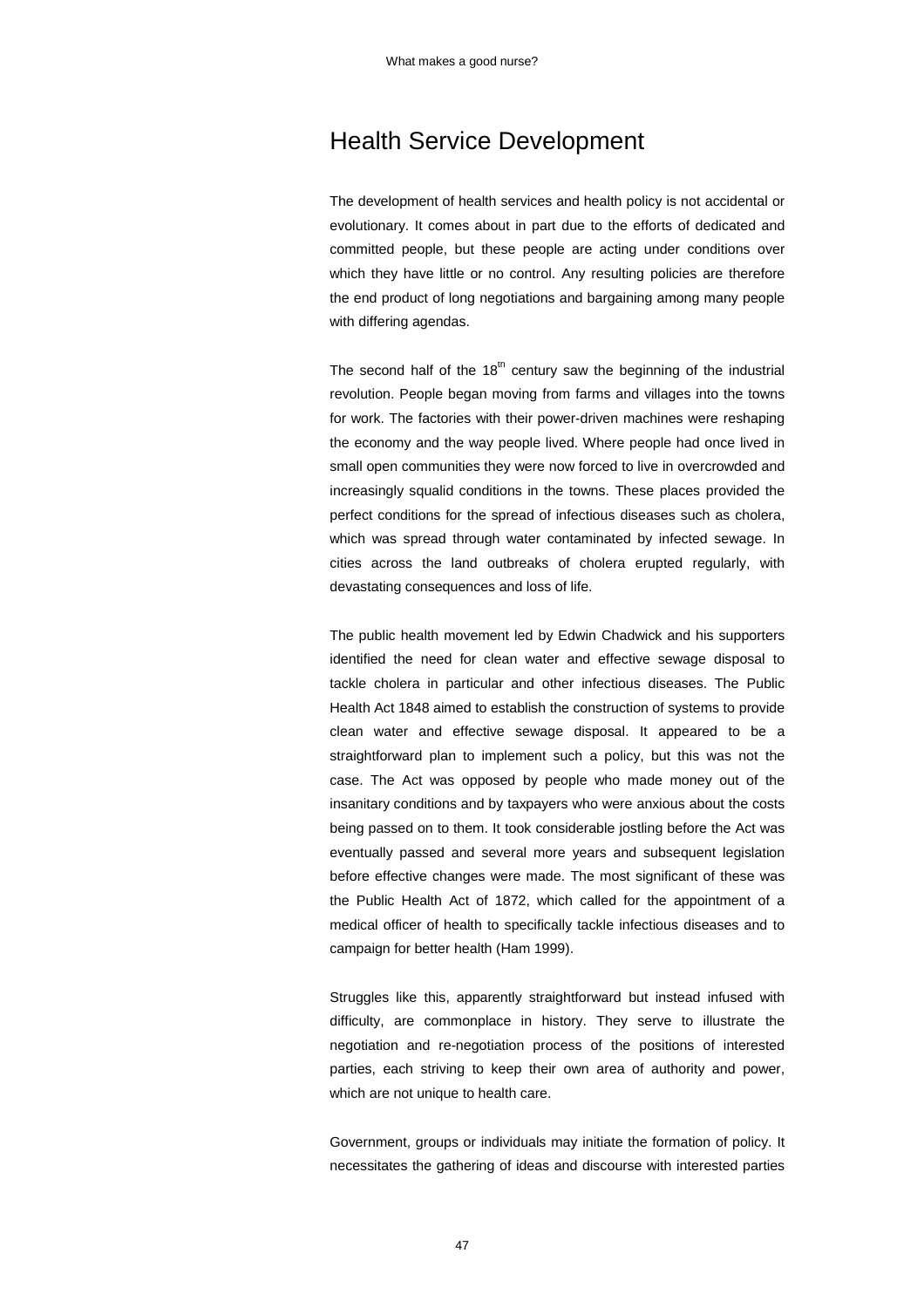who may be apparent or who may show their interest and point of view in a variety of ways. The signing of petitions, the formation of pressure groups and strike action are all ways ordinary people can make their views heard by the elected government who will be wanting to extend their time in power. (No position is value free; everyone has their own personal and/or public slant on a proposal.) One person or a panel of people may be appointed to lead the process, which may take a considerable time or be brief depending on the issues and people involved. Because of the nature of the process, policies are usually a compromise position, negotiated and re-negotiated with interested parties and powerful groups.

Nurses are increasingly encouraged to become politically minded and be active in the debate rather than, as they have been criticised for, just accepting policies produced by others (Clifford 2000, Conn & Armer 1996, Des Jardin 2001, Northway 1996, Nottingham & O'Neill 1996). Nurses should be aware of and be involved in national and international issues, but they should also become involved in local issues. Nurses can develop a strong voice, using their positions to advantage on at least two fronts. Firstly, nurses hold a unique and highly regarded position with patients and families. They are the ones who know how they should be functioning to serve their patients best. Nurses have not been articulate in the past but they owe it to their patients and themselves to become so in the future. Secondly, nurses need to be involved in professional debates, or their roles and activities will continue to be determined (and perhaps undermined) by others.

Policy formation is a far from perfect system but it may be considered to be comparatively sound in the UK, providing everyone with the opportunity to contribute and be heard. Whether their views will be taken into account can be debated but opportunities exist. It can also be argued that some policies when implemented have unanticipated consequences. These consequences may be useful or they create more problems requiring further legislation.

Policies are a necessary part of the constitution. They are needed to provide proposals and plans of action, which then provide a forum for further debate. Following agreement, they can be implemented. Ham (1999, p100) cites Easton who gave this simple illustration of a political system: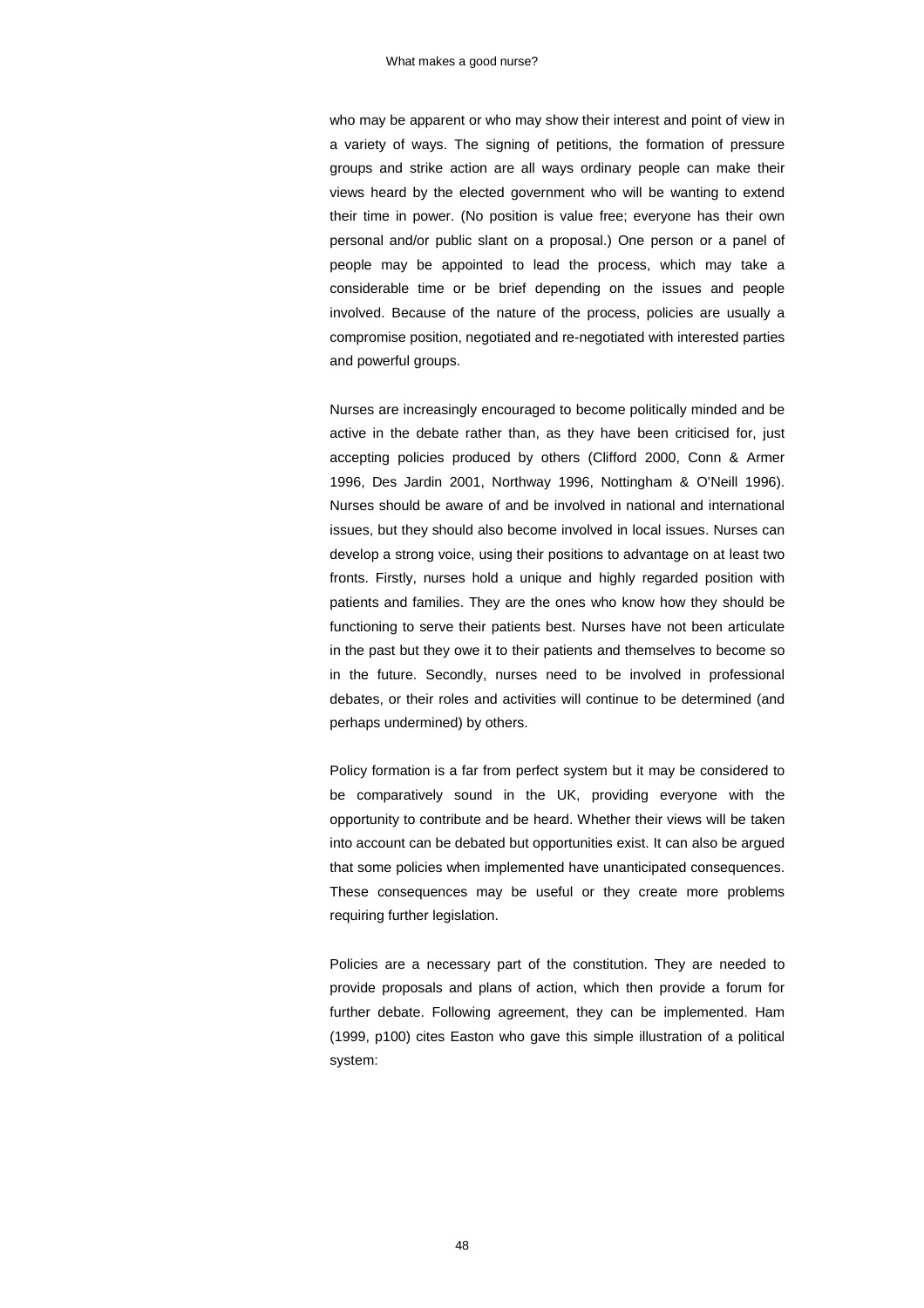

**Figure 1. An illustration of the political system**

This illustration is useful even though it is recognised to be a very simple representation of a complex political system. For more detail see Ham 1999, Chapter 5.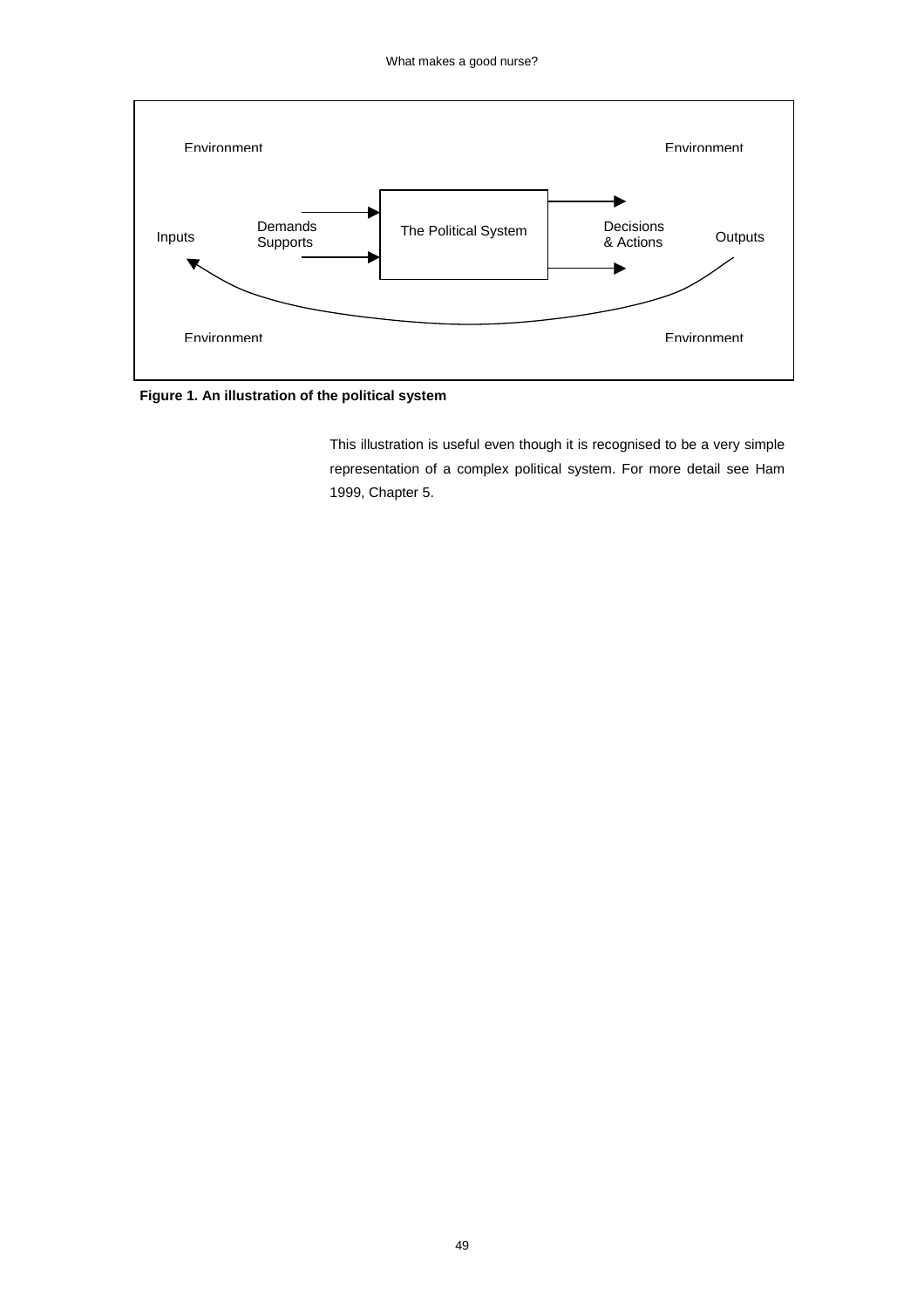# Analysis of key points and repeating themes

## Factors relating to nurses and nursing

Throughout the history of nursing, many similar themes keep recurring:

- Education for nurses is generally not valued as illustrated by the lack of support from employers (service needs versus nurse education).
- Educational standards are not consistent over time (entry gates and final qualifications vary – driven by service needs).
- Nurses lack real authority in workplaces.
- Falling numbers of nurses, nurses replaced by non-nurses, lack of quality and quantity of nurses (nursing shortage/falling standards?).
- Nurses are a diverse group. Different sub-groups have different aspirations and abilities. Parity is needed so that the title 'nurse' means the same to everyone (public and professionals/nurses and non-nurses). Mechanisms must be found to achieve parity. Lack of parity inhibits the development of nurses and nursing.
- Nurses are needed to work at high levels of skill in a range of workplaces. Hospital settings dominate the thinking of planners (and many professionals).
- The challenge of accurate assessment of learning.
- Nursing as a predominantly female occupation, issues of socialisation and gender;
- Ethical issues related to care.

All of these points continue to pose concerns. In the last hundred years, much has been achieved but many of the same fundamental issues remain unresolved. The current government has responded with sweeping proposals, but local hospitals and communities interpret the proposals within the existing frameworks.

### Worrying trends

As populations increased in the mid-19 $<sup>th</sup>$  century there were too few</sup> places to care for people who needed some kind of hospital care. Poor management of the demand led to falling standards. Today we are seeing similar patterns developing even though the causes and solutions may be different. Today's challenges include increased demand and also the increased usage of resources for a number of commendable reasons. Users include a range of survivors, people who in the past would have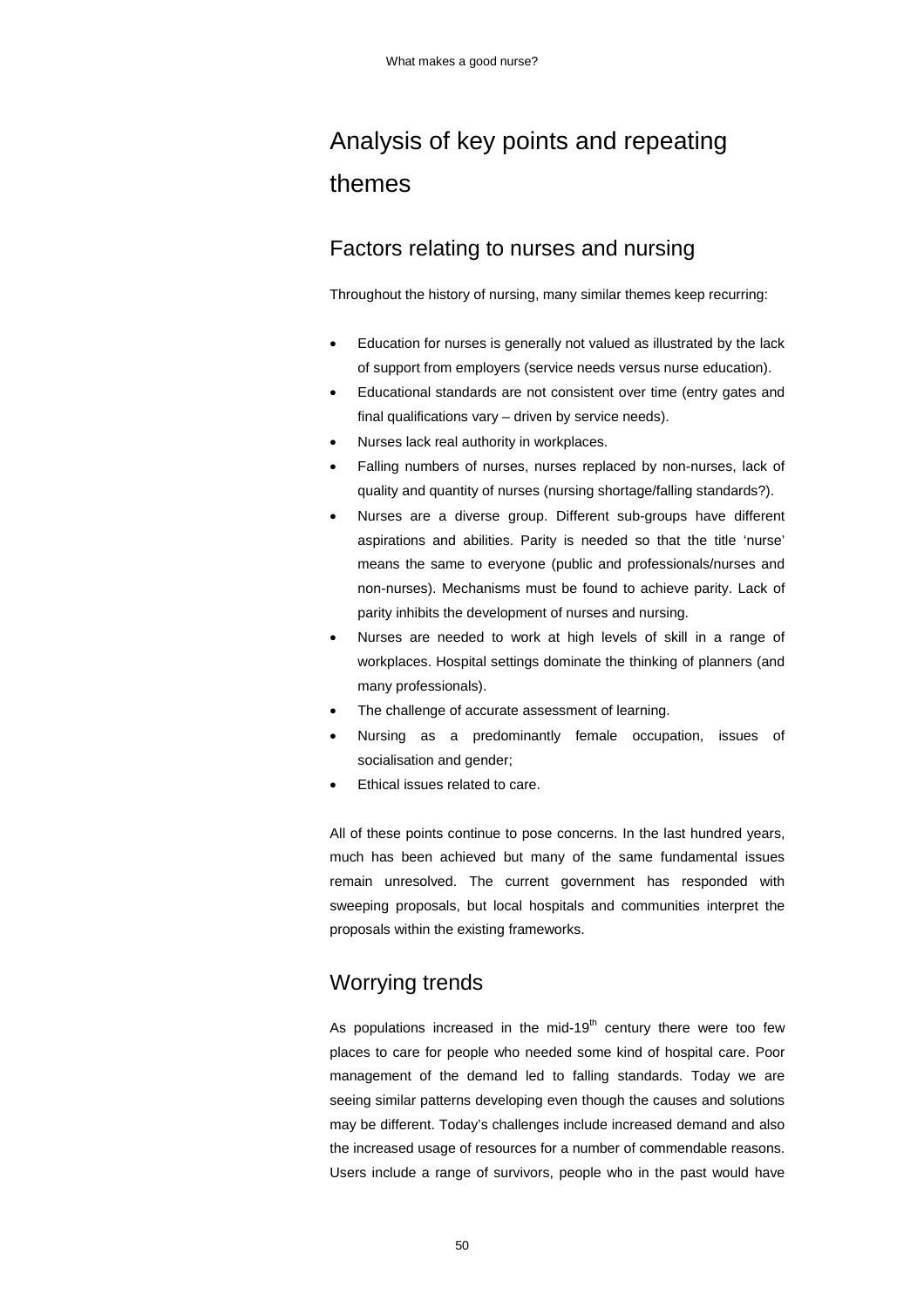died as a result of their cancer, heart disease, diabetes or trauma. These people, and others who live longer than in the past, may develop chronic conditions which again boost the numbers of people needing treatment and care in hospitals and community settings.

Solutions include the introduction of a range of workers who are not registered nurses. Fewer people year on year are choosing nursing as a career. The increased demand on services, combined with fewer registered nurses to look after them, is a worrying and potentially dangerous trend for patients. This is because good patient outcomes are directly linked to the numbers of qualified nurses looking after them. Once you go beyond a certain point, balance becomes unsustainable, and standards and safety inevitably fall.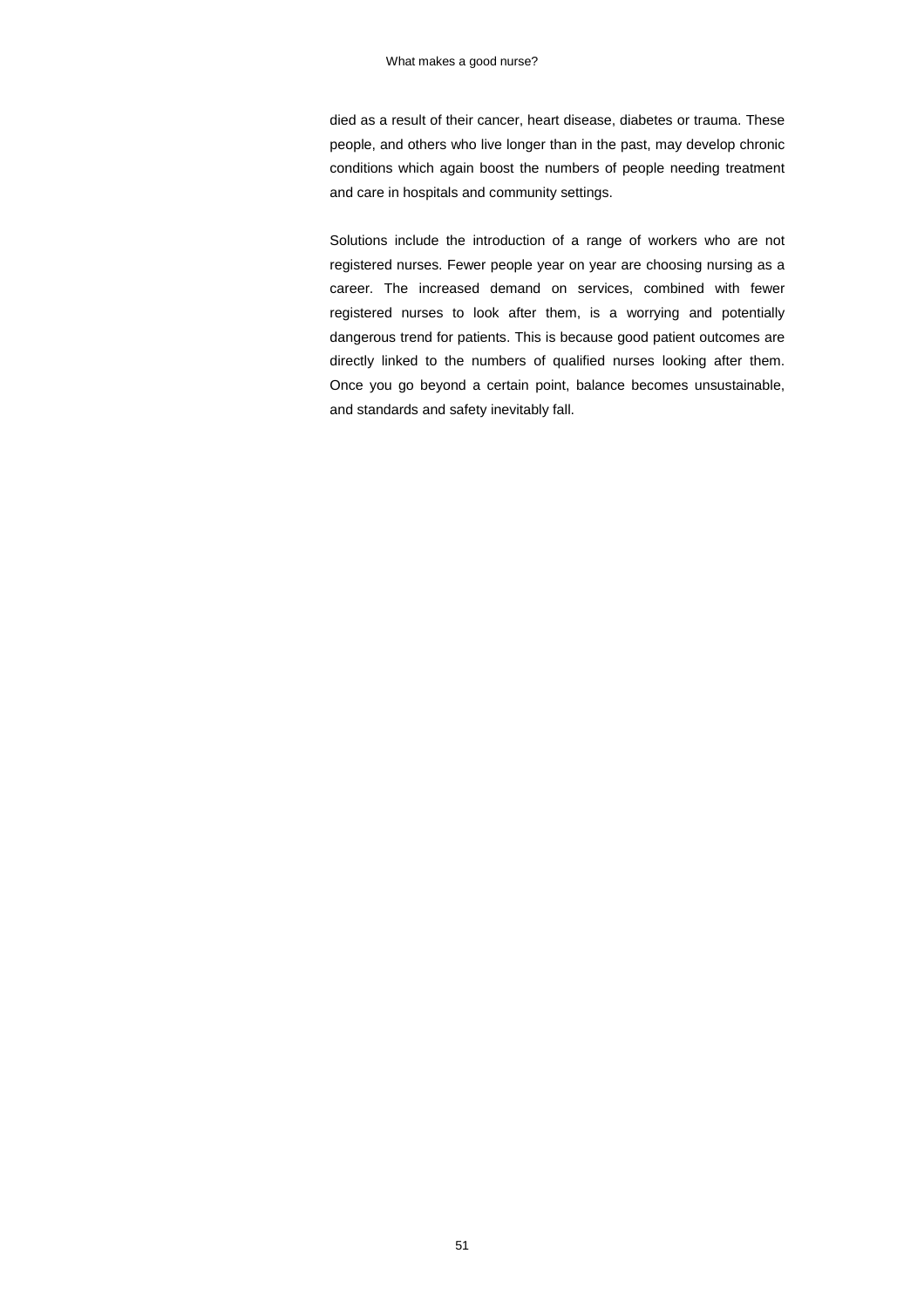# The Project for WDGH NHS Trust

This study was commissioned by Mrs Elaine Maxwell, Director of Nursing, Dorset County Hospital, West Dorset General Hospital (WDGH) NHS Trust, Dorchester.

### Background to this study

- Nursing shortage Against the background of a worsening national and international shortage of nurses, the Board of WDGH NHS Trust requested this study to identify the work that registered nurses should be engaged in, the aspects of their role most valued by patients, and the health care teams that nurses work alongside. The Board wanted to identify these activities and functions so that they could support the necessary education and training requirements of nurses to help build a strong nursing workforce for the future, in ways most valued by patients and carers.
- Who are the patients? Over the last few years, the nature of hospital patients has changed. Patients are frequently older, more often seriously ill, and they are likely to have a complex range of disorders in addition to the condition for which they are currently being treated. This means that today's patients are often less stable and need significantly more care than patients in the past.
- Implications for nurses and nursing It is apparent that the daily challenges facing hospital nurses are far greater than the challenges of the past. Nurses tend to respond in two significant ways: they either stay on hospital wards as essentially generalists or they leave the wards to become specialists. Nurses who stayed on the wards have become divided again into those who continue to practice hands-on care and those who have become managers of the complex system. Both aspects are needed but there exists increasing tensions between the different demands currently being put on nurses.

When nurses are few in number they tend to be drawn into activities that many say they do not want to perform, in particular, administrative roles. Many nurses still claim that they want to be working with patients, to be giving them the time and care they need, but that administrative duties and other activities increasingly prevent them from performing this primary function of nursing.

Implications for patient care Nurses, whether they are performing nursing functions or not, need to be in charge of, and responsible for, the overall care patients receive. If nurses are drawn into other activities, for whatever reason, and they are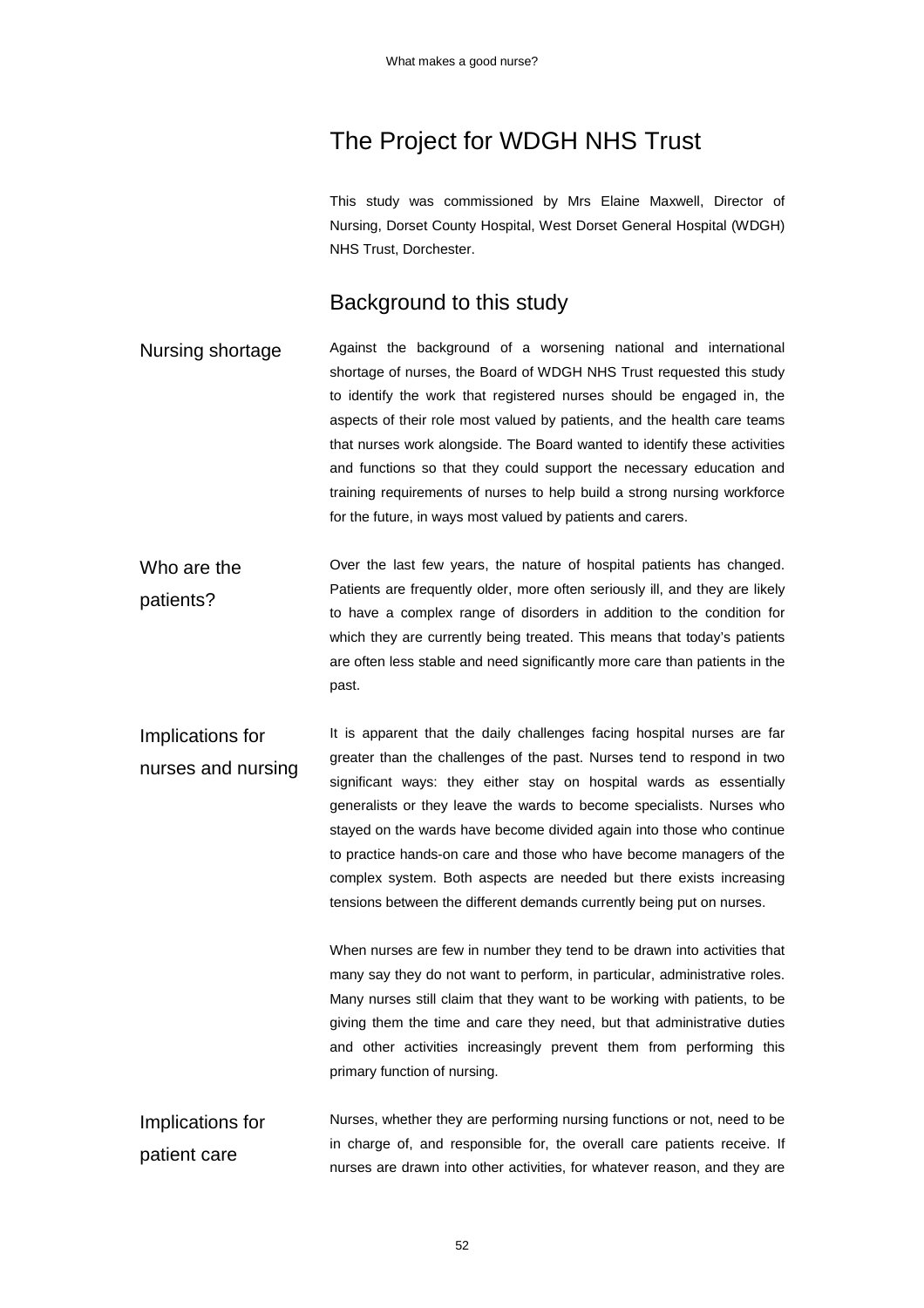no longer able to perform this crucial role, then patient care will suffer. But nurses should not be expected to carry out this important function on their own. Mechanisms must be in place to support and enable nurses to fulfil it.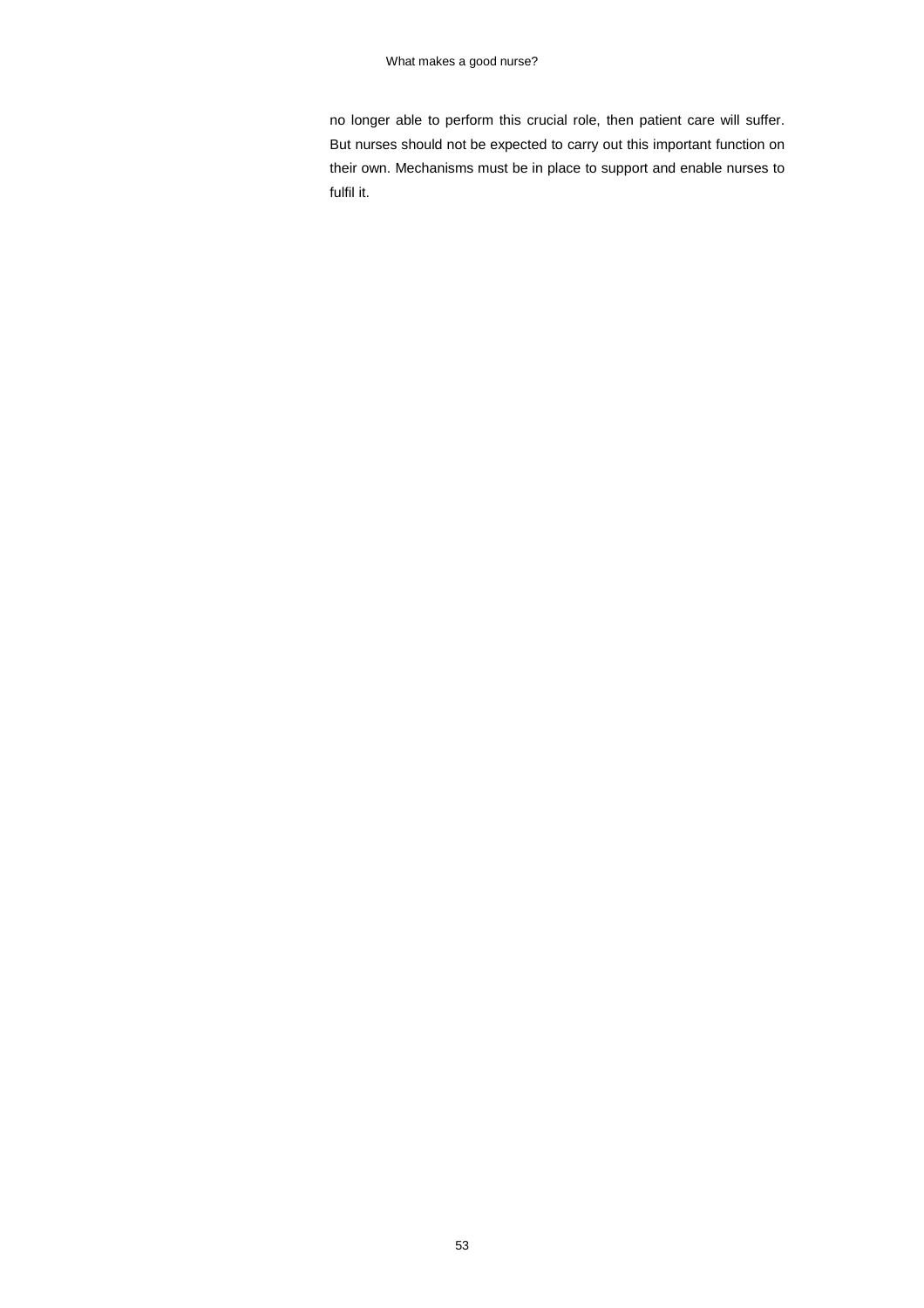# Literature Review

### Literature related to this study

Who are the nurses? There is a tendency to think of nurses as a homogenous group, with shared values and goals. The reality is more challenging as registered nurses form a complex group both within the profession and outside in organisational structures. White (1988) identified three main groups of nurses:

- The mangers  $-$  who want to control the nursing staff and budgets. The managers support the existing structures that maintain their positions in the hierarchy.
- The generalists  $-$  who are in their jobs mainly to earn a living. There is nothing wrong with this but again it is in their interests to support the existing systems and resist change.
- The professionally minded  $-$  this group may include specialists. These nurses look to higher education and specialist knowledge to develop practice. They tend to challenge existing structures and working practices, so come into conflict with the other two groups.

Nurses are individuals with some common ground, but with many different aspirations as well. They often have to function within wellestablished peer groups, which exert strong pressures to conform. Nurses are not a uniform group; they do not have a clear focus and so lack the strength they could have if consensus was possible.

What do nurses do? As described previously, nurses fall into three main groups: the managers, the generalists, and the professionals including some specialists. Arguably, all three groups should undertake nursing practice, but frequently it is the last two groups that have most contact with patients and the care they receive. Care has to be managed, standards of care maintained, the education and support of staff co-ordinated – these are all activities nurses should be involved in. Nurses also carry the responsibility for the care given to patients in their area. This is particularly true for sisters and charge nurses but the team of nurses supporting these people carry a share of the responsibility.

> In recent years, nursing practice has become blurred with the practice of medicine. In some areas the use of technology and the tasking of procedures have begun to take priority and status away from nursing care. A shift in emphasis like this can make care a dehumanising activity for the nurse as well as the patient, instead of the therapeutic relationship it should be (Dean 1998).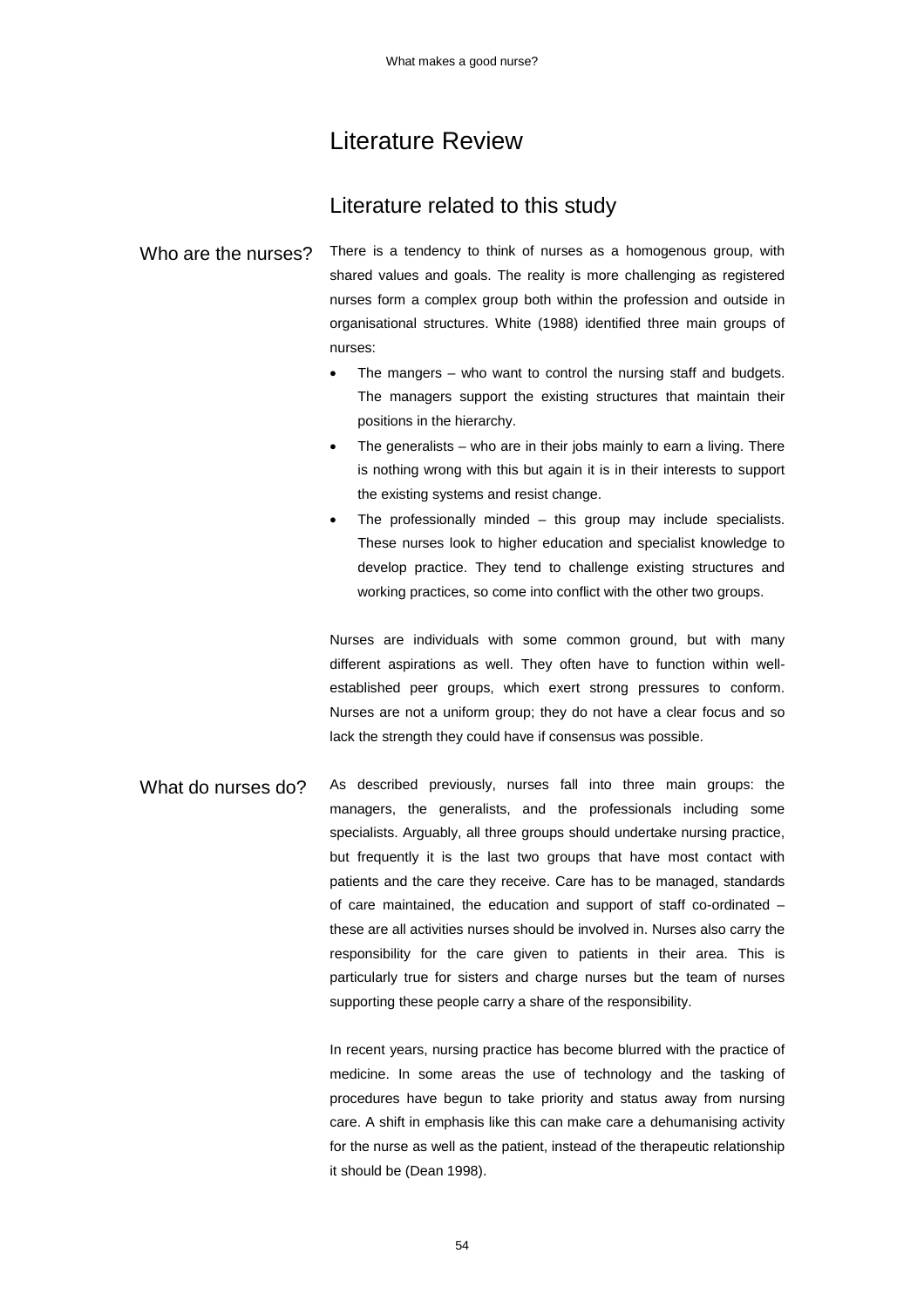Nursing care remains hard to define although many people have tried (Webb 1992). One way to identify nursing care is to look from the position of the patient. Virginia Henderson's 1960s definition of nursing (cited by Clark 1998, p39) still stands firm today:

> The unique function of the nurse is to assist the individual sick or well, in the performance of those activities contributing to health or its recovery (or to peaceful death) that he would perform unaided if he had the necessary strength, will or knowledge. And to do this in such a way as to help him gain independence as rapidly as possible. This part of her function she initiates and controls, of this she is the master.

Nursing work is about meeting the needs of patients until they can do it for themselves. Nursing work may not be glamorous but it is always important (Lawler 1991). Here is one nurse's description of nursing activity (RCN 1992, p10):

> I was a student nurse and I was being taught by the enrolled nurse how to pass a nasogastric tube on a patient. The lady we were working on was quite poorly. She had lung cancer and had had fluid drained from her pleural cavity twice that week. It was very painful and nauseating for her. She couldn't keep anything down, and she retched a lot. The nasogastric tube was to let us drain off some of the foul bile stained fluid that she brought up each time she was sick.

> The enrolled nurse explained to her exactly what we were going to do, and how much better she would feel. He was quite clear about how unpleasant the tube could be when it was going over the back of her throat. He then explained it again to me, and she watched like a hawk, holding the tube he had given her in her hand. After all the preparation, he proceeded to put the tube up to her nose, and lifted her two hands and wrapped them around his. 'At any time when you want, you can stop this,' he said. So she did, three seconds later. The second time, he was just as patient. Eventually, with tears pouring down her face, she pushed at his hand to 'help' the tube going right down her throat. After she was all tidied up and settled, and some of the bile had been drained off, we all held hands for a second, and he made her laugh by inviting her to help with the intubation of any other patient who might need it. (Staff Nurse)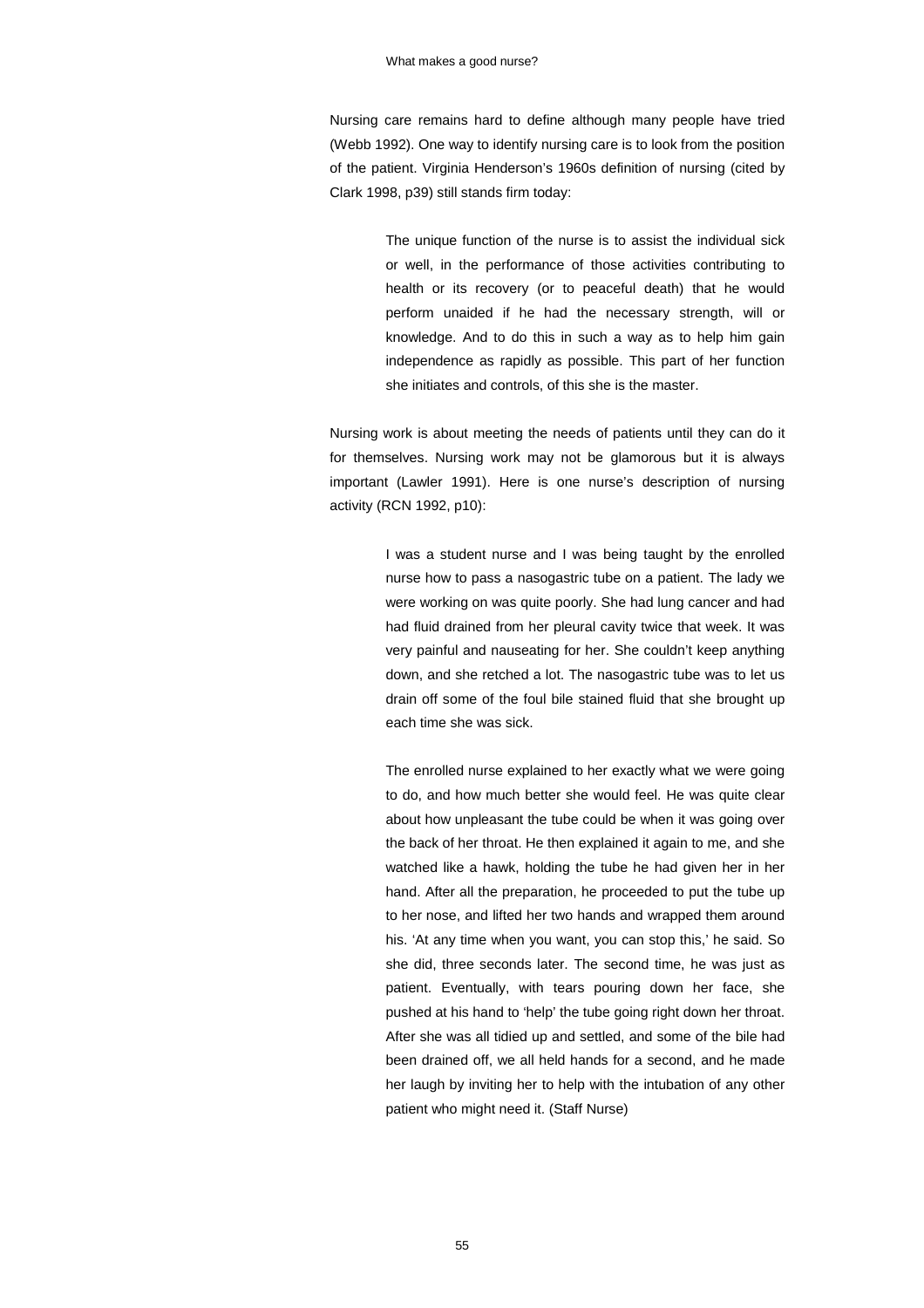The nursing task was to pass a nasogastric tube. What makes the task described special are the nursing ingredients of knowledge, understanding, sincerity, patience and humour. Such elements could be called the art of nursing.

Nursing care in the 21<sup>st</sup> century should still be about achieving these same fundamental ends. In 1995, Sibbald published 'A senario from the future' (cited by Clark 1998, p41), which brings a possible future nursing reality to life:

> The computer hums gently to life as community health specialist Rachel Muhammat logs into NurseNet. She asks a research partner, a cyberware specialist in London, England, for the results from a trial on neurological side effects of ocular biochips. Rachel, as part of a 61-member research team in 23 countries, is studying six clients with the chips. Then it's down to local business. Rachel e-mails information on air contaminant syndrome to a client down the street whose son is susceptible to the condition, and tells her about a support group in Philadelphia. She contacts a Quigong specialist to see if he can teach the boy breathing exercises, and schedules an appointment with an environmental nurse specialist. Moments before her 9.45 appointment, Rachel gets into her El-van and programmes it to an address 2km away. Her patient, Mr Chan lost both legs in a subway accident and needs to be prepared for a bionic double leg transplant. Together they assess his needs and put together a team of health workers. The surgeon, physiotherapist, acupuncturist and home care helpers are contacted. Rachel talks to Mr Chan about the transplant and they hook up to his virtual reality computer to see and talk to another client who has undergone the same procedure. Before leaving, Mr Chan grasps her hand and thanks her for helping him. Rachel hugs him and urges him to e-mail her if he has any more questions.

What do nurses not do? Many nurses want to give patients 'individualised holistic care' (Tonuma & Winbolt 2000, p214), as championed by nurses for patients in the 1970s and 1980s (Pembrey 1980). But nurses find their daily reality to be very different. Hospital ward work in particular seems to have been reduced to a series of rituals and routines provided by a range of different people, from technicians to various assistants, which makes care unsatisfactory for both patients and nurses. Relationships between the different groups can become stretched to the point of hostility (Marsden 1995, Snell 2000), which benefits no-one.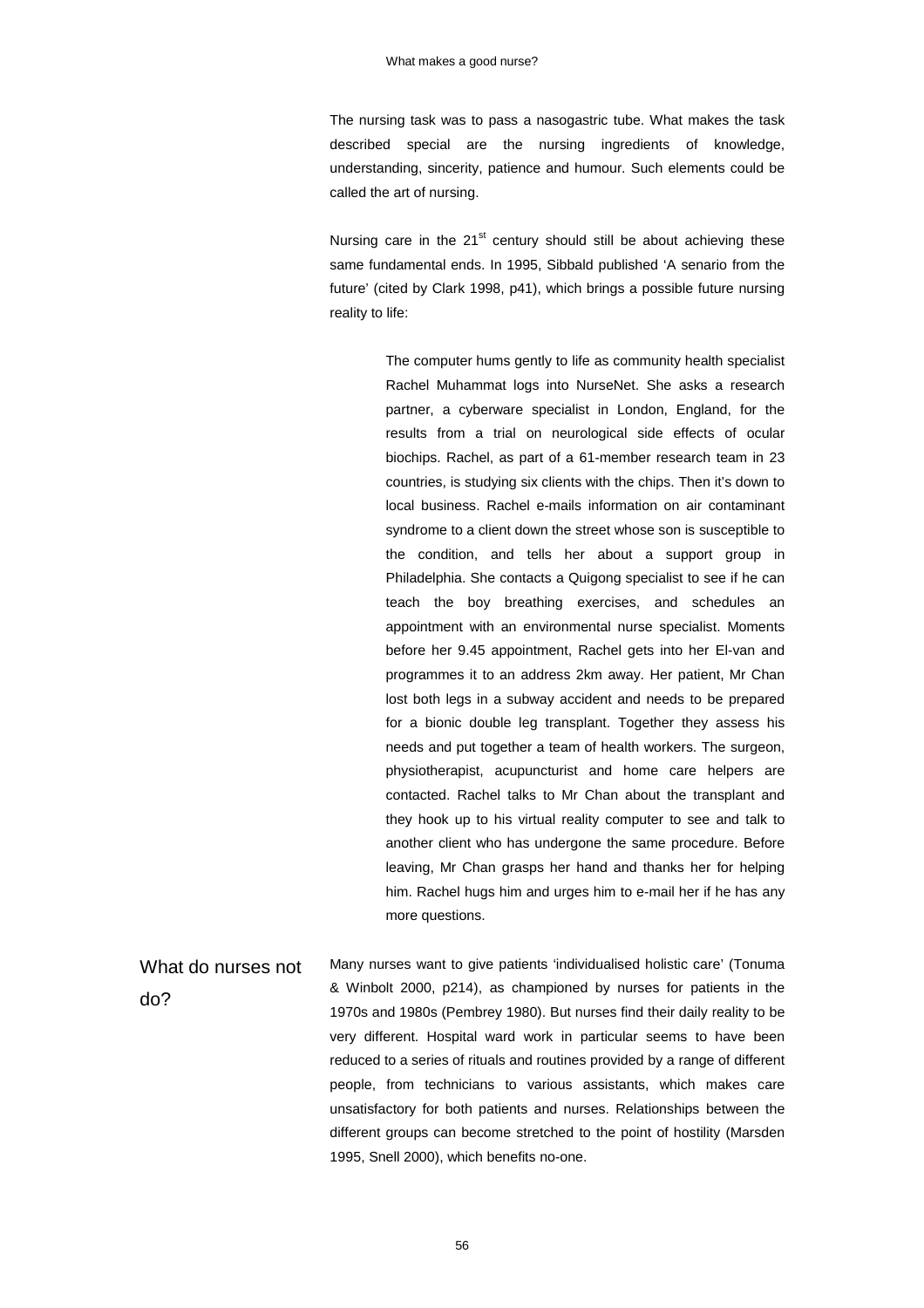In ward situations, nurses seem to have been manoeuvred into isolated positions where they carry all the responsibility but have little or no authority. A multitude of administrative and other tasks, while undeniably important, seem to have taken nurses away from their fundamental role of providing care.

What are the barriers? The medically dominated culture found within hospitals can be reductionist, turning people into conditions or disorders, rather than treating patients as human beings with a health problem. The managerial focus concentrates efforts on cost reduction and minimalist approaches. These different tensions serve to undermine the activities of nurses.

> Nurses claim to be people-centred, but many nursing roles have become blurred, their expertise eroded and their skills undermined. Nurses have become marginalised, which reduces their authority and power.

> Redfern (1996) reminds us that authority and power are similar but not the same. In hospitals many people are given authority (the 'right' and responsibility) to make decisions, but they are not also given the power. Other people can then overrule their decisions and nothing is achieved. If this happens repeatedly it can seriously undermine enthusiasm and effectiveness. Power may also be given through job titles but real power is associated with knowledge and influence. Nurses need to build their power bases by developing knowledge and influence in the organisation. However, many nurses remain uncomfortable with notions of power (Keighley 1996). Nurses seem to believe that power will undermine their fundamental values and beliefs, when really the opposite may be true.

> Many specialist nurses, nurse practitioners and others, recognise that without power they remain in subservient, unsatisfactory positions that make nonsense of their expertise. Marsden (1995, p949) reports that,

> > From a job satisfaction point of view, experienced nurses, particularly in specialised areas, spend a good deal of time teaching new medical staff and it seems paradoxical that they can instruct and supervise doctors undertaking care and treatments that they are unable [not allowed] to carry out themselves.

This scenario may have changed in some areas, but many nurses are familiar with experiences like the one described.

So where do feelings of powerlessness really come from? Benner (1984) registered alarm when she heard that nurses believed their caring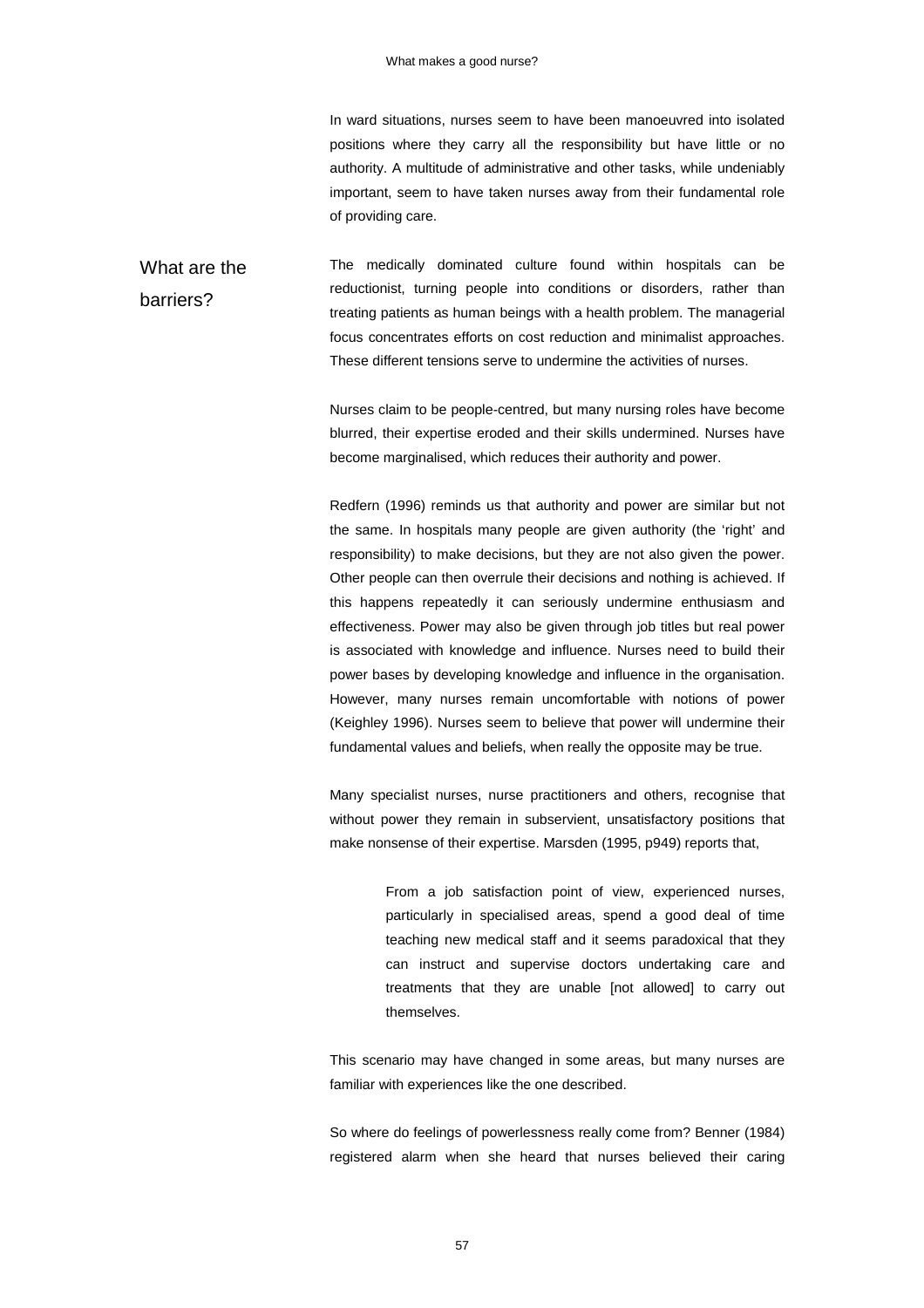qualities were the source of their powerlessness. She retaliated by insisting that feminine qualities were just as important as those usually associated with male sources of power: competitiveness, domination and control. Benner (1984, p207) pointed out,

> The disparagement of feminine perspectives on power is based upon the misguided assumption that feminine values have kept women and nursing subservient, rather than recognising that society's devaluing of and discrimination against women are the sources of the problem. The former view – the misguided assumption – blames the victim and promises that discrimination will stop when women abandon what they value and learn to play the power games like men do.

It is sad to note that some nurses do adopt masculine approaches to gain power, but Benner (1984) offers a glimpse of an alternative view. From the results of her study Benner reported that nurses developed their power by empowering patients, helping patients take control of their own situations. Through their caring, nurses were able to develop respectful relationships with patients, which released them both from the tyranny of the organisation.

Nurses remain reluctant to stand up for what they claim they believe in. Crouch (2003, p22) says that,

> As a result people don't take nurses seriously when they make constructive suggestions about patient care. Too often we are tokenistic, and other people begin to expect us to be tokenistic.

Crouch encourages nurses to take opportunities and become involved:

Nurses have great opportunities in the present climate to lift their eyes up from the here and now and look at the bigger picture – we need to get out and make an impact. (2003, p24).

For nurses to have a strategic influence, they have to put themselves into positions where they will be heard, for example as part of the management team, and then they must commit to the challenge.

> Too often, Trust chief executives and chairs still look to nurses for quick fixes to fill the gaps left by junior doctors or GPs, but that's hardly going to inspire nurses to feel valued and part of the team, they need to be part of system changes (Crouch 2003, p25).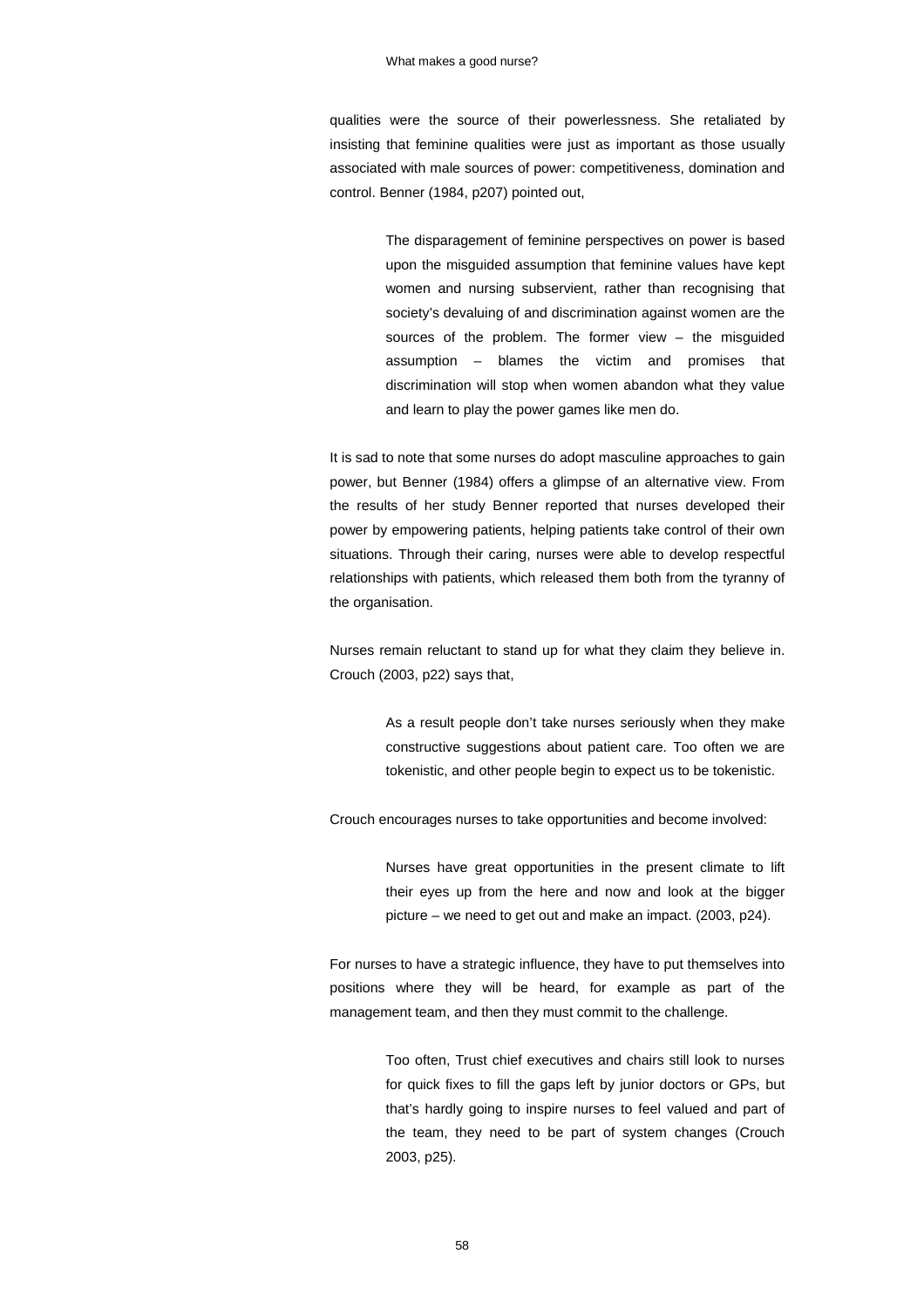Roberts (2000, p71) explains that,

Powerless groups have difficulty taking control of their own destiny because internalised beliefs about their own inferiority lead to a cycle of self-hatred and inability to unite to challenge the inequality of power. Empowerment of these groups involves the development of a more positive self-image through understanding of the cycle.

Roberts (2000) encourages nurses to understand the real sources of their oppression (society's devaluing of and discrimination against women) and for them to develop positive identities instead.

What do sisters and charge nurses do? Most nurses are promoted into the role of sister or charge nurse with little or no training. This role requires good clinical and management skills, but good people skills and leadership qualities are also needed. Girvin (1996, p20) cites Hempstead who claimed that,

> Nurses are prisoners of their own past, steeped in tradition, comfortable in hierarchical structures and management in a conventional, controlled environment.

Nurses were socialised not to take risks but to maintain the status quo. A nurse's authority, when needed, came from association with medical colleagues, rather than his or her own standing.

Girvin (1996) stresses how important it is for nurses to learn the skills to become effective leaders so that they can influence and refocus care on the welfare of patients, rather than, as currently happens, on management agendas.

The role of the sister and charge nurse is essentially to be 'in charge'. This person must supervise and know what is going on and what is happening to whom. They are responsible for every person, patients and staff, for all the care given while they are on duty and for giving a complete and detailed hand-over to the next person in charge (Armstrong 1981, Pembrey 1980).

The sister or charge nurse must also provide support for everyone while on duty. Nurses need support to do their work properly, as do other care staff including the medical team. A good sister or charge nurse will also be the one person the consultant can turn to in times of crisis. When consultants feels vulnerable, they have few people they can confidently confide in (Armstrong 1981). This is an important role for the sister once confidentiality is established.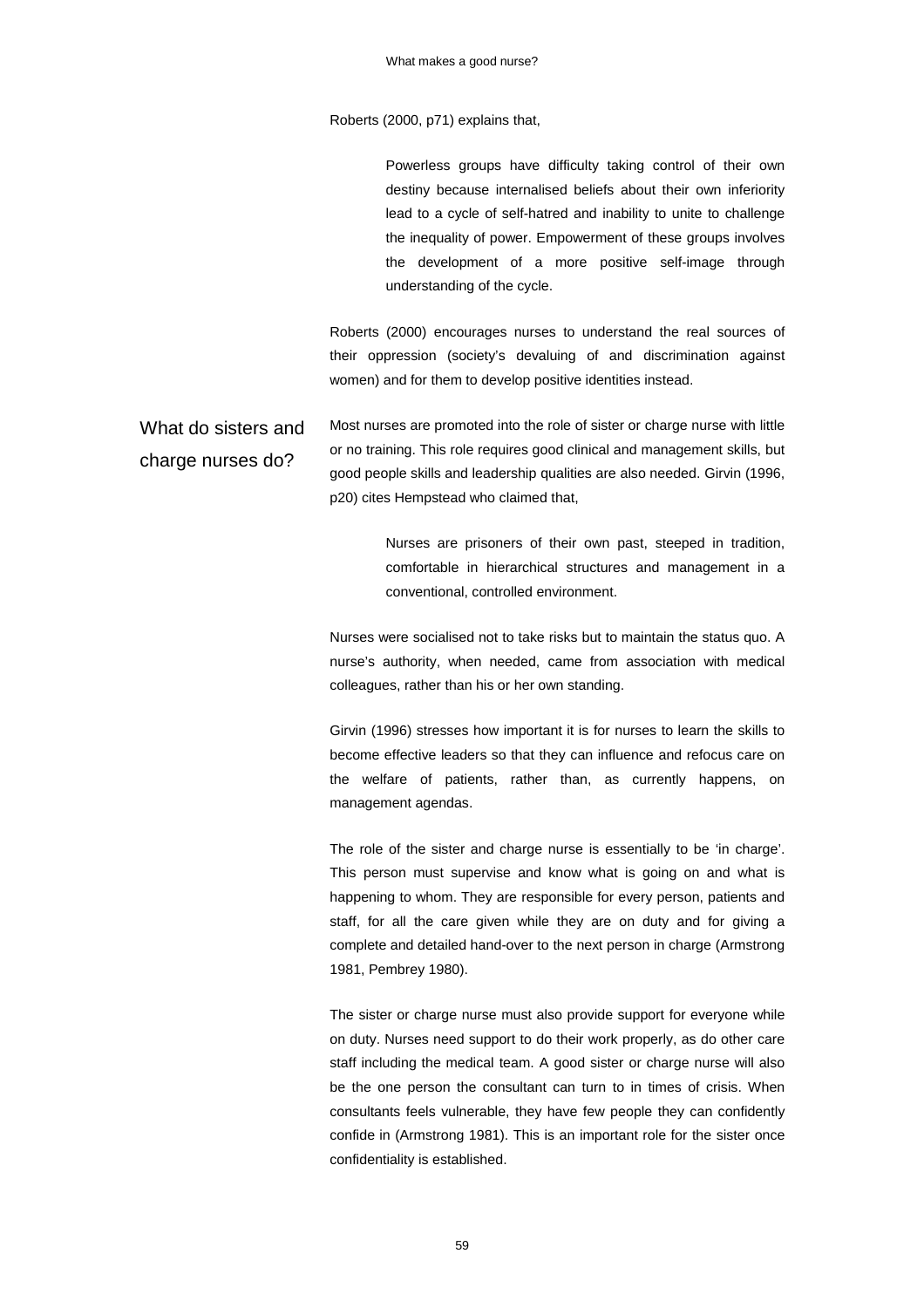A good working relationship with the medical team is essential for good patient outcomes. Nurses need to develop their own authority, as this example from the Royal College of Nursing (1992, p46) shows:

> When you develop a good working relationship with your medical colleagues, you know you can rely on them in a crisis, and they know you won't bother them with trivial details when they are busy. Having said that, there are some people at some times who constantly do not respond. There was a big X-ray meeting on Mondays where the juniors presented cases and you just did not disturb that meeting. On one occasion when I bleeped the houseman out of there, he came so fast that he was out of breath. He knew that he was needed badly, and he was right. (Ward Sister)

However, to become a good ward sister or charge nurse, he or she needs a good team of people they can rely on. The ward sister or charge nurse should also be 'part' of a team, giving support to those below (receiving authority from them), while also receiving support and authority from above (from senior nurses, assistant matrons and matrons). Authority refers to the right to make binding decisions (Obholzer cited by Redfern, 1996). Without real authority and the corresponding power, sisters and charge nurses cannot be effective. They cannot be expected to function effectively if they are left in isolation.

The health outcome of insufficient numbers of registered nurses working with patients Nurses say they want to give patient care but are prevented from doing so by other, predominantly administrative responsibilities. However, there is much evidence to support the need for registered nurses to be the ones giving patient care. Registered nurses have more knowledge than less educated colleagues and as a result they are more able to analyse issues, think critically, evaluate situations and solve problems as they arise (Swindells & Willmott 2003). This means that patients receive more responsive, high quality care, with lower mortality rates, as demonstrated by the magnet hospitals in the United States (Aiken 1998, Eckardt 1998). These hospitals were called magnet hospitals because of the way they were able to attract and keep nursing staff (Buchan 1997). When nurses were allowed to work in rewarding ways, ways that satisfied them and allowed them to give the best possible care to patients, nurses became committed to the hospitals and stayed. One of the key features of the success of the magnet hospitals was the ability to recruit and maintain adequate nursing staff levels and therefore build a mature workforce. The higher levels of nurses in the workforce were directly linked to lower mortality rates (Aiken 1998).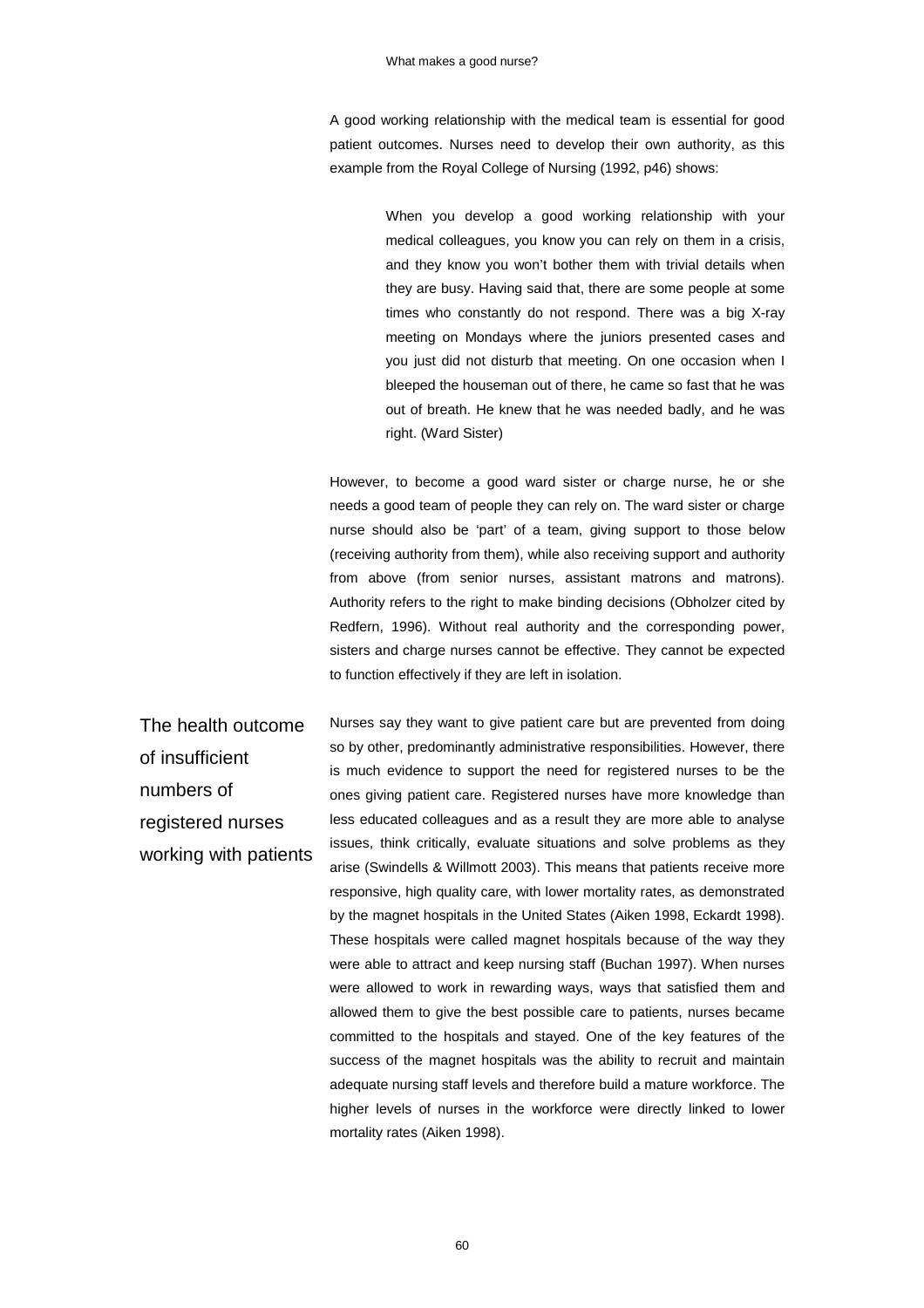Cost implications of having more registered nurses in hospitals

The cost implications of employing more (or fewer) registered nurses could sometimes be considered a matter of 'weighting'. Nursing costs measured only from the front of the equation will make their replacement by other, cheaper workers appear cost effective. However, taking into account costs acquired further down the line in the patient journey from infections, complications, re-admission, even death, these equations look less convincing.

In the UK, Pembrey (1984 cited by Clay 1987), the Royal Mardsen Hospital in London (Clay 1987), and the Magnet hospitals in the United States, support the belief that, for the best patient outcomes, qualified nurses should be looking after patients. They support this position using cost-effectiveness as evidence. They report that having more registered nurses reduces costs in the longer term by reducing the numbers and types of complications (even death) experienced by patients.

This real example taken from the Royal College of Nursing (1992, p47) illustrates the kind of difficulties that can occur if there are not enough registered nurses on duty:

> As a senior night sister I was called to the receiving room of casualty. The staff nurse and casualty officer were with a patient in the resuscitation room, leaving a nursing auxiliary in main casualty. She was experienced in the department and trying to sort out an order of priority for a group of youths who had come in together from a knife fight. One was bleeding profusely from facial lacerations, other had various lacerations to hand and arms. One was fairly quiet and only had a nick in the skin in the area of his stomach. As he was quiet and with little apparent bleeding she had placed him last in line. Although experienced, she did not have the depth of knowledge to know that the very quietness of the man was ominous and that the nick was the entry point of a stiletto stab wound that needed rapid surgical exploration. Within the hour the young man had been to the theatre and had his spleen removed. Any delay could have resulted in his bleeding to death quietly and cleanly, possibly unnoticed in the fracas that was going on. (Night Sister)

This example is not unique; many nurses are able to relate similar stories. It serves to illustrate the importance of having enough suitably qualified staff to safely cope with the patients they are responsible for. If there are too few nurses, even when they are appropriately trained and experienced, they may not be able to provide the care needed if they are stretched too thinly, and patients may die. As Aiken (1998) reported,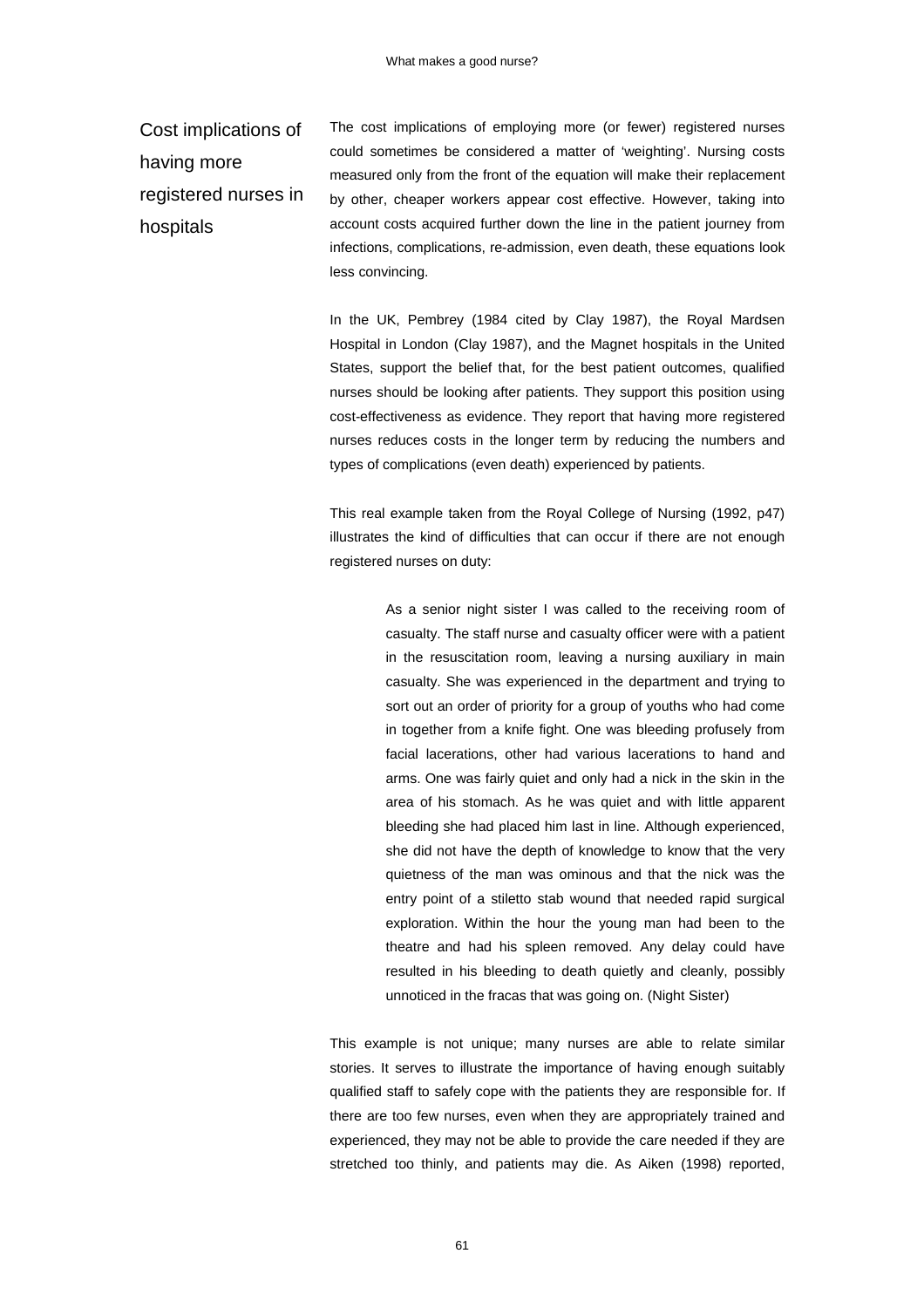higher levels of nurses in the workforce are directly linked to lower mortality rates. Employing more registered nurses provides the opportunity to build a reliable and committed workforce, which is then able to provide high quality care. The long-term effect of this is to reduce costs and build the reputation of the organisation.

In *The Future Health Worker* (2003, pi), Kendall & Lissauer acknowledge that under investment in the NHS, compared with other European countries, means that 'too many health workers have to struggle to provide care in difficult and challenging circumstances'. They predict that although these pressures are likely to increase in the future, health workers need to keep care patient-centred. Patient-centred care is defined below:

#### **Patient-centred care for hospital inpatients**

- Respect for patients' values, preferences, and expressed needs (including impact of illness and treatment on quality of life, involvement in decision-making, dignity and autonomy)
- Co-ordination and integration of care (including clinical care, ancillary and support services and 'front-line' care);
- Information, communication, and education (including clinical status, progress and prognosis, processes of care, facilitation of autonomy, self-care and health promotion);
- Physical comfort (including pain management, help with activities of daily living, surroundings and hospital environment);
- Emotional support and alleviation of fear and anxiety (including clinical status, treatment and prognosis, impact of illness on self and family and financial impact of illness):
- Involvement of family and friends (including social and emotional support, involvement in decision-making, support for care-giving, impact on family dynamics and functioning);
- Transition and continuity (including information about medication and danger signals to look out for after leaving hospital, co-ordination and discharge planning, clinical, social, physical and financial support).

(Gerteis et al. 1993 cited by Kendall & Lissauer 2003, p11)

Kendall & Lissauer (2003) refer to the work of the US Institute of Medicine's Quality of Health Care in America project which identified the need for a patient-centred approach to care achieve improvements and meet the needs of patients in the future. These findings are equally valuable to British health care and the NHS as they are to the American health care system. The elements the project identified as important are illustrated here: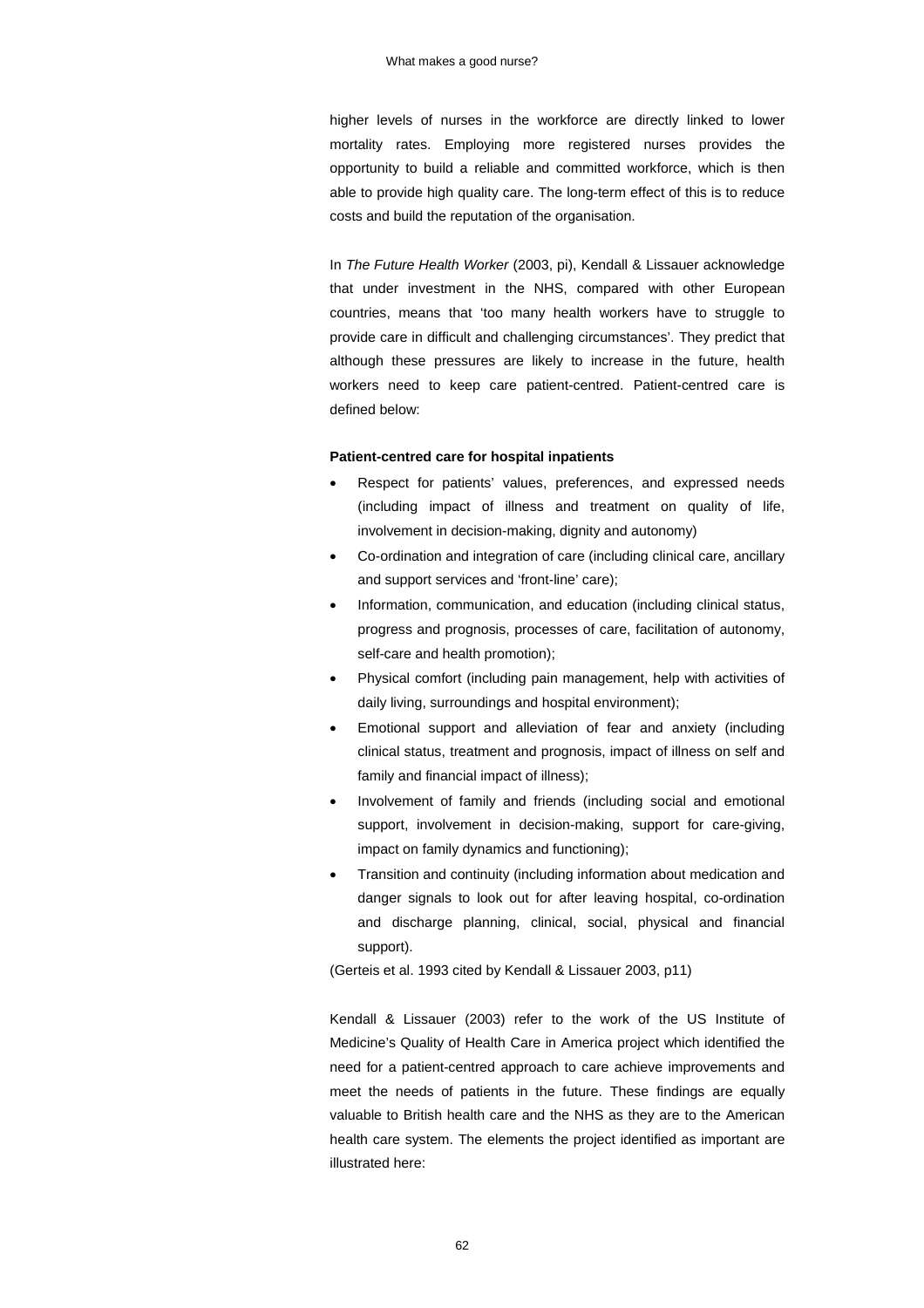### **Establishing aims for the 21st century health care system**

- Safe avoiding injuries to patients from the care that is intended to help them:
- *Effective* providing services based on scientific knowledge to all who could benefit, and refraining from providing services to those not likely to benefit (avoiding under-use and overuse respectively);
- *Patient-centred* providing care that is respectful of and responsive to individual patient preferences, needs and values, and ensuring that patient values guide all clinical decisions;
- *Timely* reducing waits and sometimes harmful delays for both those who receive and those who give care;
- *Efficient* avoiding waste, including waste of equipment, supplies, ideas and energy;
- *Equitable* providing care that does not vary in quality because of personal characteristics such as gender, ethnicity, geographic location and socio-economic status.

(Institute of Medicine 2001, cited by Kendall & Lissauer 2003, p12)

Health care workers need to understand the importance of remaining patient-focused to work in patient-centred ways. All of the elements described above are fundamental and there is nothing revolutionary about any of the recommendations. They are all features that health workers would hope to find for themselves and their families if they should ever need to access the NHS, but pressures and challenges of recent years have led to a loss of focus. Now is the time for health workers to re-identify and value these fundamentals of care for the 21<sup>st</sup> century.

Do nurses need educating? There is a common perception that nursing is easy and anyone can do it – it is even supposed to be a 'natural' activity for some. The facts do not support this view. Swindells & Willmott (2003) conducted a study that compared the abilities of graduate nurses with those of diploma educated nurses. They found that in the areas of cognitive ability, reflective practice and professional practice the graduates all performed better than the diplomates.

> Nurses are the acknowledged detectors of complications – doctors rely on nurses to do this for them. They have the knowledge and ability to put together early indications of deterioration in a patient's condition and take appropriate action. Aiken et al. (2003, p1617) found that:

> > In hospitals with higher proportions of nurses educated at the baccalaureate level or higher, surgical patients experienced lower mortality and failure-to-rescue rates.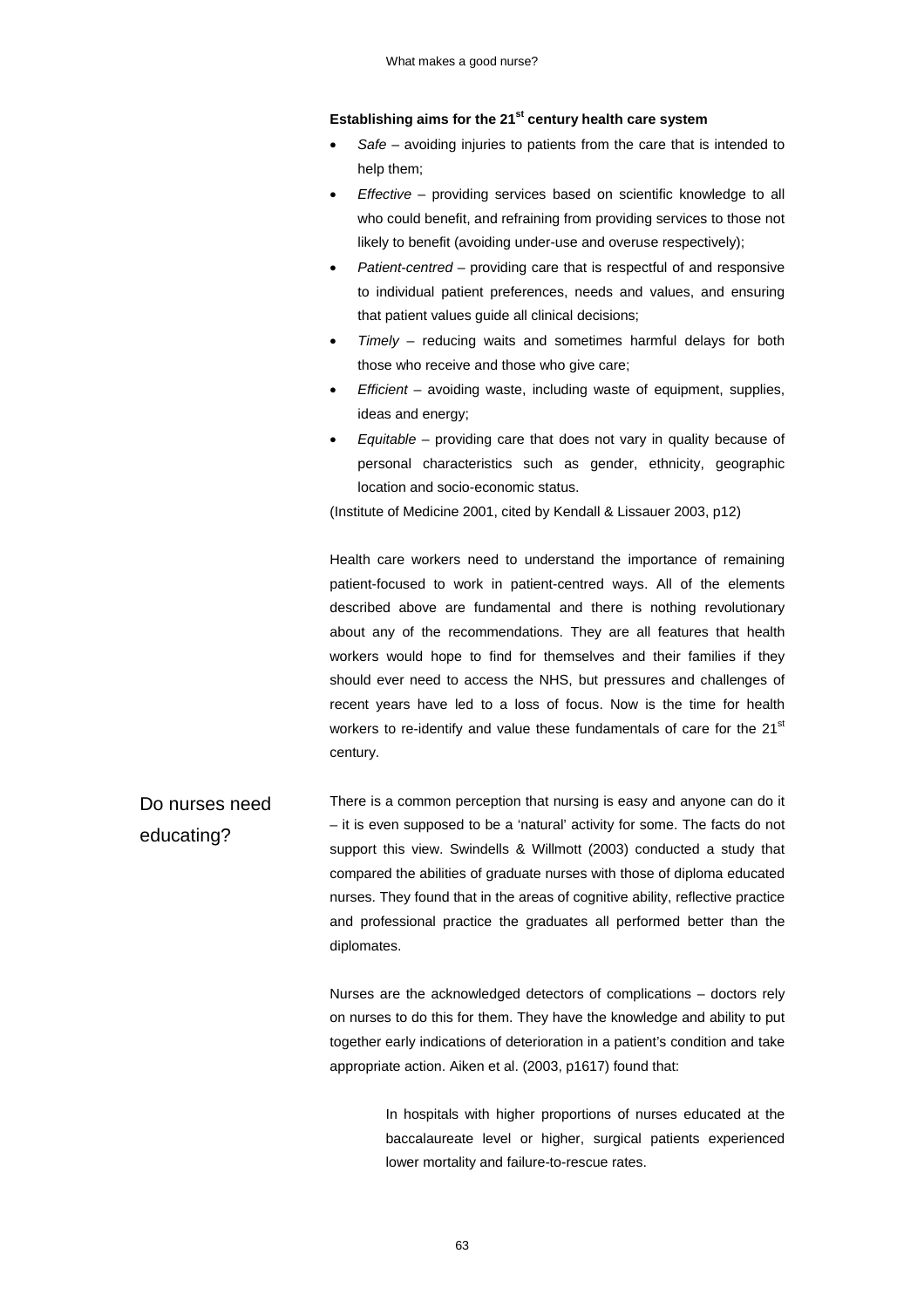Nursing is a highly complex activity, which remains under-rated. As a result, nursing is commonly regarded as a marginal occupation, with the education of nurses perceived as low priority. Exceptions to this perception include nurses who, although they are highly educated, remain aware of how much there is still to know, as illustrated by this example from the Royal College of Nursing (1992, p48):

> As students, we worked alone on night duty with only our common sense and a small amount of knowledge to help. Patients survived sometimes in spite of, not because of us. Then we became trained and built up experience. I found myself thinking, after I had acquired the diploma in nursing why did they not tell me that before? We study and realise that some of our experiences lack validity. We examined the mistakes we made through lack of knowledge and the inadequacies of our training. We have become more supportive to our patients and our juniors as we gain insight and confidence. This professional development takes time and it takes a professional commitment. Reason, knowledge and understanding give commitment. If nursing is simple, why do I have two degrees and five nursing qualifications and still feel that I am scratching the surface? (Nurse Manager)

Benner (1984) supported higher education for nurses. She recognised the complexity of nursing practice and that time alone (experience) is not enough. Time must also be combined with knowledge and reflection for nurses to develop their expertise and give patients the care they deserve.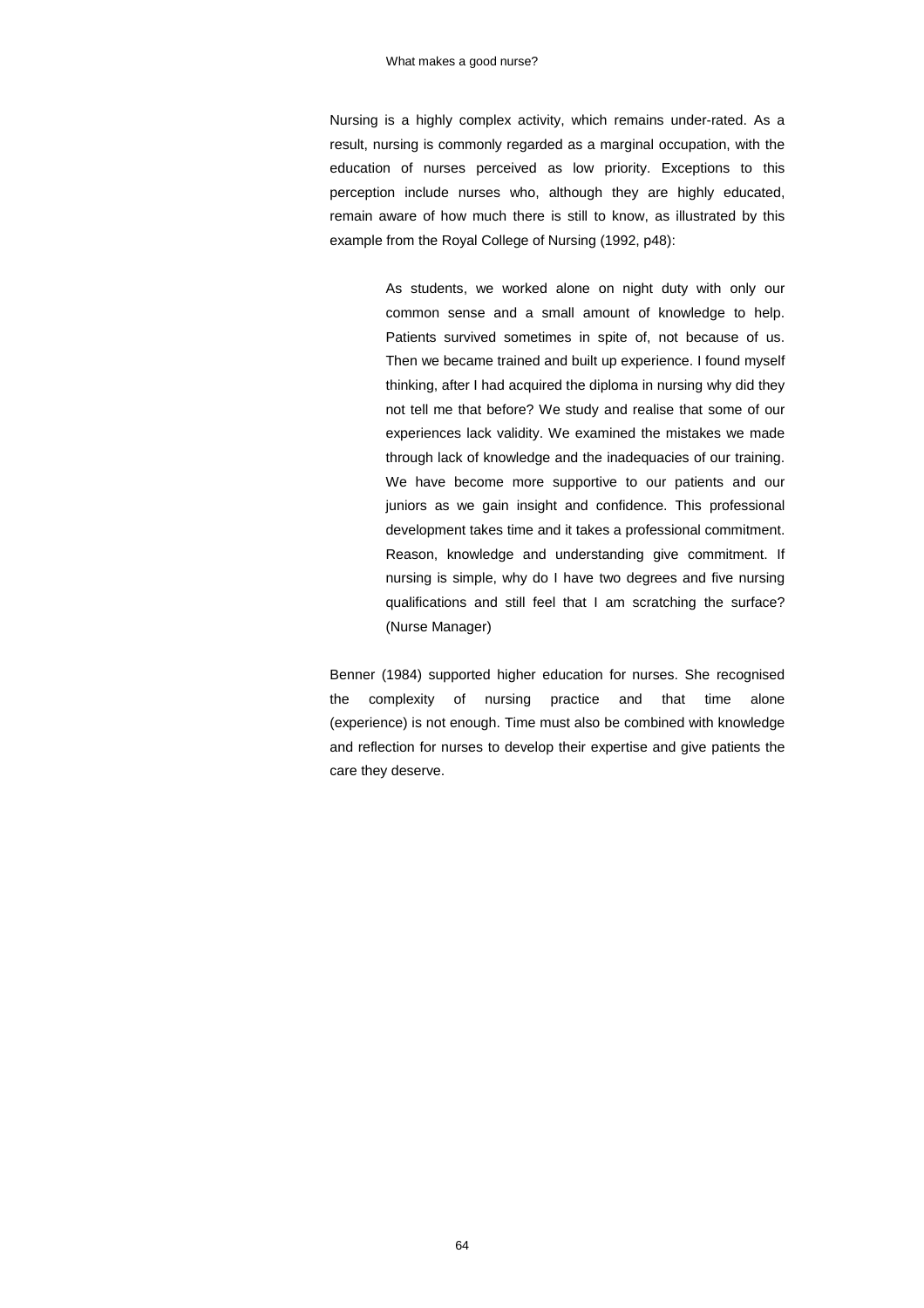# Themes emerging from the literature

| Who are the nurses         | Who are the nurses?                                                                                                                                                                                                                                                                                                                                                                                                                                                                                                                                                                                                                                                                                                                                                                     |  |  |
|----------------------------|-----------------------------------------------------------------------------------------------------------------------------------------------------------------------------------------------------------------------------------------------------------------------------------------------------------------------------------------------------------------------------------------------------------------------------------------------------------------------------------------------------------------------------------------------------------------------------------------------------------------------------------------------------------------------------------------------------------------------------------------------------------------------------------------|--|--|
| and what do they<br>do?    | The people called nurses should be registered nurses, who make up a<br>fairly uniform group of people, who hold similar values and practice to<br>similar standards of competency. This is not the reality. Registered<br>nurses are not a homogenous group. The reality is that registered nurses<br>form a diverse group of people with very different values and abilities.<br>The repeated adjustment of entry requirements and the trend for care<br>workers to call themselves nurses aggravates this problem.<br>Nurses need to develop strategies to regulate standards of education and<br>practice so that they can develop into a more unified group able to give                                                                                                            |  |  |
|                            | 21 <sup>st</sup> century standards of care.<br>What do nurses do?<br>Registered nurses may perform a range of activities. They may be:<br>Managing large, busy communal areas or hospital wards;<br>$\bullet$<br>Giving direct care in specialist areas or areas with a specific focus;<br>$\bullet$<br>Giving individual, one-to-one care in the home or private setting for<br>٠<br>individuals and/or families.                                                                                                                                                                                                                                                                                                                                                                      |  |  |
| Barriers to care<br>giving | Nurses report many barriers that prevent them from giving quality care to<br>patients. The barriers include:<br>Reduced numbers of registered nurses to care for patients;<br>$\bullet$<br>Increased nursing and non-nursing work loads, fed by the<br>$\bullet$<br>expectation that nurses can and should spread themselves to do<br>everything: administrative duties, deal with human resource issues,<br>advanced/extended<br>practice<br>providing<br>treatment<br>and<br>care<br>traditionally given by doctors;<br>Lack of authority and nurses' concerns and difficulties not listened to<br>or not addressed;<br>In hospitals, the dominant managerial culture seems to prefer<br>monetary unit cost as the determinant, rather than quality outcomes<br>- a short-term focus. |  |  |
| Leadership in<br>hospitals | Leadership in hospitals, particularly on the ward, seems largely missing:<br>Role models lost during the 1980s' reforms need to be reinvented;<br>Strong leaders as sisters and charge nurses are needed to actively<br>$\bullet$<br>supervise and manage complex work areas;<br>There is a need for sisters and charge nurses, people with real<br>$\bullet$<br>authority, skilled and able to do the job; experts in the field, expert at<br>managing people and using conflict resolution skills;                                                                                                                                                                                                                                                                                    |  |  |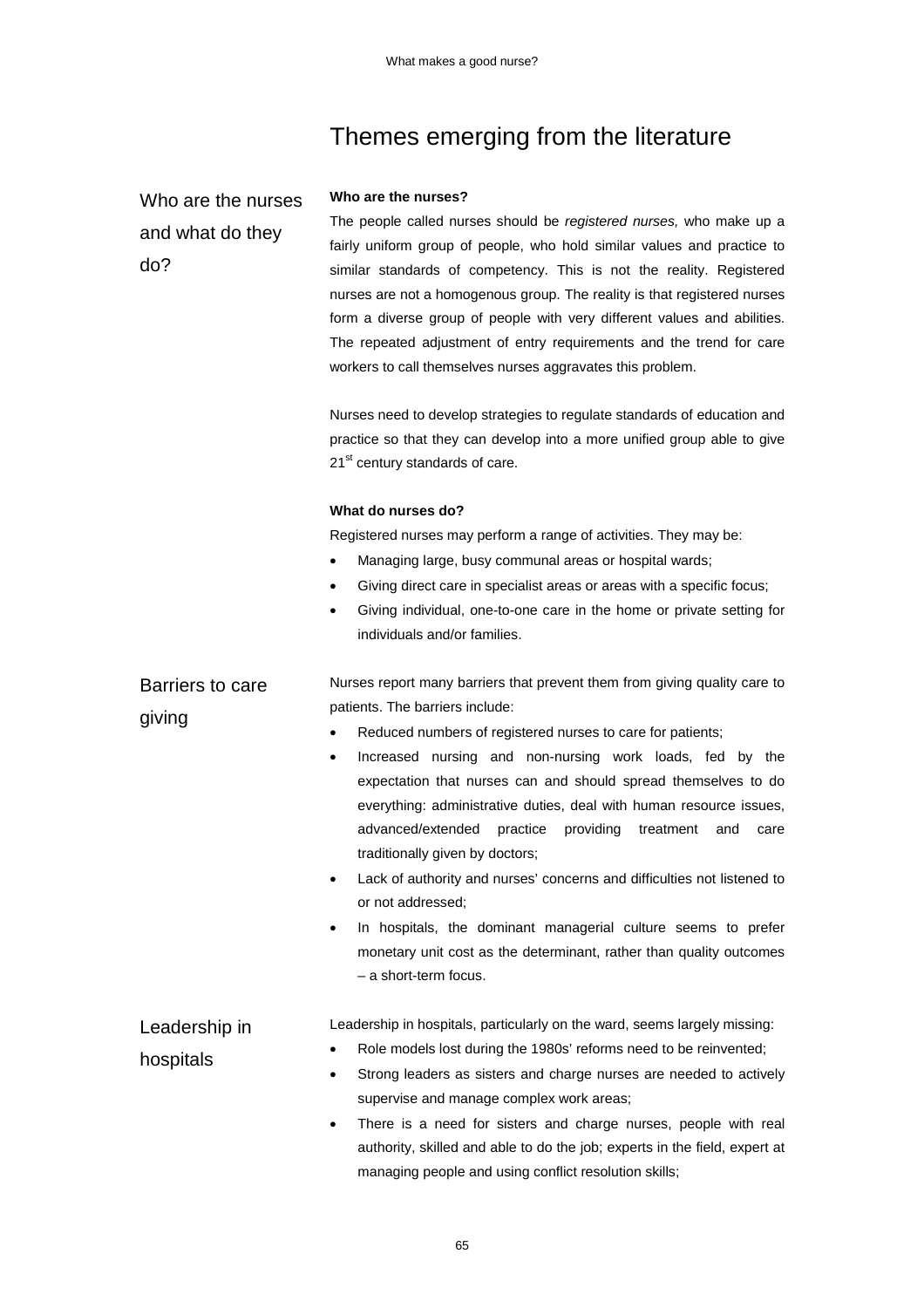|                                                            | Leaders need to demonstrate and inspire professional identity and<br>$\bullet$<br>high standards of care;<br>Structures and people in the hierarchy need to support leaders and<br>$\bullet$<br>leadership development.                                                                                                                                                                                                                                                                                                                          |
|------------------------------------------------------------|--------------------------------------------------------------------------------------------------------------------------------------------------------------------------------------------------------------------------------------------------------------------------------------------------------------------------------------------------------------------------------------------------------------------------------------------------------------------------------------------------------------------------------------------------|
| <b>Quality registered</b><br>nurses giving quality<br>care | Quality and 21 <sup>st</sup> century standards cannot be achieved without<br>investment in people, education and practice. Investment is needed to:<br>Keep experienced nurses in ward areas;<br>$\bullet$<br>Keep the experienced nurses who can then develop the learners in<br>$\bullet$<br>the field;<br>Produce 'quality' staff rather than just increasing 'numbers' if patient<br>$\bullet$<br>outcome disasters are to be avoided. (Not a short-term measure but<br>investment works out cheaper, with better results in the long-term.) |
| Patient/carer<br>involvement                               | The 21 <sup>st</sup> century brings with it a new public culture. People increasingly<br>know what they want from the health service and will use political and<br>other pressures to achieve their objectives. The NHS must cultivate<br>involvement and develop strategies to improve standards and give the<br>public what they want.                                                                                                                                                                                                         |
| <b>Education for nurses</b>                                | Education is linked to improved nursing practice and patient outcome.<br>Advanced education for nurses produces even better results. Small<br>investments in education reap large rewards for patients. Closer links and<br>relationships between service areas<br>improved<br>and educational<br>establishments could lead to more creative environments and greater<br>scope for teaching and learning.                                                                                                                                        |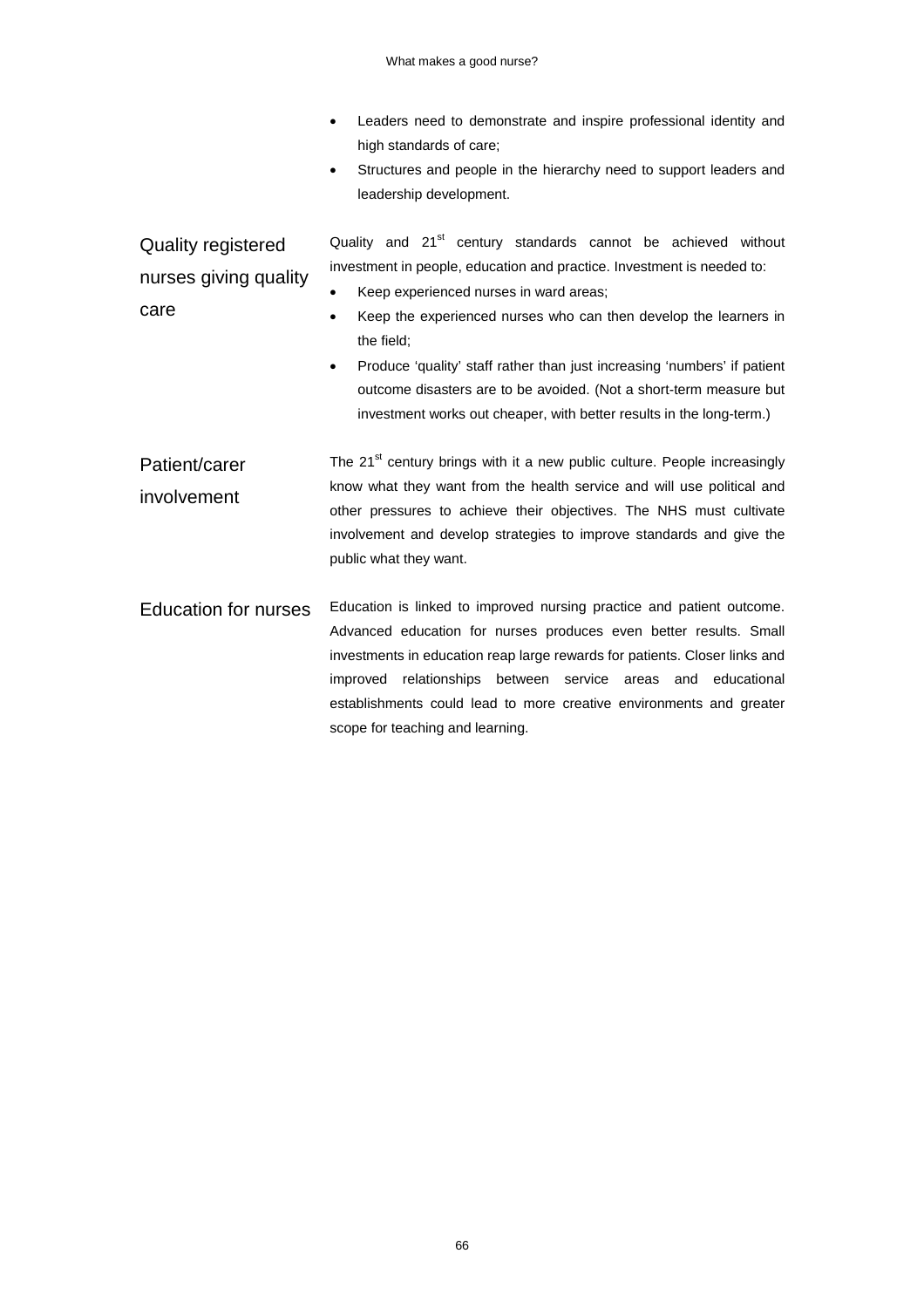# Methodology

### The study objective

• To identify the activities and functions that registered nurses employed by West Dorset NHS Trust should be involved in.

The informants were the staff of West Dorset NHS Trust and local people served by Dorset County Hospital. The study was approved by the local ethical authority and guided by the steering group.

## Study design

Recruitment of staff Staff were invited to take part in the project by responding to 'information packs' distributed across the Trust with salary slips (total number: 2,850). The information packs contained background information and a description of the project, a contact questionnaire and a pre-paid address sticker. An information article was also published in the staff newspaper *Headlines* at the same time. Staff were asked to respond using either approach and thus volunteer to be contacted by the researcher at Bournemouth University. This contact between the staff member and the researcher formed the initial consent to take part in the project. A formal consent was obtained later. Everyone who responded remained a volunteer and was able to withdraw from the project at any time if they wished.

> The researcher used the contact details to reach the volunteer and place them into a focus group. The original intention was that people could be placed into groups where every member had one purpose and a common identity through self-selection. In the event, through people's limited availability, this was not possible and so mixed groups were formed. However, care was taken to arrange groups where people felt themselves to be with peers, and were not therefore overwhelmed by other perhaps more senior members within the Trust. It was an important consideration that everyone should feel comfortable and thus able to contribute fully to the discussion.

> There were 18 groups available for self-selection, and 17 of these were used. The groups chosen by the volunteers are listed below with the number of people who self-selected into each indicated in parentheses:

- Administration/secretarial (10)
- Allied health professional (12)
- Consultants (3)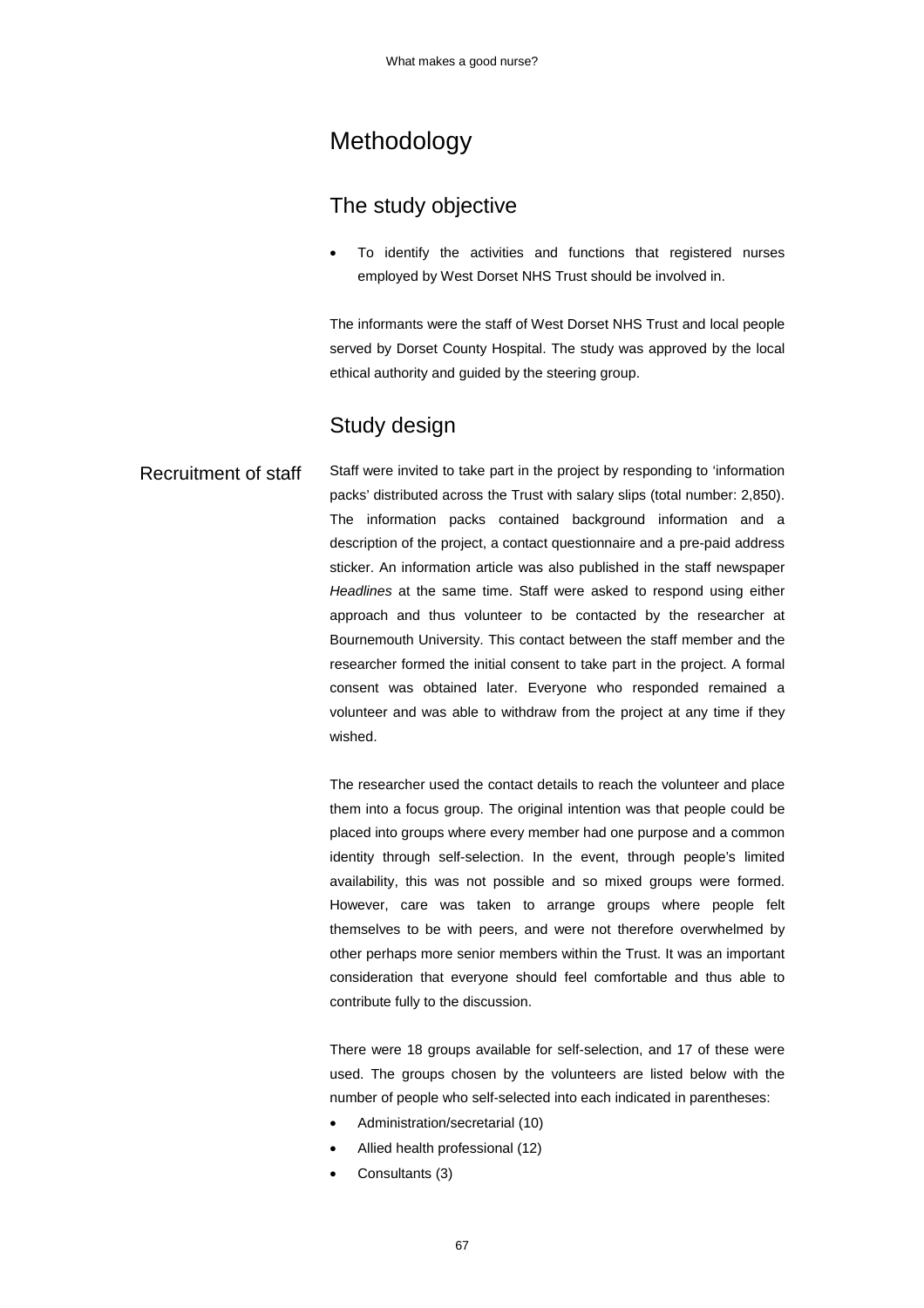- Directorate (1)
- Doctor (4)
- Executive (1)
- Experienced nurse (43)
- Leadership role (4)
- Manager (9)
- Mental health professional (3)
- Newly qualified nurse (7)
- Non-executive (2)
- Nursing support staff (10)
- Other (details given) (2)
- Pharmacy (2)
- Service support staff (6)
- Speciality (12)

#### **Volunteers**

There were 131 volunteers forming 4.6% of the staff at West Dorset NHS Trust. From these, 59 staff (45%) were able to take part in focus groups. To maintain anonymity, people are referred to as either nurses or nonnurses. The project was designed to consider the activities and functions of registered nurses and so any reference to nurses includes all registered nurses, newly qualified staff and more experienced nurses who may also be managers, specialists and midwives. References to non-nurses include health care support workers (although they have nursing roles, they cannot be called nurses for the purpose of this study), non-nurse managers, administrators, ward clerks, allied health professionals, physiotherapists, therapists, pharmacists, radiographers, service support staff, consultants, doctors, executives and nonexecutives.

#### **Focus groups**

Focus groups were used to try and give staff at West Dorset NHS Trust the greatest opportunity to take part. Specific dates were selected in conjunction with the availability of rooms in the Thomas Sydenham Education Centre. The aim was to hold up to three focus groups on each of those days: one in the morning, one in the afternoon and one in the evening, to give participants a choice. A total of ten focus groups were held: five in the morning, four in the afternoon and one in the evening. All were well attended. Staff were enthusiastic and contributed thoughtfully to the discussions.

#### **Limitations to focus group attendance**

Many more people wanted to take part in the focus groups but there were difficulties with availability. Some people found it hard to get away from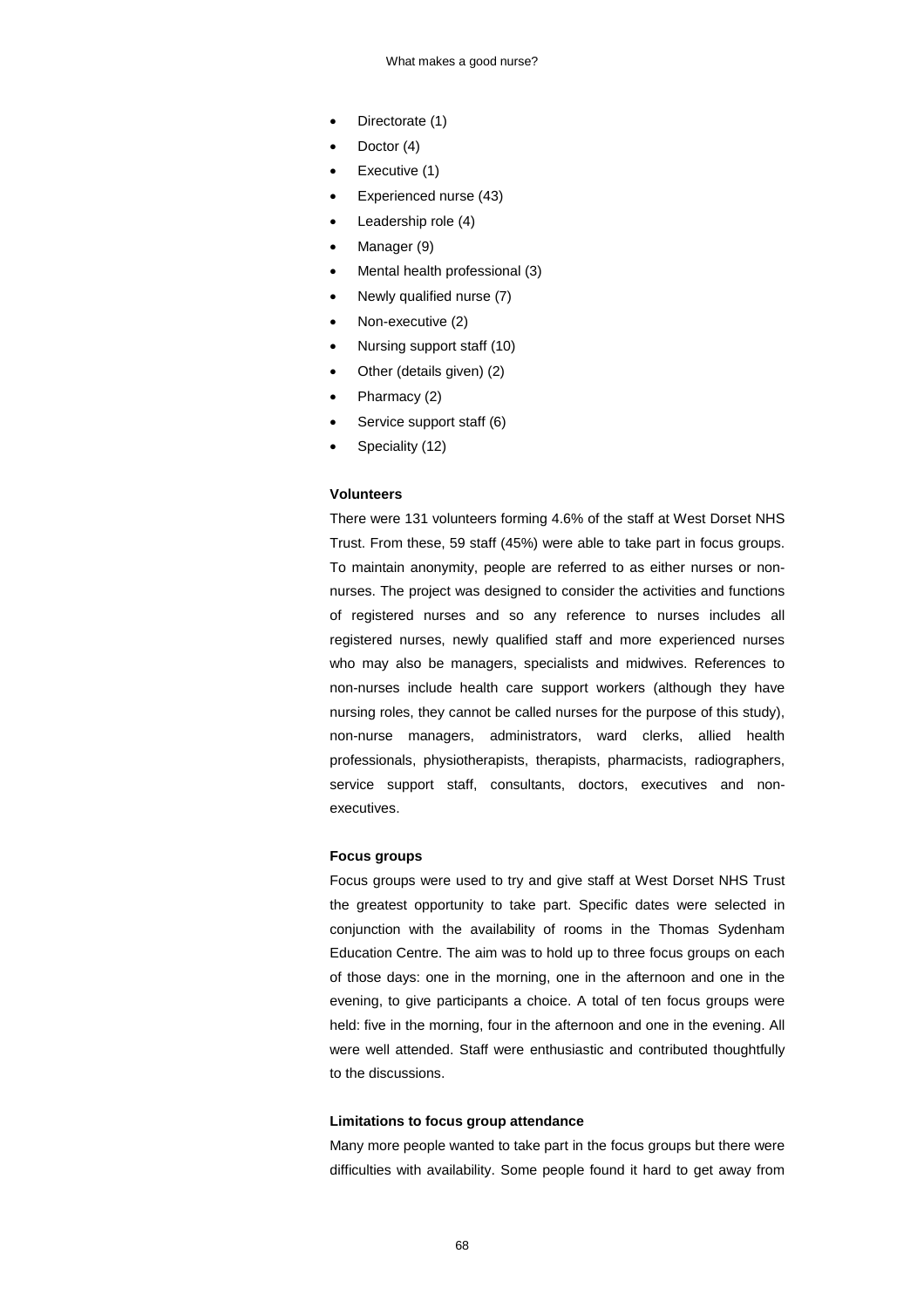ward and clinic situations, others worked different shift patterns, and some had commitments to patients and families that prevented them from taking part. There were also unexpected emergencies and problems that prevented people from attending.

Recruitment of the public An advertisement (see Appendix 1), aimed at attracting and recruiting local people to the project, was placed in two newspapers available across Dorset and Wiltshire: *The Blackmore Vale* and *The [Dorchester] Echo*. Distribution included the towns of Dorchester, Weymouth, Bridport, Sherborne and many villages. Five people responded to these advertisements with four indicating that they wanted to take part in the project.

> The disappointingly small number of people responding to the advertisement was taken as an issue to the steering group. The members of the steering group made sound suggestions (lessons learned for the future) but in the event it was decided to follow up the four volunteers. One person could not be reached but three people were contacted and took part in individual tape-recorded interviews.

> Many of the staff participating in the focus groups had either been patients themselves or had close family members as patients in hospital in the recent past. As a result, staff could give their views as both staff working for the organisation, and as members of the public.

> All contributions were valued and much appreciated by those involved in the production of this project.

Managing the data Data were collected by tape-recording the focus groups (staff contribution) and by tape-recording the individual interviews (public contribution). The tapes were then transcribed and analysed. The volume of data collected was organised into tables, providing clear and easy access to the emerging themes and issues raised.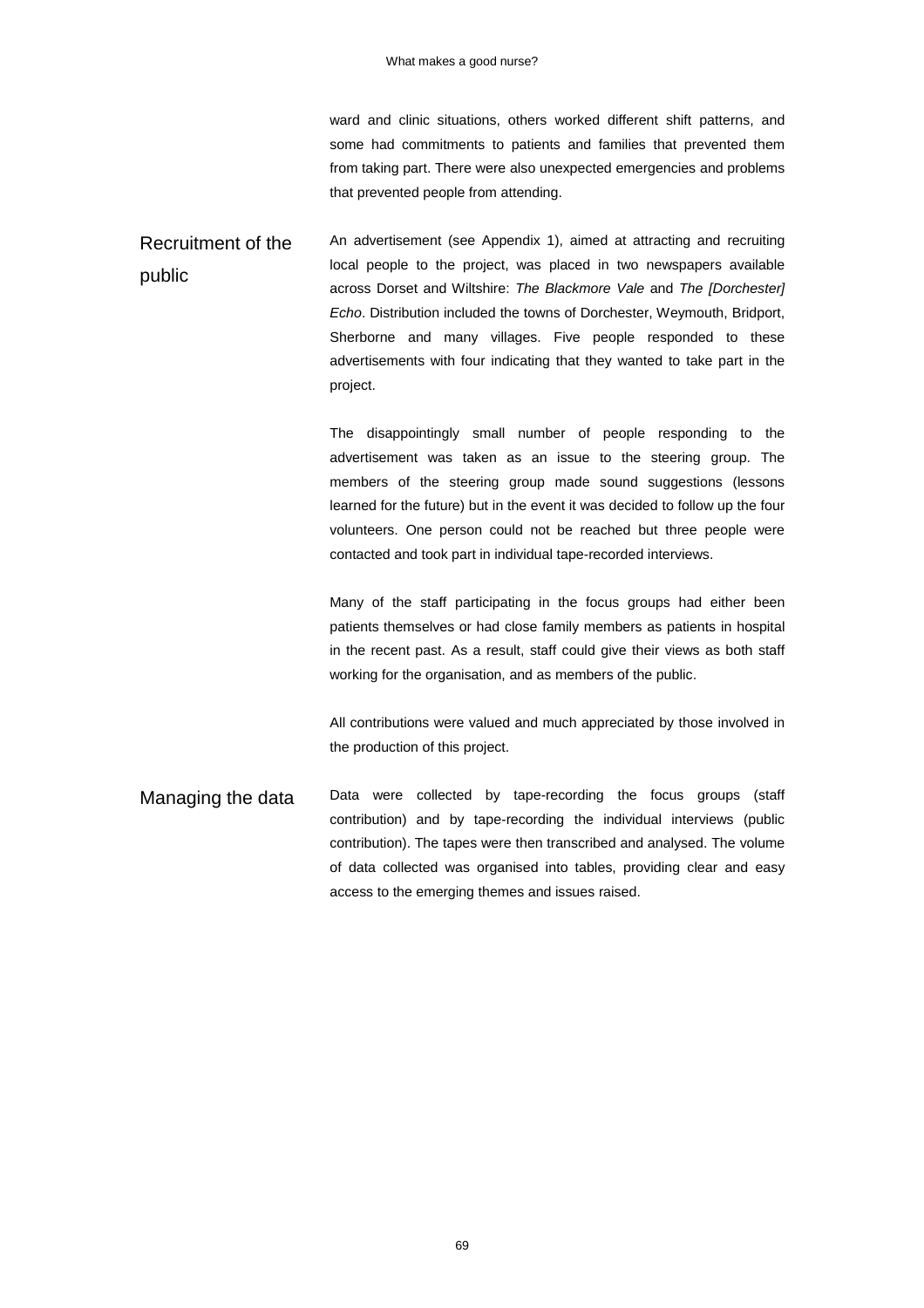# Findings

The findings have been presented in tables to show easily and clearly the issues raised and the emerging themes. Some of the points made were aspirations rather than facts. None of the findings was intended to be in any way critical. Participants were simply highlighting issues they identified as important.

Different people conducted the focus groups, so some variations occurred. Some of the questions were not given to every group. A lot of interesting and useful information was collected. To clarify what nurses should be doing, see Table 1.

**Table 1: What are the important activities and functions registered nurses should be involved in?**

| <b>Themes</b>              | <b>Main points</b>                                                                           |  |
|----------------------------|----------------------------------------------------------------------------------------------|--|
| Patient care (1)           | Giving hands-on holistic patient care<br>$\overline{a}$                                      |  |
|                            | Assessing needs/making relevant referrals                                                    |  |
|                            | Care-planning                                                                                |  |
|                            | Spending time with patients/listening                                                        |  |
|                            | Identifying anxieties/problem solving on patient's behalf                                    |  |
|                            | Giving medication/infusions/dressings                                                        |  |
|                            | Taking ECGs/bloods (screening)/cannulation (out-of-hours)                                    |  |
|                            | Admissions/history taking (out-of-hours)                                                     |  |
|                            | 24 hour carers/one constant                                                                  |  |
|                            | Patient as a person not a diagnosis                                                          |  |
|                            | Nursing focus                                                                                |  |
|                            | Using special nursing skills/multiple layers of skills                                       |  |
|                            | Supporting medical team; providing extra detail about patient;                               |  |
|                            | reporting subtle changes                                                                     |  |
|                            | Stabilising influence (in roller-coaster of treatment, the one there for                     |  |
|                            | them, to help them through)                                                                  |  |
| Co-ordinating care (2)     | Conduit of care/pulling all the different specialists and treatments<br>$\overline{a}$       |  |
|                            | together at the appropriate times/central person                                             |  |
|                            | Forward planning                                                                             |  |
|                            | Discharges (planning)<br>$\overline{\phantom{0}}$                                            |  |
| Creating and maintaining a | Clean and dry environment, patients able to eat appropriate food<br>$\overline{\phantom{a}}$ |  |
| safe environment (3)       | Safety measures (security, cot sides, special mattresses, isolation,<br>$\overline{a}$       |  |
|                            | barrier nursing)/comfort                                                                     |  |
|                            | Appropriate equipment used/well maintained/properly trained staff                            |  |
|                            | (competent and compassionate)                                                                |  |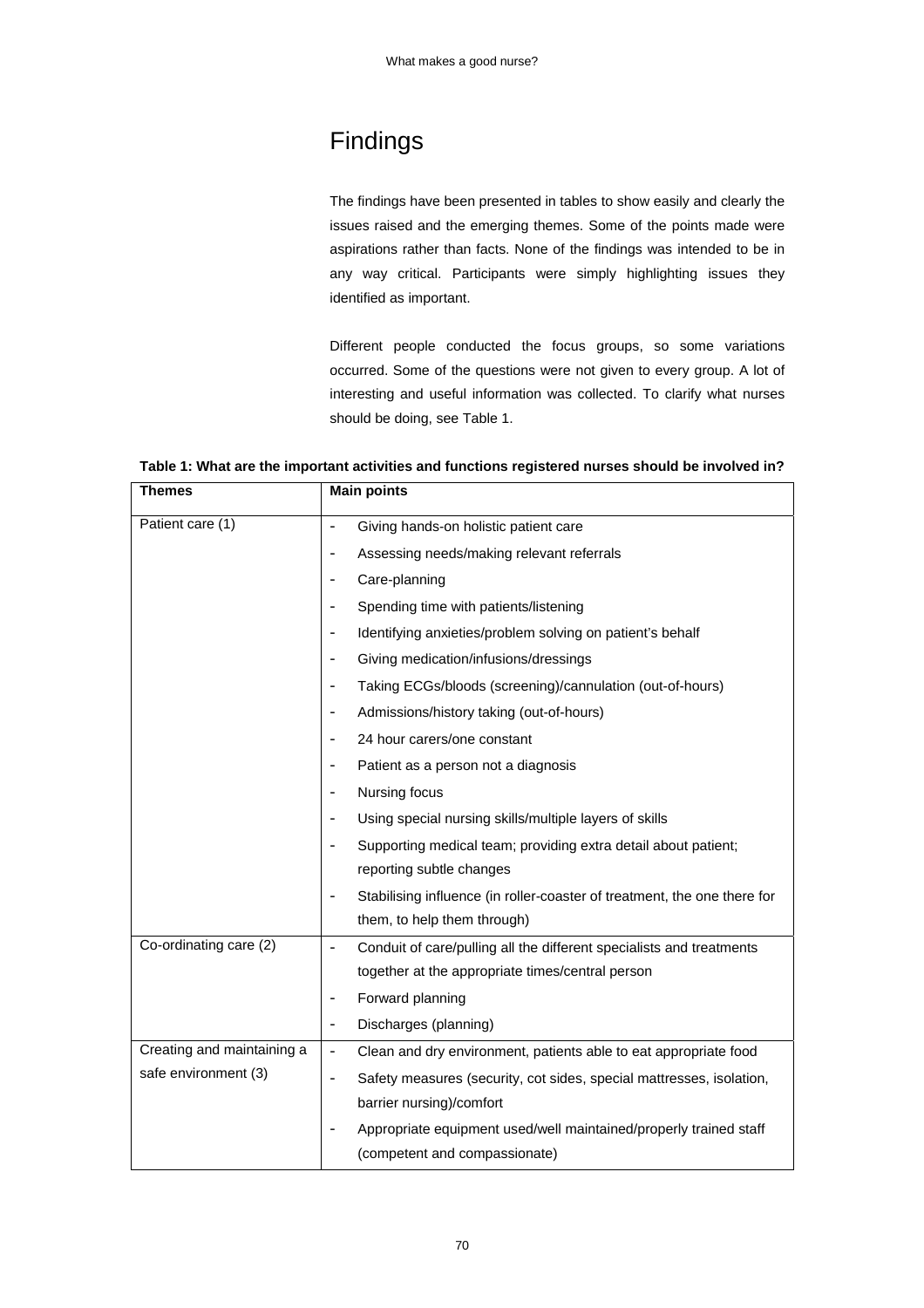|                         |                              | Staff appropriately qualified and trained                             |
|-------------------------|------------------------------|-----------------------------------------------------------------------|
|                         |                              | Infection control (high standards)                                    |
|                         | $\overline{a}$               | Oversee whole ward/maintain high standards                            |
| Education (4)           | $\overline{\phantom{a}}$     | Working alongside nursing colleagues                                  |
|                         |                              | Providing more formal teaching                                        |
|                         | $\blacksquare$               | Mentor and preceptor for nurse learners                               |
|                         | $\blacksquare$               | Educating other groups                                                |
| Advocacy role (5)       |                              | Providing support in challenging circumstances (for staff, patients   |
|                         |                              | and relatives)                                                        |
|                         |                              | Explaining treatment and choices                                      |
|                         |                              | Making sure patient voice heard                                       |
|                         | $\overline{a}$               | Defending patient choice                                              |
| Role model (6)          | $\blacksquare$               | Practice in ways that inspire and give confidence (staff, patients,   |
|                         |                              | relatives), staff wanting to copy standards of behaviour, trustworthy |
| Legal documents/report  | $\blacksquare$               | To see that all appropriate forms/referrals/letters/records are       |
| writing/paperwork (7)   |                              | completed to the right standard                                       |
|                         |                              | Audit information                                                     |
|                         | $\qquad \qquad \blacksquare$ | Admissions/discharges/care plans/diets/phone                          |
| Relatives (8)           | $\frac{1}{2}$                | Keeping relatives informed                                            |
|                         |                              | Providing information                                                 |
|                         | $\overline{a}$               | Giving support                                                        |
| Working in a variety of | $\overline{\phantom{a}}$     | Nurse-led centres - decision-making, autonomous practice              |
| different patient care  | $\overline{a}$               | Specialist roles - decision-making, autonomous practice               |
| settings (9)            | $\qquad \qquad \blacksquare$ | With GPs, in schools etc.                                             |
| Leadership (10)         | $\overline{a}$               | Person in charge of patients and their care should be a registered    |
|                         |                              | nurse                                                                 |
|                         |                              | Nurses should be making decisions about treatment and care            |
|                         |                              | Nurses should be involved in professional issues, leadership          |

Themes 1 and 2 refer to the direct care that registered nurses should be involved in. Themes 3, 5, 6, 7, 8, 9 and 10 refer to issues of responsibility and accountability. Theme 4 refers to registered nurses' responsibility to support colleagues and provide education. Table 2 tries to identify what areas of practice nurses have given up.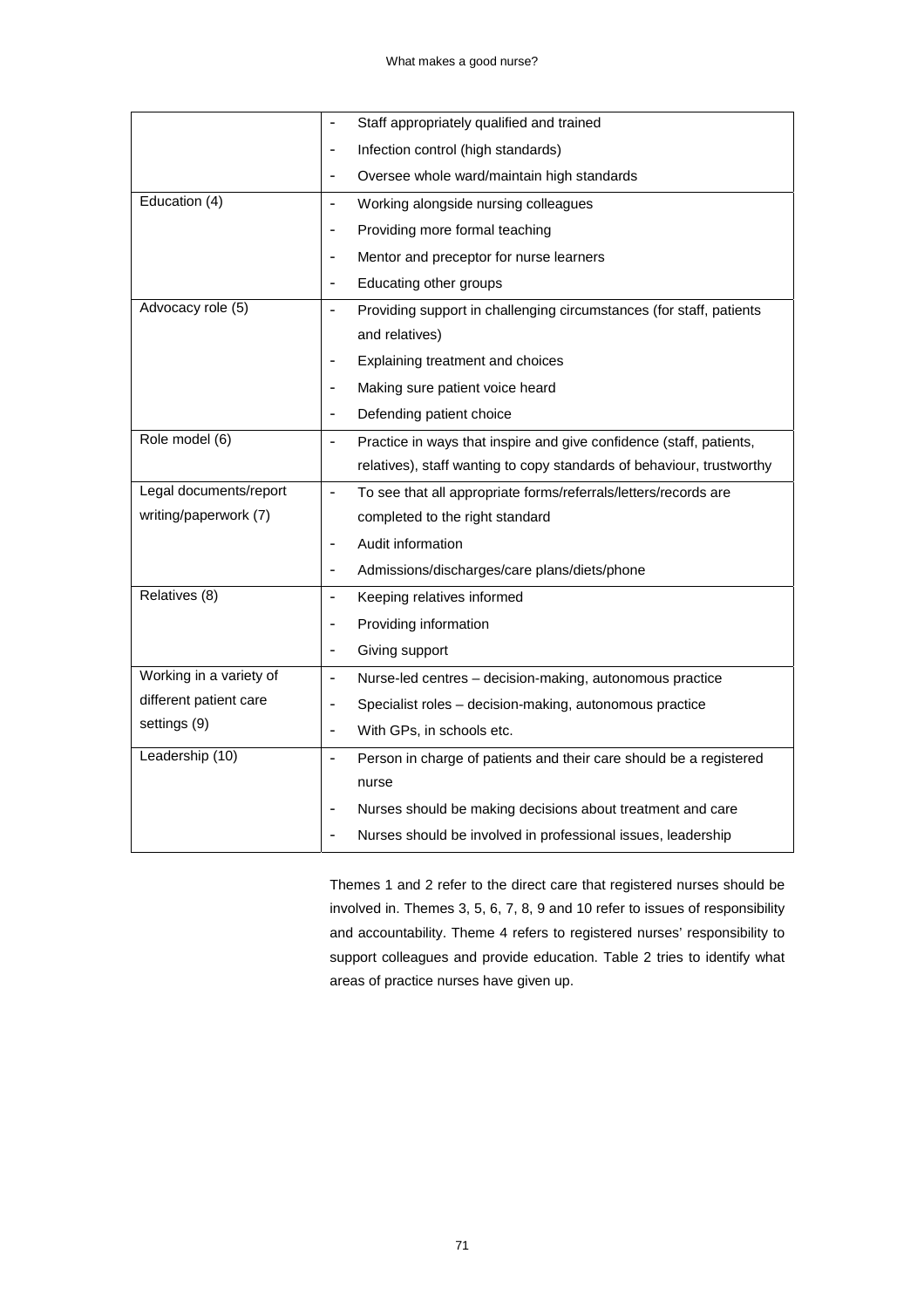| Themes                       | <b>Main points</b>                                                                      |
|------------------------------|-----------------------------------------------------------------------------------------|
| Not giving patient care (11) | Delivering the system instead of delivering patient care                                |
|                              | Other work perceived as more important, takes priority                                  |
|                              | Not using nursing skills in patient care (touching, rolling without pain,               |
|                              | doing the private things)                                                               |
|                              | Task focus not patient focus                                                            |
| Not spending time with       | Not a priority                                                                          |
| patients (11)                | Not letting patients talk                                                               |
|                              | Not able to listen or explain things                                                    |
|                              | Can't anticipate needs                                                                  |
| Not teaching, supervising/   | Not teaching, supervising nurses (HCSW) learning new skills<br>$\overline{\phantom{a}}$ |
| supporting nurse             | Not supporting/de-briefing following traumatic events                                   |
| colleagues (12)              | Not role modelling<br>$\overline{\phantom{a}}$                                          |
| Not making decisions (11)    | Only able to take some decisions in some areas<br>$\blacksquare$                        |
| Not practising               | Only functioning autonomously in some areas                                             |
| autonomously                 |                                                                                         |
| Not involved in budget/      | Decisions about staffing, skills mix, equipment                                         |
| expenditure decisions (12)   | No voice<br>$\blacksquare$                                                              |
| Not involved in improving    | Screening services                                                                      |
| systems (13)                 | Systems for patients (e.g. one-stop medications)                                        |
|                              | Making best use of satellite hospitals                                                  |
|                              | Presenting patient point of view                                                        |

| Table 2: Are there important things nurses should be doing that they are not doing at the |
|-------------------------------------------------------------------------------------------|
| moment?                                                                                   |

This situation does vary however. Different areas across the Trust have different organisational cultures. Some areas allow nurses to have more authority and others give nurses less authority. This is not a criticism but an attempt to highlight problems. It would seem that nurses on the wards have a largely dependent function.

The themes from Table 1 and Table 2 can also be grouped into:

- Issues of direct care: 1, 2, 5, 8, 11, 12
- Issues of governance and control systems: 3, 7, 13
- Issues around the preparation and support of others: 4, 6, 9
- Issues of accountability: 10, 11, 12

All the issues in Table 1 have been identified as important. Tables 2, 3 and 4 illustrate problems currently experienced by registered nurses which prevent them from functioning as they would like, with patients at the focus of care. Tables 3 and 4 try to identify what it is that prevents nurses from doing the things they should be doing.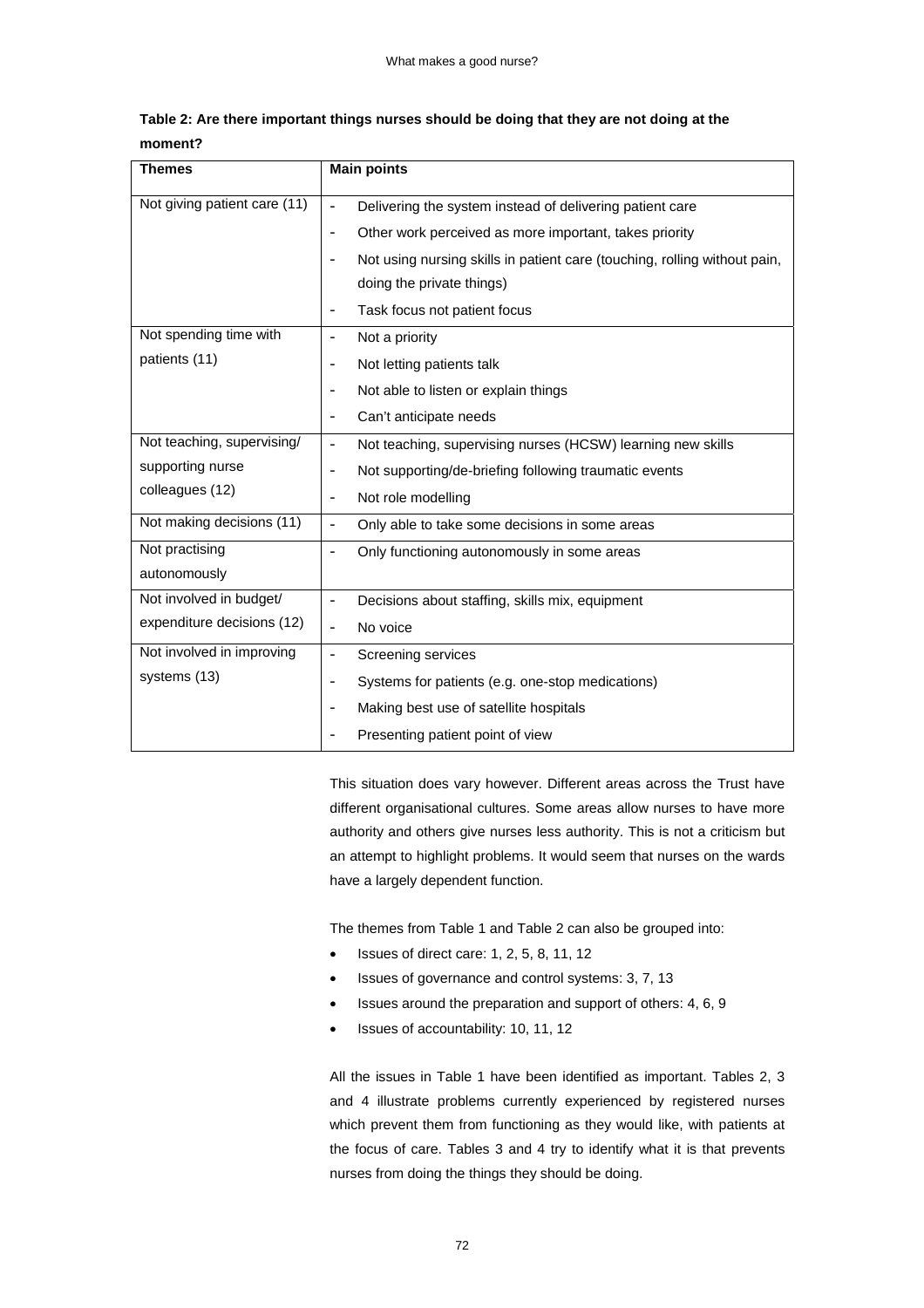| <b>Themes</b>              | <b>Main points</b>                                                                                  |  |
|----------------------------|-----------------------------------------------------------------------------------------------------|--|
| Bureaucracy (1)            | Lengthy negotiation to obtain treatment or equipment for patients                                   |  |
|                            | when it should be straightforward (exhausting)                                                      |  |
|                            | Conflict between professional decisions and local policies                                          |  |
|                            | Constant fighting with managers (different priorities)                                              |  |
| Poor systems/poor design   | Systems too rigid and narrow to allow effective use<br>$\qquad \qquad \blacksquare$                 |  |
| (2)                        | Protocols and procedures lack flexibility<br>$\overline{\phantom{0}}$                               |  |
|                            | Identifying a problem but not having a system to resolve it                                         |  |
|                            | Having to tackle every problem from the beginning point every time                                  |  |
|                            | No opportunities for staff to be together to discuss problems and sort                              |  |
|                            | out solutions/improve systems                                                                       |  |
| Other responsibilities (3) | Running the organisation instead of giving care<br>$\qquad \qquad \blacksquare$                     |  |
|                            | Doing non-nursing work (lots of 'paperwork'), administration, writing                               |  |
|                            | letters, audit information/chasing results/provision of adequate staff                              |  |
|                            | numbers and skill mix/patient admissions/dealing with discharge                                     |  |
|                            | difficulties). Believe nursing care important but so is paperwork -                                 |  |
|                            | legal documents, patient safety, litigation                                                         |  |
|                            | Responsible for the education and support of other groups of staff                                  |  |
|                            | not just nurses                                                                                     |  |
|                            | Some groups constantly changing so becomes a treadmill of                                           |  |
|                            | responsibility for nurses                                                                           |  |
|                            | Filling the gaps when other staff not available (as messengers), out-                               |  |
|                            | of-hours nurses perform all roles                                                                   |  |
|                            | Picking up work left by others                                                                      |  |
|                            | Doing what no-one else will do                                                                      |  |
|                            | Running errands (often 'has to be a nurse' - unclear why)                                           |  |
|                            | Serving food (some believe this a positive exercise/others negative)                                |  |
| Technical emphasis (4)     | Technical/equipment skills valued over nursing skills<br>$\qquad \qquad \blacksquare$               |  |
|                            | Completing charts and ticking boxes<br>$\overline{\phantom{a}}$                                     |  |
| Managerial emphasis        | Managerial requirements given priority over nursing<br>$\qquad \qquad \blacksquare$                 |  |
| Perceptions                | The belief that nurses have to take responsibility for things other<br>$\qquad \qquad \blacksquare$ |  |
|                            | than nursing                                                                                        |  |
|                            | Nurses have always filled the gaps - they and others expect nurses                                  |  |
|                            | to continue to do this                                                                              |  |
|                            | Believing nurses are not allowed to do certain things (a belief which                               |  |
|                            | may be false)                                                                                       |  |
|                            | Needing permission to perform as they would like                                                    |  |
|                            | Belief that nurses have to do the paperwork                                                         |  |
|                            | Lack of trust in nurses                                                                             |  |

**Table 3: What stops registered nurses from doing these things?**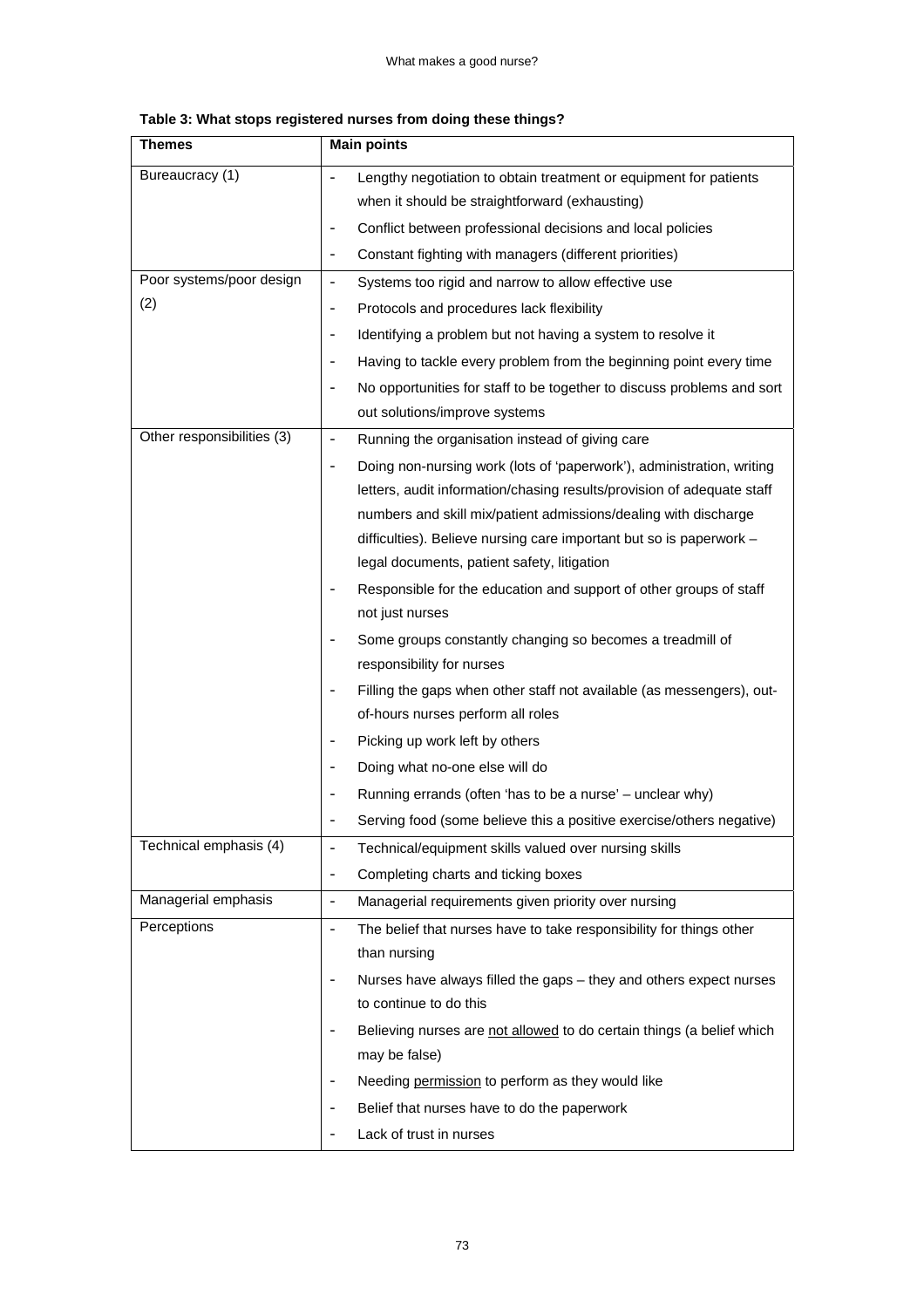| Reality of the work place | High turnover of complex patients                                      |
|---------------------------|------------------------------------------------------------------------|
|                           | Staff shortages/lost continuity/bank and agency staff filling gaps-not |
|                           | familiar with area, treatments, routines (extra pressure)              |
|                           | HCSW expected to work to different levels in different areas           |
|                           | Technicians fragmenting the care of patients                           |
|                           | Dealing with difficult relatives                                       |
|                           | 'Fire-fighting'                                                        |
| Incomplete hand-over/has  | Only told about allocated patients not the whole ward                  |
| to be quick/communication | Little detail given at hand-over                                       |
| systems                   |                                                                        |

# **Table 4: What are the barriers that prevent registered nurses from functioning effectively?**

| Themes                     | <b>Main points</b>                                                                    |  |
|----------------------------|---------------------------------------------------------------------------------------|--|
| Loss of hand-over time and | Fragmented report - only hear about allocated patients (not the<br>$\overline{a}$     |  |
| overlap                    | whole ward, not very much detail)                                                     |  |
|                            | Lost opportunities for teaching, team-building                                        |  |
| Staff shortages            | Ward work unrelenting/hard physically, mentally, emotionally<br>$\blacksquare$        |  |
| Burden of paperwork (5)    | Many different sources, overwhelming<br>$\overline{\phantom{0}}$                      |  |
| Other people's work        | Supporting many other people and other roles in different ways -<br>$\overline{a}$    |  |
|                            | filling the gaps left by others                                                       |  |
| Loss of focus (6)          | Nurses unsure about what their focus should be (many demands all<br>$\overline{a}$    |  |
|                            | have validity)                                                                        |  |
| Lack appreciation/respect  | Between/across different groups of workers (on occasions)<br>$\overline{\phantom{a}}$ |  |
|                            | Some groups reject/ignore advice given by experienced others                          |  |
|                            | Verbal instructions later denied                                                      |  |
|                            | Telling patients they can go home but not telling nurse                               |  |
|                            | Nurse as hand-maiden                                                                  |  |
|                            | Nurses blamed when things go wrong<br>$\overline{\phantom{0}}$                        |  |
| Organisational culture     | Different areas across the Trust have different organisational<br>$\overline{a}$      |  |
|                            | cultures. Some areas allow nurses to have more authority and others                   |  |
|                            | give nurses less authority                                                            |  |
|                            | Lack of belief/faith in nurses' abilities                                             |  |
|                            | Lack awareness of nurses' potential                                                   |  |
|                            | Deference to physicians<br>$\overline{\phantom{a}}$                                   |  |
|                            | Dependent function (on wards)<br>$\overline{\phantom{a}}$                             |  |
| Perceptions                | Lack of self belief by nurses<br>$\overline{\phantom{a}}$                             |  |
|                            | The need for permission (nursing belief)                                              |  |
|                            | Lack personal and professional authority                                              |  |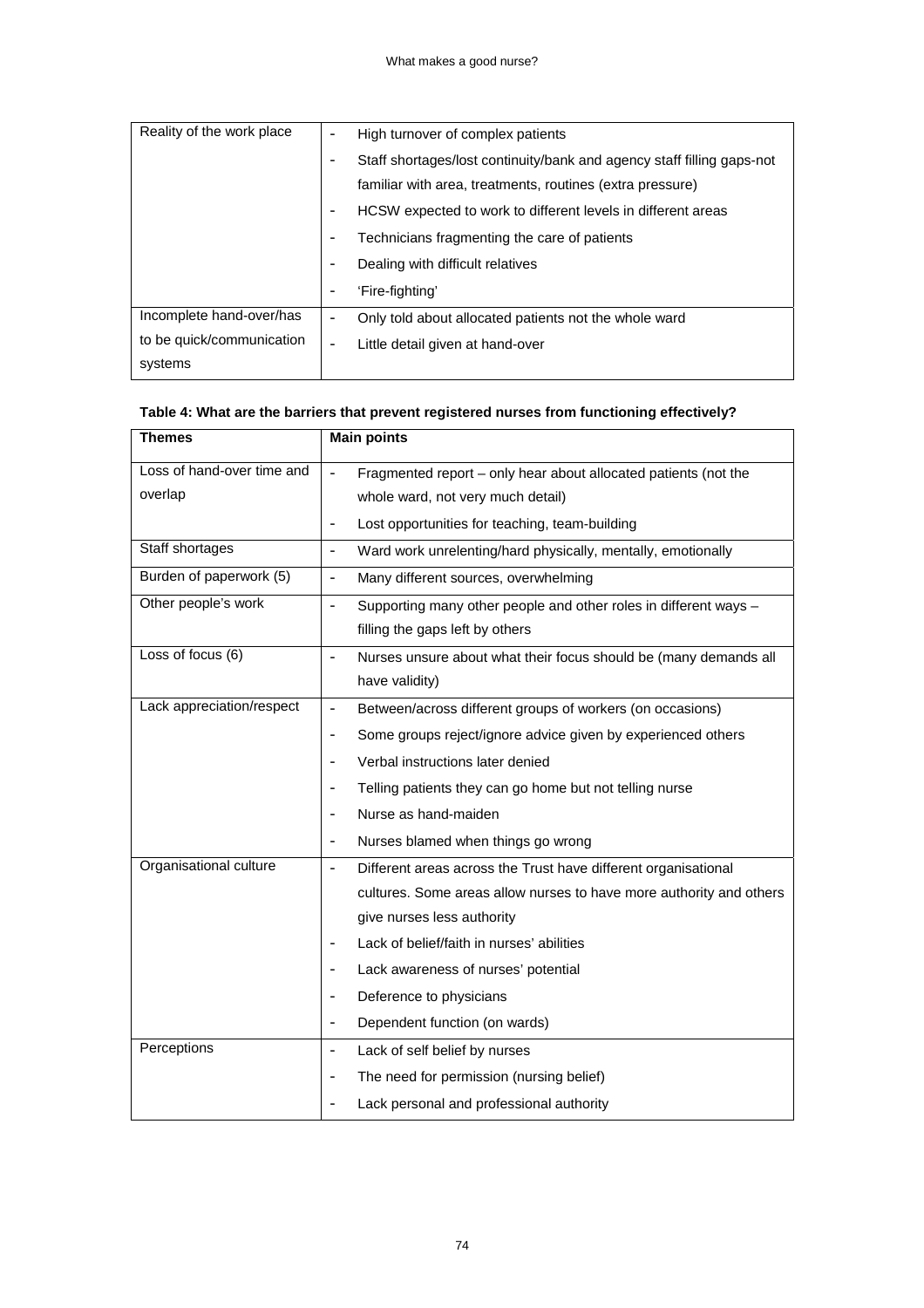The themes from Table 3 and Table 4 could be grouped into:

- Direct care: 4
- Governance and control systems: 1, 2, 3, 4, 5
- Supporting other staff: 3
- Accountability: 6

These blocks and barriers must be addressed because they are having a huge negative impact on staff capability and morale, and quality patient care. Table 5 looks at the issue of extended roles for nurses (these views sometimes include specialist roles).

| Themes            | <b>Main points</b>                                                                                  |  |
|-------------------|-----------------------------------------------------------------------------------------------------|--|
| Open to different | Generally good, if have the time to do the work and if its done as part<br>$\overline{\phantom{a}}$ |  |
| interpretations   | of the nursing role and not as 'added on' tasks                                                     |  |
|                   | Usually employs technical skills<br>$\overline{\phantom{a}}$                                        |  |
| Opinions for:     | Increased knowledge and expertise/autonomy/accountability<br>$\overline{\phantom{a}}$               |  |
|                   | Using nurses' abilities to good effect                                                              |  |
|                   | Senior roles and specialist roles (more prestige)                                                   |  |
|                   | Increased job satisfaction (opportunity to do roles as aspire to – this<br>$\overline{\phantom{a}}$ |  |
|                   | view was voiced as particularly true for specialist nurses)                                         |  |
|                   | Better for patients<br>$\overline{\phantom{a}}$                                                     |  |
| Opinions against: | Other people's jobs off-loaded on to nurses                                                         |  |
|                   | Often task orientated<br>$\overline{\phantom{a}}$                                                   |  |
|                   | Nurses filling gaps left by others<br>$\overline{\phantom{a}}$                                      |  |

Table 6 tries to clarify issues from the patient's perspective. Many staff, nurses and non-nurses had experience as patients themselves, and experience of close relatives and friends as patients, so they were able to give comments from the patient's point of view even though they were also staff.

|  | Table 6: What do patients most remember about nurses? What do they most value? |  |  |
|--|--------------------------------------------------------------------------------|--|--|
|--|--------------------------------------------------------------------------------|--|--|

| <b>Themes</b>    | <b>Main points</b>                                                |  |
|------------------|-------------------------------------------------------------------|--|
| Quality time (1) | Nurses listening, answering questions/explaining, giving time     |  |
|                  | Seeing the same person daily/nightly (continuity/a familiar face) |  |
|                  | Helping with problems, provision made for pet/home concerns       |  |
| Quality care (2) | Being clean, dry, fed                                             |  |
|                  | Nurses giving strength, reassurance, explanation                  |  |
|                  | Nurses being kind                                                 |  |
|                  | Being treated with respect                                        |  |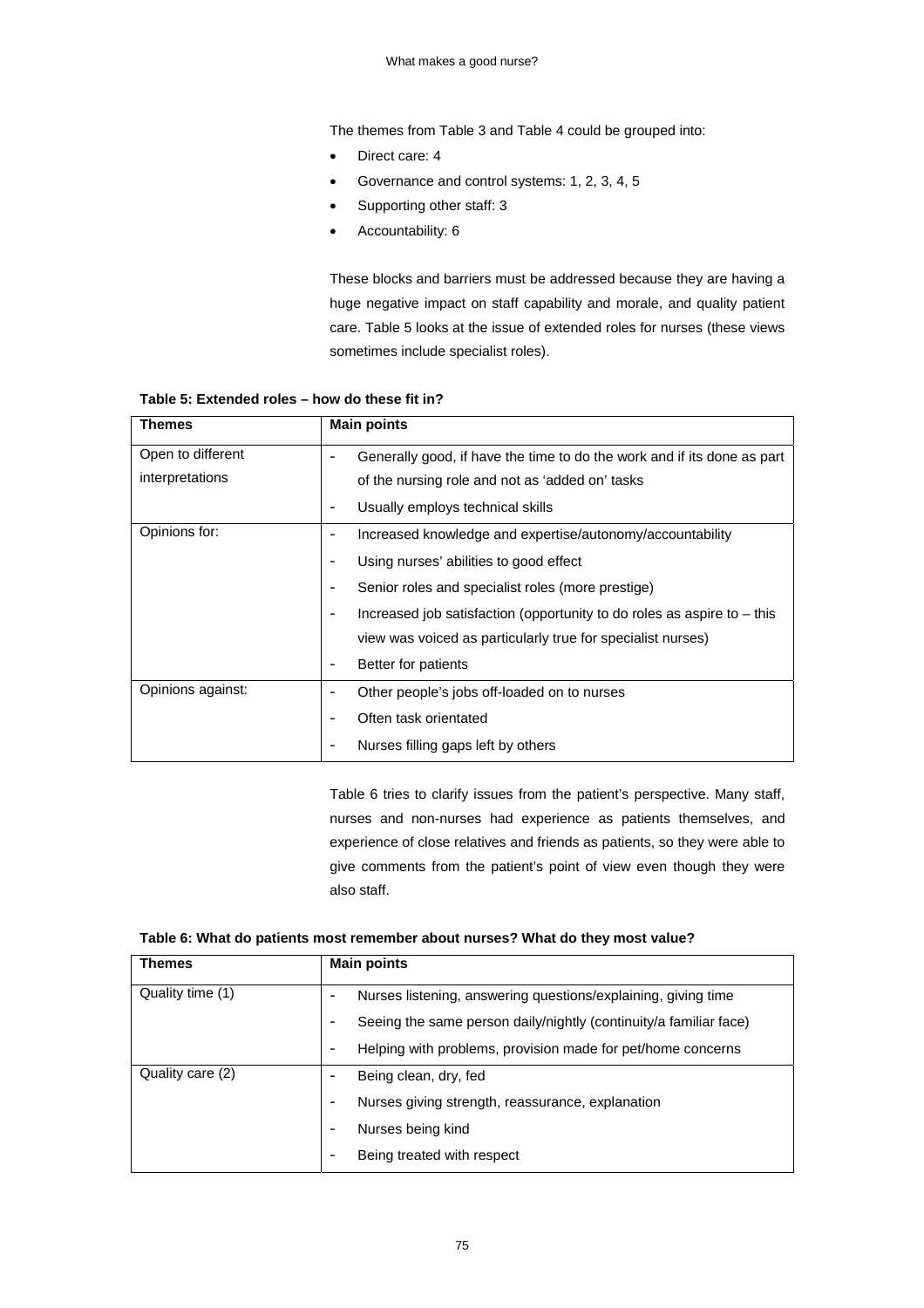|                            |                              | Making the family feel like partners in the care of a child          |
|----------------------------|------------------------------|----------------------------------------------------------------------|
|                            |                              | High quality care given by highly skilled nurses                     |
|                            |                              | Knowing whether they have been cared for by nurses or others         |
|                            | $\overline{a}$               | That Sister is 'in charge' (gives confidence)                        |
| Overwhelming experience    |                              | Feeling a fish-out-of-water, frightened, everyone rushing around     |
| (3)                        |                              | Not wanting to be a burden – not asking for/not getting pain relief, |
|                            |                              | help, etc.                                                           |
|                            |                              | Being told things would happen but they did not                      |
|                            |                              | Being told someone would come back but they did not                  |
|                            |                              | Not knowing who different people are (uniforms confusing)            |
|                            |                              | Being asked the same questions over and over                         |
|                            |                              | Being left alone, not told what is happening                         |
|                            | $\overline{\phantom{a}}$     | Discharged inappropriately                                           |
| Conflict (4)               | $\overline{\phantom{a}}$     | Being told different things by different people                      |
|                            |                              | Operations cancelled                                                 |
|                            |                              | Not being washed (one example given was of a patient who had not     |
|                            |                              | been washed for five days)                                           |
| Watching and listening (5) | $\qquad \qquad \blacksquare$ | Patients able to quickly assess the different personalities of staff |
|                            | $\overline{\phantom{a}}$     | Listening to talk/observing what is happening to other people        |
| Nursing station (5)        | $\overline{\phantom{a}}$     | Nurses 'busy' but apparently standing/sitting at the nurses' station |
| Reassurance (5)            | $\overline{a}$               | The first five minutes are most important: how they are greeted/are  |
|                            |                              | they bombarded with questions?                                       |
|                            |                              | Knowing that someone is in charge                                    |
|                            |                              | That someone knows what is happening to them                         |
|                            |                              | The sense that staff are competent and compassionate                 |

Table 6 highlights many of the personal attributes registered nurses, sisters and charge nurses should have in themes 1 and 2.

As reported in theme 3 it is easy (and understandable to some extent) for nurses to forget what an overwhelming and frightening environment the ward can be when they are so familiar with the ward and its challenges. However, staff must not forget and they must remain vigilant. Nurses must also stay aware of the issues in theme 4 and improve systems to overcome these unacceptable problems.

Theme 5 reflects the importance of a welcoming environment. Many organisations currently place a great emphasis on hospitality issues, and in various examples given, it would seem that the NHS has fallen far below expectations on this issue. This could be an on-going, in-house educational priority, to highlight the special nature of WDGH NHS Trust and its employees. Tables 7 and 8 are attempts to clarify certain terms.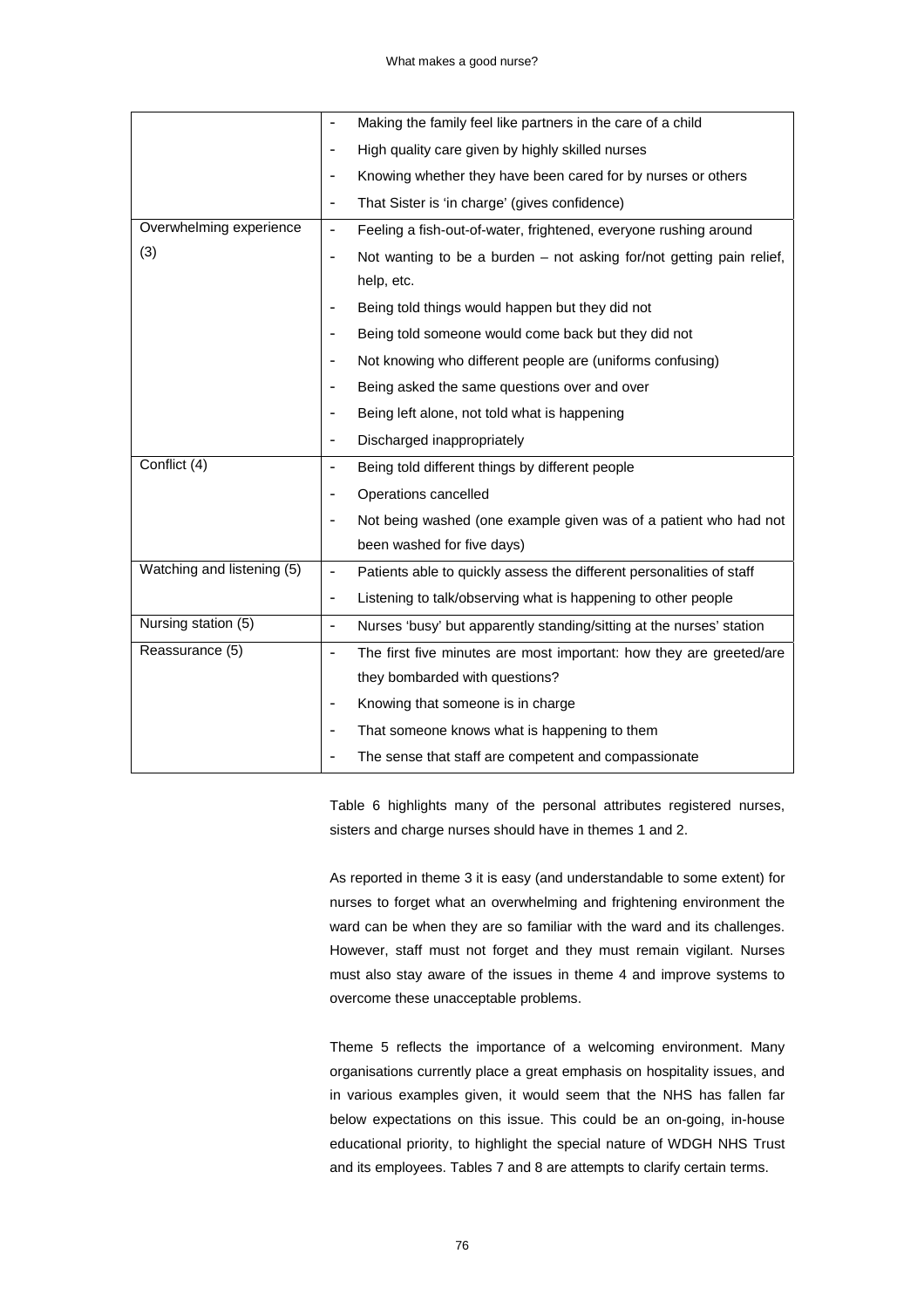| <b>Themes</b>                  | Main points - perceptions                                                                                                                                                                                                                                                                 |  |
|--------------------------------|-------------------------------------------------------------------------------------------------------------------------------------------------------------------------------------------------------------------------------------------------------------------------------------------|--|
| Nurse                          | The most usual expectation is that this person is a registered nurse<br>$\overline{\phantom{0}}$                                                                                                                                                                                          |  |
| Health care support<br>workers | The most usual care giver (may also be called nurses)                                                                                                                                                                                                                                     |  |
| Sister/charge nurse            | A nurse, the one 'in-charge' who may or may not give hands-on care                                                                                                                                                                                                                        |  |
| Problems                       | Uniforms were reported as confusing – patients, doctors and others<br>who make up the care teams reported being unable to tell who is<br>who/who is giving the patient care/who is 'in-charge'. Who are the<br>nurses, who are they speaking to/who will be answering their<br>questions? |  |

| Table 7: When you and others use the term 'nurse' who do you think of most readily? |
|-------------------------------------------------------------------------------------|
|-------------------------------------------------------------------------------------|

#### **Table 8: Sisters and charge nurses – are they nurses or something else?**

| <b>Themes</b> | <b>Main points</b>                                                        |
|---------------|---------------------------------------------------------------------------|
| Role          | Difficult balance<br>$\overline{\phantom{a}}$                             |
|               | Many responsibilities                                                     |
|               | Challenge stereotypes                                                     |
|               | Develop own style                                                         |
|               | Managing/developing own staff                                             |
|               | Loss of control: beds admission/discharges: cleanliness left to           |
|               | contractors                                                               |
|               | Constant interruptions                                                    |
|               | Too many patients to deal with (when complex situations develop, it       |
|               | was reported that sometimes it's impossible to get round to               |
|               | everybody even once on a shift)                                           |
|               | Staffing shortages, having to 'make do' with bank and agency staff        |
|               | Should be good role model/leader                                          |
|               | Should be positively influencing the environment/developing               |
|               | systems/patient pathways                                                  |
|               | Should be developing junior staff to support them in the role             |
|               | Staff (and patients) remember (and talk about) 'good' sisters/charge      |
|               | nurses                                                                    |
| As nurses     | Partly personality dependent (partly other things, situation etc.) $-$ if |
|               | valued, more likely to keep aspects of nursing in the role/others may     |
|               | have different focus (different situation) and more administrative role   |
| As managers   | Administrative work, organising, co-ordinating                            |
| Uniform       | Important for patients and other staff to know who this person is         |

Table 8 highlights many of the difficulties experienced in this senior role; but this is a senior role which is crucial to effective patient care. The service exists to care for patients. Their needs must take priority. The sister or charge nurse needs to be the 'captain of the ship', the one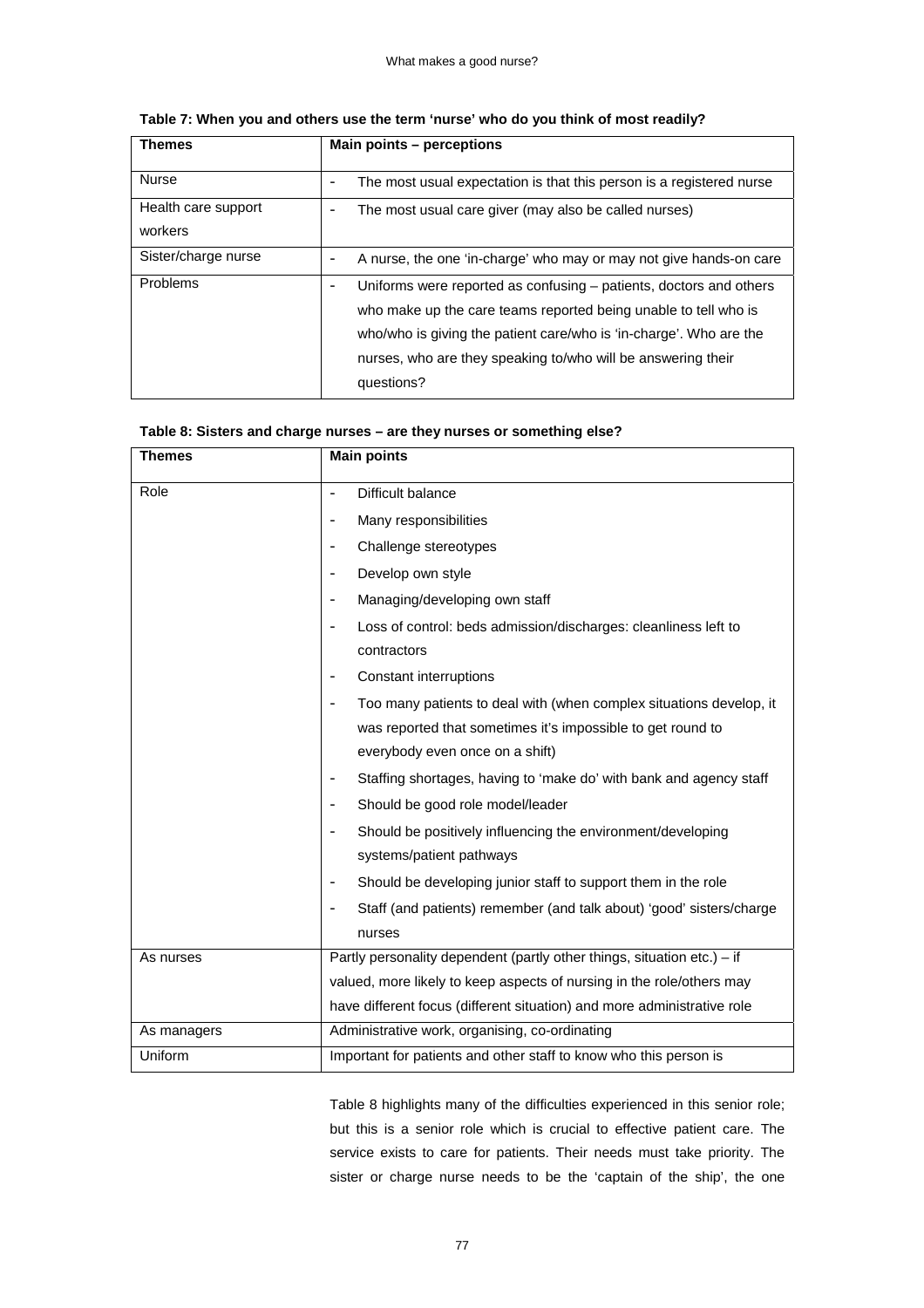responsible for all the care given (and not given). Anxieties expressed in Tables 6 and 14 reflect the failings of this person, and the failure of systems to support and enable the effective implementation of this important role.

It is acknowledged that sisters and charge nurses cannot be expected to be effective in isolation. They need to be leaders of the ward culture, as well as part of an effective team. There should be real support given from above (Matrons, Assistant Directors of Nursing, Director of Nursing) and from below (the registered nurses and other staff) to enable them to deal with the complex problems within their areas. Sisters and charge nurses need to be proactive in this development; patient care depends on them, they are the ones who carry the responsibility.

Table 9 tries to clarify the most important things registered nurses should do – and possibly suggests things that could be delegated to others to perform, and systems that need to be improved or changed.

| <b>Most important duties</b>              | <b>Least important duties</b>           |
|-------------------------------------------|-----------------------------------------|
| Provide a safe, secure environment        | Administration: paperwork               |
| Listen to patients                        | Negotiate (do battle with) the system   |
| Effective communication                   | Struggle for staff cover                |
| Professionalism - working to best ability | Clean up behind others                  |
| Negotiating care - giving advice          | Administration: off-duty, staff records |
| Turning up for work!                      |                                         |

**Table 9: What are the most and least important things that nurses do?**

Table 10 identifies perceptions about the modernising agenda.

| Themes                                      | <b>Main points</b>                                                                                                                                                                                                                                                  |  |
|---------------------------------------------|---------------------------------------------------------------------------------------------------------------------------------------------------------------------------------------------------------------------------------------------------------------------|--|
| <b>Housekeepers</b>                         | Good addition, highly valued, some control given back to ward<br>sisters/charge nurse                                                                                                                                                                               |  |
| Using registered nurses<br>more effectively | Special roles, different roles                                                                                                                                                                                                                                      |  |
| Working in new ways                         | Can be difficult to achieve, volume of work, needing to keep on top<br>of things<br>More machines<br>Loss of skills<br>More assessment<br>$\overline{\phantom{a}}$<br>Higher standards<br>More data collection<br>Keep the good but recognise that change is needed |  |

**Table 10: What is the impact of the modernising agenda on nurses and nursing?**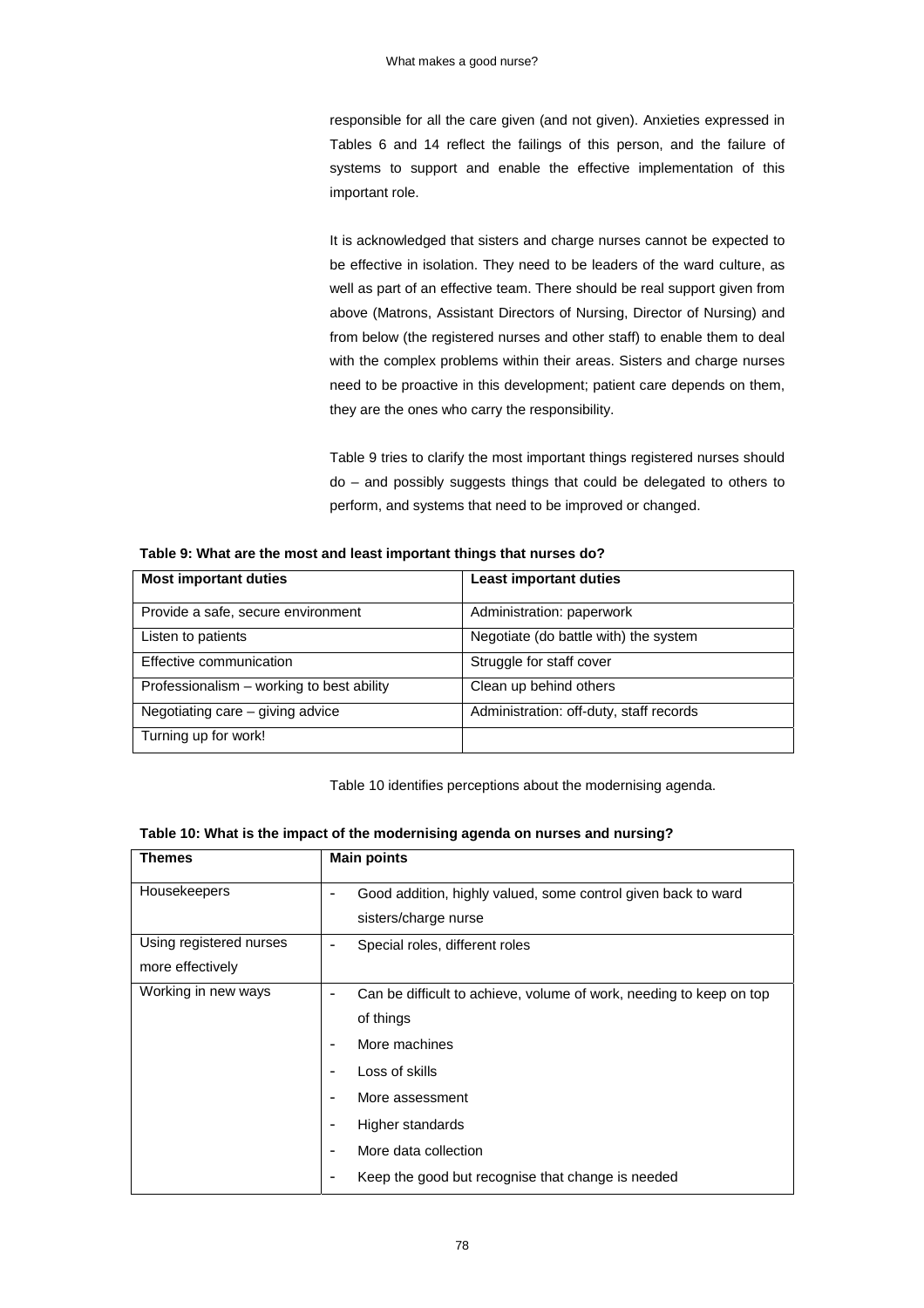| Patient involvement |                 | Welcome move, need to know what patients think, what they want |
|---------------------|-----------------|----------------------------------------------------------------|
|                     |                 | Service to be more responsive                                  |
| Nurse expectations  |                 | Non-traditional expectations                                   |
|                     |                 | Nurses who want to be managers                                 |
|                     |                 | More opportunities                                             |
|                     | $\qquad \qquad$ | Nurses/nursing to determine own future                         |

Tables 11 and 12 aim to highlight issues important for the recruitment and retention of nurses in the Trust. It includes significant comments, suggestions and observations made by staff who took part in the focus groups.

### **Table 11: Questions answered by nurses about their job at WDGH**

| <b>Questions</b>           | <b>Main points</b>                                                                                 |  |  |
|----------------------------|----------------------------------------------------------------------------------------------------|--|--|
| What do you enjoy about    | Patient contact, real people, caring for them and family<br>$\overline{a}$                         |  |  |
| nursing?                   | Different every day<br>$\qquad \qquad \blacksquare$                                                |  |  |
|                            | Helping with patient's/family's problems<br>$\blacksquare$                                         |  |  |
| What keeps you in your     | Enjoyment, security, confidence in doing a good job, job satisfaction,<br>$\overline{\phantom{a}}$ |  |  |
| job?                       | comfortable in role                                                                                |  |  |
|                            | Team working, team spirit, nice people                                                             |  |  |
|                            | Challenge, excitement, learning new things                                                         |  |  |
|                            | Seeing people get well or have peaceful death<br>$\qquad \qquad \blacksquare$                      |  |  |
| Why do you stay working at | Live locally, family close by, nice area<br>$\overline{\phantom{a}}$                               |  |  |
| WDGH?                      | Like the building, art, gardens, proud of hospital, friendly colleagues,                           |  |  |
|                            | good social life                                                                                   |  |  |
|                            | Like local people/nice patients                                                                    |  |  |
|                            | Nice size (not too big), offers variety                                                            |  |  |
|                            | (Some people) feel well supported by line managers                                                 |  |  |
|                            | Loyalty to Trust                                                                                   |  |  |
|                            | Consolidation before possibly moving on                                                            |  |  |
| Why would you leave        | Expensive area to live $-$ pay is an issue<br>$\frac{1}{2}$                                        |  |  |
| WDGH?                      | Retirement<br>$\overline{\phantom{a}}$                                                             |  |  |
|                            | Take up new challenge                                                                              |  |  |
|                            | Lack of opportunities for advancement, poor prospects, few rewards                                 |  |  |
|                            | Frustration when complete courses but unable to implement change,                                  |  |  |
|                            | roles lack authority                                                                               |  |  |
|                            | Lack of support and too much responsibility for newly-qualified                                    |  |  |
|                            | nurses                                                                                             |  |  |
|                            | On-going hassles                                                                                   |  |  |
|                            | Not feeling valued/feeling abandoned/organisation taking advantage<br>of goodwill                  |  |  |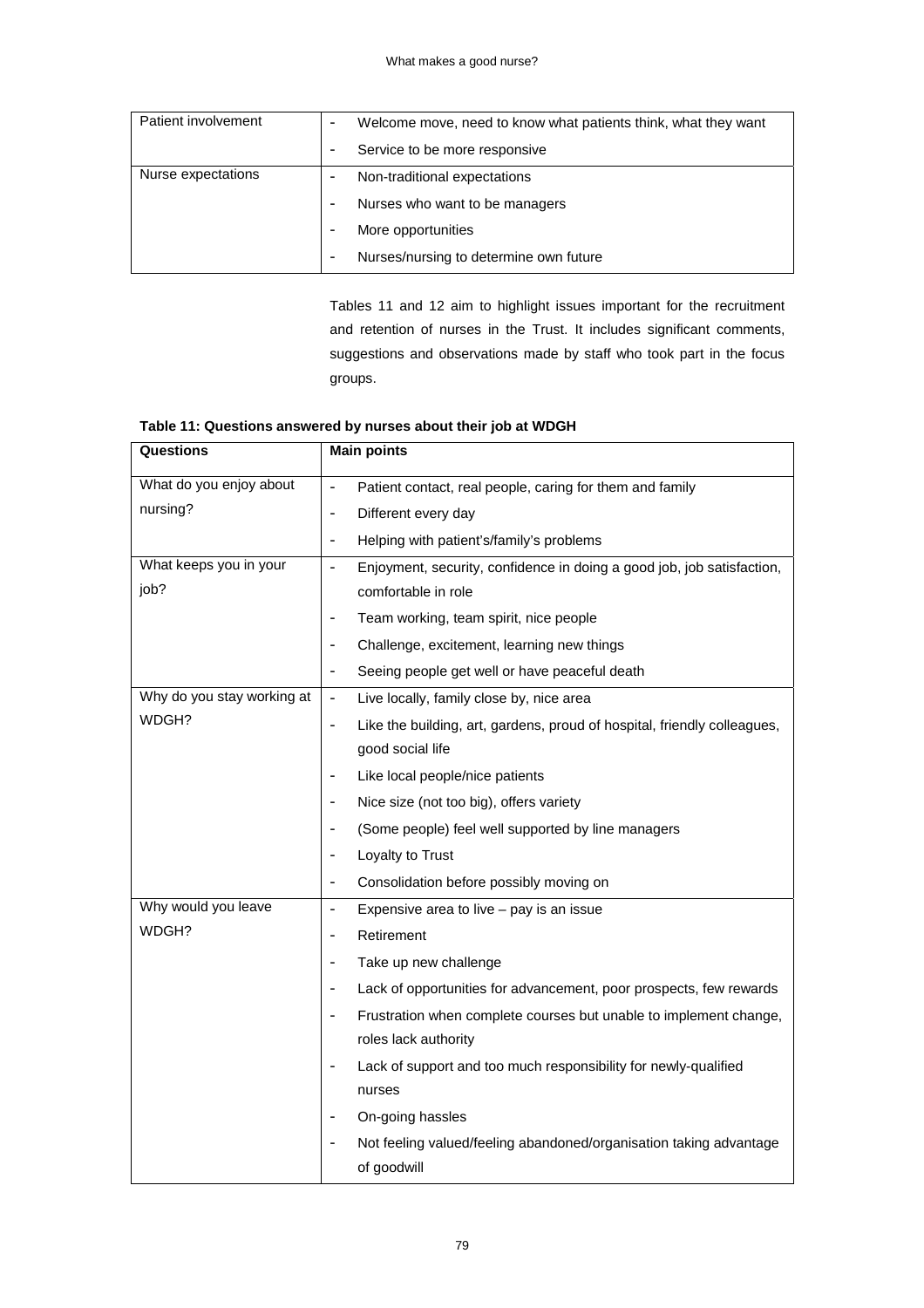|  | Unable to meet personal standards of care (due to factors beyond  |
|--|-------------------------------------------------------------------|
|  | personal control)                                                 |
|  | Inadequate cover giving rise to dangerous situations.             |
|  | Too much pressure                                                 |
|  | When treated badly by seniors                                     |
|  | Fear of academic study, too much responsibility (consider leaving |
|  | nursing)                                                          |
|  | Dealing with difficult/aggressive relatives                       |
|  |                                                                   |

Table 12 identifies other issues from the focus groups not specifically related to this study but considered sufficiently important by staff for them to be raised in this forum for discussion.

| Table 12: Other issues raised by staff during the focus groups |  |  |
|----------------------------------------------------------------|--|--|
|----------------------------------------------------------------|--|--|

| <b>Themes</b>               | <b>Main points</b>                                                                     |  |  |  |  |
|-----------------------------|----------------------------------------------------------------------------------------|--|--|--|--|
| Leadership                  | Highlighted the importance of the person in charge being the right                     |  |  |  |  |
|                             | person with the right personality                                                      |  |  |  |  |
|                             | Recognising that strong leadership creates a strong team                               |  |  |  |  |
|                             | Practitioners need to meet on a regular basis to discuss issues and                    |  |  |  |  |
|                             | thrash out difficulties                                                                |  |  |  |  |
| Staff shortages             | All areas across the Trust have too few workers, nurses, doctors,                      |  |  |  |  |
|                             | administrators, radiographers, messengers. No slack in the system. Too                 |  |  |  |  |
|                             | few staff on duty at the weekend                                                       |  |  |  |  |
| Lack of support             | Nurses, (newly-qualified nurses in particular), HCSW, junior doctors -                 |  |  |  |  |
|                             | concerns not being heard                                                               |  |  |  |  |
| Working extra hours without | Nurses and administrators in particular (largely administrative type of                |  |  |  |  |
| payment                     | work) done in own time                                                                 |  |  |  |  |
| Lack of effective career    | Nurses, HCSW, administrators. People with real talent not identified and               |  |  |  |  |
| structure                   | nurtured, get frustrated and leave. Their talent is then lost to the                   |  |  |  |  |
|                             | organisation. Lack of pay parity for equivalent work across roles. Many                |  |  |  |  |
|                             | staff not paid for the level of work they give.                                        |  |  |  |  |
| Special helpers             | Handyman/engineer (rehabilitation areas in particular) to help adapt<br>$\blacksquare$ |  |  |  |  |
|                             | equipment for better use (by patients/clients and staff)                               |  |  |  |  |
|                             | Social workers (on wards) needed to help with complex discharges                       |  |  |  |  |
|                             | (financial aid/funding issues/special expertise)                                       |  |  |  |  |
|                             | Observer person – someone (perhaps in training/shadowing) who is                       |  |  |  |  |
|                             | able to identify where efforts are being duplicated/help to streamline                 |  |  |  |  |
|                             | activities. (People are too bogged down/actively fire-fighting so                      |  |  |  |  |
|                             | unable to identify different ways of doing things)                                     |  |  |  |  |
| Recruitment                 | Lots of obstacles. Convoluted system. Slow. In-house moves could be                    |  |  |  |  |
|                             | stream-lined (many aspects not necessary/unnecessary duplication)                      |  |  |  |  |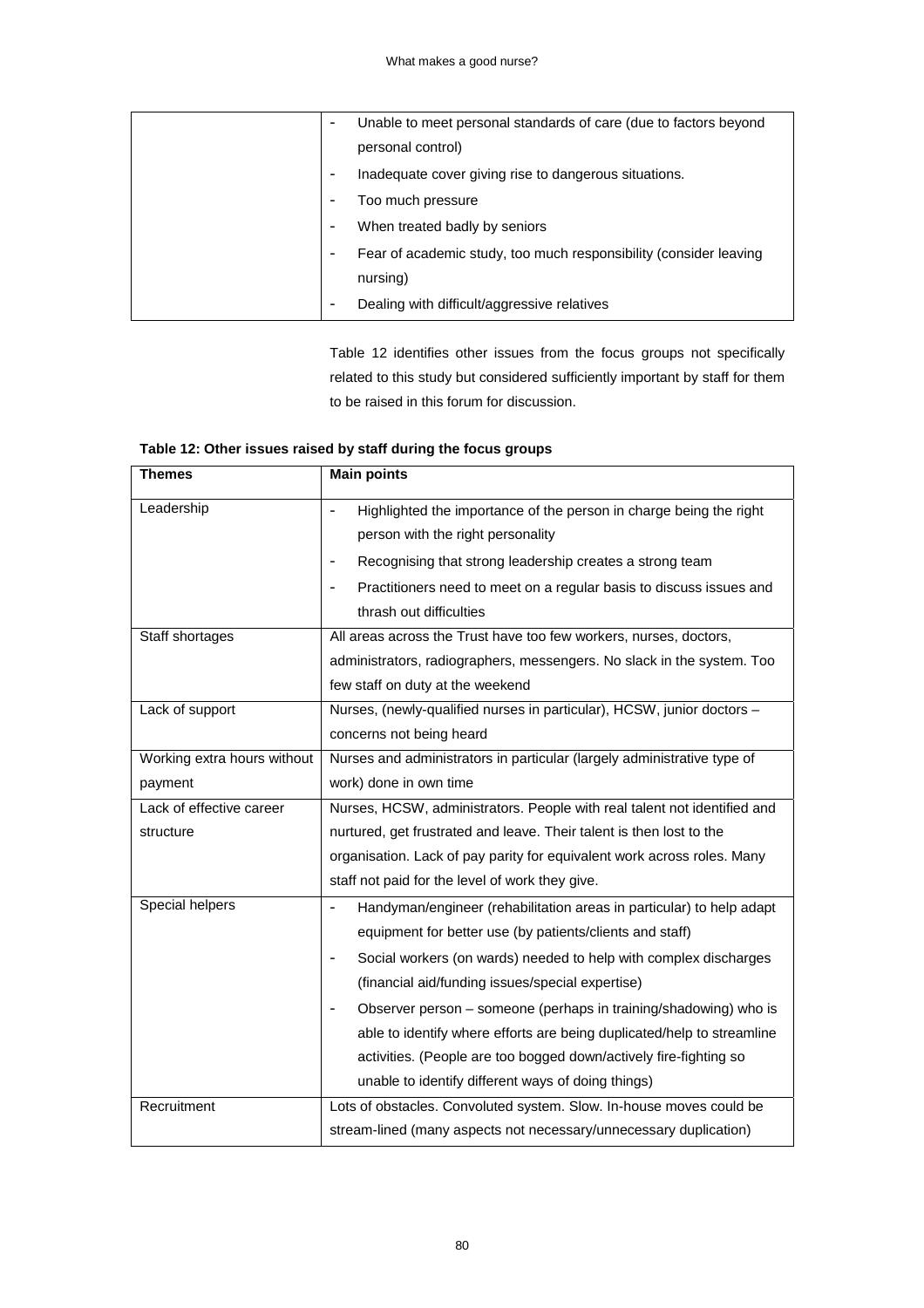| Unrealistic expectations | Many patients expect a hotel service which cannot be supplied                                    |
|--------------------------|--------------------------------------------------------------------------------------------------|
|                          | Health/disease/responsibility, not perceived as the individual's                                 |
|                          | problem/the system there to put things right                                                     |
| Government interventions | TV for every bed makes giving care and keeping areas clean more<br>-                             |
|                          | difficult for staff                                                                              |
|                          | Targets mean unequal access to money for funding services                                        |
|                          | Money targeted to 'treatment' (easy to count/short term effect)                                  |
|                          | instead of prevention (hard to count/long term investment)                                       |
| Menus                    | Do not necessarily reflect healthy eating, health promotion, source of                           |
|                          | amusement                                                                                        |
| Nurse education - some   | Entry gate too high                                                                              |
| staff perceptions as     | Learners lack the right attitude (many not interested in basic care)<br>$\overline{\phantom{a}}$ |
| reported                 | Lack commitment (some just do not turn up for work)                                              |
|                          | Too little clinical experience when qualified                                                    |

These issues were considered important by the staff attending the focus groups. They need to be acknowledged and addressed within the Trust.

Tables 13 and 14 reflect the views and experiences of people served by this and other hospitals.

| Table 13: Overall views about a nurse's role and attributes required |
|----------------------------------------------------------------------|
|----------------------------------------------------------------------|

| <b>Themes</b>                | <b>Main points</b>                                                                                                                                                                                                                                                                                                                                                                                                                                       |  |  |
|------------------------------|----------------------------------------------------------------------------------------------------------------------------------------------------------------------------------------------------------------------------------------------------------------------------------------------------------------------------------------------------------------------------------------------------------------------------------------------------------|--|--|
| Role of the registered nurse | To give care as role permits, but to always supervise care being<br>$\overline{\phantom{0}}$<br>given                                                                                                                                                                                                                                                                                                                                                    |  |  |
|                              | The ones responsible for care being given correctly $-$ which includes<br>patient's bathing, taking to toilet, able to access food/water, able to<br>eat properly, teeth clean - as well as dressings, medication and<br>technical aspects of the role<br>To remember the patient in a room on his/her own and go in to them<br>$\qquad \qquad \blacksquare$<br>frequently (reported as very frightening to be left in a room alone for<br>long periods) |  |  |
|                              | To prioritise nursing work over other work, e.g. a nurse dealing with<br>$\overline{\phantom{0}}$<br>one patients domestic problems (perceived as low priority) instead of<br>giving pain relieving care to other patient(s) (perceived as high<br>priority)                                                                                                                                                                                             |  |  |
|                              | To keep clear and legible records                                                                                                                                                                                                                                                                                                                                                                                                                        |  |  |
|                              | Oversee and be responsible for all care given to patients<br>$\overline{\phantom{0}}$                                                                                                                                                                                                                                                                                                                                                                    |  |  |
|                              | Work with and educate colleagues<br>$\qquad \qquad \blacksquare$                                                                                                                                                                                                                                                                                                                                                                                         |  |  |
|                              | Develop protocols<br>$\overline{\phantom{0}}$                                                                                                                                                                                                                                                                                                                                                                                                            |  |  |
|                              | Improve systems (patient care/record keeping/in wards and out-<br>$\qquad \qquad \blacksquare$<br>patient departments)                                                                                                                                                                                                                                                                                                                                   |  |  |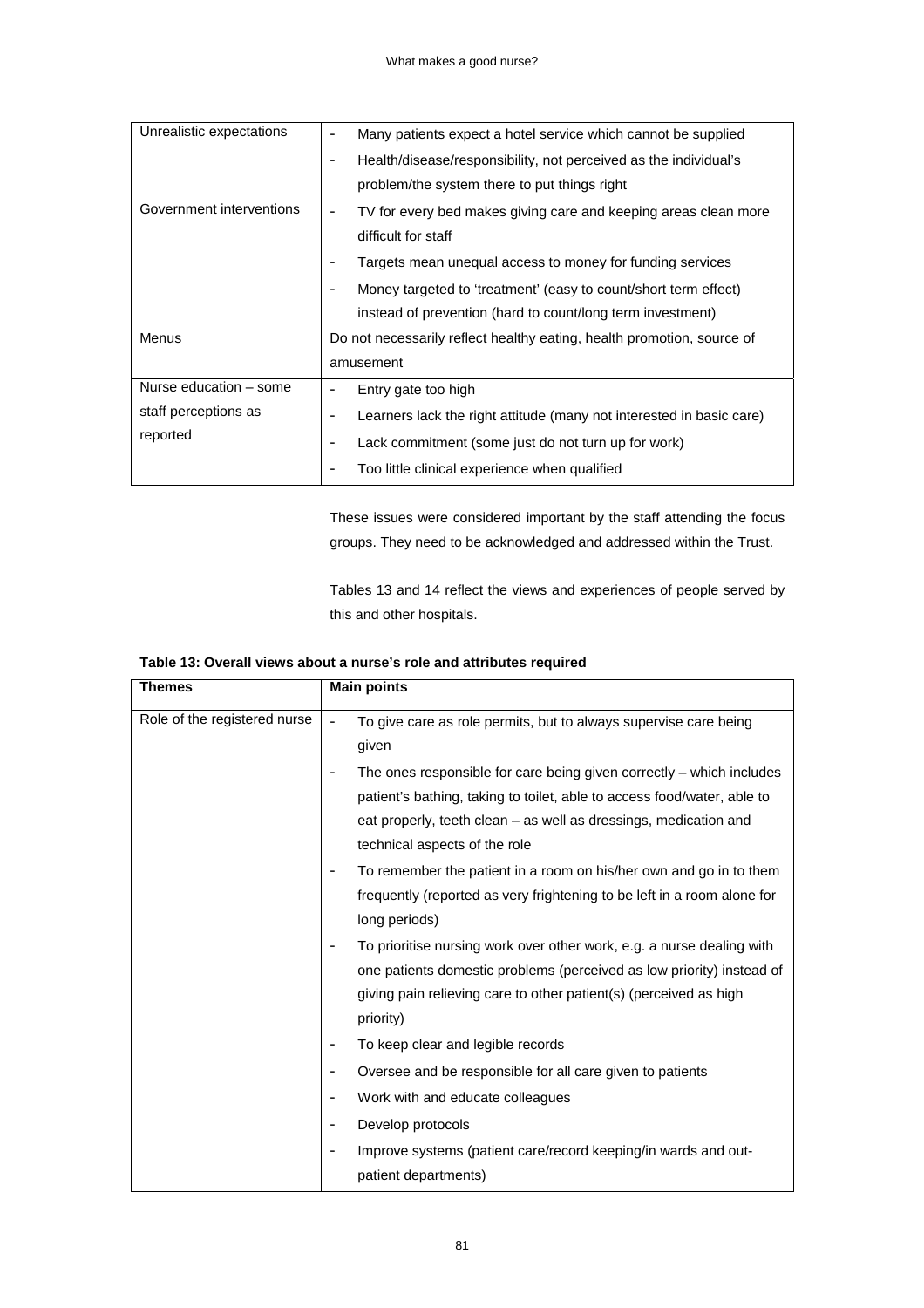| Personal qualities:                        |                              | Good communicator                                                       |
|--------------------------------------------|------------------------------|-------------------------------------------------------------------------|
| Good nurses, good sisters,                 |                              | To be kind, to keep patients and relatives informed, to make them       |
| charge nurses and good                     |                              | feel 'human' not just a 'case'/insignificant                            |
| care staff                                 |                              | To develop an aura to inspire confidence                                |
|                                            |                              | Clear thinking, lateral thinking, organised                             |
|                                            |                              | Knowledgeable, confident                                                |
|                                            |                              | Able to speak up in meetings, able to deal with difficult ward issues   |
|                                            |                              | and people, including monitoring the performance of all staff (nurses,  |
|                                            |                              | physicians, consultants, others) - able to take issues to sister/charge |
|                                            |                              | nurse/able go higher when appropriate                                   |
|                                            |                              | Not using terms of endearment unless invited to do so $-$ patients in   |
|                                            |                              | very vulnerable position, made worse by being called 'love'/'dear' -    |
|                                            |                              | shows lack of respect                                                   |
|                                            |                              | Good with patients, able to be sympathetic, reassuring, kind            |
|                                            | $\overline{\phantom{0}}$     | Hard working                                                            |
| Good image:                                | $\overline{\phantom{a}}$     | Distinguishable uniforms (patients want to know who is who)             |
| To give reassurance and                    |                              | Clean hands, tidy short nails                                           |
| confidence in care                         | $\overline{a}$               | Tidy hair, worn up if long                                              |
|                                            |                              | Well fitting dresses/trousers and tops                                  |
|                                            |                              | To look like a 'health professional'. Looking as though he/she takes    |
|                                            |                              | care of self so can be trusted to look after patient, relative, friend, |
|                                            |                              | should look good, smell healthy                                         |
|                                            |                              | To have clean and tidy shoes and tights                                 |
|                                            |                              | Involvement of someone like Richard Branson to sell nursing as a        |
|                                            |                              | career (we all need nurses at some stage in our lives)                  |
| Role of sister or charge                   | $\overline{a}$               | Must have a clear overview                                              |
| nurse:                                     |                              | If 'job sharing' should be sharing the role and information             |
| Perceived as crucial to                    |                              | (mechanism built in to role) and not become two separate part time      |
| good organisation and care                 |                              | roles                                                                   |
|                                            | $\qquad \qquad \blacksquare$ | Should know/meet/talk to all the patients every day and know what is    |
| Need able, supportive staff                |                              | happening to each one                                                   |
| nurses, to help them to do                 |                              | To give care as role permits, help out nurses, work with them and       |
| their ward jobs effectively                |                              | patients, educating, guiding                                            |
|                                            | $\overline{a}$               | Provide a welcoming environment                                         |
| Also need support from                     |                              | Supervising over all                                                    |
| above to enable them to                    |                              | Support consultant/medical teams (aide memoir, confidante – can be      |
| make necessary changes<br>and be effective |                              | a powerful and rewarding relationship)                                  |
|                                            | $\overline{\phantom{0}}$     | Ability to discipline nurses and other staff when necessary             |
|                                            |                              | To support nurses and other staff as needed                             |
|                                            |                              | Ensure good, detailed, hand-over - the more care is broken up, the      |
|                                            |                              | greater the risk of communication breakdown - the person in charge      |
|                                            |                              | is the one to hold it all together with the aid of capable staff nurses |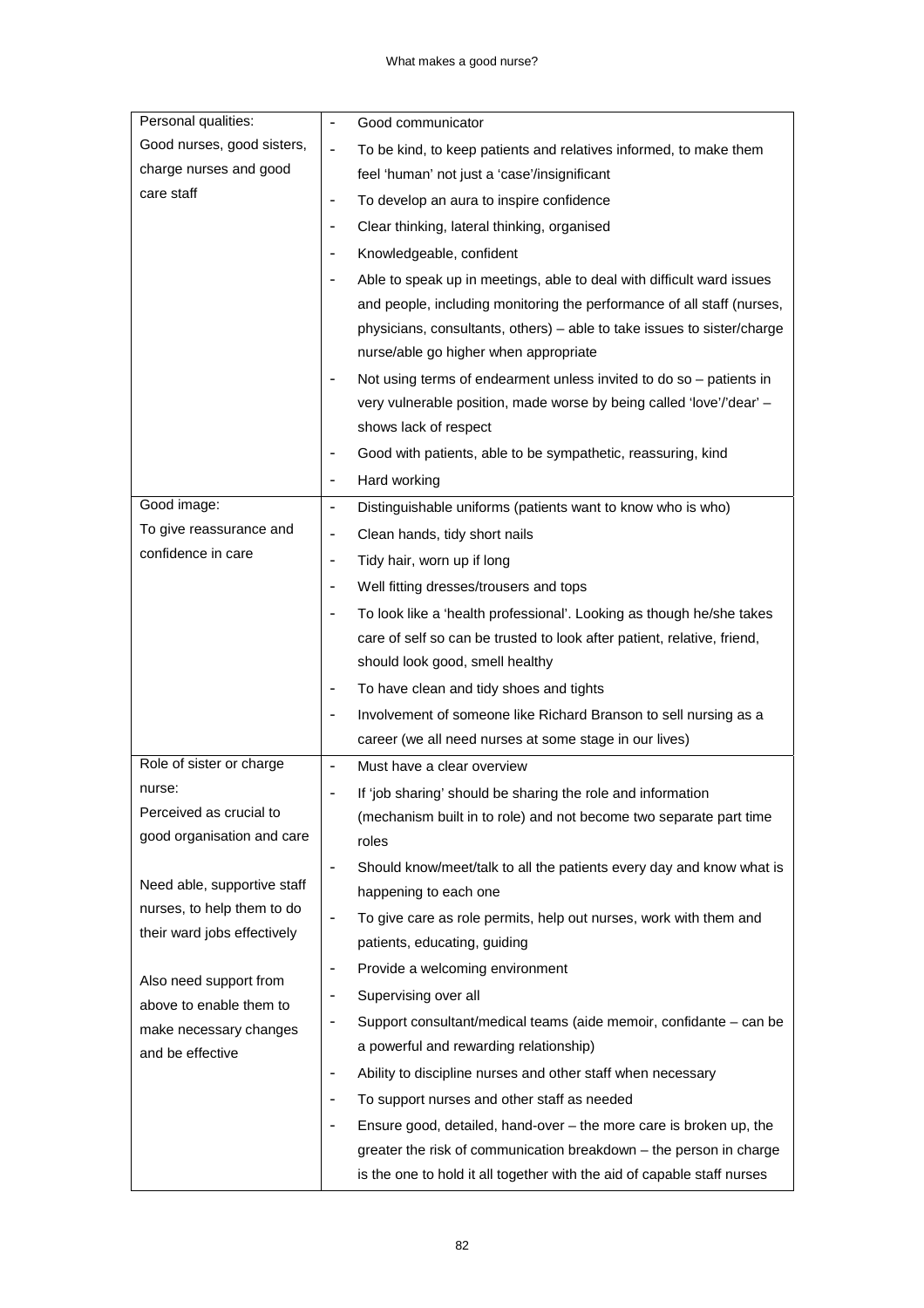|  | Able to speak up in meetings, able to deal with difficult ward issues |
|--|-----------------------------------------------------------------------|
|  | and difficult people                                                  |
|  | Responsible for monitoring the performance of all staff (nurses,      |
|  | physicians, consultants, others) and able to deal with the issues     |
|  | To develop protocols, improve systems (is all the paperwork really    |
|  | necessary?)                                                           |
|  | The ones responsible for all care being given correctly $-$ which     |
|  | includes for patients: bathing, escorting to toilet, able to access   |
|  | food/water, and able to eat appropriately (should be monitoring       |
|  | patient's nutrition); for nurses: should be working with nurses to    |
|  | make sure these things done/educating/overseeing                      |
|  | To oversee and be responsible for all care given to all patients      |
|  | To be a good 'captain of the ship'                                    |
|  |                                                                       |
|  |                                                                       |

#### **Table 14. When things are not as they should be…**

| Things nurses are not doing   |                          | Nurses have lost sight of the whole picture                              |
|-------------------------------|--------------------------|--------------------------------------------------------------------------|
| that they should be doing $-$ | $\blacksquare$           | Lost sight of/value of the basic things - these are important to         |
| where this happens            |                          | patients/important to get right                                          |
|                               |                          | Food/water must be where patients can reach it - nurses should be        |
|                               |                          | responsible for seeing that it is                                        |
|                               |                          | If unable to do everything themselves nurses should be teaching and      |
|                               |                          | supervising others, taking responsibility for the care given to patients |
|                               |                          | even if not doing it themselves                                          |
|                               |                          | Working with computers instead of with patient and relatives/friends     |
|                               |                          | Not treating people with respect, terms of address/treating them as      |
|                               |                          | 'cases' not as sensitive human beings                                    |
| Changed perceptions           |                          | Nursing work not seen as important/not glamorous - but it is very        |
|                               |                          | important to patients                                                    |
|                               |                          | Changed perceptions of self - nurses as managers/technicians/busy        |
|                               |                          | doing 'other things' but should not lose sight of (or the importance of) |
|                               |                          | their nursing focus                                                      |
|                               |                          | Role models lost (unforeseen casualties of 1980's sweeping               |
|                               |                          | reforms) and managerial/business focus replacing patient focus           |
| Changed focus                 | $\overline{\phantom{a}}$ | Focus changed from patient-centredness to managerial                     |
|                               |                          | responsibilities/business speak (organisational focus/numbers/tick       |
|                               |                          | boxes)                                                                   |

These people wanted to stress that usually they found care to be good but that sometimes things did go wrong. When this happened, it was a source of distress for them, their relatives and friends. From the research perspective, the staff of the Trust and the public were invited to give their views so that improvements could be made. To have received only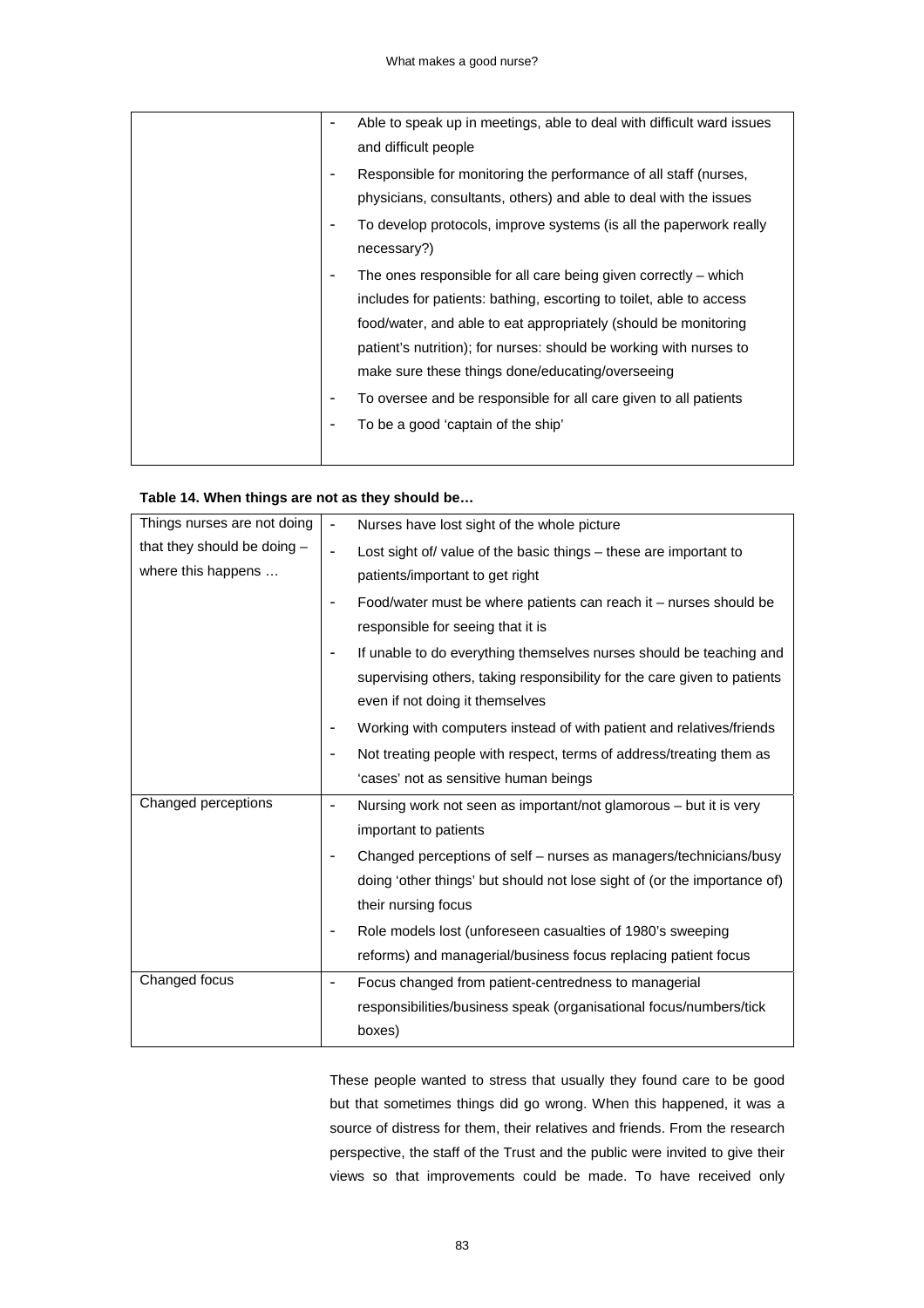compliments would have been comfortable but not useful, so all views, including criticisms, were welcomed.

Although many experiences were good, the most important deficits were identified as:

- Nurses doing non-nursing work (aggravated by reduced numbers of registered nurses);
- A lost sense of the patient and family as 'people' (a loss of respect in relationships for many different reasons);
- The loss of the one(s) in-charge, the 'captain(s)' particularly at ward level.

Each of these three elements has massive implications for patients and their care. They also have an impact on the culture and capability of staff to provide care, particularly for those working in wards.

# 21<sup>st</sup> Century Treatment Forum

The need for a 21<sup>st</sup> century treatment forum was an issue raised through the process of this project. It was considered important by a participant who had regular contact with members of the medical profession and other professionals. She had witnessed and been part of difficult treatment decisions, difficulties that arose through advanced technology and new treatment options. This issue was raised because, in the 21<sup>st</sup> century, life-preserving treatment can be available in situations where it may not be the best option for the patient. In the current climate these decisions were seen as predominantly medical/physician dilemmas, but other health professionals would necessarily need to be involved in complex treatment decisions in the future.

It was proposed that the issue of whether active treatment was the most appropriate action was a dilemma likely to become more commonplace as technology and other advances continue to be made. The need for a forum, where professionals can thrash out treatment options in private (and therefore confidentially) before meeting with families, was identified. The view was raised that, while the rights and wishes of families would always be honoured, the rights of patients and the most appropriate treatment option(s) for them should always take priority.

When patients were able to speak for themselves and make their own treatment decisions, it was believed that there would be no need for discussion. Where this was not possible, doctors in particular voiced the need for help from professional colleagues. Clarke (2000) suggests that hospital ethics committees and legal specialists should be involved with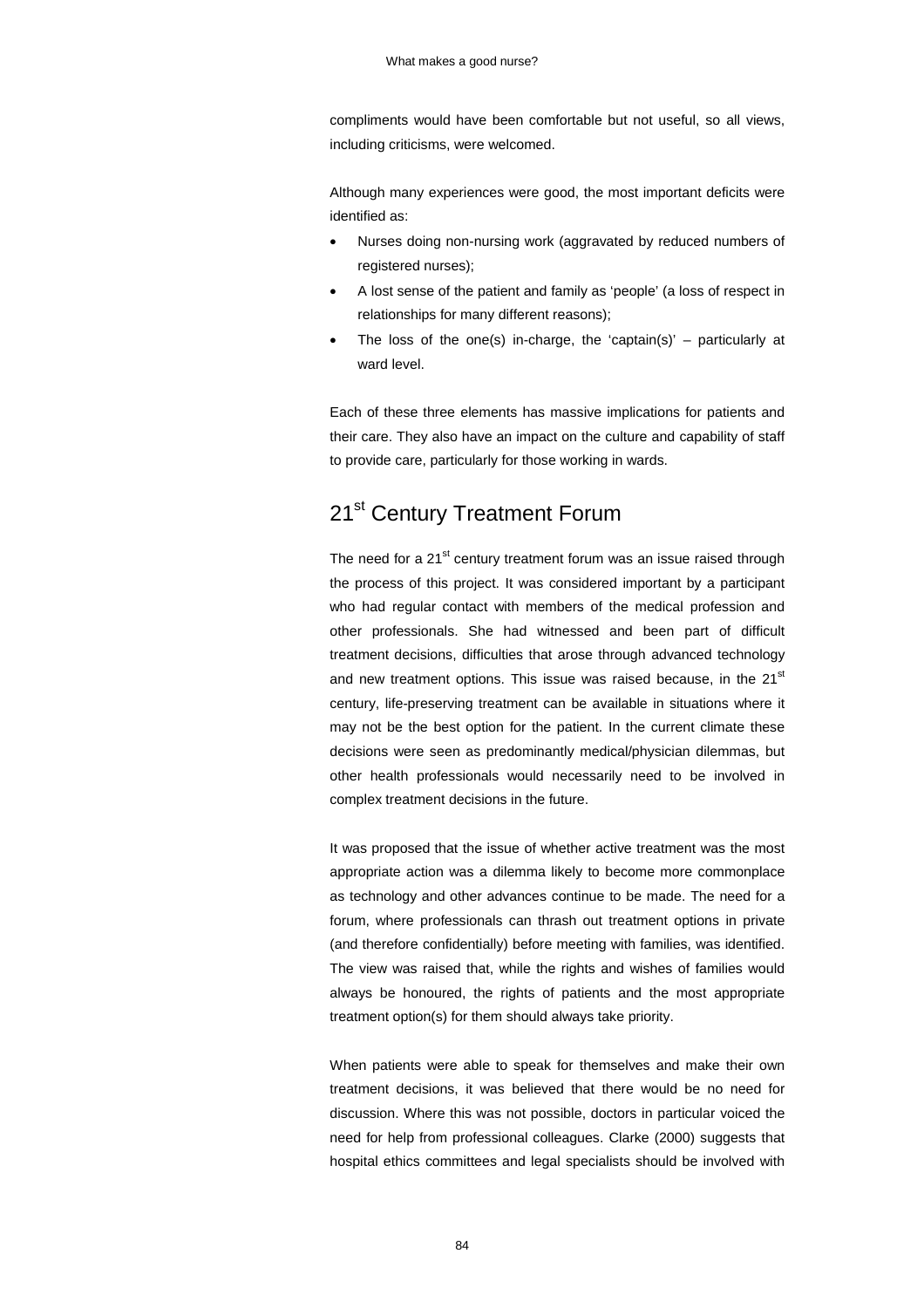difficult cases. It was proposed that a place easily accessible by all care professionals should be established in the local area for this purpose. The need to get decisions right was seen as paramount. Appropriate treatment choices would benefit doctors, health care teams, the organisation and most importantly patients and their families. The development of some kind of accessible forum was thought to be the best way to tackle this difficult issue.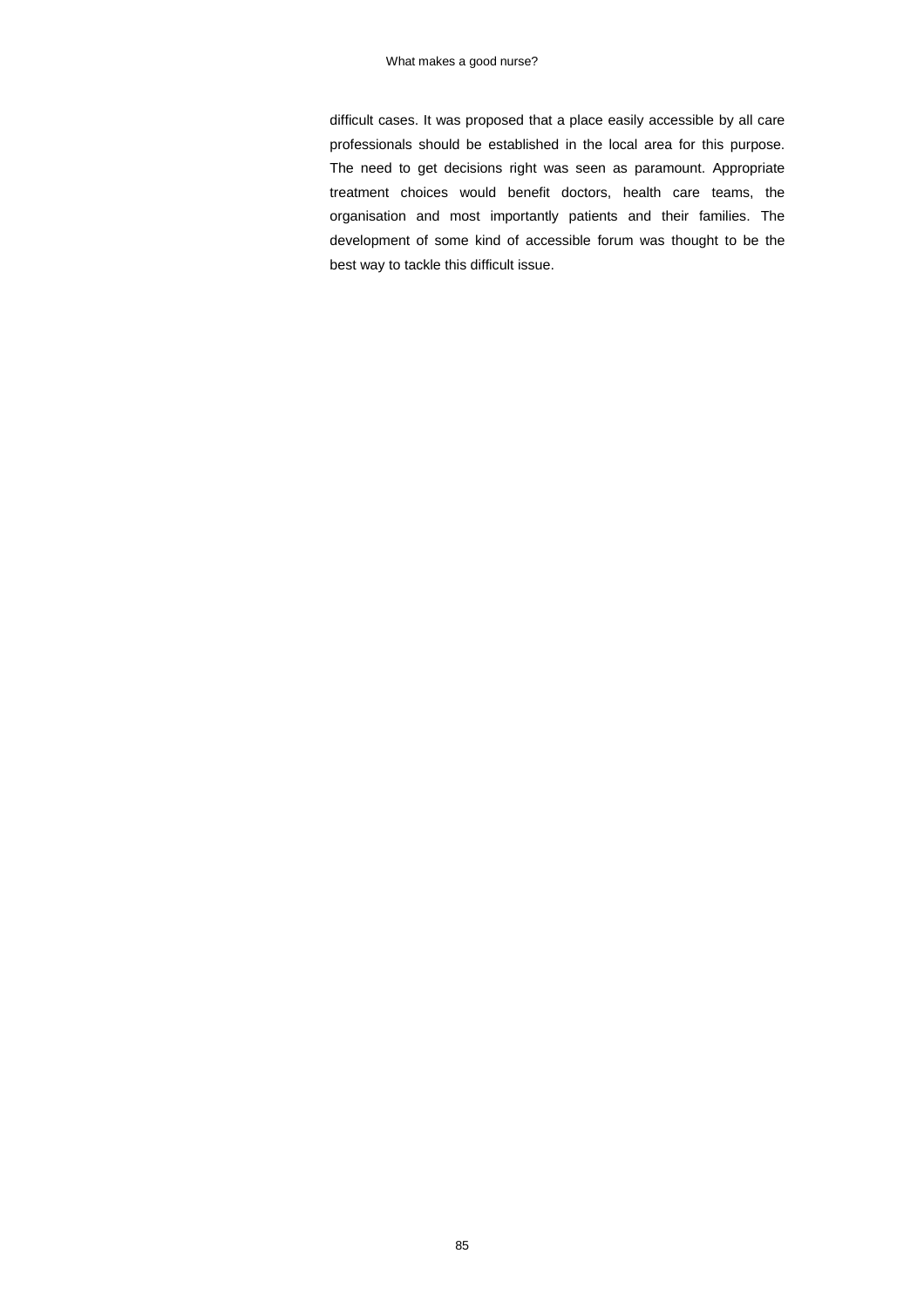## **Discussion**

## Issues raised

What are the important activities and functions registered nurses should be involved in?

Staff working for the Trust were able to readily identify activities and functions they thought nurses should be involved in. Table 1 covers an extensive range of activities including direct (hands-on) care as well as lots of managerial and organisational aspects.

White (1988) identified three types of nurses who showed different preferences across this range of activity. The nurses in the study clearly identified the need for all of these functions but many of them reported that the demands of managerial and organisational activities took them away from direct nursing and meaningful contact with patients and families.

Members of the public had very clear requirements about what they wanted from nurses (see Table 13); for nurses to be giving care but more importantly for them to be supervising all aspects of care and setting the standards on the wards. While many experiences reported were good, some were not (see Table 14), with examples of poor care, poor management and supervision, and poor interpersonal skills, which caused distress.

Gertis et al. (1993 cited by Kendall & Lissauer 2003, p11) highlighted respect, co-ordination and integration, information, communication and education, physical comfort, emotional support, involvement of family and friends, transition and continuity as being the main aspects of patientcentred care that nurses should be providing.

It would be convenient to blame nurses for the failings but that would not be fair. History has shown that nursing is a complex activity. Lots of powerful groups have an interest in controlling nurses and nursing expenditure, while maintaining their own positions of power within organisations. Nurses are required to do, and be responsible for, a range of activities, but they frequently have little or no authority to make changes that would enable them to do their work effectively.

Nurses should be the ones designing and controlling nursing agendas but they are frequently excluded from decision-making arenas. Benner (1984) and others have persistently encouraged nurses to find their identity and authority through their ability to focus on patient-centred care. 21<sup>st</sup> century service users demand high quality care and nurses say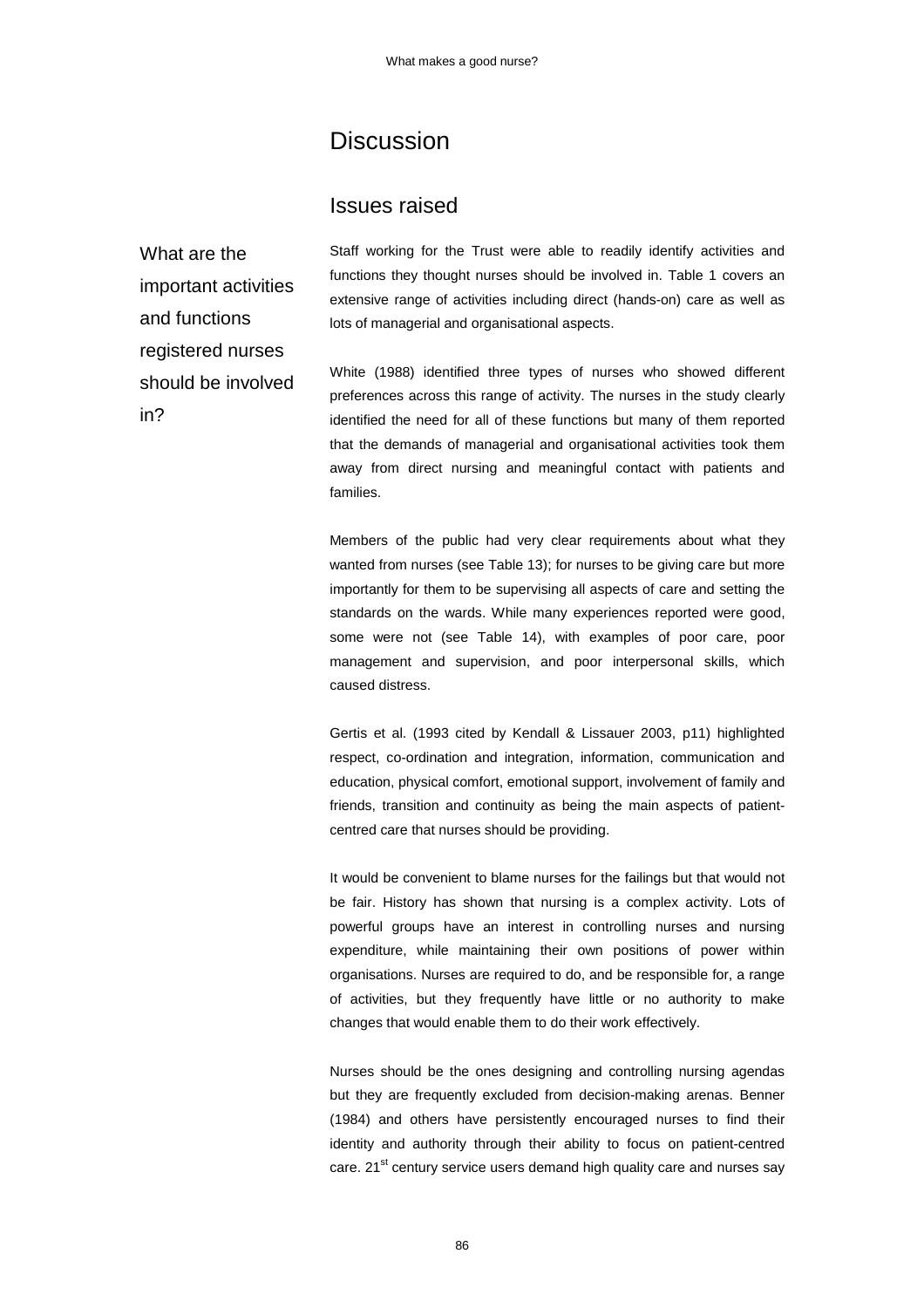they want to give such care. If nurses really believe in this goal and remain focused on this objective, they must be able to find a way through traditional bureaucratic mechanisms to find a new place for pursuing their ideals for patients.

Who are the nurses? For this study it was necessary to focus on the work of registered nurses within the organisation, but it was also respectfully acknowledged that other groups contribute significantly to the nursing care patients receive.

> Through the course of the study it quickly became evident that, as described in the literature, registered nurses within WDGH NHS Trust were not a uniform group. The three types of nurses described by White (1988) were evident, with each group showing different motivations and different approaches. Differences in terms of values and orientation mean that consensus views are not possible.

> The specialist nurses were largely a self-contained group that managed their own clients and workloads. Many had moved into these roles so that they could practice high levels of skill with more freedom than was currently possible in ward situations. The specialists found their work rewarding but on some occasions they could feel isolated and distant from the organisation. There did not appear to be mechanisms in place to encourage them to feel part of the greater whole of the organisation. They were also subject to many barriers within hospital systems. Specialist nurses reported spending precious hours 'negotiating the system' to gain legitimate equipment and/or medication for their clients. In a recent study conducted by Graham & Keen (2003), a different group of specialist nurses reported similar difficulties. These barriers frustrated specialist nurses' efforts and diffused their enthusiasm, thus wasting energy and expertise that could have been better channelled towards patient care.

> Many of the generalist nurses saw their roles more as jobs they enjoyed, which provided them with a salary and a measure of security. These aspirations were viewed as equally valid. The generalist nurses were concerned for their patients and they performed to the best of their ability, but they had busy lives and other commitments, preventing them from becoming too involved with issues in the workplace.

> There were also many nurses who became managers. As with the specialist nurses, some of them had moved into management roles to have more control over their working lives. Some of the management roles were in ward situations, some were not. Ward management roles were roles like ward sister or charge nurse. Other management roles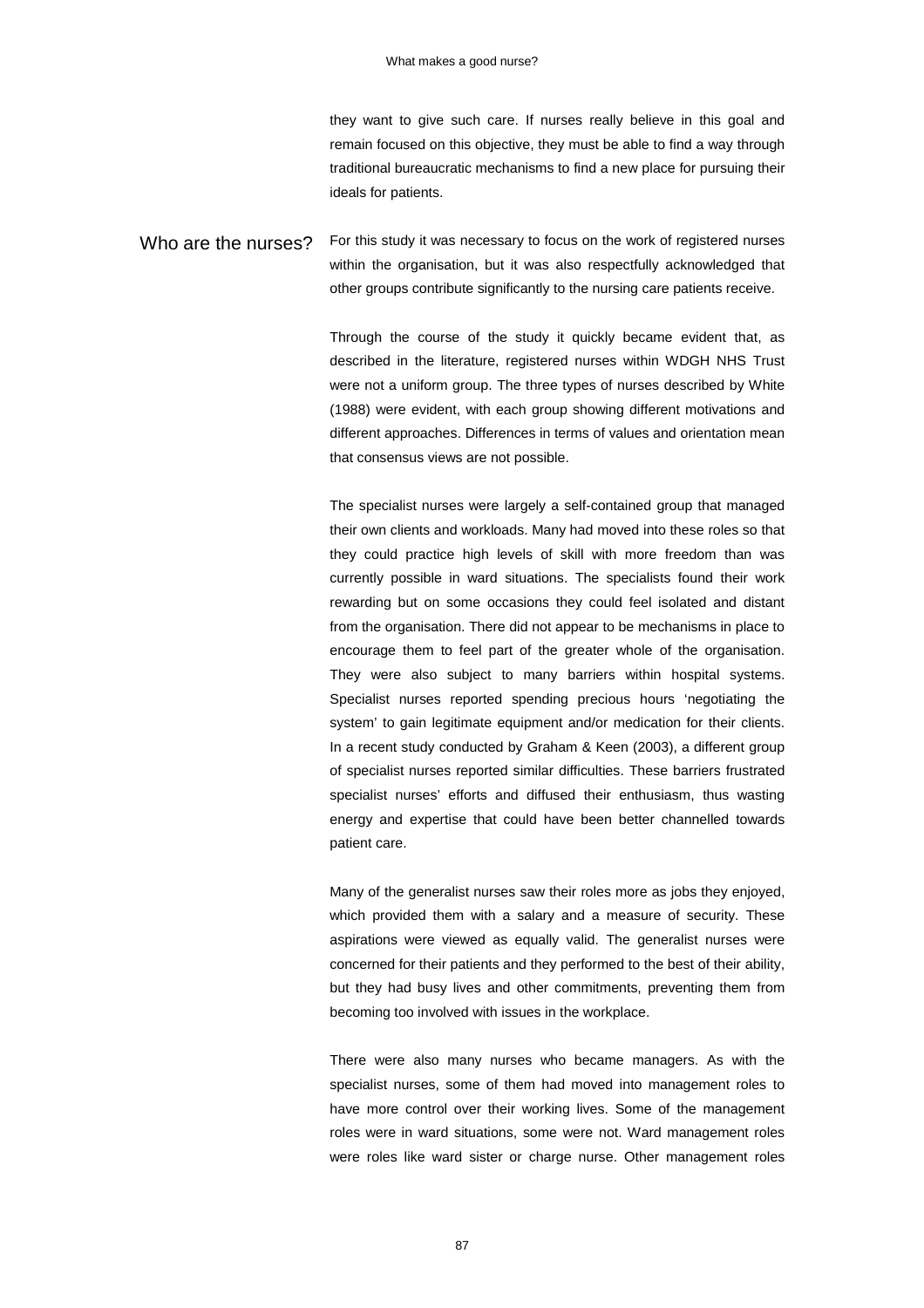involved higher levels of service management or different types of service development management. Sisters and charge nurses were seen as crucial to the effective running of the ward (by nurses, doctors, members of the public, physiotherapists, administrators and others), but how sisters and charge nurses performed this important role seemed to be dependent on personality and attitude. As a result, there were many different interpretations of the role. Whether sisters and charge nurses received preparation and support in their roles was not asked and was not evident. For them to be effective it would seem that both preparation and support would be necessary.

When considering nursing roles it is important to remember that nurses are not a static workforce. At different times nurses may focus their attention on different aspects of their lives. Although for some, home and child-care may take priority at the moment, at a different time they may want to change roles, take up educational opportunities or even opt out altogether for a while. All of these choices are positive and can be viewed as plus factors for nursing. Nursing as a profession continues to offer flexibility and opportunity for those who want it.

Many nurses and others considered nursing to be a professional role. Some conformed to White's (1988) description of professional nurses as those who looked to higher education and specialist knowledge to develop their practice, while others did not. Many nurses working across the Trust were, however, able to identify with White's (1988) description of the three groups of nurses. Within the Trust, nurses were working as specialists, generalists and managers. Constraints reported within ward situations could make life difficult and challenging for nurses who did identify with White's (1988) description of the professional nurse. They reported wanting to use professional knowledge and education within ward situations and beyond, but that organisational structures and traditional ways of working prevented this.

Aiken (2003) and Swindells & Wilmot (2003) highlighted the advantages of having educated nurses looking after patients. The examples from the magnet hospitals and examples given by the Royal College of Nursing support this and research conducted by Swindells & Willmott (2003, p1102) endorsed this view. They found that nurses educated to graduate level were able to perform, in terms of *cognitive ability, reflective practice ability and professional practice*, even better than diploma educated nurses, making them more effective in their practice while working for patients. Post-graduate education was found to enhance decision-making abilities and clinical skills development even more, making the whole treatment process safer for patients. However, there must be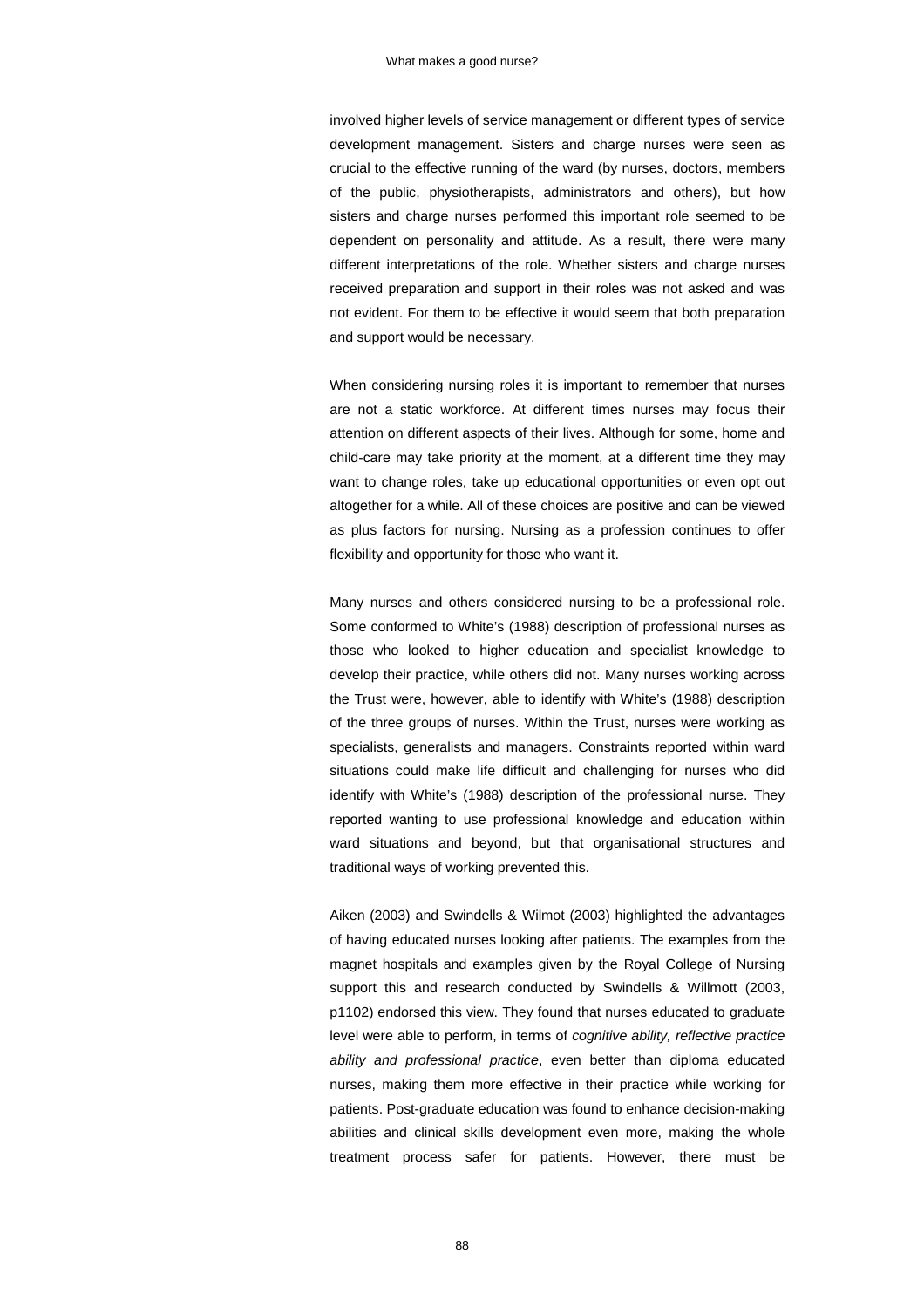opportunities for nurses to use their knowledge and skills. If opportunities do not exist, as in many ward situations, nurses may become disheartened and move to other areas where they can be more autonomous, or perhaps they may leave the organisation altogether.

It is important to retain skilled and educated nurses at ward level. These nurses are much needed to supervise and educate staff, while using their talents to benefit patient care. It would appear that many nurses and other health professionals find ward situations difficult and challenging places to work in at this time (Kendall & Lissauer 2003). Nurses, and others, seemed to be under constant pressure. They want to give high quality care but are constantly being drawn into other work away from patients.

What prevents nurses from working this way? Nurses reported that bureaucracy, poor systems and non-nursing responsibilities were the main causes for being unable to care for patients. The volume of work seemed to be a real issue. There is much research to support the notion that adequate numbers of registered nurses are essential to provide safe, quality care (Aiken 1998, Buchan 1997, Clay 1987, Eckardt 1998, Kendall & Lissauer 2003, Lawler 1991, Pembrey 1984 cited by Clay 1987, RCN 1992). Nurses reported that they spent much of their time 'fire-fighting' and dealing with non-nursing crises of different types. This was unsatisfactory and patient care inevitably suffered.

> Nurses regretted the loss of hand-over time, which is now non-existent in many circumstances, and the accompanying advantages. Losses include: the detail about patients and their care, knowledge of the whole complement of the ward (now nurses just hear about their allocated patients), the loss of team building and ward culture development, and crucially the loss of informal education, which was an integral part of the detailed hand-over. These things just don't happen now and the service suffers greatly as a result. Cost-cutting measures have come at a high price.

> Nurses seemed to have no way of communicating what was important to them (high quality care) and no way of influencing people within organisations to make this possible. Nurses should be in positions where they can influence and implement necessary changes.

What do patients want from nurses? When staff commented on what patients wanted from nurses, they told stories of their own personal experiences, stories of fear and of feelings of being overwhelmed while in hospital. There were also issues of conflict. Patients were told different things by different people, and that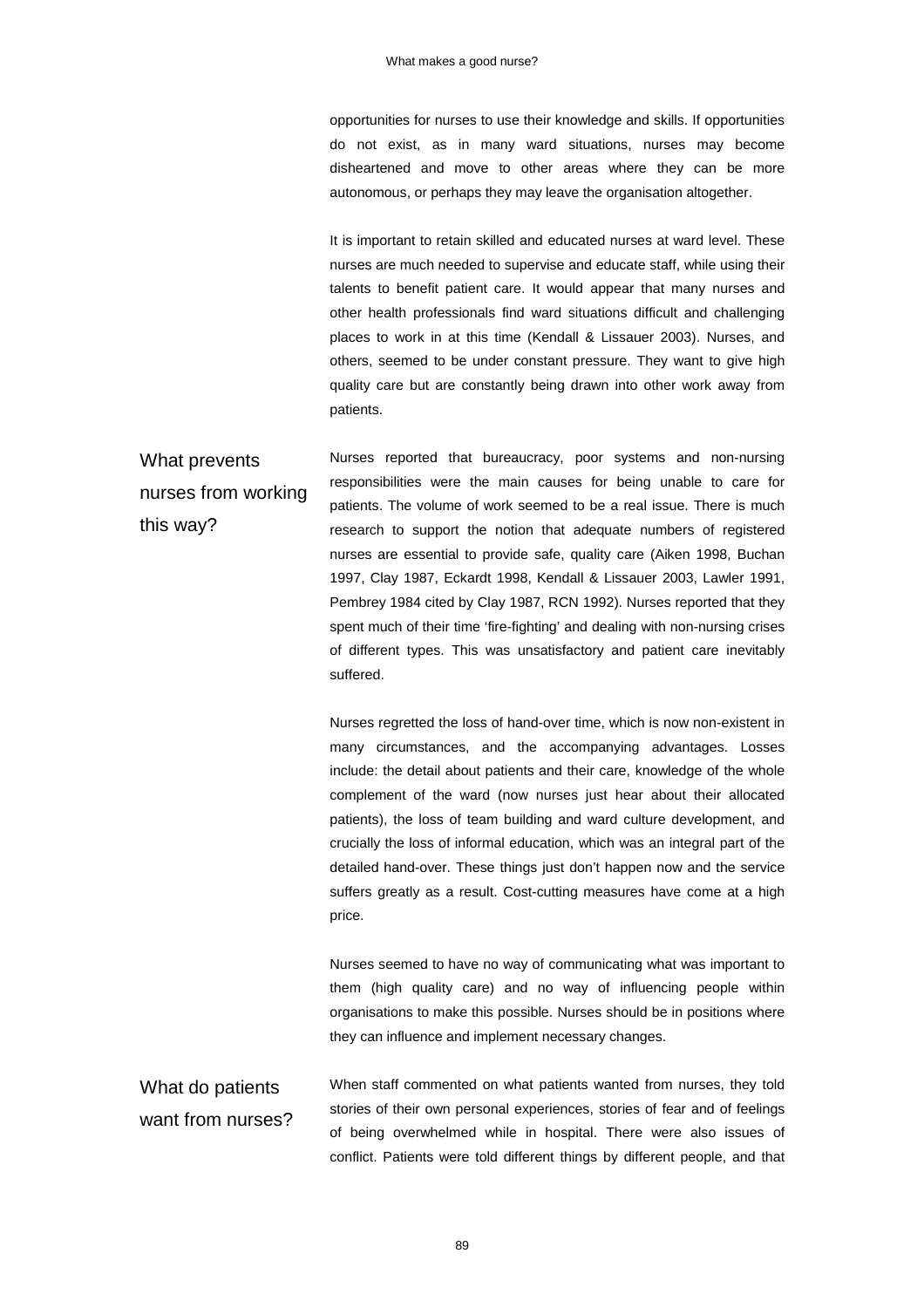certain things would happen but they did not happen. All of this undermines patients' confidence and makes them afraid. There were also reports of neglect, unacceptable at any time.

Kendall & Lissauer (2003, p12) cite the Institute of Medicine (2001) which identified that the 21<sup>st</sup> century health care system should be safe, effective, patient-centred, timely, efficient and equitable.

Members of the public expressed traditional values when referring to what they wanted from nurses. They wanted nurses to be kind, to address them respectfully, and to be inspiring both through how they looked and how they behaved. These are simple values easily achieved but readily forgotten. Competence to do the job was expected and taken for granted.

The ward sister role was seen as crucial (Armstrong 1981, Pembury 1980, RCN 1992). The public wanted to know that this person, (someone specific and identifiable) was in-charge, and that he or she would be responsible for their safety and well-being throughout their stay.

Health care seems to have become locked into special jargon, the perception of commodities rather than people, with much of it adopted from the business sector. But all that patients really want is to be treated well and reliably looked after while they are in hospital. How is it possible that such simple, understandable and important goals have so often become lost?

Different groups of staff within the Trust and their different perceptions

Some historical perceptions are still held by some doctors and managers in particular. They continue to believe that nurses can 'fill the gaps' and hold the system together as they have always done. Many nurses themselves also wanted to be able to perform this function, recognising that if they did not hold things together patient care would suffer. But as Girvin (1996) found, many nurses remain prisoners of their past. The traditional socialisation of nurses has moulded them into roles as dutiful followers. This socialisation has left many nurses ill-prepared to rise to the particular leadership challenges they face today.

As a group, nurses are skilled and resourceful. With the needs of patients in mind, nurses at WDGH acknowledged that doctors needed blood and other results to make important treatment decisions, families needed to be informed, medication had to be ordered and arrangements for discharge must be made. Nurses at WDGH found themselves caught up in all of these functions; important functions but ones which often take lots of time, taking them away from patients and preventing them from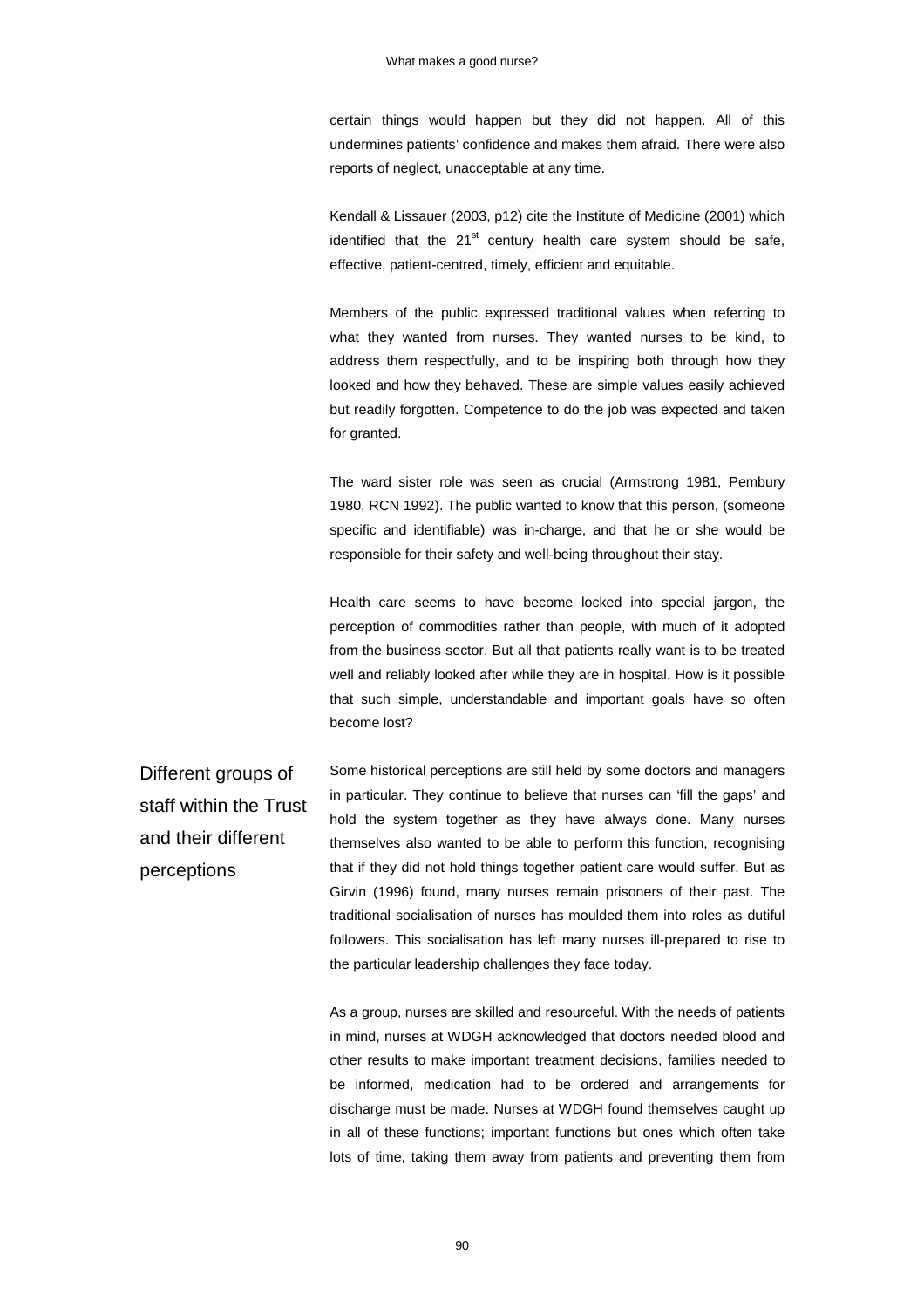giving care, which they recognised should be their primary role. Many nurses reported this type of scenario and that the overly demanding environment prevented them from working effectively and receiving the job satisfaction normally associated with their work. Nurses reported overall feelings of being pulled in too many directions, unable to do any of them well.

Nurses are used to responding to the needs of the environment. They are not accustomed to standing back and looking for other alternatives. They need to begin to do this. They have to learn how to form their own ideas. They can then take these ideas to doctors and managers to gain their support for implementing change. Everyone in health care wants the same outcomes. They want quality, patient-centred care. This can only be achieved when teams listen to and support each other.

The adoption of the business culture into health care has had a significant impact. Resources are finite and must be effectively managed but there are many contentious issues, and cost-cutting for its own sake is not necessarily the best measure. Everything is open to different interpretations and should be discussed fully. There is the perception that replacing registered nurses with other less educated workers is a costeffective measure. The perception is that you will get 'like for like' but for less cost. The reality is very different. Aiken (1998, 2003), the magnet hospitals in the United States, Pembrey (cited by Clay 1987) and the Royal Marsden hospital in London all report that having higher numbers of registered nurses leads to fewer complications, fewer re-admissions and fewer deaths. These all are important factors to take into account when considering costs. Hospital-acquired infection alone contributes hugely to the NHS bill, as do costs for re-admission, complications and death, where costs are perhaps less quantifiable but of enormous consequence to patients.

The modernising agenda According to Kendall & Lissauer (2003), and in common with other people working in health care organisations, staff at WDGH NHS Trust did not have particularly clear ideas about the Government's modernising agenda. (To help staff gain access to information about the modernising agenda and agenda for change, some details have been included in this report.) Staff rightly identified that roles need to change and that nurses need to be working in new ways. Extended roles were seen as a good thing unless they were used as a way of giving junior doctor responsibilities to nurses without providing extra nurses to do the nursing work as well.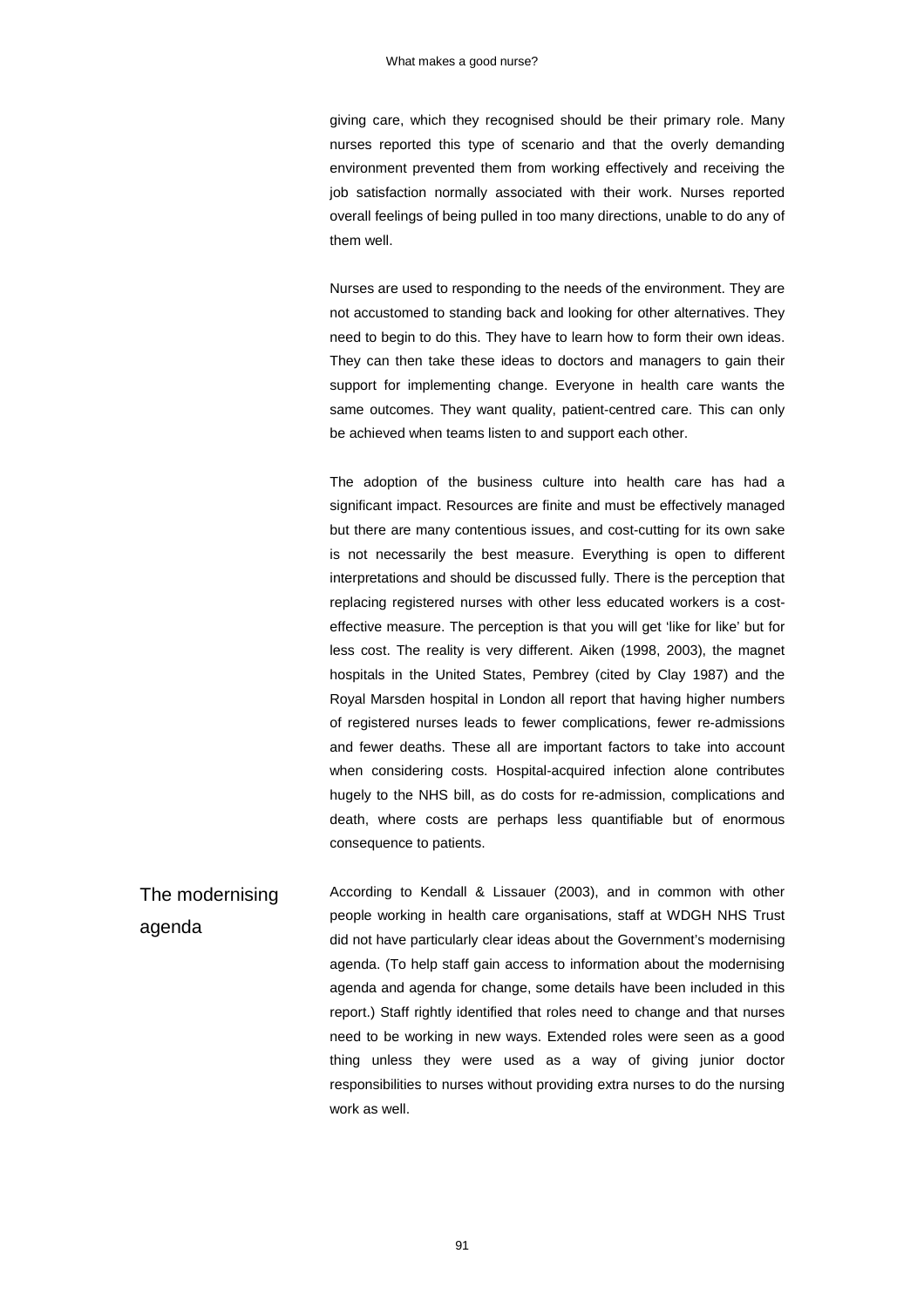Members of the public could see the potential of having extensive decentralised services available to them out in the community. This was seen as a positive development.

Kendall & Lissauer (2003, p5) report that:

Professional organisations, trades unions and Government all agree that further changes to working practices will be required in the years ahead. Yet there is little agreement about what the overall shape of the future health workforce should look like.

The British Medical Association has called for a hugely expanded role for nurses…but it does not envisage nonprofessionally qualified workers taking on more responsibility as nurses' roles expand.

Clearly there are incompatible demands identified here. The same number of nurses cannot continue to take on extended roles if they are also responsible for nursing care. If nursing care is to be no longer given by nurses then sufficient numbers of appropriately educated individuals must be developed to step into this role, or patient safety will be sacrificed. Difficult decisions have to be made and appropriate numbers of suitably qualified staff have to be prepared for the future.

How should nurses be working in WDGH NHS Trust? Nurses need to be working more effectively within the Trust. This is what both doctors and nurses want. Doctors want nurses to expand their roles but organisational structures do not support this. Higher education is one aspect of preparing nurses to work more effectively but learning must be supported by education within ward situations as well. Also, a different group of people perhaps needs to be prepared to take over some of the nursing responsibilities. Organisational structures and systems need to be developed to allow this to happen.

> Substituting nurses for other less educated health workers may look like a bargain. There is the perception that you get 'like for like' but according to the research, as previously stated, this is not the case. Qualified nurses, through education, knowledge, experience and constructive reflection, are able to perform in ways unachievable by their less educated colleagues. The more education and experience nurses have (hence the notion of lifelong learning for all professionals), the better they are able to perform. One of the classic nursing texts, *From Novice to Expert* (Benner, 1984), clearly illustrates this extraordinary development process.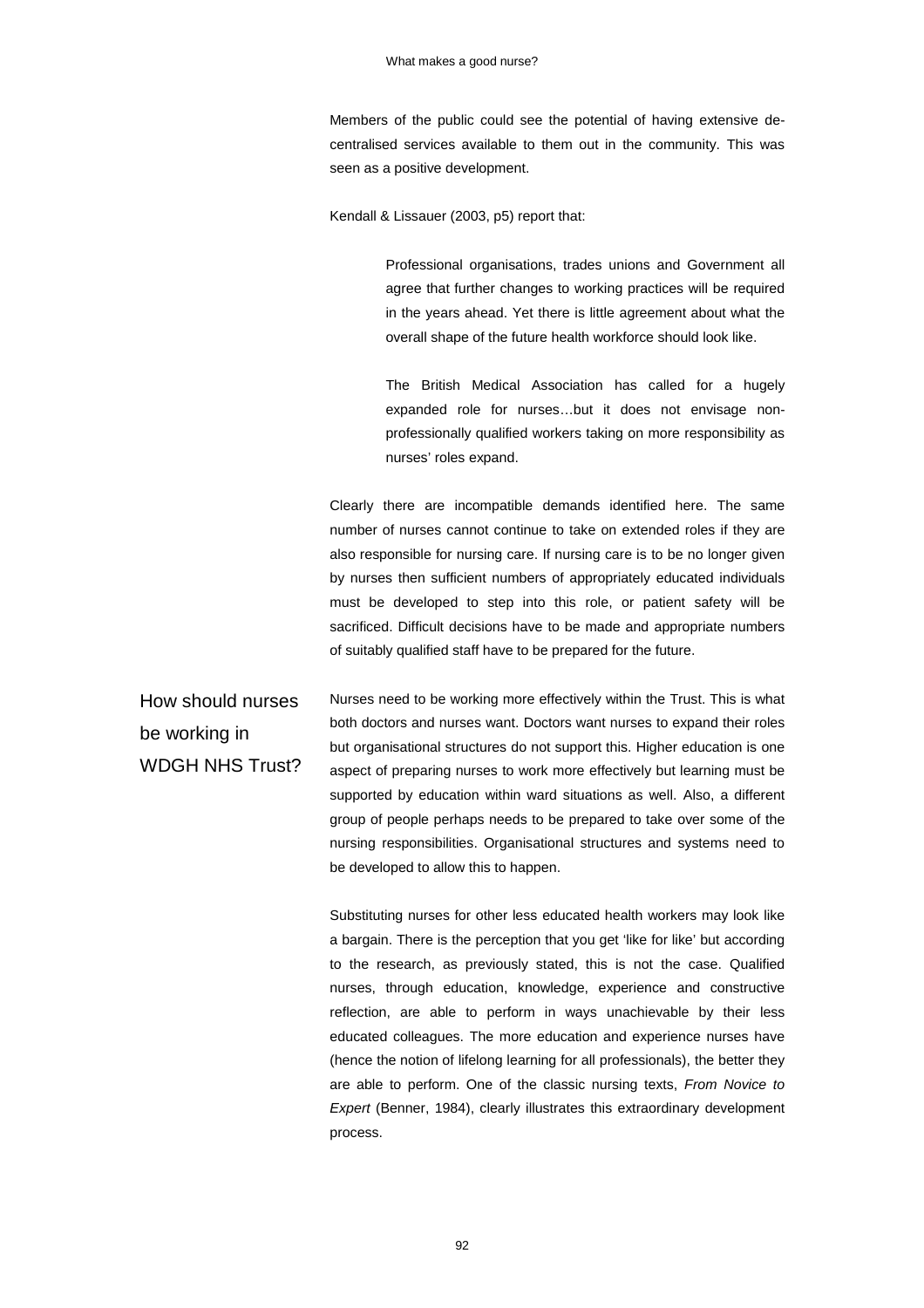Nurses need to be the ones to spearhead the pursuit of improved quality of care and improved standards. They can do this from their philosophical position of being patient centred. This approach is in contrast to the existing popular culture within hospitals, which focuses on fulfilling the needs of the service.

In deciding the future service of the Trust, the Trust Board needs to decide how it wishes to invest in the future. By reducing the number of nurses looking after patients and replacing them with substitute lesseducated workers may save money initially but research has shown that this approach, as a cost-cutting measure, does not add up. Patients are more likely to suffer complications following treatment, which will cost the organisation more money to put right. These costs are shown in terms of more emergencies, repeated surgery, more hospital care perhaps requiring intensive care, and even death.

Recruitment and retention of staff within the Trust Staff predominantly reported being satisfied with their work. Most gave examples of good relationships with colleagues and real pleasure being able to work with patients and other members of the public. They were happy with the environment, the clean building and beautiful grounds, but there were areas of concern that should not be overlooked.

> Health care support workers, administrators and those working in different hospital departments, all reported that there were insufficient staff numbers to properly do the work required of them. They experienced feelings of disorganisation in their work and reported episodes of *'fighting the system'* instead of having systems to help them do their work effectively. Poor systems were usually reported to be the sources of problems, rather than individuals.

> There were a few episodes of disrespect between individuals, which had caused unnecessary distress. Some people also experienced confusion in their roles, with a lack of uniformity across the Trust about what they were 'allowed' to do in the course of their work. This issue was a real stumbling block, and appeared to be based on perceptions and assumptions about what people could do rather than their abilities. This approach held people back, stopped them from being creative, and produced anxiety instead of rewards.

> Different groups also raised the problems they had in gaining promotion and/or recognition for the level of work done. Systems seemed to be designed to keep people in the same place financially. They were often allowed to do more, but their efforts went un-rewarded. This made people feel unhappy and in some cases seek employment elsewhere. The

> > 93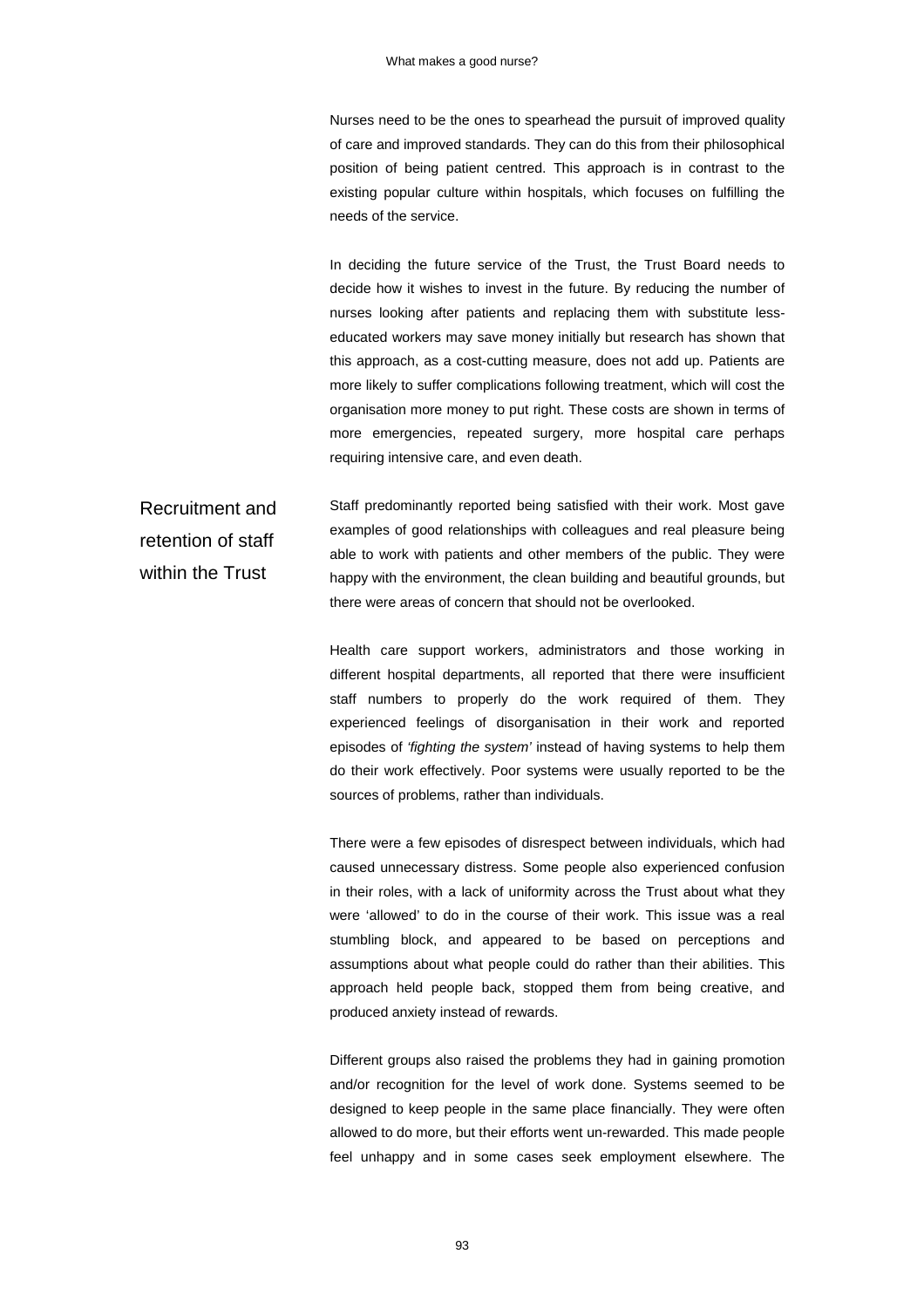tragedy of this is disappointment for the individual, and excellent people are continually being lost from the organisation. Can the organisation afford to let this happen?

## Other issues raised

- The recruitment process for staff in WDGH was seen as unnecessarily laborious and long-winded. There were perceptions that delays were a mechanism to reduce costs, where reality demanded that staff be replaced as quickly as possible to maintain levels of care. Some sisters and charge nurses reported that they felt unnecessarily encumbered with human resource responsibilities that should be done by people employed in the human resource department.
- It was reported that while some sisters and charge nurses were undoubtedly very good, highly effective and supportive of staff and patients, some were not. Again it would be easy to blame individuals for their failings but as already discussed these people rarely receive preparation for their roles. Success seemed to be more reliant on personality and luck rather than good systems. It may be that through necessity some people are appointed when they do not have the necessary skills, which serves a purpose in the short term at the expense of the individual. It may be preferable to keep a position vacant when appropriate people cannot be found rather than masking the problem by appointing someone who is unable to do the job effectively. Better systems could be developed to prepare people in advance so that when positions become vacant, a ready supply of suitable applicants is available.
- The lack of support for learners and staff in all roles and at all levels appeared to be a problem across the Trust. This issue should be addressed because many people, with appropriate support and education, are then able to do well. If this need is not addressed staff could leave, develop illness, or become bitter and ineffective if left to cope on their own.

## Recurring themes

Throughout the history of nursing three recurring themes remain:

The education of nurses is not recognised as important. Service organisations do not adequately support nurses in education. Many nurses themselves do not recognise the advantages of education for their own personal and professional development. Professional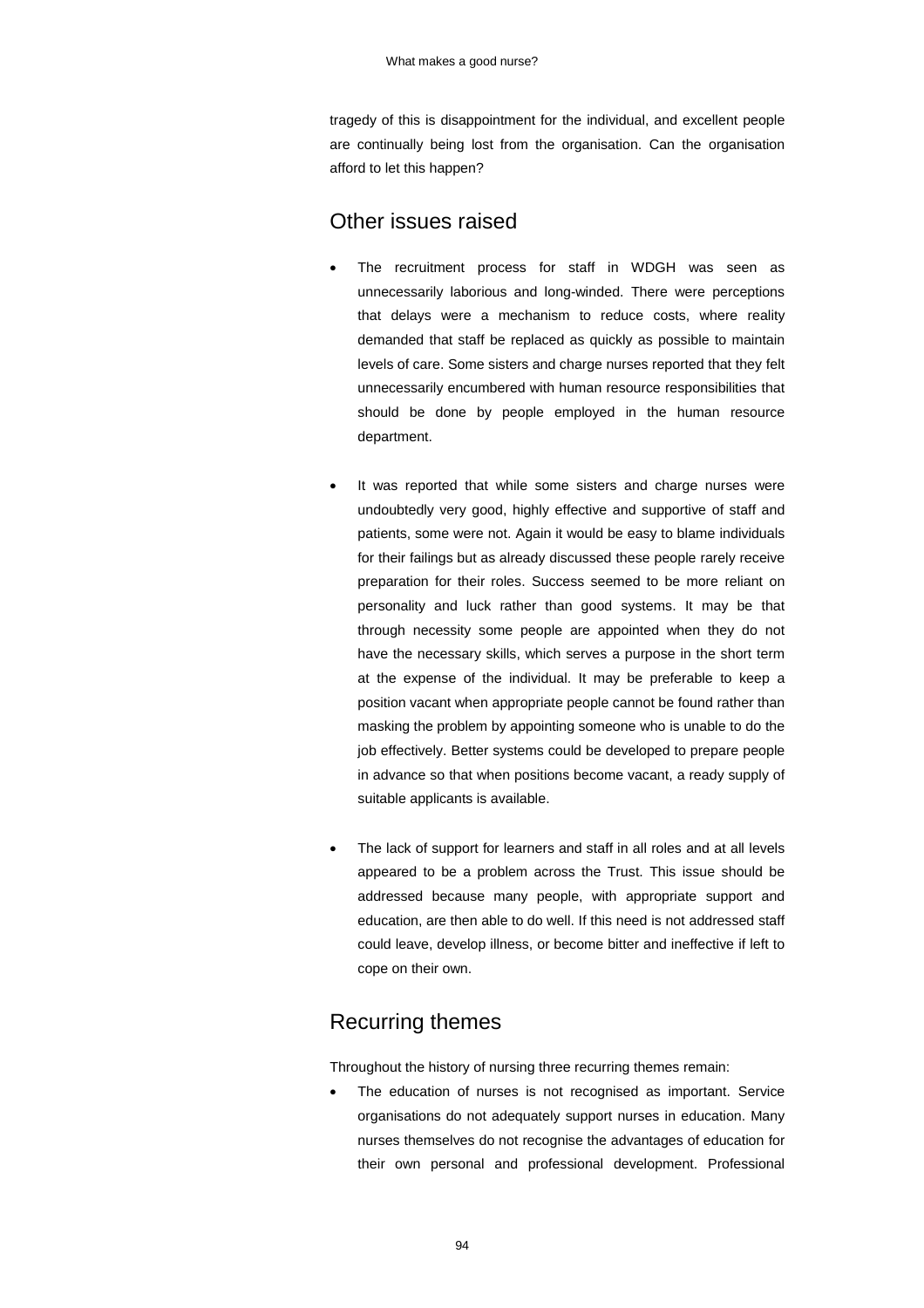colleagues do not usually recognise the advantages of having educated nurses and the ways in which these nurses could help provide better services for patients.

- The lack of recognition for nurses' abilities leads to a lack of real authority. Even in these marginally enlightened times, the majority of senior nurses, many of whom hold leadership positions within organisations, do not have sufficient authority to make any kind of change within their work environment. They are required to take their concerns to a higher authority every time. Evidence from this and similar studies confirms that higher authorities rarely take the concerns of nurses seriously so senior nurses have to be persistent in the extreme to achieve anything. This is a waste of their time, energy and commitment.
- Because nurses are not valued or rewarded in financial or other ways, there are few incentives for people to choose nursing as a career so shortages are inevitable. Nursing roles are also being eroded. Other less educated care workers do not usually have sufficient knowledge or experience to keep patients safe. Hospitals are dangerous places. When people are sick they may die. Registered nurses are needed to establish and maintain standards in hospitals. They are needed to set an example, to teach learners, to oversee the care patients receive and to keep patients safe. Only the nurses have sufficient knowledge and experience to do this. There must be continuity and stability in the workforce. If there are too few nurses able to provide this, patient safety will be put at risk.

Professional issues need serious attention if a nursing crisis and subsequent impacts on patient care are to be avoided.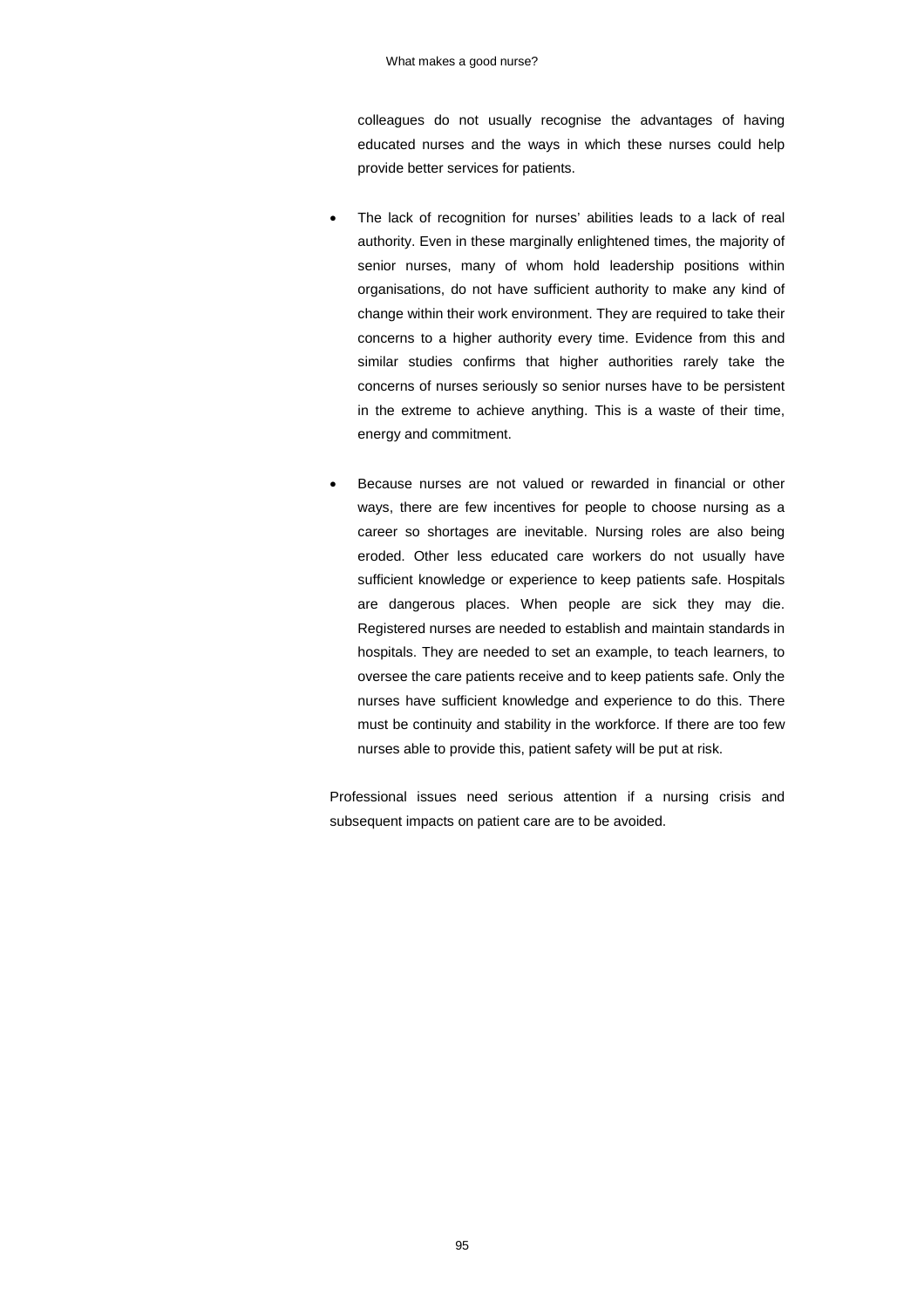# **Conclusion**

While much about the Trust appeared to be good and working effectively, there were areas of concern. Nurses (and other staff) seemed to be struggling to cope with the many and extensive demands placed on them. Staff were feeling overwhelmed.

There appeared to be many complex reasons for this, including staff shortages across the Trust, fragmented care-giving, too few 'captains' leading teams, and many poor systems. Nurses seemed to be at the brunt of the difficulties. None of the reported issues could easily be fixed but they could be improved. Staff need to be aware that their concerns are being heard and will be addressed.

The challenge for the Trust at WDGH is perhaps to recognise that difficult decisions have to be made. If important issues are left unattended, the Trust runs the risk of losing many of its staff, perhaps the best staff. People who have good qualifications and experience are able to go elsewhere. However, many staff also expressed tremendous loyalty to the organisation, to colleagues and to patients. Loyalty is a special quality that should not be squandered. Once lost it is difficult to rebuild and replace.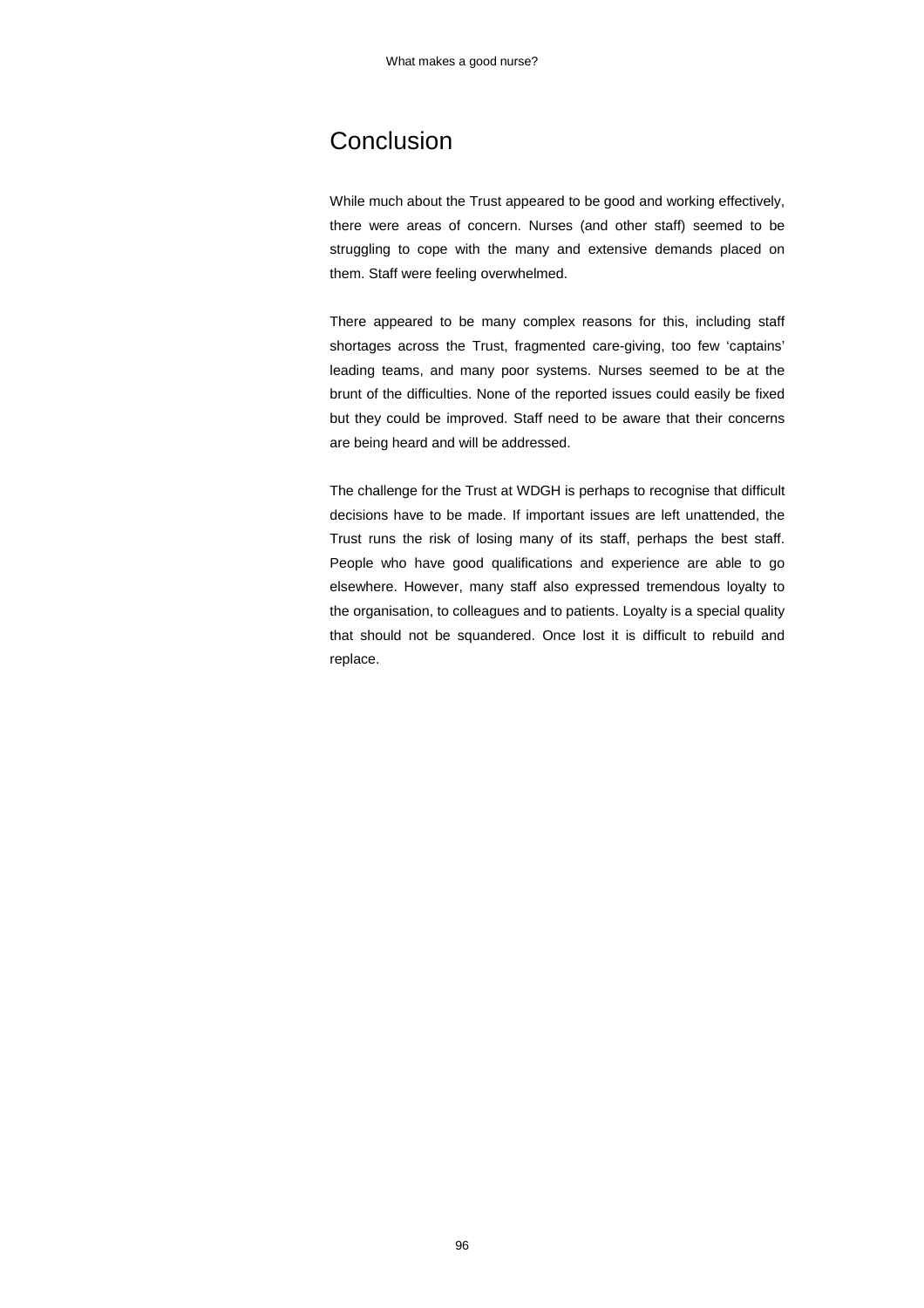# Recommendations

| Systems to value<br>staff | While a lot of loyalty and commitment exists within the Trust, many staff<br>were suffering from the complex effects of changes that have taken place<br>within the NHS over the last ten years and more. It is not surprising if<br>some have become battle-weary.                                                                                                                                                                                       |
|---------------------------|-----------------------------------------------------------------------------------------------------------------------------------------------------------------------------------------------------------------------------------------------------------------------------------------------------------------------------------------------------------------------------------------------------------------------------------------------------------|
|                           | All staff need to be adequately rewarded for the work they do. Agenda for<br>change aims to rectify financial aspects of this discrepancy, but for some<br>time the reality is likely to be more upheaval and uncertainty. All staff<br>across the Trust need to be supported through this difficult time and<br>beyond, or the service and patients will suffer.                                                                                         |
|                           | Financial gain is not the only way to reward staff. To give their best,<br>people need to feel valued and many staff across the Trust did not feel<br>valued by the organisation.                                                                                                                                                                                                                                                                         |
| Leadership positions      | Ward sisters and charge nurses need to be given and be able to take real<br>authority to manage their clinical areas. They need to be supported from<br>below by registered nurses, and from above by matrons and managers.<br>They need real authority to take decisions and make the changes they<br>need to in their clinical areas.                                                                                                                   |
|                           | Clinical nurse specialists and consultant nurses have less linear but<br>equally important roles to provide leadership and service development.<br>They should be able to do this without spending time arguing with those<br>who hold the real authority within the organisation.                                                                                                                                                                        |
|                           | It is assumed that nurses are given senior roles because they are<br>considered to be experienced and trustworthy. But these same people<br>are not usually given the authority they need to function. This behaviour<br>tells senior nurses that although they are in senior positions they are not<br>really trusted after all. This is an impossible situation. Senior people<br>cannot do their work effectively without the corresponding authority. |
| Recruitment               | Recruitment systems need to be improved to make it easier for staff to<br>move within the organisation. The process of bringing in new people<br>must also be speeded up. Staff report that they already struggle to meet<br>daily variations in staffing numbers - being without staff makes managing<br>care and patient safety almost impossible.                                                                                                      |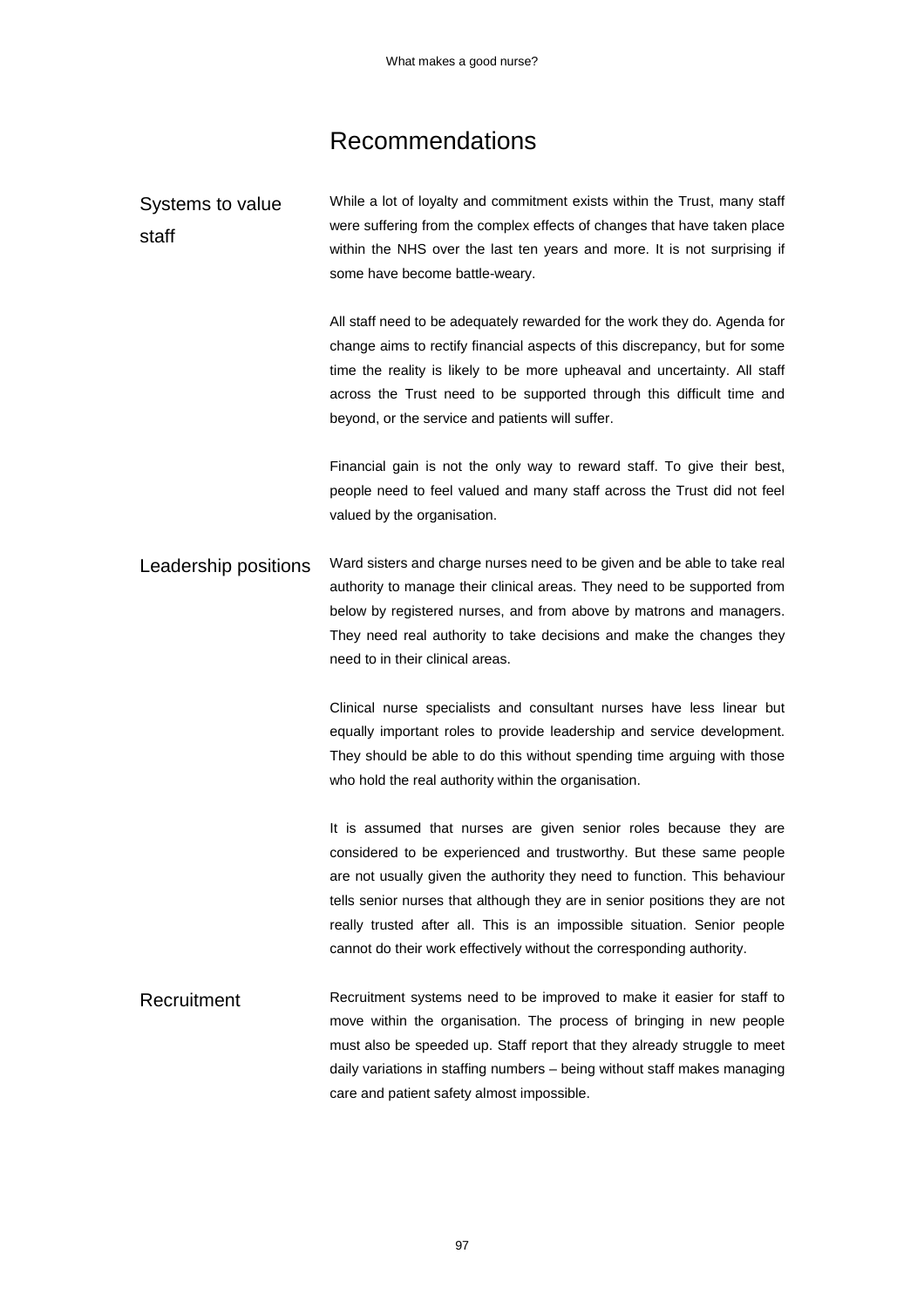Education and leadership development

Education is important if nurses and others are to function more effectively. Research has shown that education equips nurses to work more effectively. However, education is not the responsibility of one individual or organisation. Education needs to be provided from a variety of sources, both university and hospital based. Education needs to be supported in the workplace by nursing and other colleagues, and through mechanisms of continuing professional development, so that learners at all levels can reach their full potential. The concept of lifelong learning was introduced for exactly this purpose. Learning is not about short episodes, it is about the development of an organisational culture that values staff, a culture that gives them opportunities to develop and contribute to the overall values and goals of the organisation. All staff would benefit from the development of a more open and supportive educational culture.

Some nurses do not necessarily have a clear identity at the moment. There are lots of different types of nursing roles and this can be confusing for learners especially, in the early days. In an interprofessional world, each professional needs to hold core values about their own profession to recognise and appreciate what other professions have to offer. Curriculum development could perhaps address this issue. There should also be the development of strong nursing role models across the organisation through the development of sisters and charge nurses.

For nursing to change and take an active partnership role in caring for patients, nurses need to recognise the recurring difficulties they suffer and address those difficulties. Many of the same problems have burdened nurses and their development for at least a hundred years. There are fundamental flaws in the organisation of nurses and nursing. Nurses have to find new ways to resolve recurring problems and difficulties, which should be approached from the perspective of providing high-quality care for patients.

Only nurses can make real and lasting changes to their profession. They need to be aware of the problems, aware of what has been tried before and failed, to find new and lasting solutions. Only nurses can shape their profession in ways nurses themselves have declared they want to work. Nurses want to be able to give high-quality patient care, and they want to contribute meaningfully to the development of services. Only they can make that difference. Personal and professional development can help them to this. They will then be in much stronger positions to bring about lasting change to the nursing profession.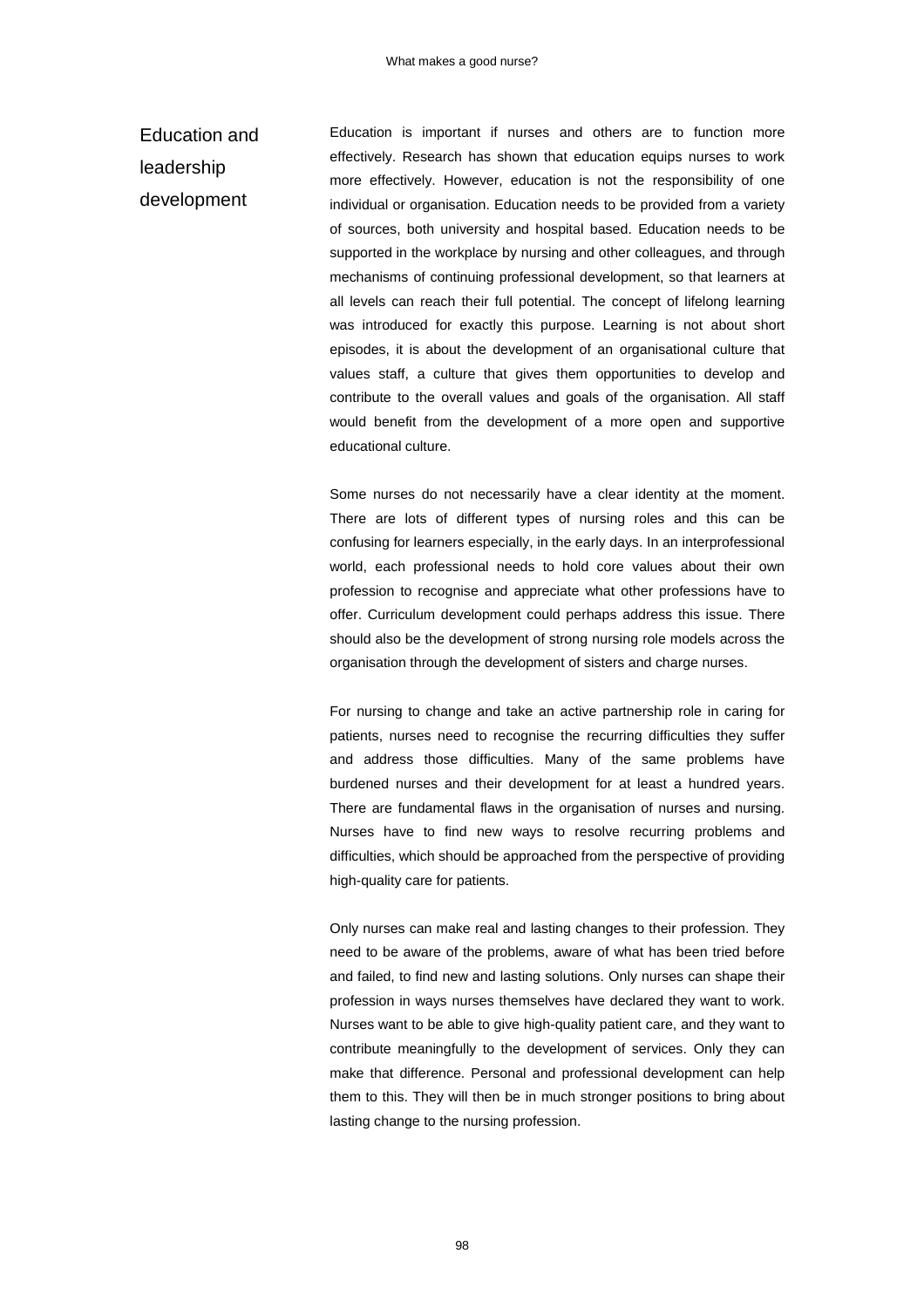## References

ABEL-SMITH, B. (1960) *A History of the Nursing Profession.* London: Heinemann.

ACHTERBERG, J. (1990) *Woman As Healer.* London: Rider.

AIKEN, L. (1998) Powerful nurses protecting patients. *Nursing Standard.* November 4, 13 (7), 30-31.

AIKEN, LH. (2003) Education Levels of Hospital Nurses and Surgical Patient Mortality. *JAMA,* September 24, 290 (12), 1617-1623.

ARMSTRONG, M. (1981) *Practical Nursing Management.* London: Edward Arnold.

BALY, M. (1980) *Nursing and Social Change.* London: William Heinemann Medical Books Ltd.

BENNER, P. (1984) *From Novice to Expert.* Menlo Park CA: Addison-Wesley Publishing Company.

BUCHAN, J. (1997) Magnet hospitals: what's the attraction? *Nursing Standard.* November 5, 12 (7), 22-25.

CHALMERS, AF. (1999) What is this thing called science? 3<sup>rd</sup> ed. Buckingham: Open University Press.

CLARK, J. (1998) The unique function of the nurse. *Nursing Standard.* January 7, 12 (16), 39-42.

CLARKE, CM. (2000) Do parents or surrogates have the right to demand treatment deemed futile? An analysis of the case of Baby L. *Journal of Advanced Nursing.* 32 (3), 757-763.

CLAY, T. (1987) *Nurses, Power and Politics.* London: Heinemann.

CLIFFORD, C. (2000) International politics and nursing education: power and control. *Nurse Education Today.* 20, 4-9.

CONN, VS & ARMER, JM. (1996) Meta-analysis and Public Policy: Opportunity for Nursing Impact. *Nursing Outlook.* 44, 267-271.

CROUCH, D. (2003) The Power Brokers. *Nursing Times.* 25 February 99 (8), 22-25.

DEAN, B. (1998) Reflections on technology: increasing the science but diminishing the art of nursing? *Accident and Emergency Nursing.* 6, 200- 206.

DES JARDIN, K. (2001) Political Involvement in Nursing – Politics, Ethics and Strategic Action. *AORN.* 74 (5), 614-622.

DINGWALL, R & ALLEN, D. (2001) The Implications of health care reforms for the profession of nursing. *Nursing Inquiry.* 8 (2), 64-74.

DINGWALL, R, RAFFERTY, AM & WEBSTER, C. (1988) *An Introduction to The Social History of Nursing.* London: Routledge.

DOH. (1992) *The Health of the Nation.* London: The Stationary Office.

DOH. (1997) *The new NHS: Modern, Dependable.* London: The Stationary Office.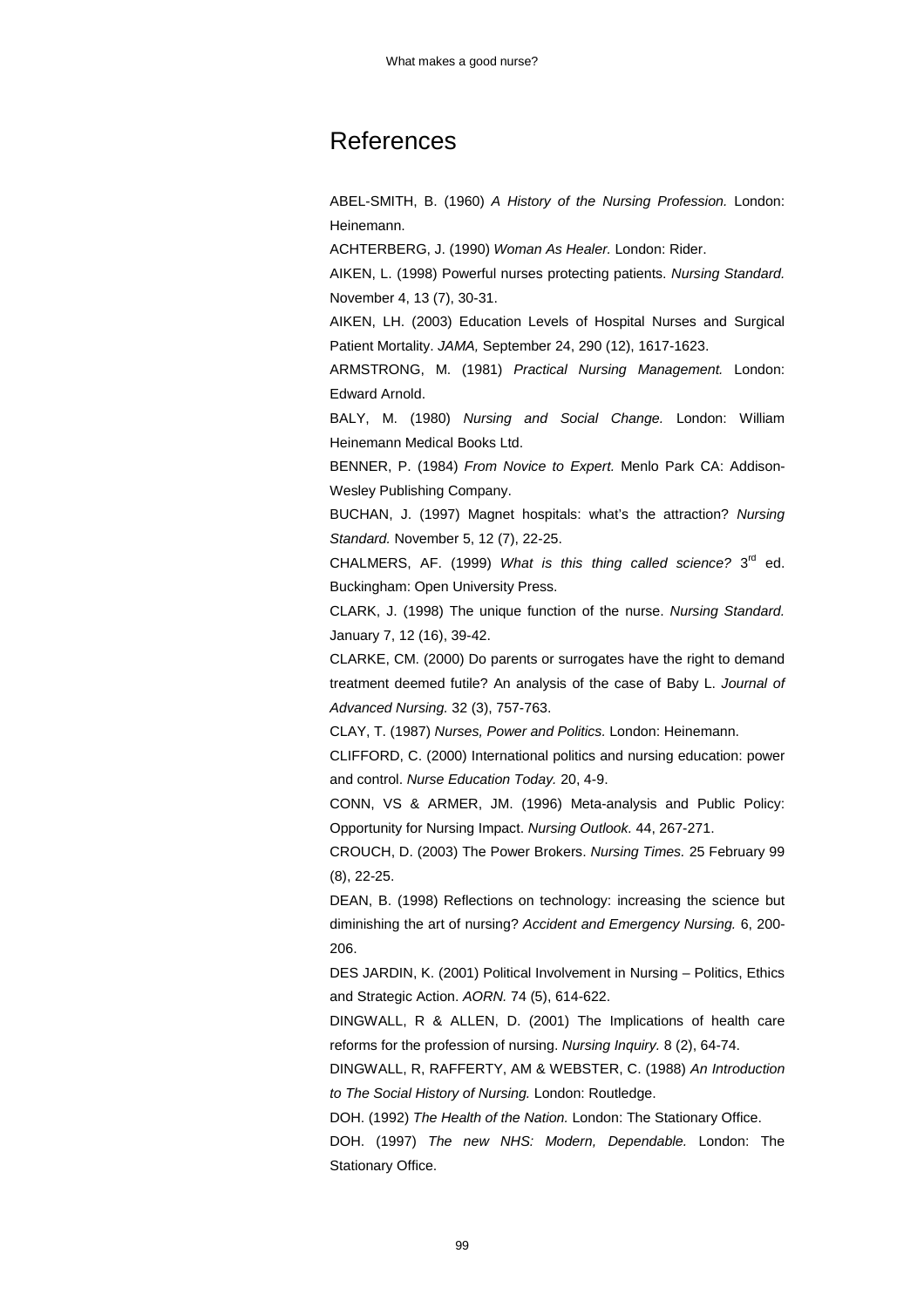DOH. (1999) *Making a Difference.* London: Department of Health.

DOH. (2000) *The NHS Plan*. London: The Stationery Office.

DOH. (2001) *The NHS Plan – an action guide for nurses midwives and health visitors.* London: Department of Health.

ECKARDT, G. (1998) Magnetic Nursing. *AJN.* December, 98 (12), 72.

GIRVIN, J. (1996) Leadership and nursing. *Nursing Management.* 3 (3), 20-22.

GRAHAM, I & KEEN, S. (2003) *Identifying specialist practice as part of a PDU development.* Unpublished report, Bournemouth University.

HAM, C. (1999) *Health Policy in Britain.* 4<sup>th</sup> ed. Houndmills, Hampshire: Macmillan Press Limited.

HOGG, C. (1999) *Patients, Power & Politics.* London: Sage Publications. ILLICH, I. (1976) *Limits to Medicine.* London: Penguin.

ISAACS, A, DAINTITH, J & MARTIN, E. (1987) *The New Macmillan Encyclopaedia.* London: Macmillan.

JOHNSON, G & SCHOLES, K. (1999) Exploring Corporate Strategy. 5<sup>th</sup> ed. Europe: Prentice Hall.

KEIGHLEY, T. (1996) Editorial. *Nursing Management.* 3 (3), 3.

KENDALL, L & LISSAUER, R. (2003) *The future health worker.* London: IPPR.

LAWLER, J. (1991) *Behind the Screens.* Melbourne: Churchill Livingstone.

MARSDEN, J. (1995) Setting up nurse practitioner roles: issues in practice. *British Journal of Nursing.* 4 (16), 948-953.

MCGANN, S. (1992) *The Battle of the Nurses*. London: Scutari Press.

MILES, R. (1988) *The Women's History of the World.* London: Paladin.

NORTHWAY, R. (1996) Proceed with political care. *Nursing Management.* 3 (3), 14-15.

NOTTINGHAM, C & O'NEILL, F. (1996) The pursuit of politics. *Nursing Management.* 3 (3), 10-11.

OAKLEY, A. (1983) Wisewoman and Medicine Man: Changes in the Management of Childbirth. *In:* A. OAKLEY & J. MITCHELL (eds.) *The Rights and Wrongs of Women.* Harmondsworth, England: Penguin Books Limited, 17-58.

PEMBREY, S. (1980) *The Ward Sister – Key to Nursing.* London: The Whitefriars Press Ltd.

RCN. (1992) *The Value of Nursing.* London: The Royal College of Nursing.

RCS. (2003) *The Royal College of Surgeons of England.* www.rcseng.ac.uk

REDFERN, L. (1996) Power and authority: is there a difference? *Nursing Times.* September 11, 92 (37), 36-37.

RIVETT, G. (1998) *From Cradle to Grave.* London: King's Fund Publishing.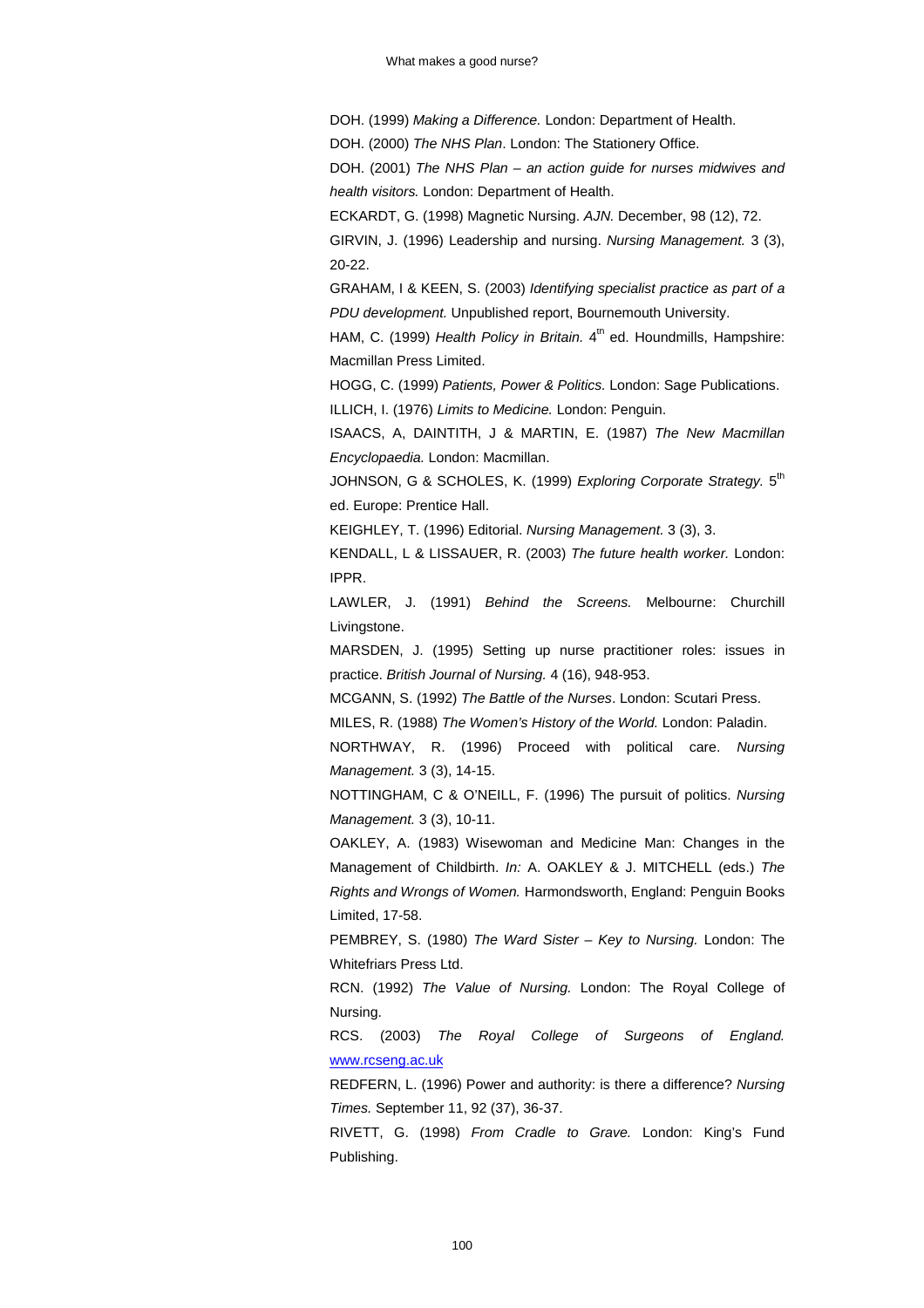ROBERTS, SJ. (2000) Development of a Positive Professional Identity: Liberating Oneself from the Oppressor Within. *Advances in Nursing Science* 22 (4), 71-82.

ROWBOTHAM, S. (1977) Hidden from History. 3<sup>rd</sup> ed. London: Pluto Press.

SALVAGE, J. (1985) *The Politics of Nursing.* London: Heinemann Nursing.

SNELL, J. (2000) Trading places. *Health Service Journal.* 3 August, 26- 29.

SUMMERS, J. (1989) *A History of London's Most Colourful Neighbourhood.* London: Bloomsbury.

Www.ph.ucla.edu/epi/snow/broadstreetpump.html

SWINDELLS, C & WILLMOTT, S. (2003) Degree V's diploma education: increased value to practice. *British Journal of Nursing.* 12 (18), 1096- 1104.

THE LANCET COMMISSION. (1932) *The Lancet Commission on Nursing.* London: The Lancet Ltd.

TONUMA, M & WINBOLT, M. (2000) From rituals to reason: Creating an environment that allows nurses to nurse. *International Journal of Nursing Practice.* 6, 214-218.

WEBB, C. (1992) What is nursing? *British Journal of Nursing.* 1 (11), 567-568.

WEBSTER, C. (1998) *The National Health Service: A Political History.* Buckingham: Open University Press.

WHITE, R. (1986) From matron to manager: the political construction of reality. *Political Issues in Nursing: Past, Present and Future, Volume 2. In:* R. WHITE (ed.) *Political Issues in Nursing: Past, Present and Future, Volume 3.* Chichester: John Wiley & Sons, 45-68.

WHITE, R. (1988) The influence of nursing on the politics of health. *In:* R. WHITE (ed.) *Political Issues in Nursing: Past, Present and Future, Volume 3.* Chichester: John Wiley & Sons, 15-31.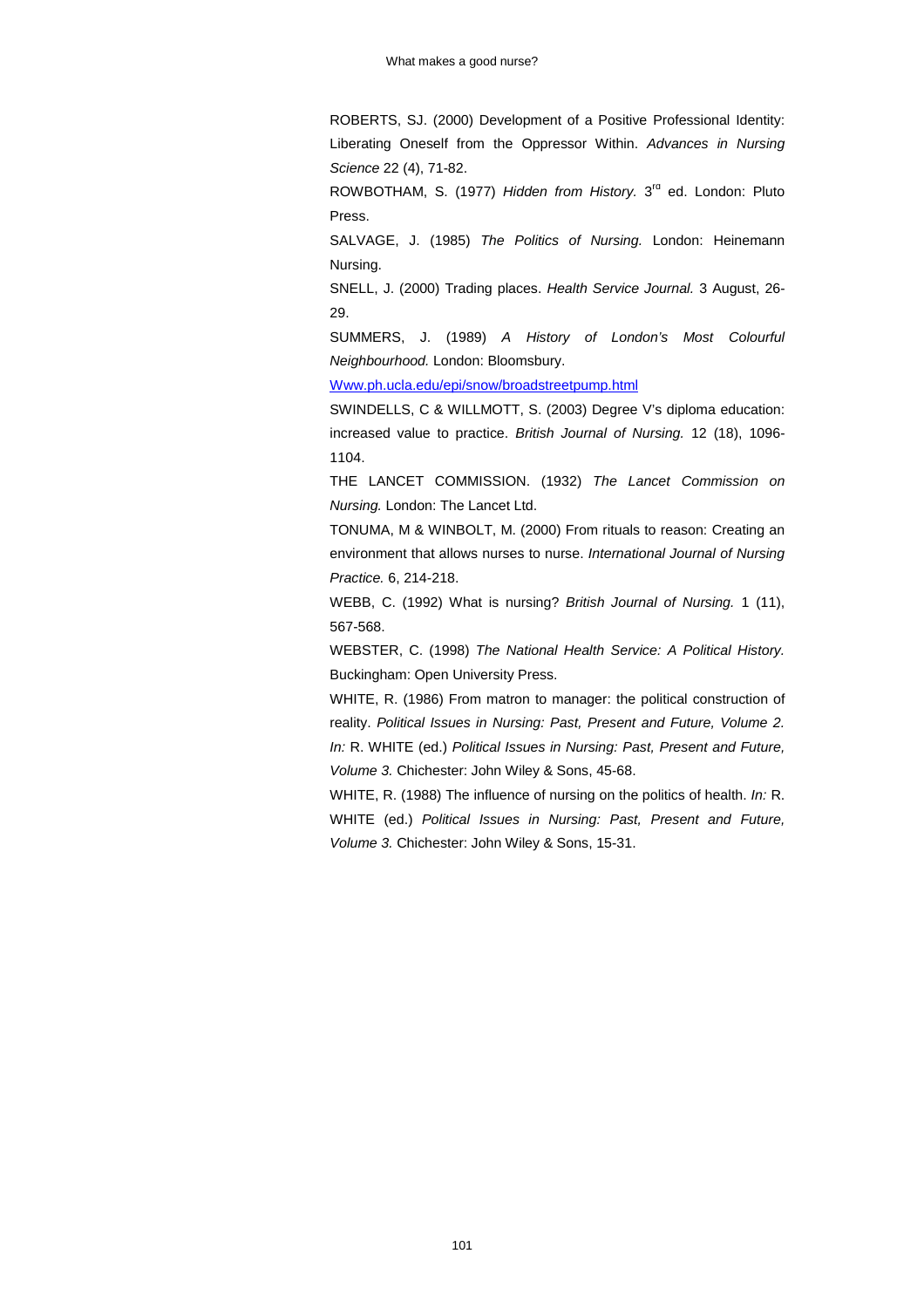# Appendix 1

# Advertisement for the *Dorset Evening Echo* (Dorchester) and the *Blackmore Vale* newspapers

(Bournemouth University Logo) (WDGH NHS Trust Logo)

### What makes a good nurse?

Have you got an opinion on this subject?

Bournemouth University and Dorset County Hospital are looking for volunteers to take part in a group discussion.

#### **We want to find out what you value in our hospital nurses**

If you live in the local area and are served by Dorset County Hospital you can help us by attending one discussion group for just two hours. Reasonable travelling and/or caring expenses will be met (following application).

If you are over 18 and interested in taking part, please write in giving your name and address (for the postal information sheet), your telephone number (with dial code) and email (if you have one) so that we can contact you, to the address below. If you are chosen from the replies (random selection method used) you will be contacted during the next few months.

Contact person: C. Partlow IHCS Bournemouth University 1<sup>st</sup> floor Royal London House Christchurch Road Bournemouth BH1 3LT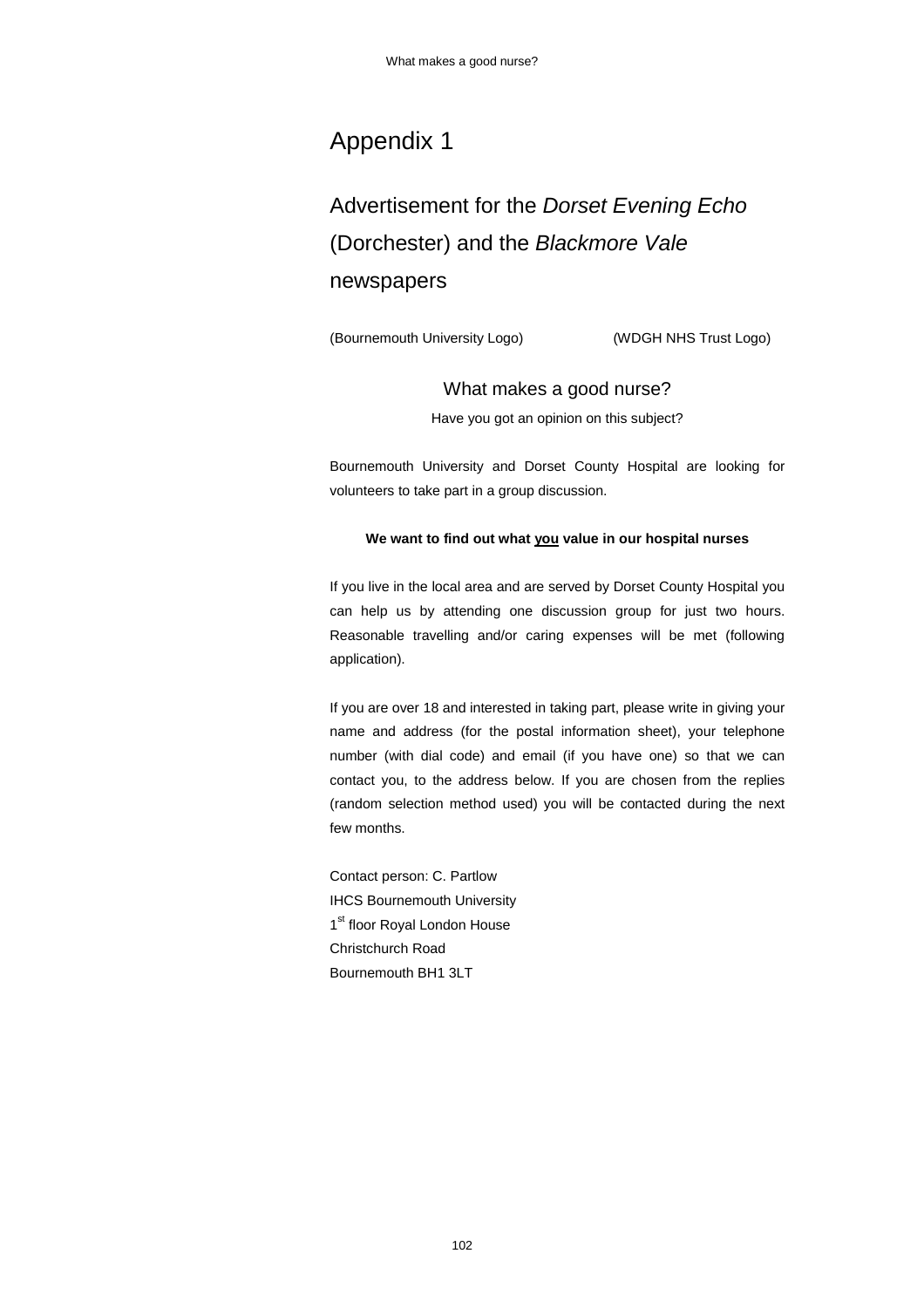# Appendix 2

## Information sheet June 2002

You are being invited to take part in a research project. Here is some information to help you to decide whether or not to take part. Please take time to read the following information carefully and discuss it with friends and relatives. Take time to decide whether or not you wish to take part. Thank you for reading this.

# What should nursing practice and care in WDGH NHS Trust be?

#### **Background to the study and brief overview of the project**

Nursing has changed a lot in recent years. The old models of nursing have become eroded and new roles are taking their place. Many of the changes have been beneficial, but so many changes have given rise to a loss of focus about what nursing really is and what it is that nurses are trying to achieve.

The aim of this study is to re-identify what activities and functions people most value from registered nurses. Your views will then be used to inform the Dorset County Hospital Trust Board to help them plan the professional development of registered nurses and to channel the scarce nursing resource in the most effective ways. The study will be in two stages:

- Stage One: Local people served by Dorset County Hospital will need to respond to local advertising (and be prepared to complete a small questionnaire later). For hospital employees Stage One will be this initial contact and they are asked to complete the enclosed questionnaire if they are interested in becoming involved.
- Stage Two: Local people and employees will be invited to attend one of a series of focus groups (to be held on the hospital site) to try and establish what they most value or think is most valuable about nursing, nursing practice and care.

The questionnaire asks general demographic details, and WDGH employees are asked to select the group they most readily identify with. That will be the group they become part of for this study. Up to ten people will be randomly selected from each group to take part in one, 2-hour focus group, which will be part of a series of focus groups to be held over the next few months on the WDGH hospital site.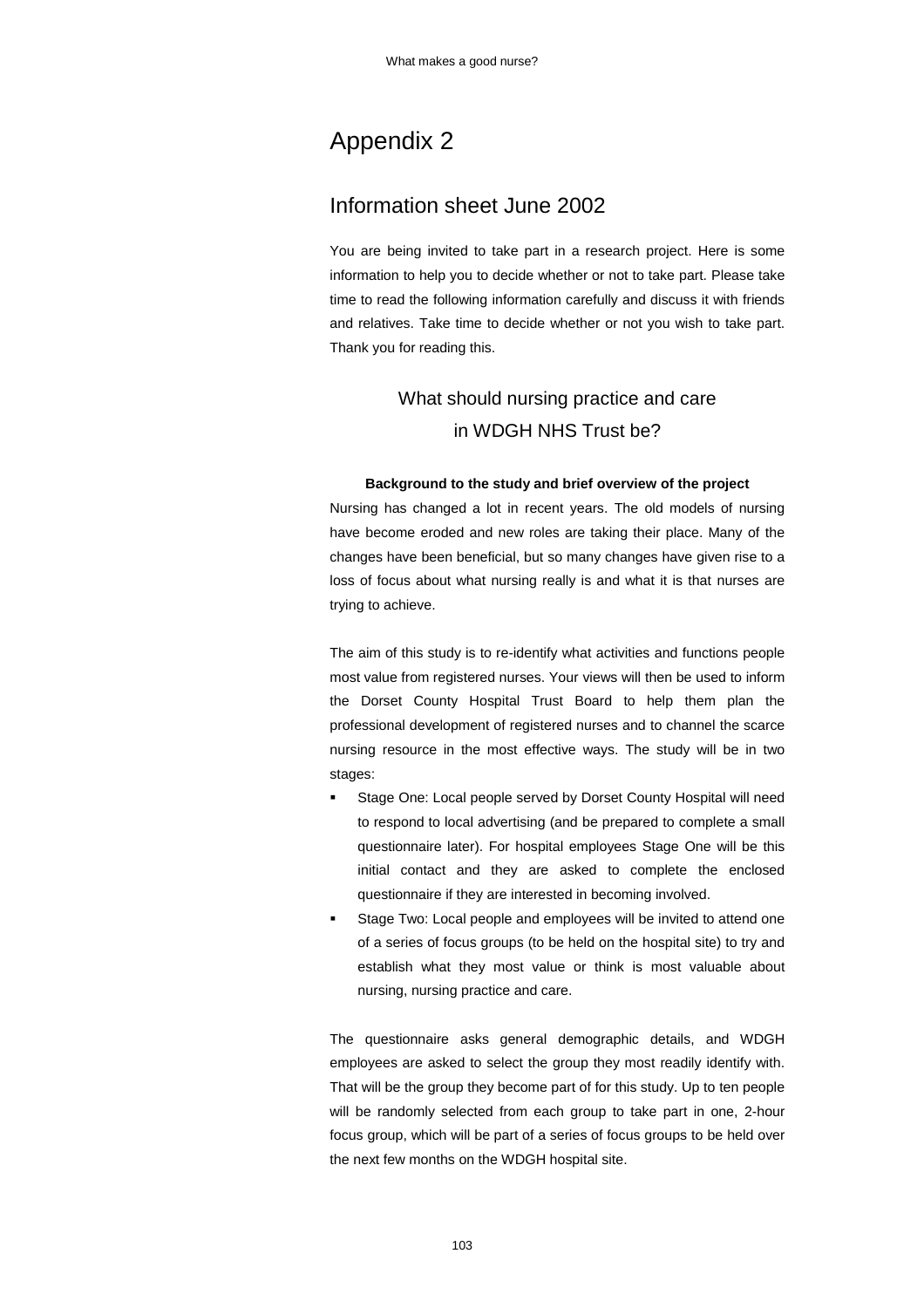For effective communication focus groups need to be quite small, no more than ten people, so if more than ten returns are obtained from one group then a random selection of ten names will be made. They will then be contacted to check on their availability. So if you have responded and have not been contacted it will be because you were not randomly selected from the replies but your group will be represented.

To include as many people as possible reasonable travel and/or care expenses will be met by WDGH NHS Trust. (An invoice will be given to you at the focus group to be processed later by the accounts department at WDGH). Trust employees may also apply but they will need to obtain prior approval from the Director of Nursing.

This study is a collaborative investigation between WDGH NHS Trust and Bournemouth University but only researchers at Bournemouth University will have access to information collected. This process will ensure that all data collected will remain anonymous. A report will be presented at the end of the study.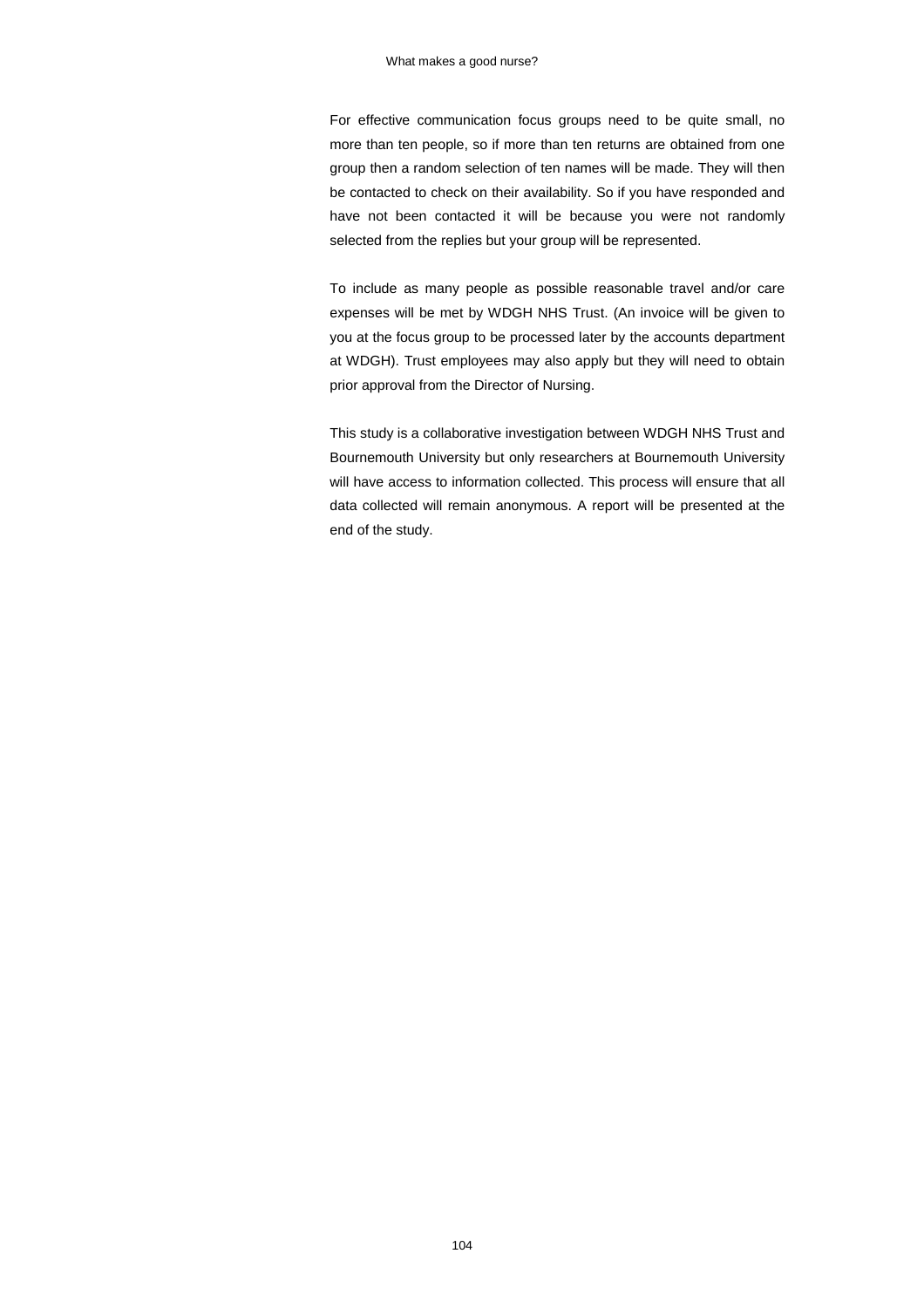# Appendix 3

## **Questionnaire**

Employees of WDGH please complete all questions where applicable (and return to the researcher at Bournemouth University). Members of the public please complete questions 2, 3 and 4 (before the focus group starts).

## What should nursing practice and care in West Dorset General Hospitals NHS Trust be?

If you are interested in taking part in a focus group to discuss issues around the practice and care provided by registered nurses at WDGH please provide the information below. All of this information will remain strictly confidential.

The information is for demographic profiling (all groups) and contact purposes and group selection (for employees of WDGH). It may also be used anonymously as part of the report. All the details will be held in a secure place by the researcher and destroyed when the study is completed.

#### Employees of WDGH NHS Trust please to complete question 1:

1. In order to contact you please provide:

Your name:

Telephone number with dial code (please include the best times to reach you) At work: At home:

Email (if you have regular access to this service):

#### All groups please complete questions 2, 3 and 4:

- 2. Your age:
- 3. Are you male or female:
- 4. Your title/job/profession: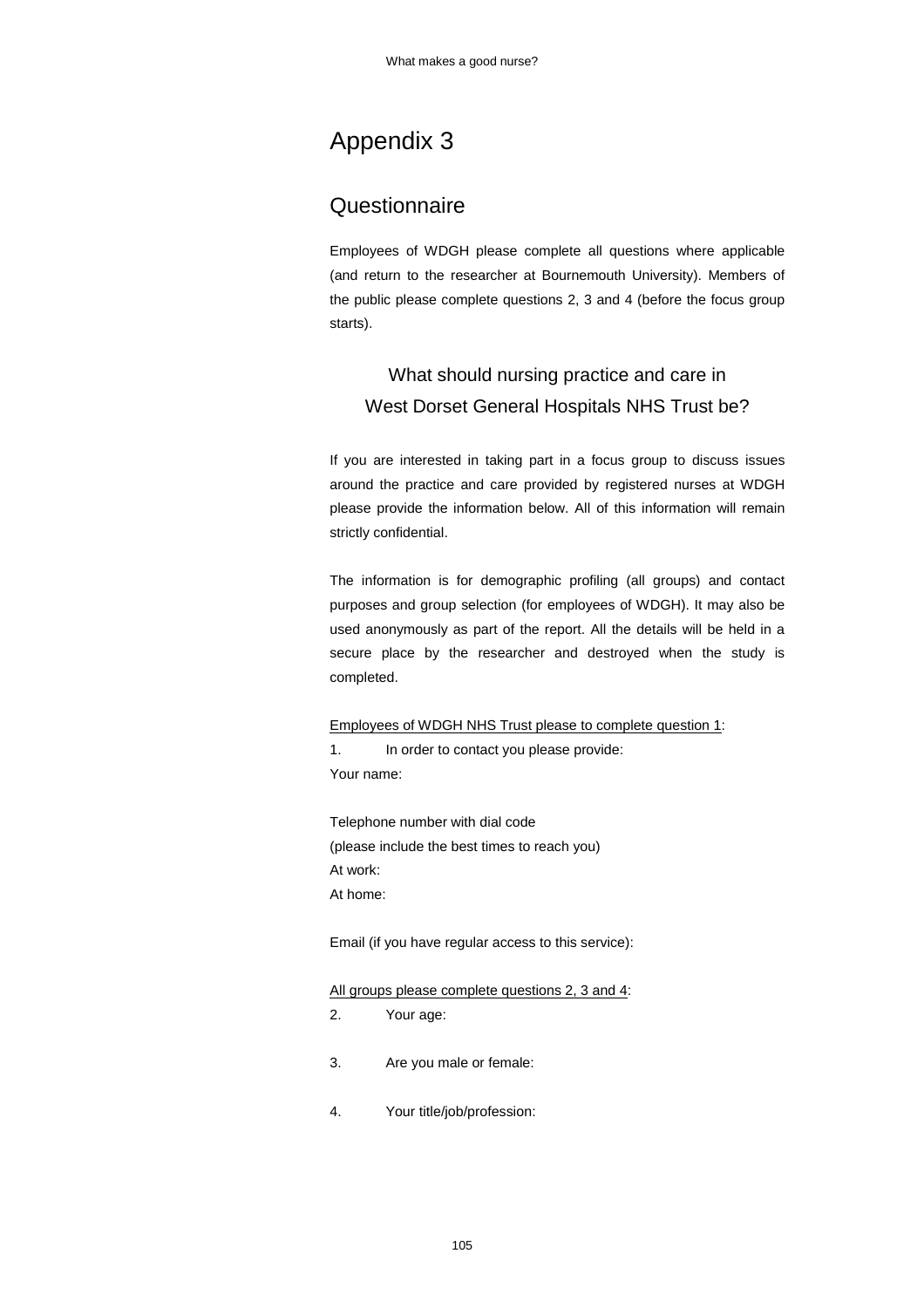Employees of WDGH NHS Trust to complete questions 5, 6 and 7 please (where applicable):

5. Self-selection into groups:

This information will be used to identify which focus group you will be invited to attend. This question is about the role you feel you fulfil within your work area rather than your actual title or job description.

Please self-select into the group you most readily identify with (please choose one):

| Newly qualified nurse      | Experienced nurse          |  |
|----------------------------|----------------------------|--|
| Nursing support staff      | Directorate                |  |
| Speciality                 | Doctor                     |  |
| Consultant                 | Mental health professional |  |
| Leadership role            | Manager                    |  |
| Executive                  | Non-Executive              |  |
| Allied health professional | Administration/Secretarial |  |
| Pharmacy                   | Chaplain                   |  |
| Service support staff      | Other (please specify):    |  |

6. Number of years qualified – please answer this question only if you have a registered clinical health professional qualification.

7. For nurses only: Have you always worked in the NHS in Dorset as a registered

nurse? Yes/No

### For employees of WDGH NHS Trust only:

When completed, please return this form to the researcher at Bournemouth University using the pre-paid sticker provided. This return will imply your consent to be contacted by the researcher for the purpose of organising focus groups.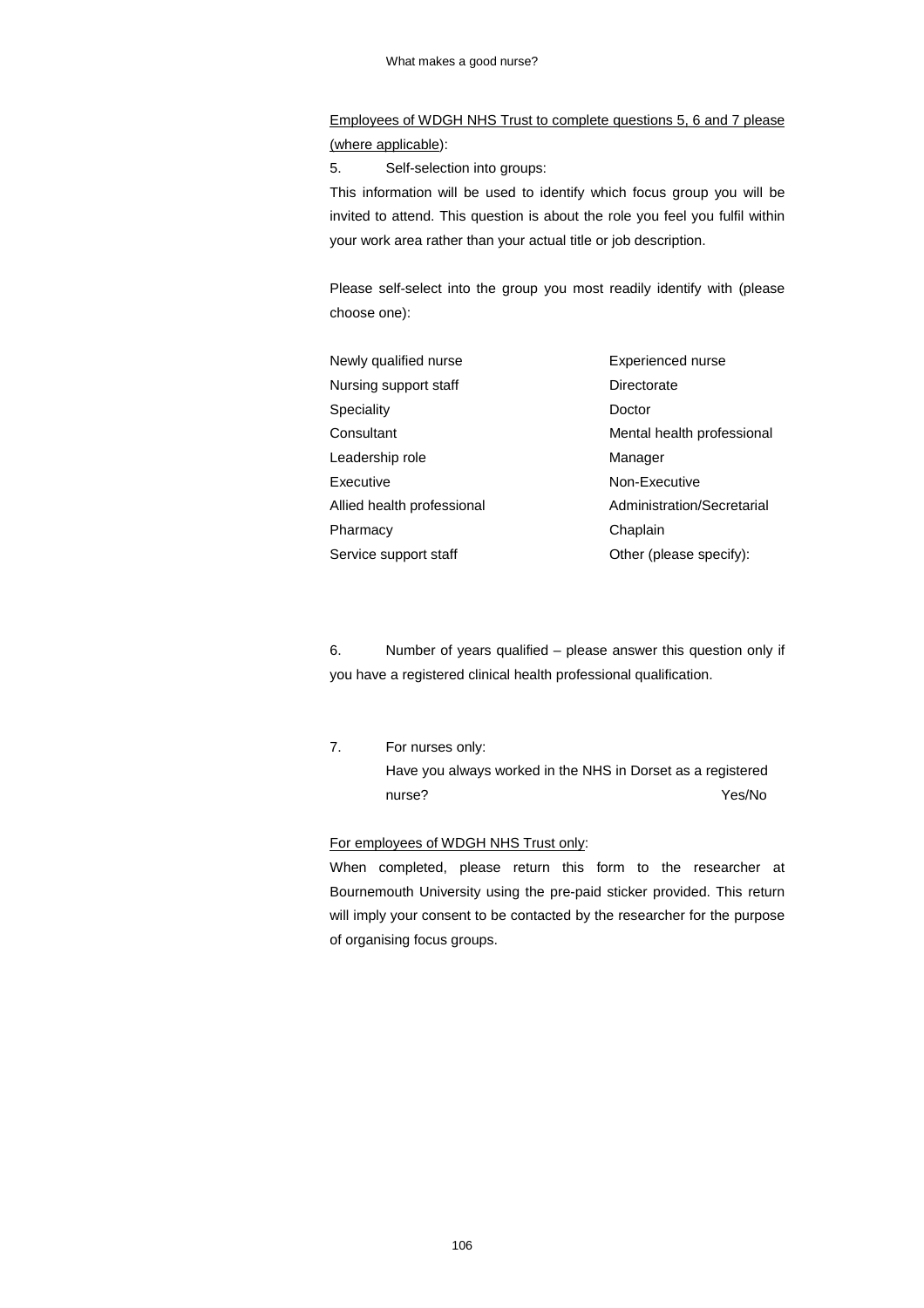# Appendix 4

## Consent Form

### **Consent form to be signed by all participants before the focus group starts.**

Title of the Project:

## What should nursing practice and care in WDGH NHS Trust be?

This is a collaborative study between West Dorset General Hospital NHS Trust and Bournemouth University.

### Name of the Researcher(s):

Professor Iain Graham, Christine Partlow, Teresa Keane, Farnaz Heidari

Please initial each point 1-8:

- 1. I confirm that I have read and understood the information sheet dated June 2002 for the above project.
- 2. I understand that my participation is voluntary and that I am free to withdraw at any time without my care or legal rights being affected.
- 3. I am willing that my words as part of the (anonymous) focus group be tape-recorded and transcribed later for analysis.
- 4. I am willing for the researcher to make (anonymous) field notes.
- 5. I expect that all data collected will be stored in a secure place and made anonymous for the final report.
- 6. I agree that all discussions within this room remain confidential and will not be referred to or discussed again elsewhere.
- 7. I am over 18 years of age.
- 8. I agree to take part in the study.

| Name of the participant                                                 | Date | Signature |
|-------------------------------------------------------------------------|------|-----------|
| Name of the person taking consent<br>(if different from the researcher) | Date | Signature |
| Name of the researcher                                                  | Date | Signature |

One copy to be kept by the participant and one copy to be kept by the researcher.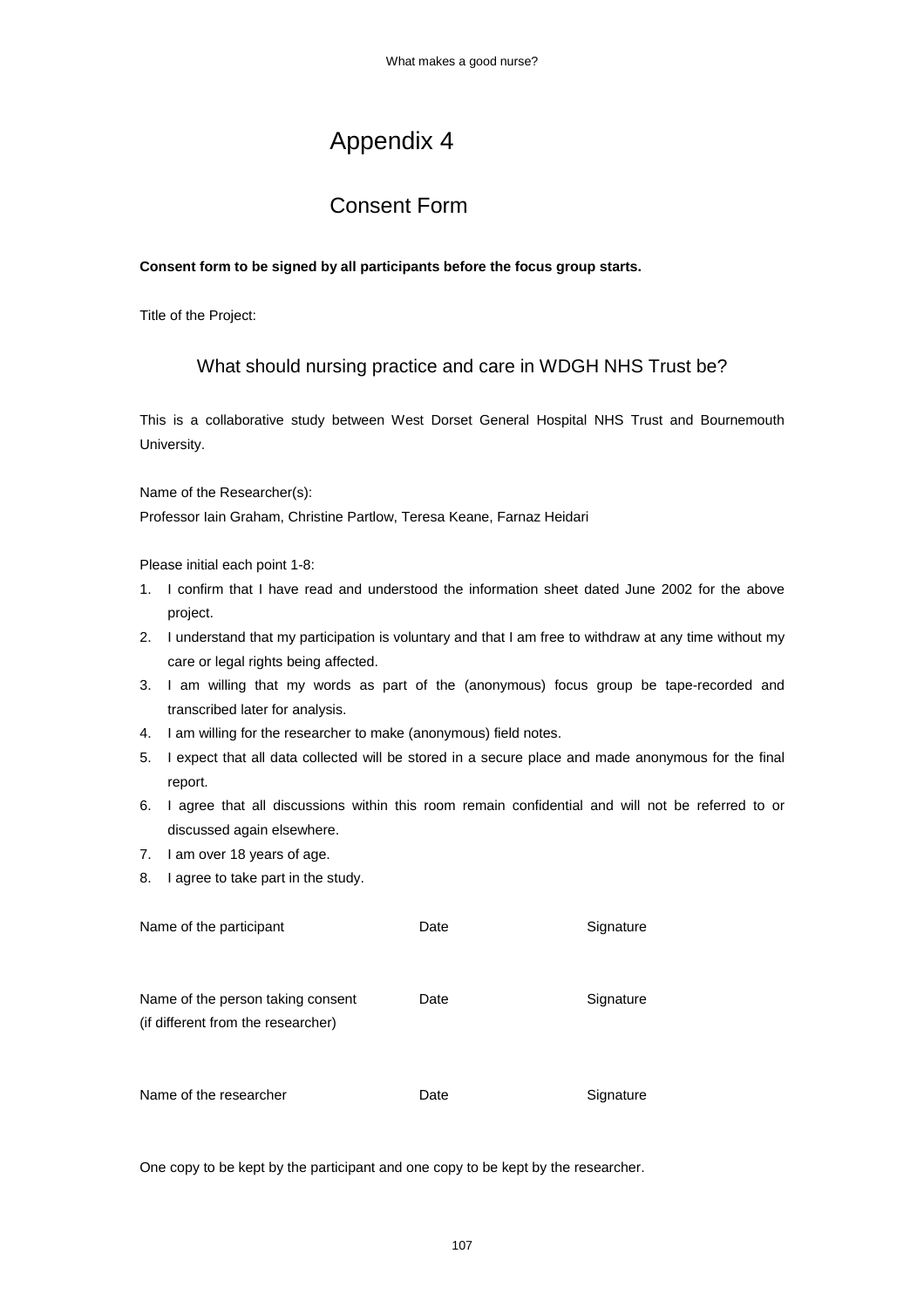# Appendix 5

## Focus group information sheet

This research project is a collaboration between WDGH NHS Trust and Bournemouth University.

# What should nursing practice and care in WDGH NHS Trust be?

#### **What is a focus group?**

A focus group is a research method used to explore a particular topic from a range of perspectives. The facilitator of the group has a number of prepared trigger questions that are designed to encourage discussion between the members of the focus group about their views and ideas on the subject. What individuals say during the sessions is considered to be confidential by the other members. The sessions are usually tape-recorded to assist the research staff but the tapes are kept securely and only used by the researchers. Members should not be concerned about their views being attributed to them as any data from the focus groups which is given in the research findings will be reported anonymously.

#### **Who will be there?**

The focus group should be made up of no more than 10 individuals. The membership will be people who are considered peers, for example all experienced nurses, or all doctors (wherever possible depending upon peoples availability). Two members of the research team will facilitate the focus group, one taking a lead role.

#### **How long will it take?**

After consent and introductions the focus group should take about 90 minutes depending upon the fullness of the discussion during the session.

#### **What do I need to do as a member of the focus group?**

Come prepared to share your views on what you believe to be the most valuable aspects of the role performed by registered nurses. This could include things nurses are already actively engaged in or it could also be areas of work you would like to see developed. Think a little about your role and how your role relates to the/other registered nurses. How do you feel about current issues and what do you see as important for the future.

Light refreshments will be provided.

Taken from the format developed by Professor Kate Galvin and Holly Crossen-White, Institute of Health and Community Studies, Bournemouth University.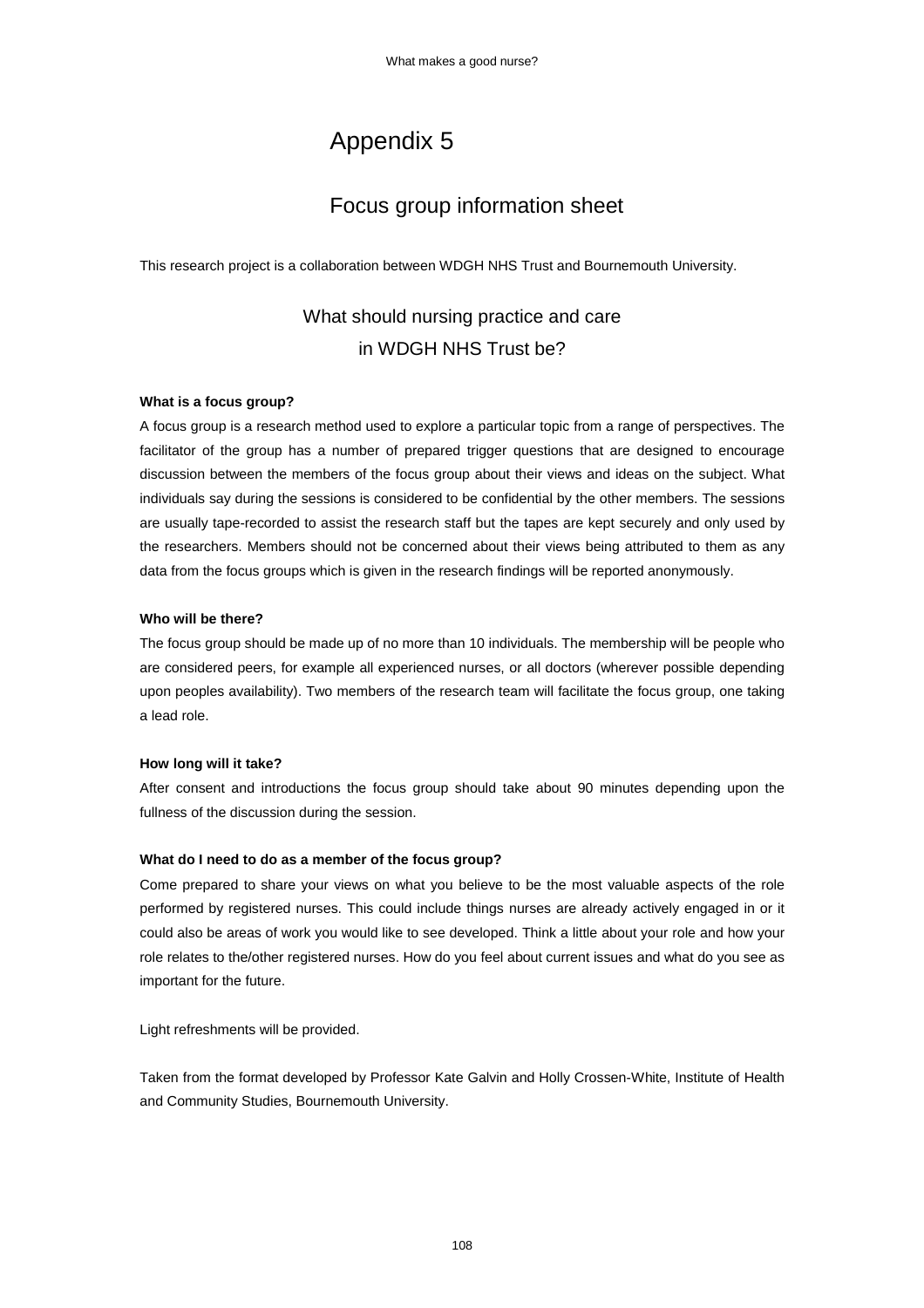# Appendix 6

## Focus group – order of events

### 1. Welcome, thanks and introductions

You have been invited here to assist with research commissioned by the Director of Nursing for WDGH NHS Trust to share your views about what you consider to be most valuable about the role of the registered nurse both currently and in the future. This information will help the Trust Board to develop nurses' education and skills in the most appropriate ways.

We will be discussing your thoughts and opinions, the things you most value and want to keep as nursing activities as well as things that perhaps they don't do that you feel they should be doing as registered nurses. We also want you to consider who are the nurses and where extended roles may fit both now and in the future.

There are no right or wrong answers just different points of view. Please feel comfortable to share your view even if it differs from what others have said. We are interested in a range of opinions and we are just as interested in negative things as positive things. In this type of research all your views are helpful.

#### 2. Ground rules

Before we begin we would like to suggest things that make discussions more productive.

- Only one person to speak at a time we are tape-recording and this will help us to capture all of your comments. Tapes will be held securely and destroyed when the study is completed.
- We will use first names only for the discussion but there will be no names used in the report. Confidentiality will be protected.
- My role is to ask questions and listen. We want you to feel free to talk with one another. We will ask questions and move the discussion through the questions. There is a tendency in these discussions for some people to talk a lot and for some to not say very much but it is important to hear from all of you. If this happens, my colleague or I may invite your opinion if you are not saying very much and equally if some are sharing a lot we may ask you to let others share their thoughts.

### 3. Beginning

Consent forms to be signed, claim forms (and pre-paid labels) to be distributed, turn off mobile phones if possible, name badges (first name only), start tapes. Let's go round and find out a little bit about each other. Please tell us your first name (and your role where mixed group).

### 4. Questions

### 5. Ending/Close

- Is there anything that you feel has been missed out in our discussions?
- Is there anything you would like to add?
- To conclude the focus group can you please give one sentence which describes what it was like to be part of this focus group?